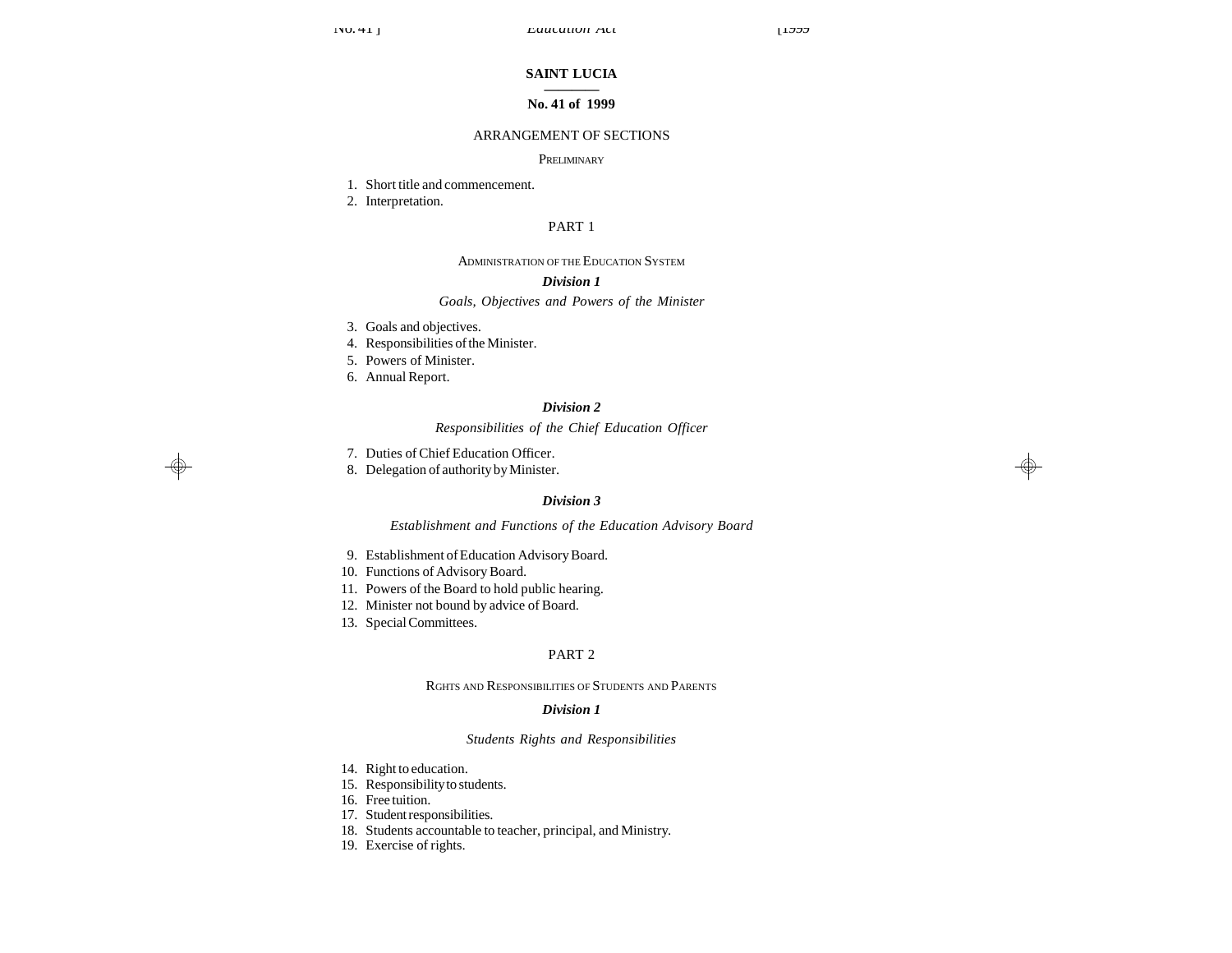## *Division 2*

## *Parents' Rights and Responsibilities*

- 20. Rights and responsibilities of parents.
- 21. Choice of education.
- 22. Student records and reports.
- 23. Damage to school property.
- 24. Parent Teacher Association.
- 25. School Committees.
- 26. Wishes of parents to be considered in education of students.

## *Division 3*

### *Admission and Attendance of Students*

- 27. Compulsory school attendance.
- 28. Mode of admission.
- 29. Prohibition of discrimination.
- 30. Age limit for secondary schools.
- 31. Student Register.
- 32. Transfer of students.
- 33. Effect of contagious diseases.
- 34. Readmission of student on production of medical certificate.
- 35. Temporary or permanent closing of schools.
- 36. Zoning of schools.

## *Division 4*

*Enforcement of Compulsory School Attendance*



- 37. Duty of parent to enforce attendance.
- 38. Valid excuses from attendance.
- 39. School attendance counsellors.
- 40. Responsibility of school attendance counsellor.
- 41. Power to enter premises and question children.
- 42. Offences against school attendance counsellors.
- 43. Power to deliver absent student.
- 44. Duties of school attendance counsellor.
- 45. Reports by principals.
- 46. Liability of parent.
- 47. Compulsory school age and offences.
- 48. Legal proceedings.

### *Division 5*

### *Discipline, Suspension and Expulsion of Students*

- 49. School rules to govern discipline.
- 50. Corporal punishment.
- 51. Abolition of corporal punishment.
- 52. Suspension for minor offences.
- 53. Suspension for major offences.
- 54. Action by Chief Education Officer.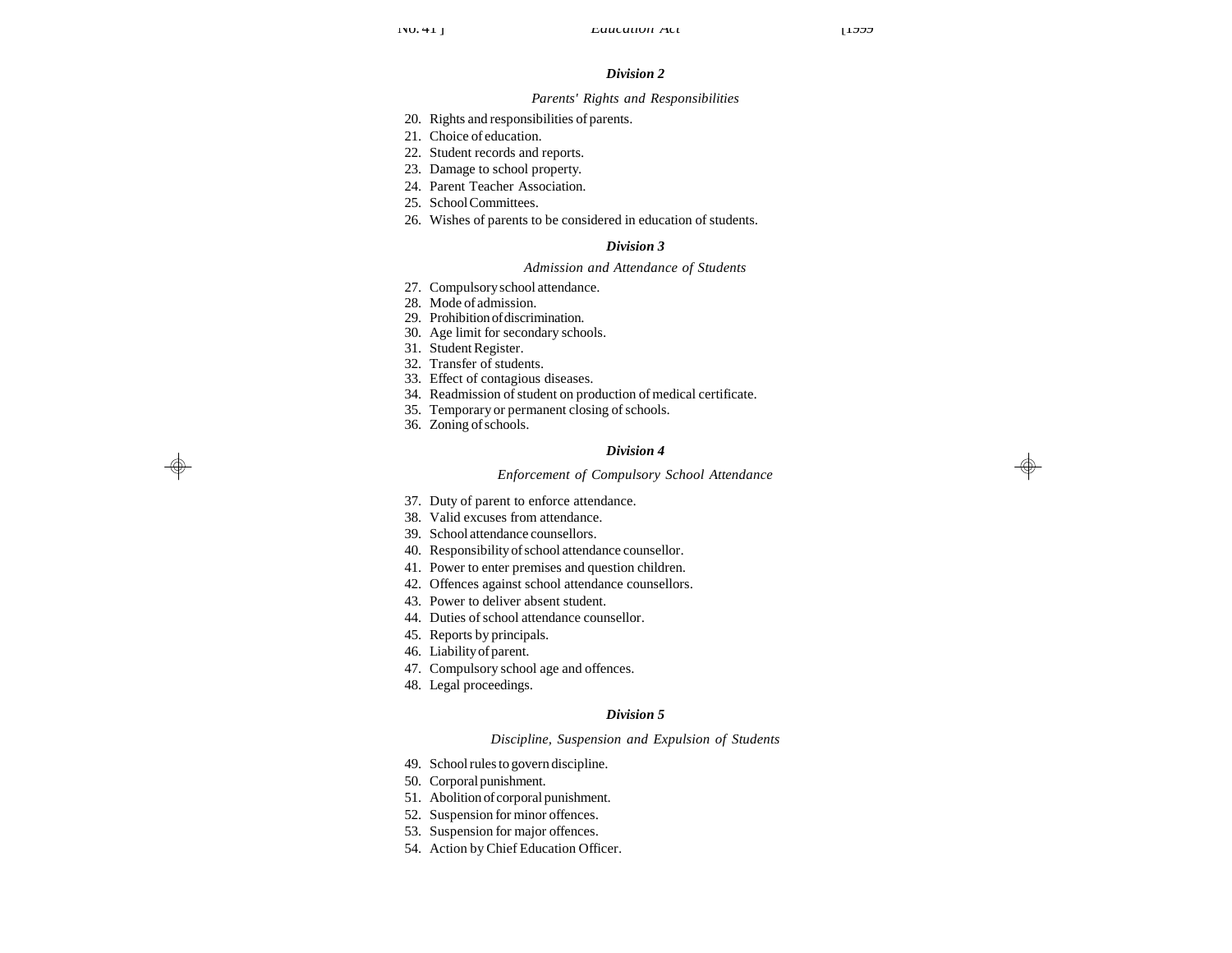## PART 3

### ADMINISTRATION OF EDUCATIONAL INSTITUTIONS

### *Division 1*

### *Management of Public Primary Schools*

- 55. Establishment and maintenance of primary schools.
- 56. Management of public primary schools.
- 57. Boards of Management.
- 58. Members of a Board of Management.
- 59. Functions of a Board of Management for a primary school.
- 60. Submission of reports, statements and estimates.
- 61. Special or general directions.

### *Division 2*

### *Management of Public Secondary Schools*

- 62. Application of Division.
- 63. Management of public secondary schools.
- 64. Establishment of Board of Management.
- 65. Functions of Board of Management for secondary schools.
- 66. Funds and resources of a Board of Management.
- 67. Accounts and audit.
- 68. Annual report, statement of accounts of estimates.
- 69. Minutes of board receivable in evidence.

#### *Division 3*

### *Management of Assisted Schools*

- 70. Management of assisted primary school.
- 71. Management of assisted secondary schools.
- 72. Denomination or proprietor may add duties.
- 73. Appointment of joint Board of Management.

#### *Division 4*

#### *Management of Tertiary Institutions*

74. Establishment and management of tertiary institution.

### PART 4

#### CATEGORIES OF SCHOOLS AND THE STAGES OF EDUCATION

## *Division 1*

## *The Forms and Stages of Education*

75. Stages of public education.

#### *Division 2*

### *Early Childhood Education Services*

76. Establishment of early childhood education services.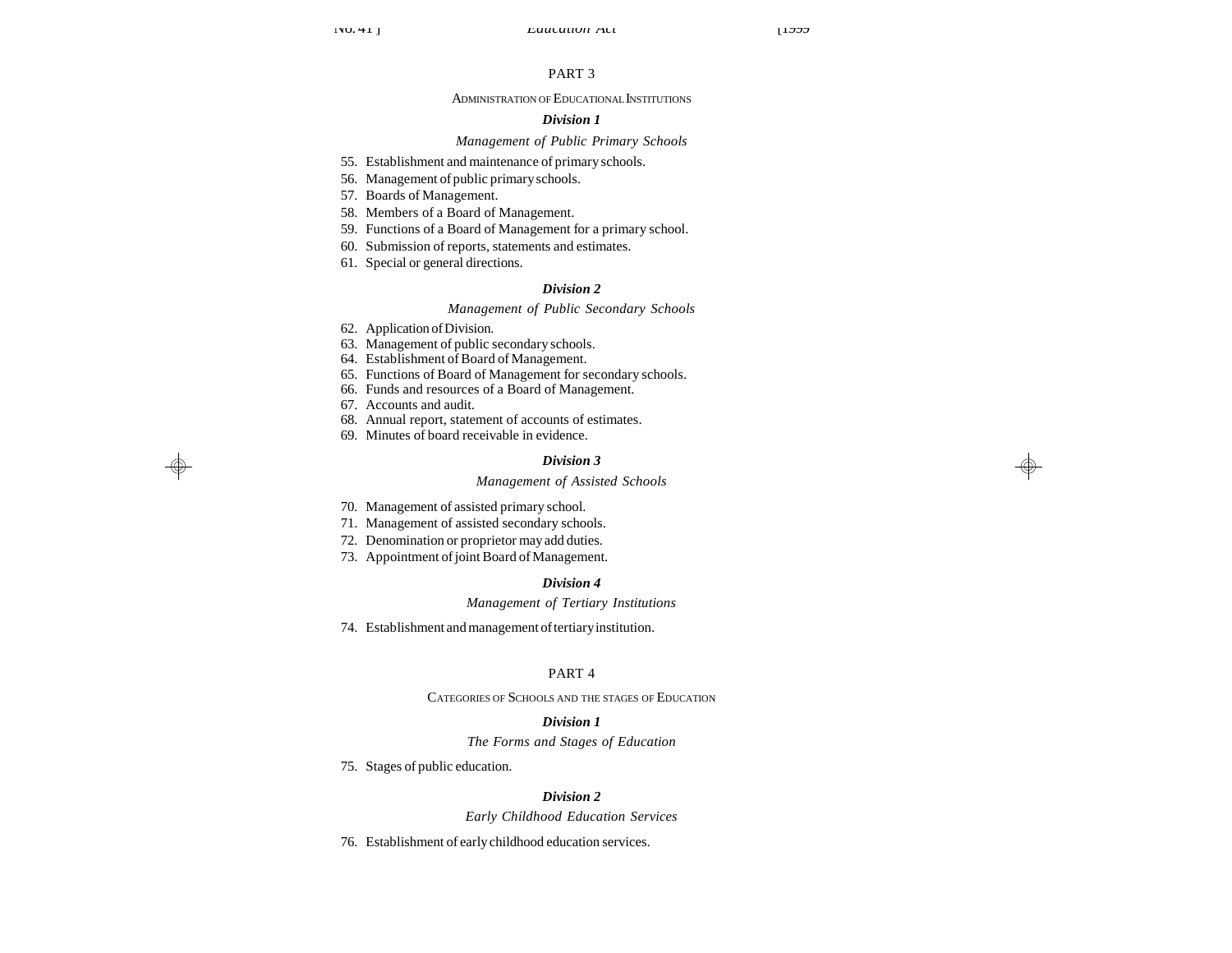- 77. Programmes and policies.
- 78. Insurance.
- 79. Council on early childhood education services.
- 80. Regulations.

### *Division 3*

#### *Home Education*

- 81. Home education.
- 82. Termination of programme.

## *Division 4*

### *Special Education*

- 83. Special education.
- 84. Determination of special educational needs.
- 85. Special needs appeals.
- 86. Council on special education.

### PART 5

### CATEGORIES OF EDUCATIONAL INSTITUTIONS

87. Organisation of schools.

### *Division 1*



#### *Public Schools*

88. Status of public schools.

## *Division 2*

#### *Private Educational Institutions*

- 89. Interpretation.
- 90. Body without legal personality.
- 91. Applicability.
- 92. References and objects.
- 93. Permit.

 $\bigcirc$ 

- 94. Presumption.
- 95. Existing private educational institutions.
- 96. Private educational institutions register.
- 97. Application for registration.
- 98. Eligibility for registration.
- 99. Refusal.
- 100. Limitation on instruction.
- 101. Number of students.
- 102. Content of permit.
- 103. Vocational education.
- 104. Duration and renewal of permits.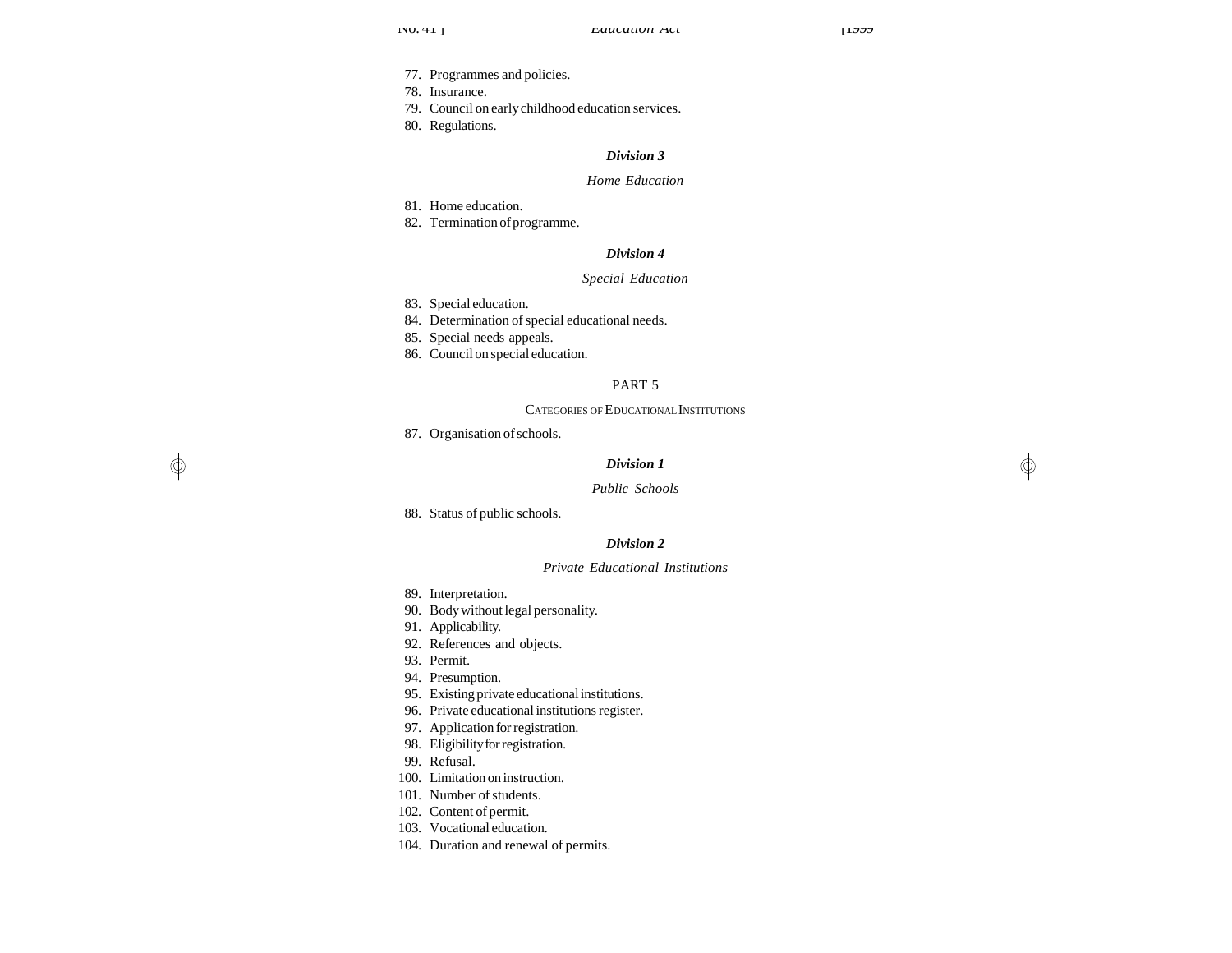- 105. Modification.
- 106. Transfer.
- 107. Information.
- 108. Visits to private educational institutions.
- 109. Notice to comply.
- 110. Cancellation of registration.
- 111. Appeal.
- 112. Registration and closure.
- 113. Returns.
- 114. Health and sanitation.
- 115. Disqualification of teachers.
- 116. Prohibition of discrimination.

### *Division 3*

#### *Assisted Schools*

- 117. Creation of assisted schools.
- 118. Agreement to establish assisted schools.
- 119. Publication of list of assisted schools.
- 120. Religious education in assisted schools.
- 121. Loans to assisted private schools.

#### *Division 4*

### *Denominational Schools*

122. Status of denominational school.

123. Regulations for denominational schools.

#### PART 6

#### TECHNICAL AND VOCATIONAL EDUCATION AND TRAINING

- 124. Establishment of Technical and Vocational Education Council.
- 125. Functions of Council.
- 126. Directions.

 $\bigcirc$ 

- 127. Appointment of committees and functions thereof.
- 128. Additional functions of a committee.
- 129. Training schemes.
- 130. System for monitoring.
- 131. Regulations by Council.
- 132. Annual report.
- 133. National policy.
- 134. Plans for technical and vocational education.
- 135. Regulations by Minister.

### PART 7

#### PROFESSIONAL DUTIES AND RESPONSIBILITIES OF TEACHERS AND PRINCIPALS

- 136. Qualifications of teachers.
- 137. Rights of teachers.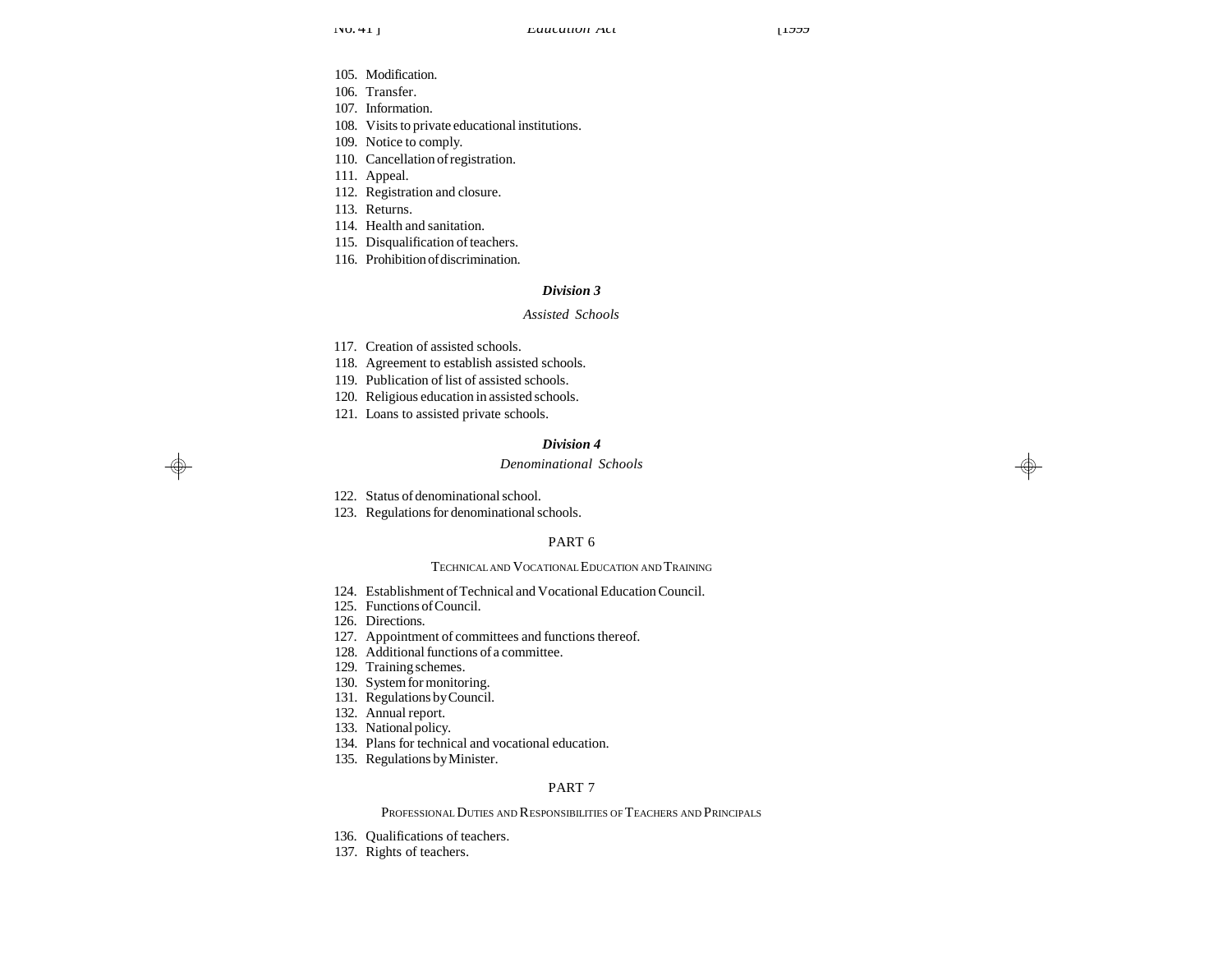- 138. Exercise of general professional duties.
- 139. Duties of teachers.
- 140. Duties of Deputy Principal.
- 141. General responsibilities of principals.

### PART 8

### CURRICULUM AND ASSESSMENT OF STUDENTS

- 142. National curriculum.
- 143. Core and foundation subjects.
- 144. Key stages of assessment.
- 145. Determination of attainment targets.
- 146. Subjects panels.
- 147. Collective worship and religious education.
- 148. Religious education in public schools.

## PART 9

## ISLAND SCHOLARSHIPS AND GRANTS

- 149. Saint Lucia Island scholarships.
- 150. Value of scholarships.
- 151. Qualifications for scholarship.
- 152. Examination for scholarship.
- 153. Entry at proposed institution.
- 154. Forfeiture of scholarship.
- 155. Scholar to sign undertaking.
- 156. Travel grant.
- 157. Award of grants and bursaries.

## PART 10

#### INSPECTION AND REVIEW OF THE EDUCATION SYSTEM

#### *Division 1*

### *Inspection of Educational Institutions*

- 158. Inspection of educational institutions.
- 159. Educational institutions to be open for inspections and visits.
- 160. Offences.

## *Division 2*

## *Review of the Education System*

- 161. Appointment of Education Review Committee.
- 162. Review and report of Education Review Committee.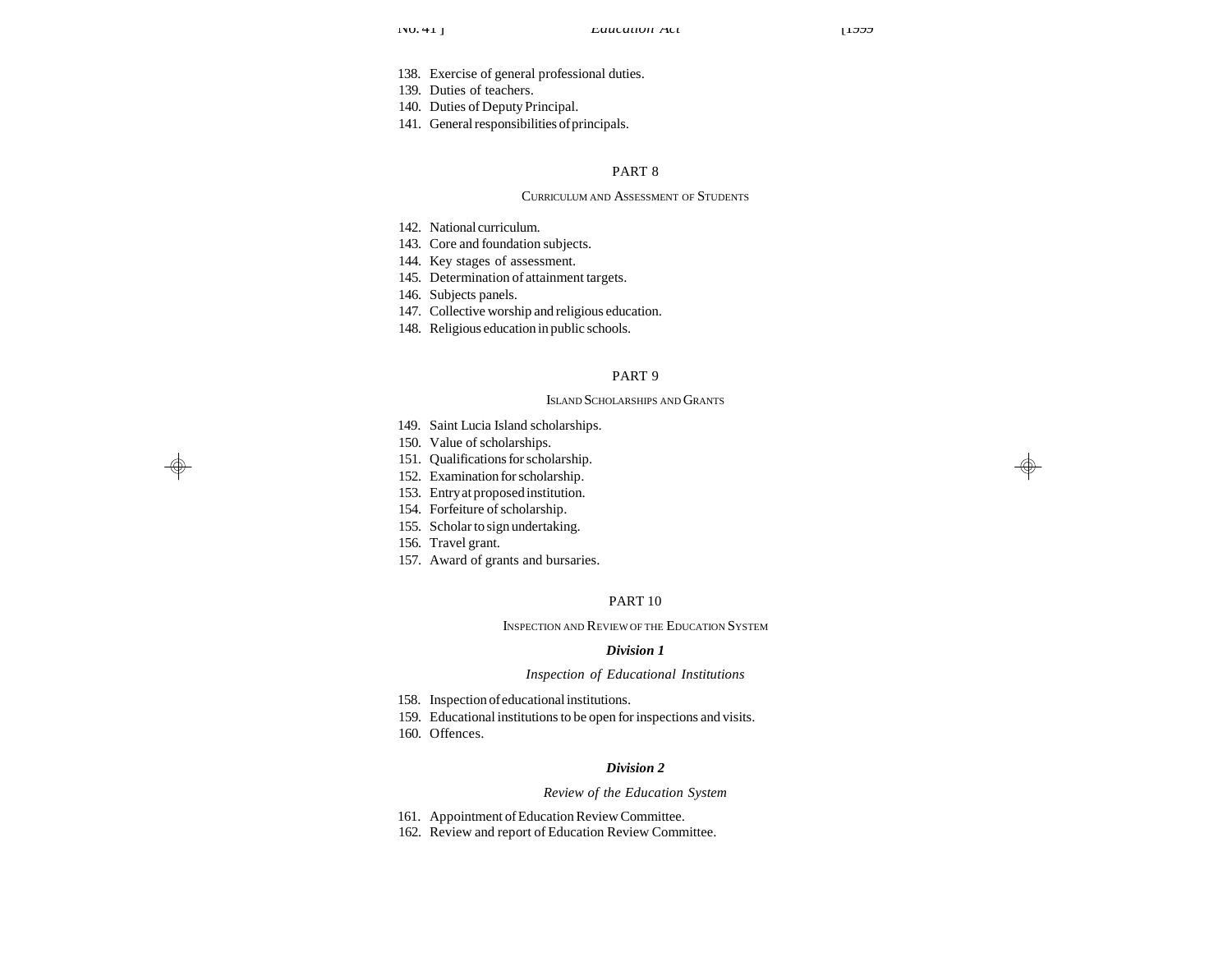## PART 11

## APPEALS

- 163. Establishment of Education Appeal Tribunal.
- 164. Composition of Tribunal.
- 165. Mediation.
- 166. Procedure of Tribunal.
- 167. Powers of the Tribunal.
- 168. Matters to be considered.
- 169. Final decision.
- 170. Enforcement of order.
- 171. Copy to the Minister and parties.

## PART 12

## **MISCELLANEOUS**

- 172. Vendors on school premises.
- 173. Prohibition of sale of alcoholic beverages and tobacco.
- 174. Loitering etc. on school premises.
- 175. Regulations.
- 176. Repeal.

⊕

### FIRST SCHEDULE

## EDUCATION ADVISORY BOARD

### SECOND SCHEDULE



## CONSTITUTION, PROCEDURE AND FUNCTIONS OF BOARDS OF MANAGEMENT

### THIRD SCHEDULE

PROCEDURE OF TECHNICAL AND VOCATIONAL EDUCATION AND TRAINING COUNCIL

#### FOURTH SCHEDULE

CONSTITUTION OF COMMITTEES APPOINTED BY THE TECHNICAL AND VOCATIONAL EDUCATION AND TRAINING COUNCIL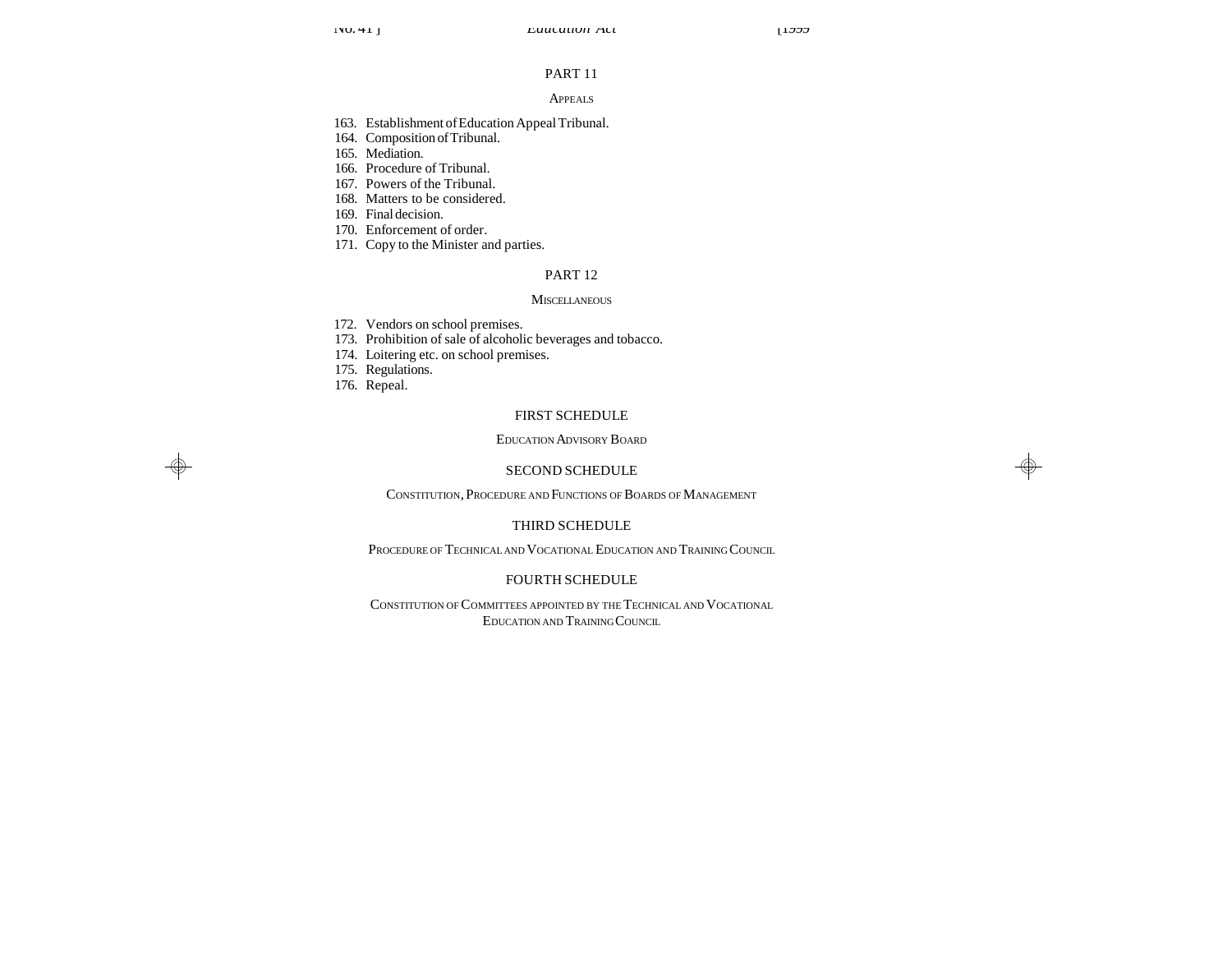



 $\bigoplus$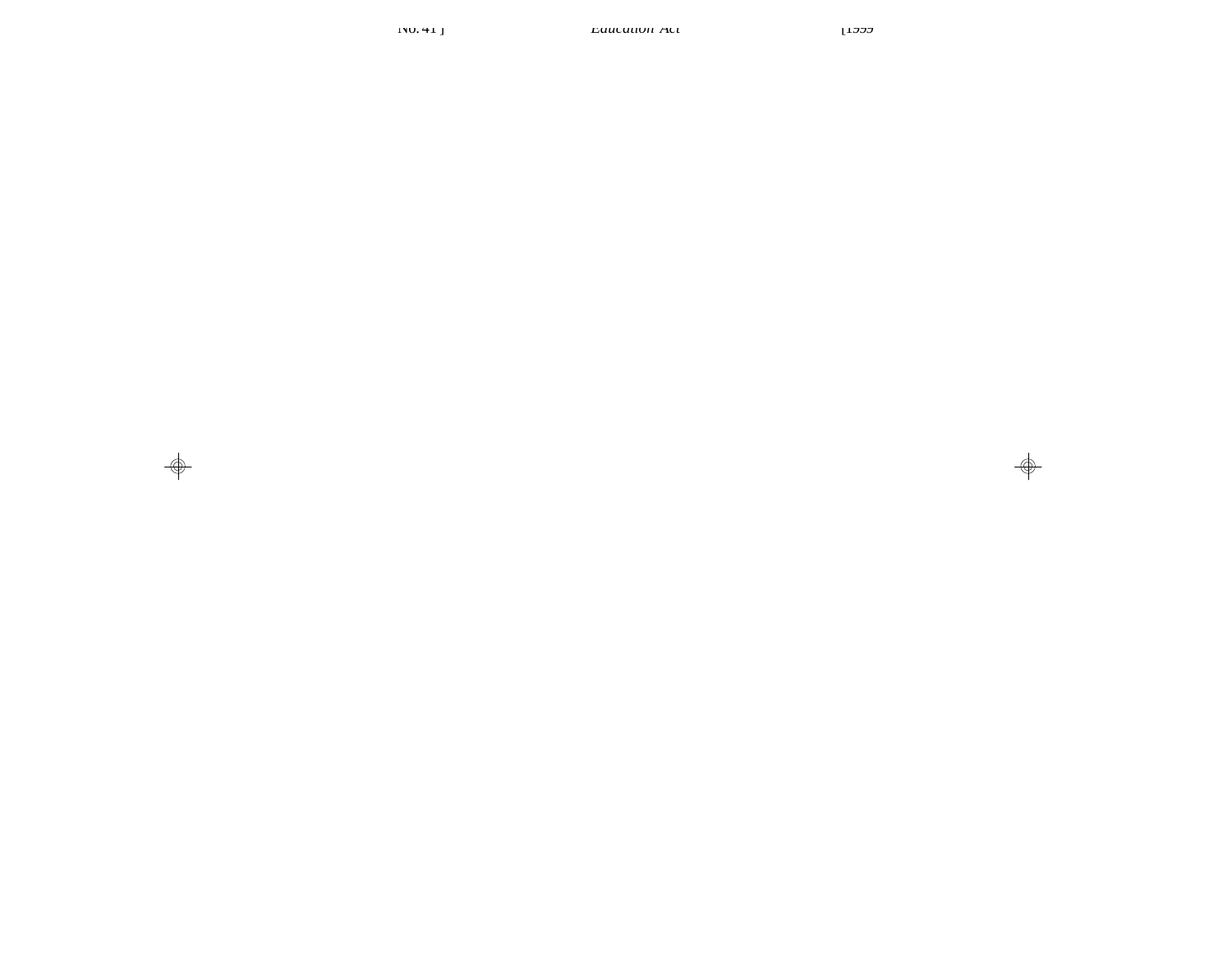## **I ASSENT**

[L.S.] PEARLETTE LOUISY, *Governor-General.*

*4th January,* 2000.

⊕

# **SAINT LUCIA ————**

# **No. 41 of 1999**

AN ACT to provide for a regulatory system for the delivery of eduational services in Saint Lucia

[ON PROCLAMATION ]

BE IT ENACTED by the Queen's Most Excellent Majesty, by and with the advice and consent of the House of Assembly and the Senate of Saint Lucia, and by the authority of the same, as follows:

## **PRELIMINARY**

## **Short title and commencement.**

**1.**—(1) This Act may be cited as the Education Act, 1999 and shall come into operation on such day as the Governor-General may by Proclamation to be published in the *Gazette* appoint**.**

(2) Different dates may be appointed for the coming into force of different provisions of this Act.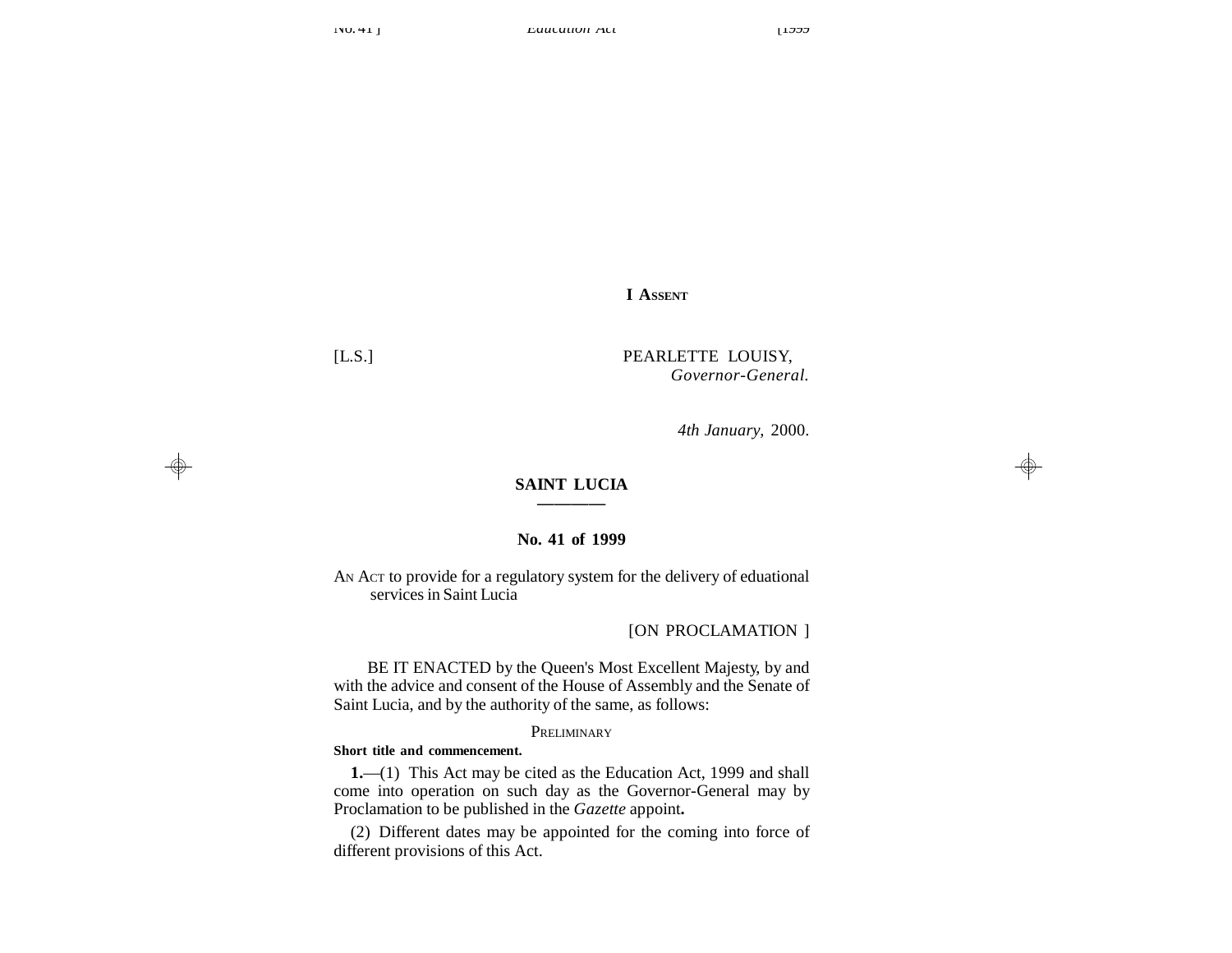## **Interpretation.**

 $\bigcirc$ 

**2.** In this Act —

"Adult education" means:

- (*a*) continuing education; and
- (*b*) training activities organised on a part-time basis suitable to the requirements of a person over compulsory school age and designed to enhance knowledge, skills, attitudes or cultural awareness, but does not include tertiary education;
- "Chief Education Officer" means the person appointed as such by the Public Service Commission;
- "class" in relation to a particular student and a particular subject, means the teaching group in which a student is regularly taught that subject or, where there are two or more groups, such one of them as may be designated by the Principal of the school;
- "compulsory school age" means the ages prescribed by the Minister during which students are obliged to attend school under section 27(1) of this Act;
- "early childhood education" means education provided either within a primary school or in an institution specially designed for that purpose and suitable to the needs of children three years of age or older but under five years of age;
- "denominational school" means an educational institution established, managed and maintained by a religious community at its own expense;
- "distance education" means an educational process in which a significant proportion of the teaching is conducted through one medium or a combination of media by persons removed in space or time from the learners;
- "educational institution" means any school, training centre, or college or such other institution of higher education as may be prescribed;
- "educational programme" means a course of study whether conducted in an educational institution or otherwise that is designed to meet the specified learning needs of an individual or group of persons;

"Minister" means the Minister for Education;

"Ministry" means the Ministry of Education;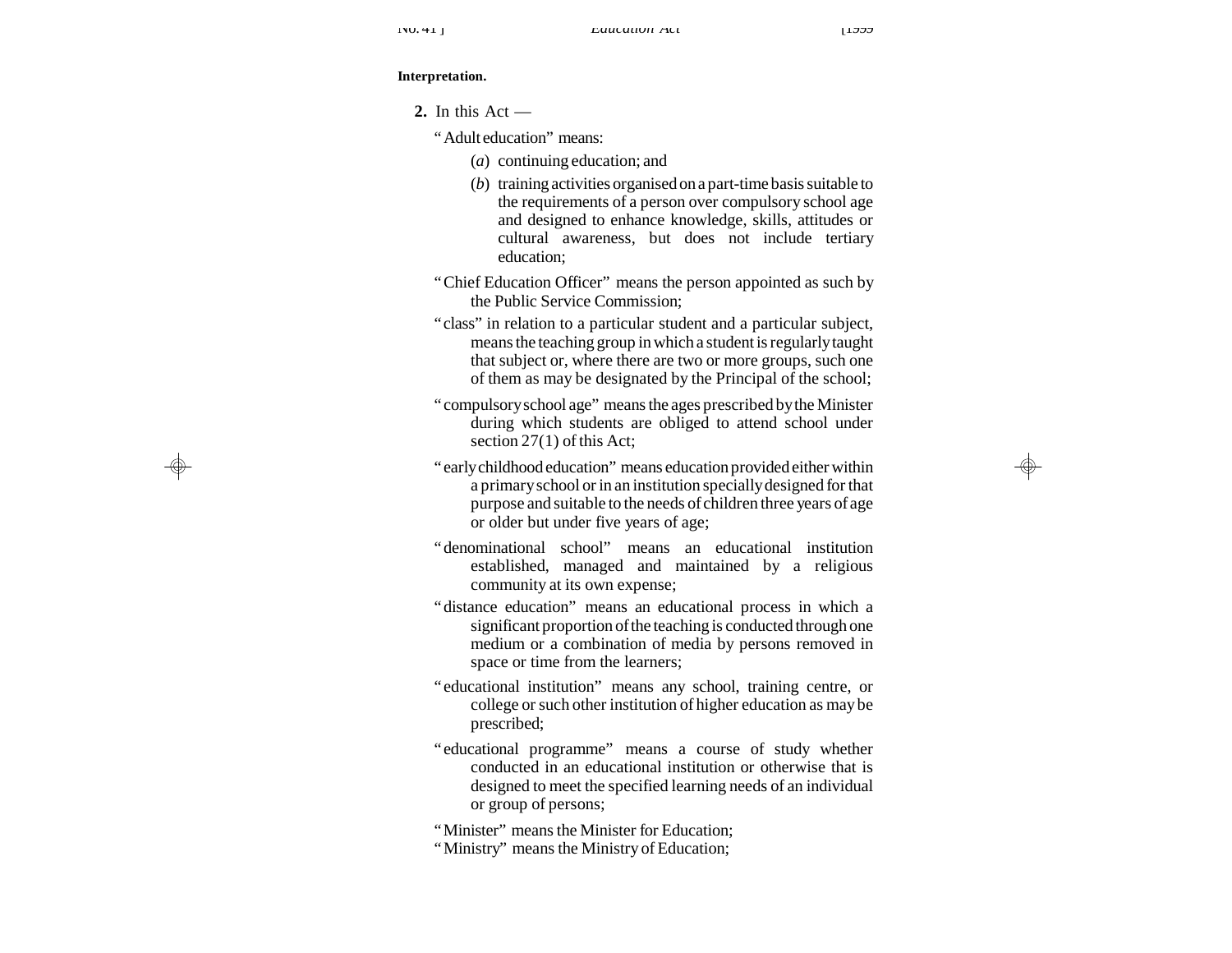$\bigcirc$ 

⊕

- "parent" in relation to any child, includes a guardian and every person who is liable to maintain or has the custody of any child and a person living as husband with the mother of a child whether or not he is the father and a person living as wife with the father of a child whether or not she is the mother;
- "primary education" means full-time education suited to the requirements of students of primary school age;
- "primary student" means a student who at the beginning of the school year has attained the age prescribed under section 27 or will attain that age on December 31 of that same year but has not attained the age of 15 years;
- "Principal" means the head of an educational institution under this Act;
- "private educational institutions" mean schools other than public schools and assisted schools and which are owned, managed, and financed by trusts, individuals, bodies or any incorporated or unincorporated bodies and include —
	- (*a*) a school;
	- (*b*) a class; or
	- (*c*) an educational institution attended by twelve or more students continuously for more than eight hours per week and which is in possession of a permit issued by the Minister;
- "public schools" mean schools which are wholly or mainly maintained at the public expense and to which the general public has access without any conditions other than those authorised by or under this Act;
- "secondary education" means full-time education suited to the requirements of students of secondary school age;
- "student" means a person of any age for whom education is provided under this Act;
- "Teachers College" means an educational institution established for the purpose of training teachers for service in educational institutions;
- "Technical College" means a school or other institution that provides for studies, training or research in technology, science, commerce or art;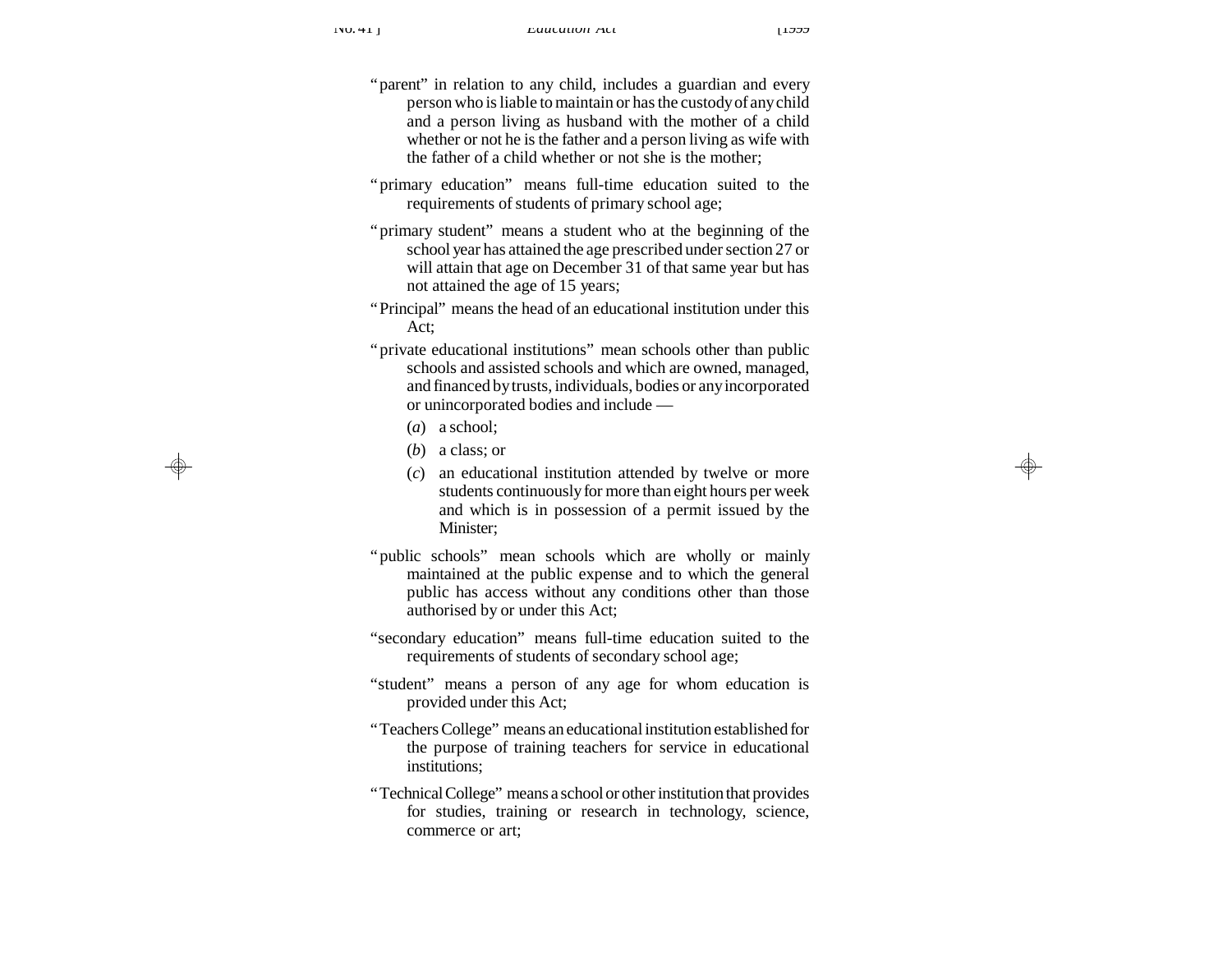$\circledcirc$ 

"tertiary education" means:

- (*a*) education suitable to the requirements of persons over compulsory school age who are not enrolled for secondary education in any school or, if enrolled in secondary education, have completed a course of secondary education; and
- (*b*) university education and instruction normally available at institutions for teacher training, vocational training and technical training.

# PART 1

## ADMINISTRATION OF THE EDUCATION SYSTEM

## *Division I*

## *Goals and Objectives*

### **Goals and objectives.**

 $\bigcirc$ 

**3.**—(1) The Minister shall, subject to available resources, establish and pursue for the education system general and specific goals and objectives as provided in subsections (2) and (3).

(2) The general goals and objectives which the Minister shall establish and pursue are —

- (*a*) the establishment of a varied, relevant and comprehensive educational system that is characterised by excellence;
- (*b*) the promotion of education by the establishment of educational institutions for the purpose of fostering the spiritual, cultural, moral, intellectual, physical, social and economic development of the community;
- (*c*) the framing of an educational policy designed to give effect to the purposes of this Act;
- (*d*) the effective execution of the educational policy of the Government; and
- (*e*) the establishment of a co-ordinated educational system organized in accordance with this Act.

(3) Nothwithstanding subsection (1), the specific goals and objectives which the Minister shall establish and pursue are —

- (*a*) to encourage the development of basic knowledge and skills in all persons, including —
	- (i) the skills of literacy, listening, speaking, reading, writing, numeracy, mathematics, analysis, problem solving, information processing, computing;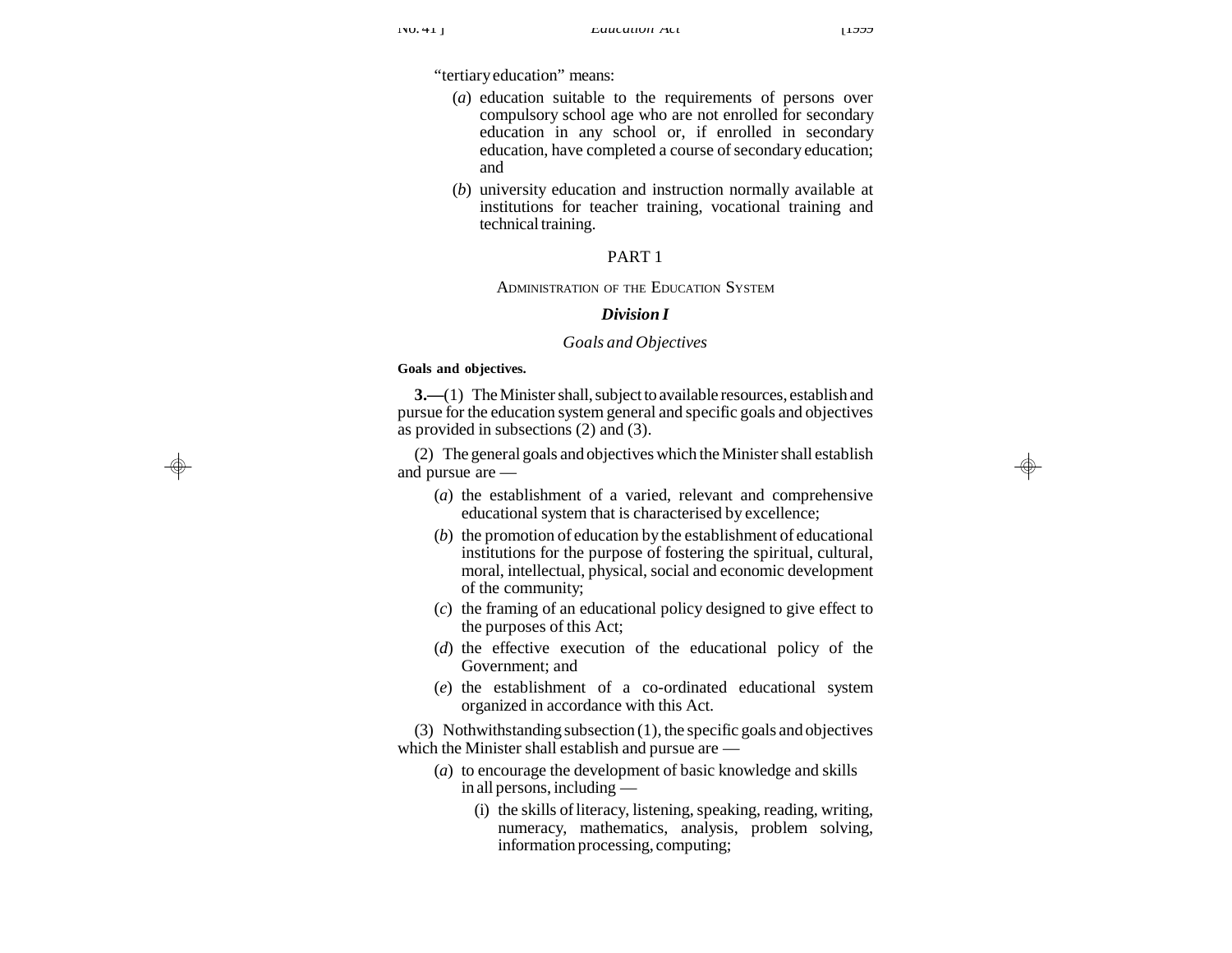⊕

- (ii) critical and creative thinking skills for today's world;
- (iii) an understanding of the role of science and technology in society together with scientific and technological skills;
- (iv) appreciation and understanding of creative arts;
- (v) physical development and personal health and fitness; and
- (vi) the creative use of leisure time;
- (*b*) to develop self-worth through a positive educational environment;
- (*c*) to promote the importance of the family and community;
- (*d*) to provide opportunities to reach maximum potential;
- (*e*) to promote the recognition, understanding and respect for the Constitution, laws and national symbols of the State;
- (*f*) to develop an understanding of the principle of gender equality;
- (*g*) to promote understanding of the history, language, culture, rights and values of Saint Lucia and their changing role in contemporary society;
- (*h*) to increase awareness and appreciation of the natural environment of the State;
- (*i*) to promote a Caribbean identity through regional co-operation and integration;
- (*j*) to develop an understanding of the historical and contemporary role of labour and business in society; and
- (*k*) to prepare for participation in the community and global society.

(4) The Minister shall promote the goals specified in subsection (3) through appropriate basic education and continuing education strategies.

## **Responsibilities of the Minister.**

**4**.— (1) The Minister shall be responsible for the overall administration of this Act and in the exercise of the powers conferred upon the Minister, may do all things necessary or convenient for the purpose of carrying out the Minister's responsibilities.

(2) In addition to the duties referred to in subsection (1), the Minister shall be responsible for —

(*a*) devising a system of education designed as far as possible to ensure that the intellectual and vocational abilities, aptitudes and interests of students find adequate expression and opportunity for development;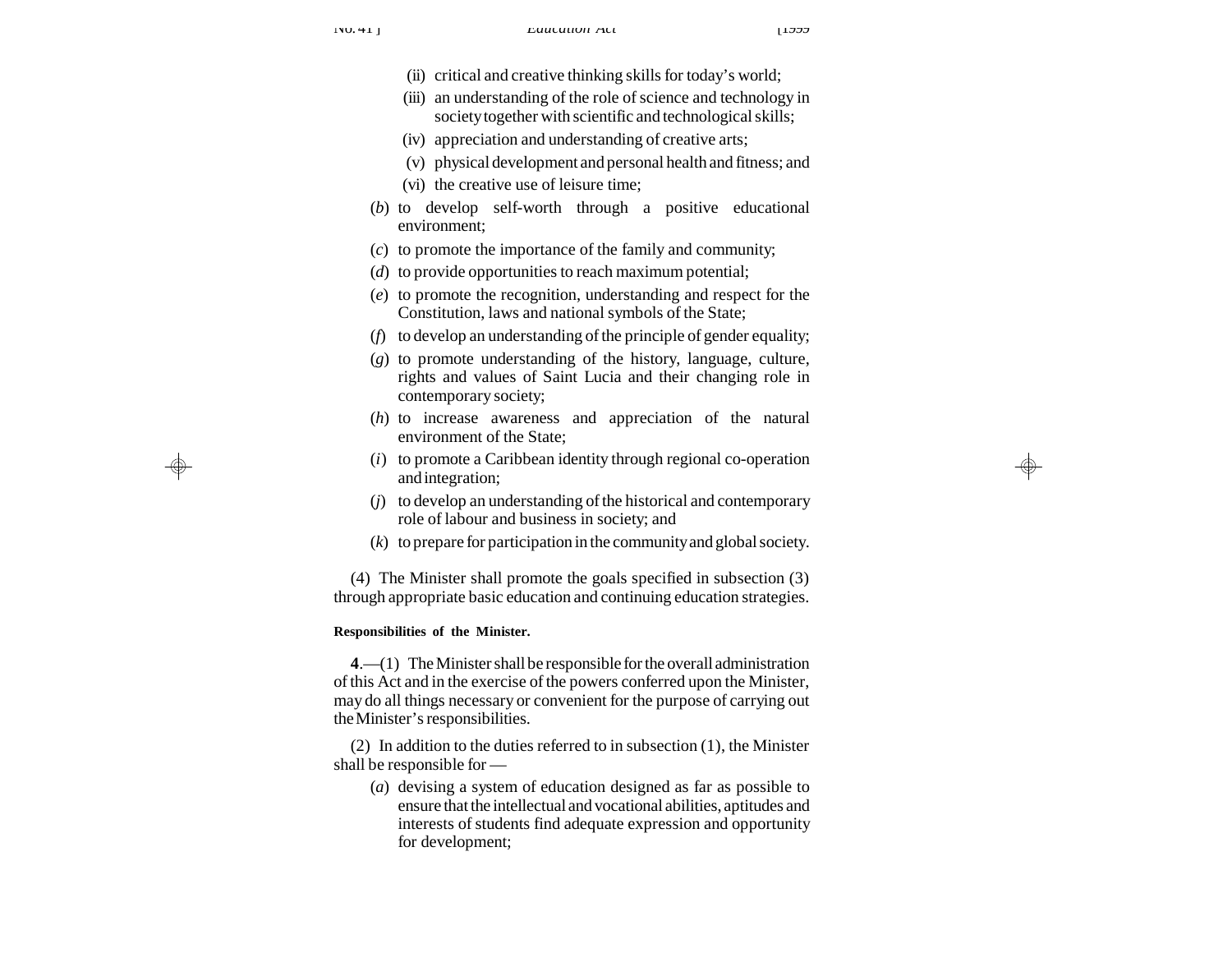$\bigcirc$ 

⊕

- (*b*) establishing public schools and determining their location and classification;
- (*c*) making, subject to this Act, provision for the admission and transfer of students in public schools and assisted schools;
- (*d*) establishing and maintaining or assisting in the establishment and maintenance of educational institutions or other facilities for tertiary, adult and continuing education and special education as the Minister considers necessary, including —
	- (i) teachers' colleges for the training of teachers; and
	- (ii) technical colleges and training centres considered necessary for fulfilling the requirements of technical and vocational education;
- (*e*) taking such other action as the Minister considers necessary for ensuring that the requirements of teachers in public educational institutions are satisfied;
- (*f*) conducting, managing and assisting schools in accordance with regulations made under this Act;
- (*g*) rendering to such students or class of students, subject to such conditions as may be prescribed, such forms of assistance as may be necessary for enabling the students to take full advantage of the educational facilities available;
- (*h*) evaluating the work of public schools and assisted schools with particular reference to the curriculum to be followed therein, and making provision for the examination and testing of students and the award of certificates;
- (*i*) the referral of children who have been identified by the Chief Education Officer as having learning difficulties to appropriate medical, educational, social services or other agencies where they exist for remedial treatment or assistance;
- (*j*) providing educational opportunities for meeting the demands for higher education and in particular taking such steps as may be necessary for the carrying out of the Government's obligation to the Caribbean Examinations Council, the University of the West Indies or any other institution of higher learning; and
- (*k*) actively encouraging the formation, functioning and development of students councils in all schools and a National Student**s** Council.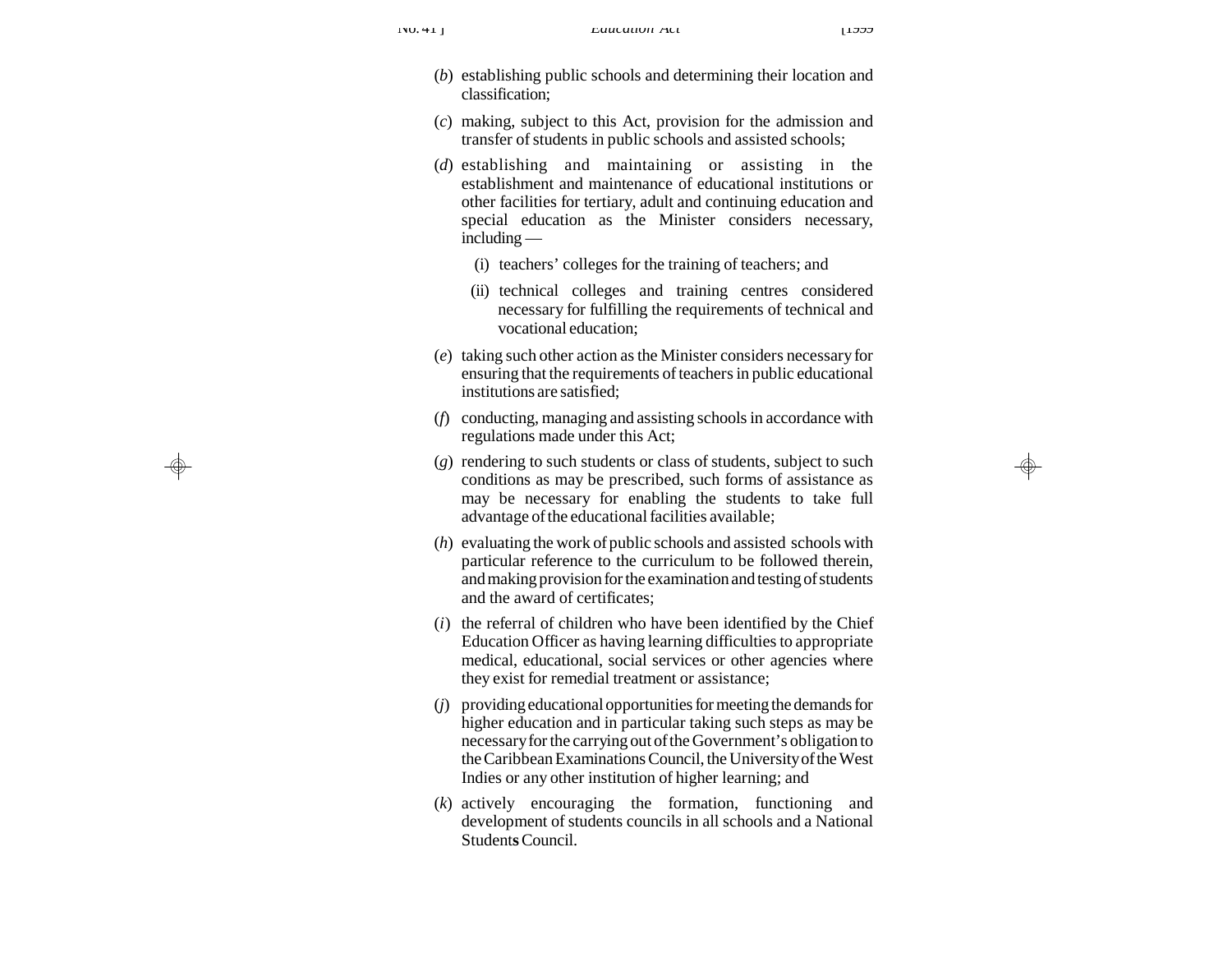## **Powers of Minister.**

**5.—(1)** For the purpose of the performance of the functions under this Act, the Minister shall have power to —

- (*a*) require attendance of persons of compulsory school age at schools established and conducted under this Act;
- (*b*) regulate the operation of public schools, assisted schools, and private educational institutions;
- (*c*) make provision for the professional training of teachers for the entire system of education, and lay down standards which are applicable to the recruitment of teachers, their training, professional development and conditions of service;
- (*d*) designate the grades or classes and special programmes to be offered in public schools and assisted schools;
- (*e*) prescribe forms and notices as required for the administration of this Act;
- (*f*) constitute committees or other bodies to offer advice from time to time on educational and related matters;
- (*g*) prescribe lists of textbooks and practices in all public schools and assisted schools so as to ensure conformity with national standards of education except that in the case of assisted schools textbooks for religious education shall be determined by the denomination establishing the school;
- (*h*) determine the level of assistance to assisted schools and regulate such assistance;
- (*i*) establish or disestablish public schools including schools for technical education and inaugurate classes or discontinue classes in those schools when necessary;
- (*j*) prescribe, in accordance with this Act, a curriculum for public schools and assisted schools; and
- (*k*) provide for any other matter or do all things as may be expedient from time to time for the carrying out of the Minister's responsibilities for education and training.

(2) In the exercise of the powers conferred by subsection  $(1)$   $(c)$ ,  $(g)$ and (*j*), the Minister shall consult such organisations representing the teaching profession as the Minister considers appropriate.

## **Annual Report.**

 $\bigcirc$ 

**6.** The Minister shall table in Parliament an annual report on the state of education within twelve months of the end of the school year for which the report is made.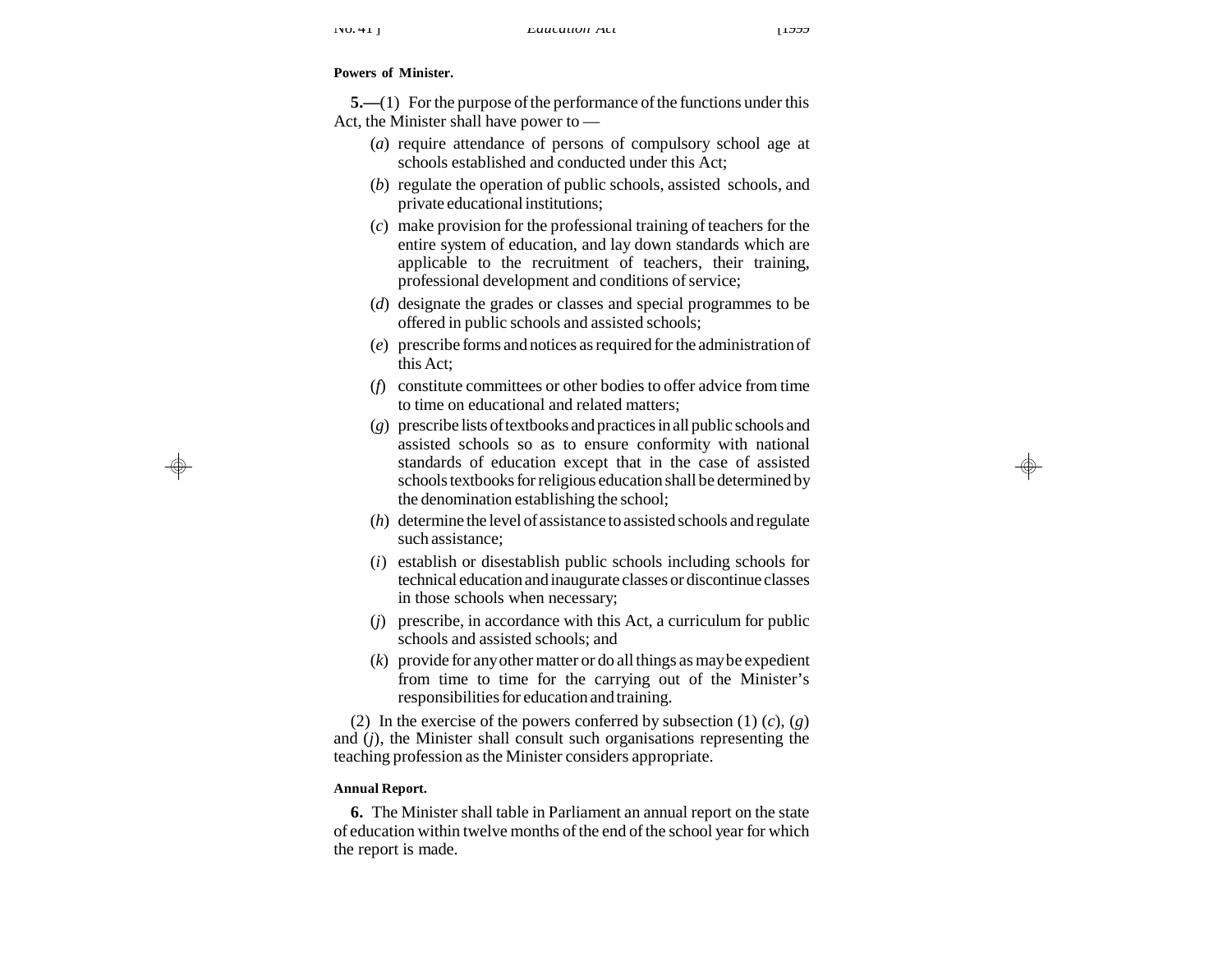$\bigcirc$ 

 $\circledcirc$ 

## *Division 2*

## *Responsibilities of the Chief Education Officer*

## **Duties of Chief Education Officer.**

**7.**—(1) The Chief Education Officer shall, subject to the directions of the Minister, be responsible for the general administration of this Act.

(2) The Chief Education Officer shall —

- (*a*) ensure that schools and other educational institutions are administered in a proper and efficient manner;
- (*b*) develop administrative principles and procedures for implementing general policies and administering the school system;
- (*c*) after prior consultation with the Permanent Secretary, delegate authority to professional staff of the Ministry for administering various aspects of the system of education including the registration and administration of private schools;
- (*d*) develop and direct training of all professional personnel;
- (*e*) initiate, subject to the provisions of this Act, curriculum innovation and reform and the establishment of appropriate procedures for evaluating the instructional programme of schools and other educational institutions;
- *(f)* advise the Minister on matters affecting education in the state;
- *(g)* ensure that school premises, property and stock are protected against improper use;
- *(h)* initiate, organise and conduct courses of induction and training for untrained teachers;
- *(i)* ensure the observance of this Act and regulations made thereunder pertaining to the conduct of schools and other educational institutions; and
- *(j)* perform such other functions under this Act as the Minister may from time to time assign to the Chief Education Officer.

## **Delegation of authority by Minister.**

**8.—(1)** The Minister may delegate in writing to the Chief Education Officer any function, duty or responsibility conferred on the Minister by this Act or any regulation made under this Act, but this does not preclude the Minister from exercising any or all of the functions so delegated where the Minister considers it expedient.

(2) After consultation with the Permanent Secretary and the Chief Education Officer, the Minister may give general or special directions in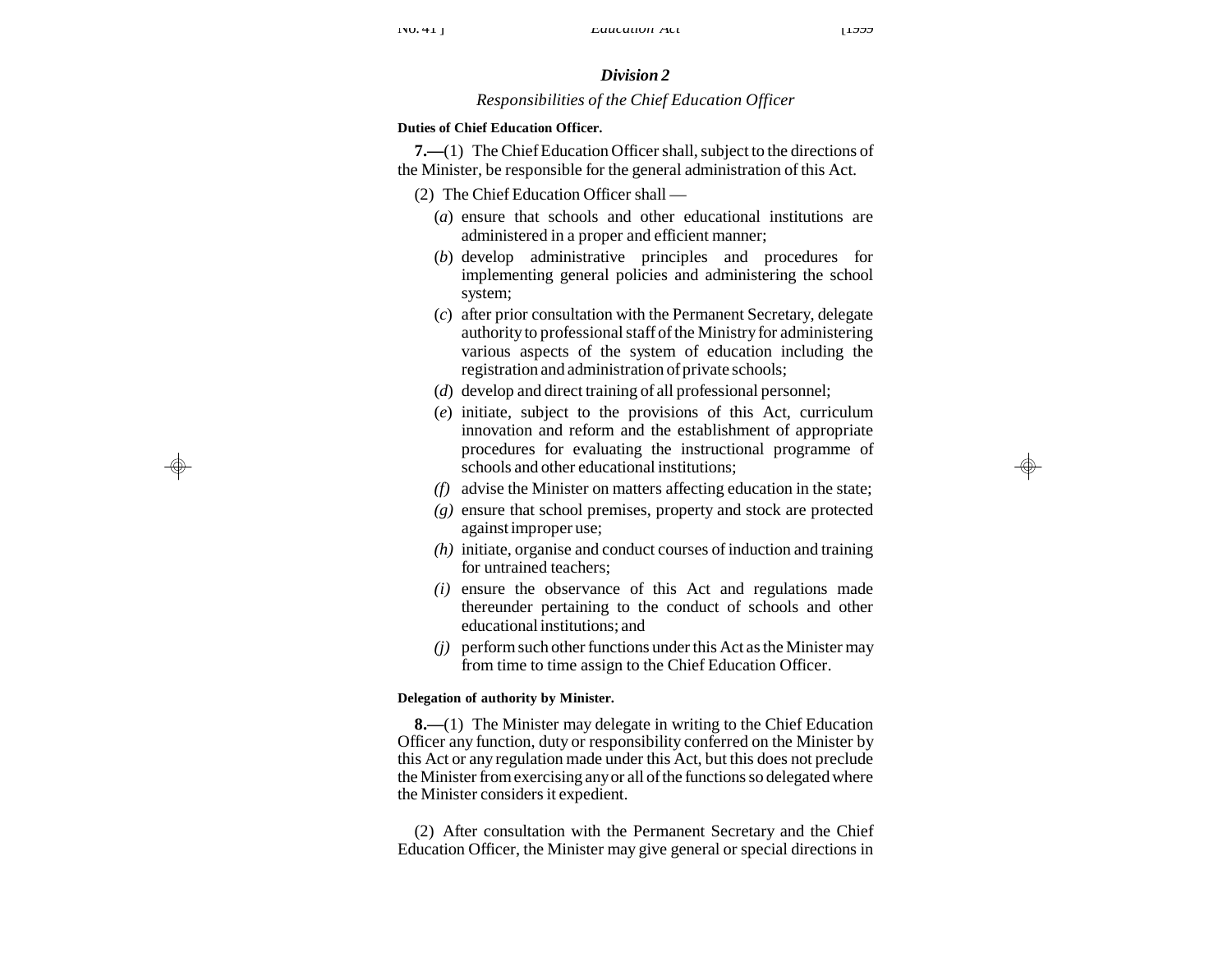$\bigcirc$ 

⊕

writing to any public officer in the Ministry respecting the Minister's functions under this Act and the public officer shall carry out the Minister's directions.

(3) Where by this Act or any enactment made under this Act the Chief Education Officer is required, or permitted or otherwise to perform any function, the Chief Education Officer may, after consulting the Permanent Secretary, authorize a public officer who is a accountable to him or her to perform the function.

## *Division 3*

## *Establishment and Functions of the Education Advisory Board*

## **Establishment of Education Advisory Board.**

**9.**—(1) The Minister shall establish a body to be called the Education Advisory Board.

(2) The Education Advisory Board shall consist of at least ten members including —

- (*a*) the principal of the Sir Arthur Lewis Community College;
- (*b*) four members nominated by the Minister in his discretion from among persons representing,
	- (i) expert educational opinion;
	- (ii) parent teacher associations; and
	- (iii) technical, vocational or business education;
- (*c*) one representative nominated by the Association of School Principals, if one exists;
- (*d*) one representative nominated by the duly recognized organizations representing teachers;
- (*e*) one representative nominated by the National Students Council or other representative body of students;
- (*f*) one representative nominated by religious organizations; and
- (*g*) one representative nominated by the business and professional community.

(3) The representatives nominated by the Minister and the organizations specified in subsection (2) (*b*), (*c*), (*d*), (*f*) and (*g*) shall be appointed by the Minister by instrument in writing with the approval of Cabinet.

(4) The Education Advisory Board shall appoint a chairperson and a vice-chairperson from among its members.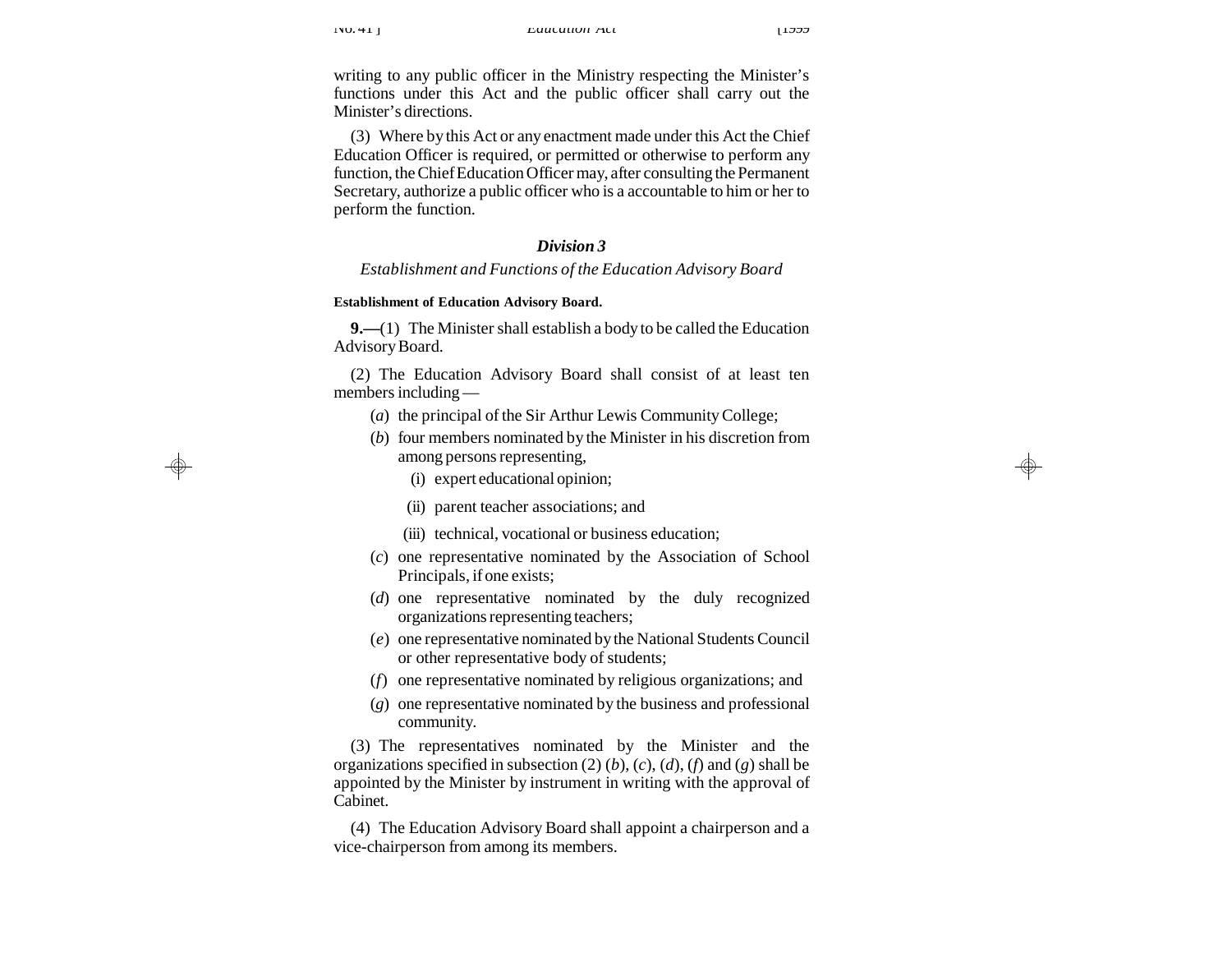⊕

(5) The appointment of a member of the Education Advisory Board shall be for a period not exceeding two years, but the member shall be eligible for reappointment.

(6) The First Schedule shall apply in respect of the constitution and procedure of the Education Advisory Board.

## **Functions of Advisory Board.**

**10.—(1)** The Education Advisory Board shall advise the Minister on matters —

- (*a*) connected with education as it thinks fit;
- (*b*) in respect of any of the Minister's responsibilities or the exercise of the Minister's powers under this Act as the Minister refers to it; and
- (*c*) relating to the promotion of education as the Minister may refer to it.

(2) Any advice given to the Minister, whether accepted by the Minister or not, shall be deemed confidential and so held to be by each member of the Education Advisory Board.

## **Powers of the Board to hold public hearing.**

**11.—(1)** Prior to advising the Minister on any matter concerning the promotion of education, the Education Advisory Board may, where it thinks advisable and with the approval of the Minister —

- (*a*) hold a public hearing into the matter;
- (*b*) appoint one or more members to hold a public hearing into the matter; or
- (*c*) solicit written memoranda from the public on the matter.

(2) The Minister may require the Education Advisory Board to hold a public hearing respecting any matter affecting the promotion of education and when so required, the Education Advisory Board may adopt any of the procedures outlined in subsection (1) which it considers most appropriate.

## **Minister not bound by advice of Board.**

**12.—(1)** The Minister is not bound to accept the advice of the Education Advisory Board, and where the Minister considers it advisable the Minister may refer a matter back to the Education Advisory Board for reconsideration.

(2) Where after reconsideration, pursuant to subsection (1) the Education Advisory Board adheres to the advice it had previously given, the Minister may reject the advice or adopt it either wholly or with such modification, additions or adaptations as the Minister thinks fit.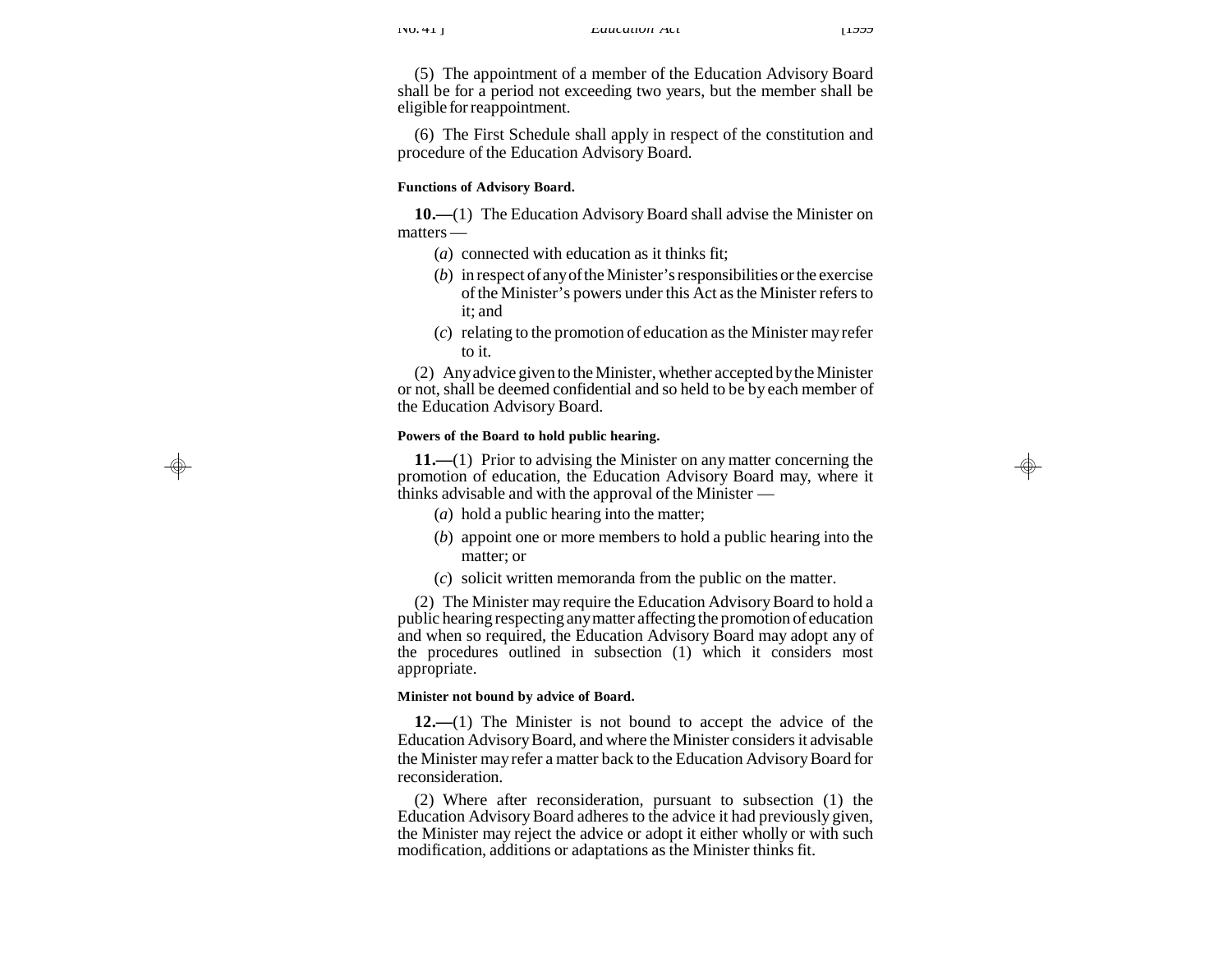### **Special Committees.**

**13.—(1)** Notwithstanding section 9, the Minister may appoint such special committees as the Minister considers necessary to advise the Minister with respect to any specific matter which may arise from time to time.

(2) A special committee shall comprise such members as the Minister appoints and have such duties as the Minister specifies.

(3) The Minister may refer any matter to a special committee appointed under subsection (1) notwithstanding that the Education Advisory Board has considered or has power to consider that matter.

## PART 2

## RIGHTS AND RESPONSIBILITIES OF STUDENTS AND PARENTS

## *Division 1*

## *Students Rights and Responsibilities*

### **Right to education.**

 $\bigcirc$ 

**14.** Subject to available resources, all persons are entitled to receive an educational programme appropriate to their needs in accordance with this Act.

### **Responsibility to students.**

**15.—(1)** The Chief Education Officer shall provide to every compulsory school-age person who resides in the State an educational programme consistent with the requirements of this Act and regulations made thereunder.

(2) For the purposes of providing the educational programme to the student, the Chief Education Officer shall —

- (*a*) enroll the student in an educational programme, offered by the Ministry of Education; or
- (*b*) direct the student to attend an educational programme offered by another educational institution where it is reasonable to do so.

 (3) Except in the case of a student who is transferred under section 54(1) (*d*), where a student is directed to attend an educational programme pursuant to subsection (2) (*b*), the Government shall be responsible for such fees and costs, if any, consequent to the student's attendance at the educational programme.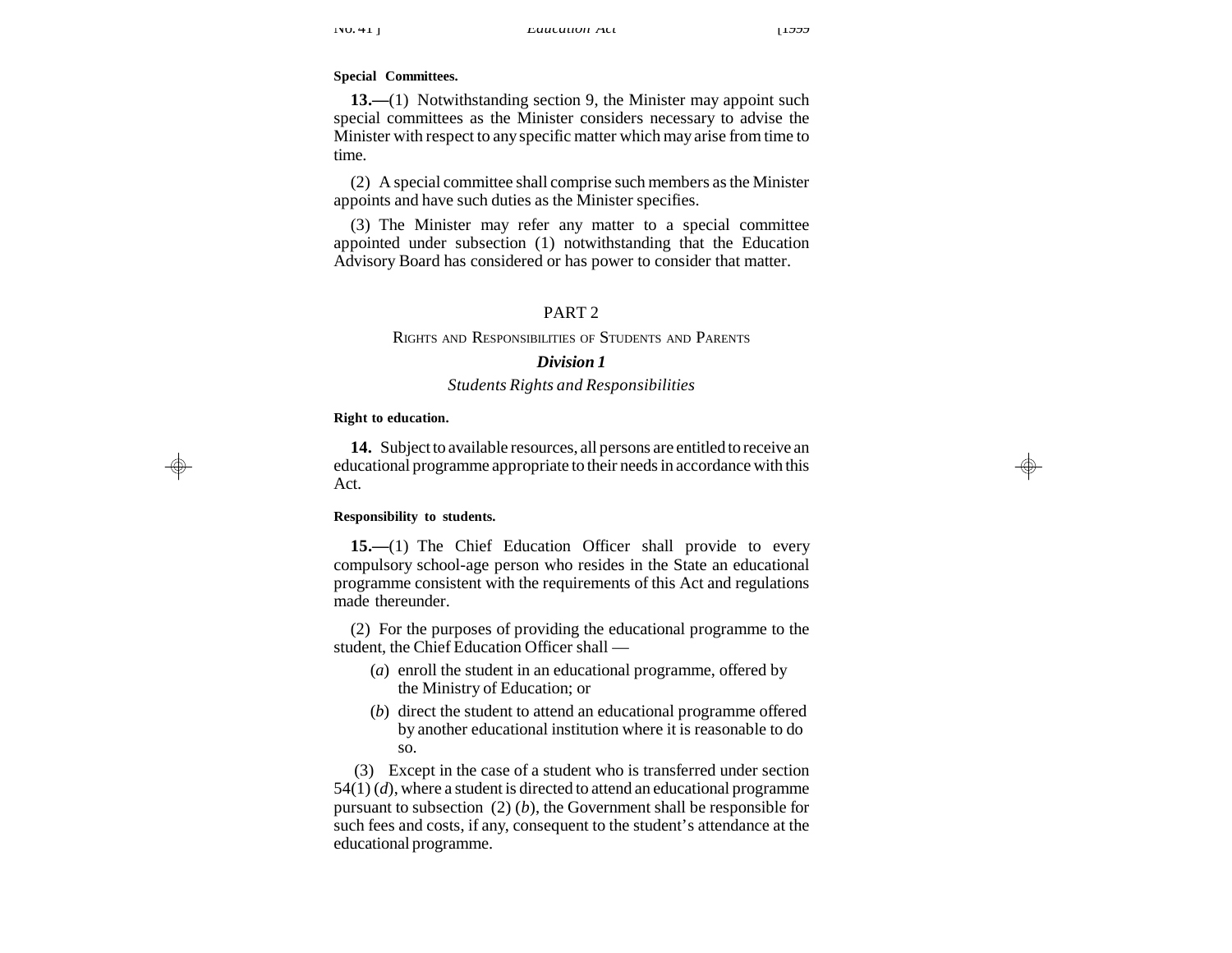### **Free tuition.**

**16.—(1)** No tuition fees consequent to the student's attendance in an educational programme at a public school under section 27 shall be charged to the student or the parents of the student.

# (2) Notwithstanding subsection (1),—

- (*a*) tuition fees may be payable in such amounts, for such purposes and by such persons or classes of persons who are not citizens of any Member State or Associated Member State of the Organization of the Eastern Caribbean States as the Minister may prescribe by order published in the Gazette; and
- (*b*) other charges may be imposed at a public school or assisted private school with the approval of the Minister.

## **Student responsibilities.**

**17.** Every student enrolled in a public school or assisted school has responsibility to :

- (*a*) observe the code of conduct and other rules and policies of the Ministry and of the school;
- (*b*) attend classes regularly and punctually;
- (*c*) participate in the educational programmes in which the student is enrolled;
- (*d*) be diligent in pursuing the prescribed curriculum; and
- *(e)* observe standards approved by the Chief Education Officer or the principal as the case may be, with respect to:
	- (i) cleanliness and tidiness of the person;
	- (ii) general deportment;
	- (iii) attire;
	- (iv) courtesy; and
	- (v) respect of the rights of other persons.

## **Students accountable to teacher, principal, and Ministry.**

**18.**—(1) Every student shall be accountable —

- (*a*) to the teacher for his or her conduct on the school premises during school hours and during such hours as the teacher is in charge of the student in class or while engaged in authorised school activities conducted during out-of-school hours; and
- (*b*) to the principal for his or her general deportment at any time that he or she is under the supervision of the school and members of the teaching staff, including the time spent in travelling between the school and his or her other place of residence.
- (2) Every student shall be under the general direction and control of —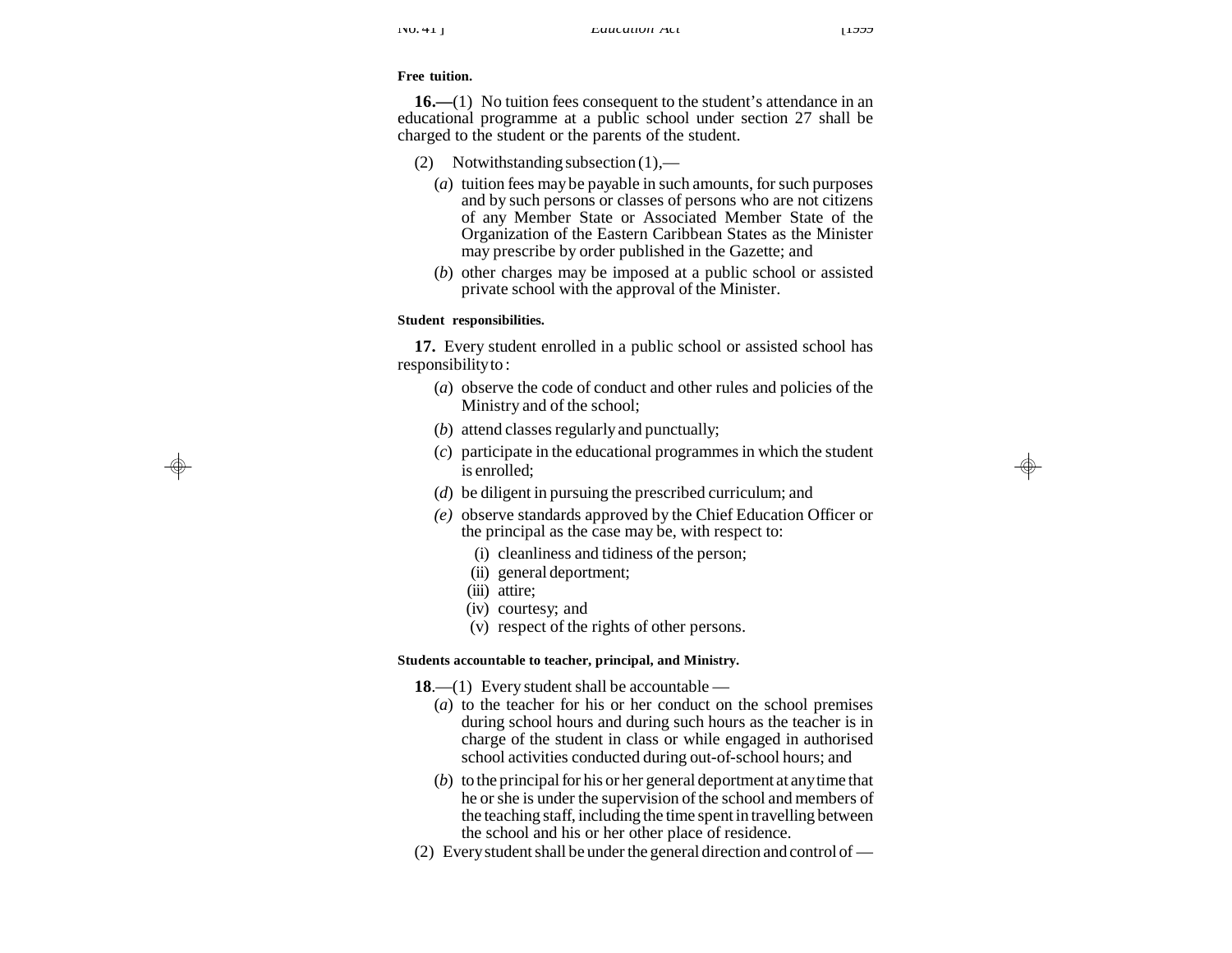- (*a*) the driver of a school bus, if the driver is an employee of the Ministry of Education; and
- (*b*) any person under whose supervision students are placed on the authority of the Chief Education Officer,

in respect of the student's general behaviour and deportment on a school bus, or while under supervision as the case may be.

## **Exercise of rights.**

 $\bigcirc$ 

**19.**—(1) A student may express any religious, political, moral, or other belief or opinion so long as the expression does not adversely affect the rights or education of other students, or the rights of other persons in the school.

(2) Students who have attained the age of 18 are entitled to exercise all the rights and powers, to assume all the obligations, and to receive all the benefits under this Act with respect to them that their parents are otherwise entitled to exercise, assume, or receive on their behalf.

## *Division 2*

# *Parents' Rights and Responsibilities*

## **Rights and responsibilities of parents.**

**20.**—(1) Subject to sections 19 and 22, parents of students attending public schools and assisted schools are entitled —

- (*a*) to be informed of the progress, behaviour and attendance of their children;
- (*b*) upon reasonable notice to the principal and teacher, to observe the instruction of their children if the parental visitation does not impede the instruction of other children;
- (*c*) to appeal decisions that significantly affect the education, health or safety of their children; and
- (*d*) to be consulted in the development of any special education programmes prepared for their children.

(2) A parent of a student attending a school may, and at the request of a teacher or principal shall, consult with the teacher or principal with respect to the student's educational programme.

(3) Every parent shall inform the principal in writing of any medical or other condition peculiar to their child—

- (*a*) on admission of the child; or
- (*b*) as soon as the parent becomes aware of such medical or other condition.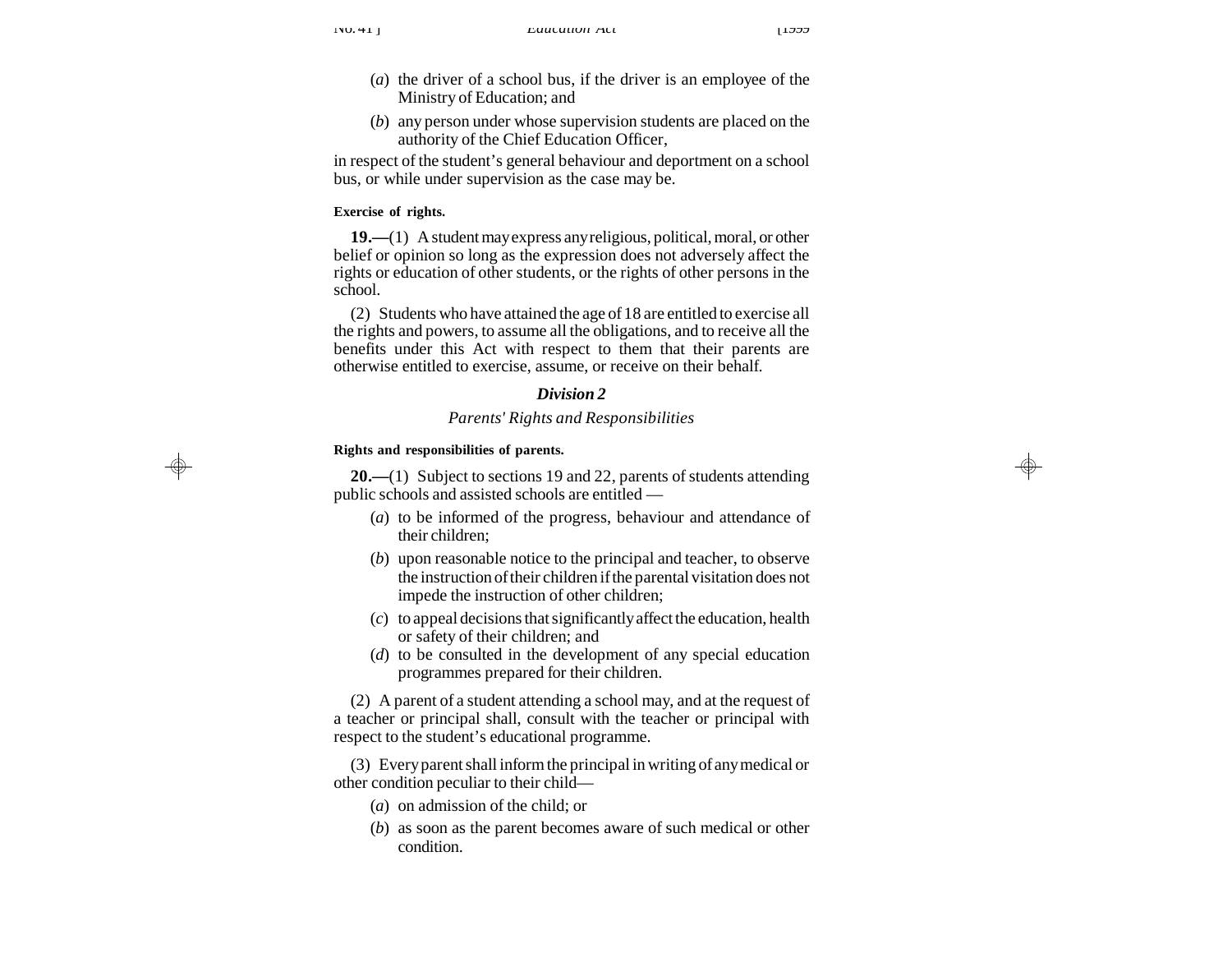(4) The information provided under subsection (3) shall constitute part of the student's record pursuant to section 22 of this Act.

### **Choice of education.**

**21.** Subject to this Act, parents may choose home schooling in accordance with section 81 of this Act, private schooling or public schooling for their children.

## **Student records and reports.**

**22.**—(1) Every principal shall establish and maintain a student record for each student enrolled in the school managed by the principal in accordance with the guidelines established by the Chief Education Officer.

(2) All students shall be given a certified copy of their periodic or termly report on their academic performance and conduct.

(3) Every school shall provide to the parents of a student who is below 18 years of age or to a student who is 18 years of age or older, a periodic or termly report of the student's academic performance and conduct.

(4) The report referred to in subsections (2) and (3) shall be in such form and contain such information as the Chief Education Officer may determine.

(5) The following persons may examine and copy a student's record or request a certified copy of a student's record:

- (*a*) the parents of a student who is below 18 years of age;
- (*b*) a student who is 18 years of age or older; and
- (*c*) the parents of a student who is 18 years of age or older who have obtained the student's consent.

(6) Subject to subsection (2), a student's record is privileged for the information and use of school and departmental officials as required for the performance of their functions and is not available to any other person or institution without the written permission of the parent or, where the student is 18 years of age or older, the student.

(7) Persons who contribute information to a student's record are exempt from any liability with respect to the provision of that information if those persons, in providing the information, acted —

- (*a*) in good faith;
- (*b*) within the scope of their duties and responsibilities; and
- (*c*) with reasonable care.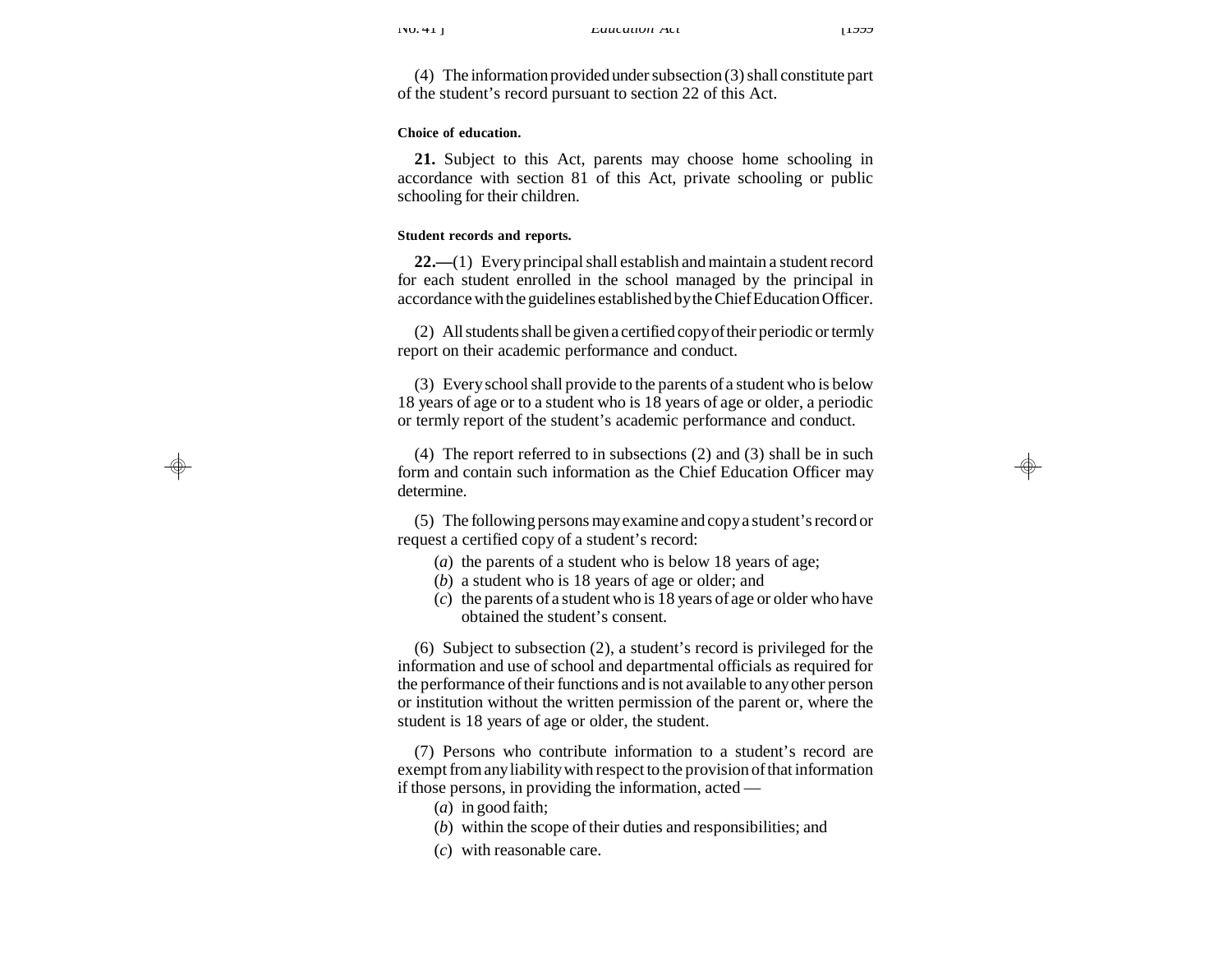(8) If, on examining a student's record, a person authorised under this section to examine and copy a student's record is of the opinion that the student's record contains inaccurate or incomplete information, that person may request the principal to rectify the record.

(9) Where the principal refuses to rectify the record when so requested under subsection  $(8)$ , the person who has requested the rectification may, within 14 days of the refusal, refer the matter to the Chief Education Officer who shall review the request and provide direction to the principal.

(10) Where the person who has referred a matter to the Chief Education Officer under subsection (9), is dissatisfied with its disposition by the Chief Education Officer, that person may appeal the matter to the Education Appeal Tribunal established pursuant to this Act within 14 days of the disposition.

(11) Any person who discloses information from a student's record in contravention of subsection (6), commits an offence and is liable on summary conviction to a fine of not more than one thousand dollars.

## **Damage to school property.**

 $\bigcirc$ 

**23.**—(1) Every student in a public school and assisted school shall take good care of any public property placed at the student's disposal and where such property is to be returned, the property shall be returned in good condition at the end of the school activities on a day and time determined by the principal.

(2) If a student fails to comply with subsection (1), the Chief Education Officer may claim the value of the property from the parents of the student if a minor or from the student if the student is eighteen years and over.

(3) If the property of a public school or assisted school is destroyed, damaged, lost, or converted by the intentional or negligent act of a student who is a minor, the student and the student's parents are liable in respect of the act of the student.

(4) If the property of a public school or assisted school is destroyed, damaged, lost, **or** converted by the intentional or negligent act of two or more students who are minors acting together, the students and their parents are jointly and severally liable in respect of the act of the students.

(5) If the property of a public school or assisted school is destroyed, damaged, lost or converted by the intentional or negligent act of one or more students who are eighteen years or older —

- (*a*) the single student shall be liable in respect of his or her sole act; and
- (*b*) the students who acted together shall be jointly and severally liable in respect of their act.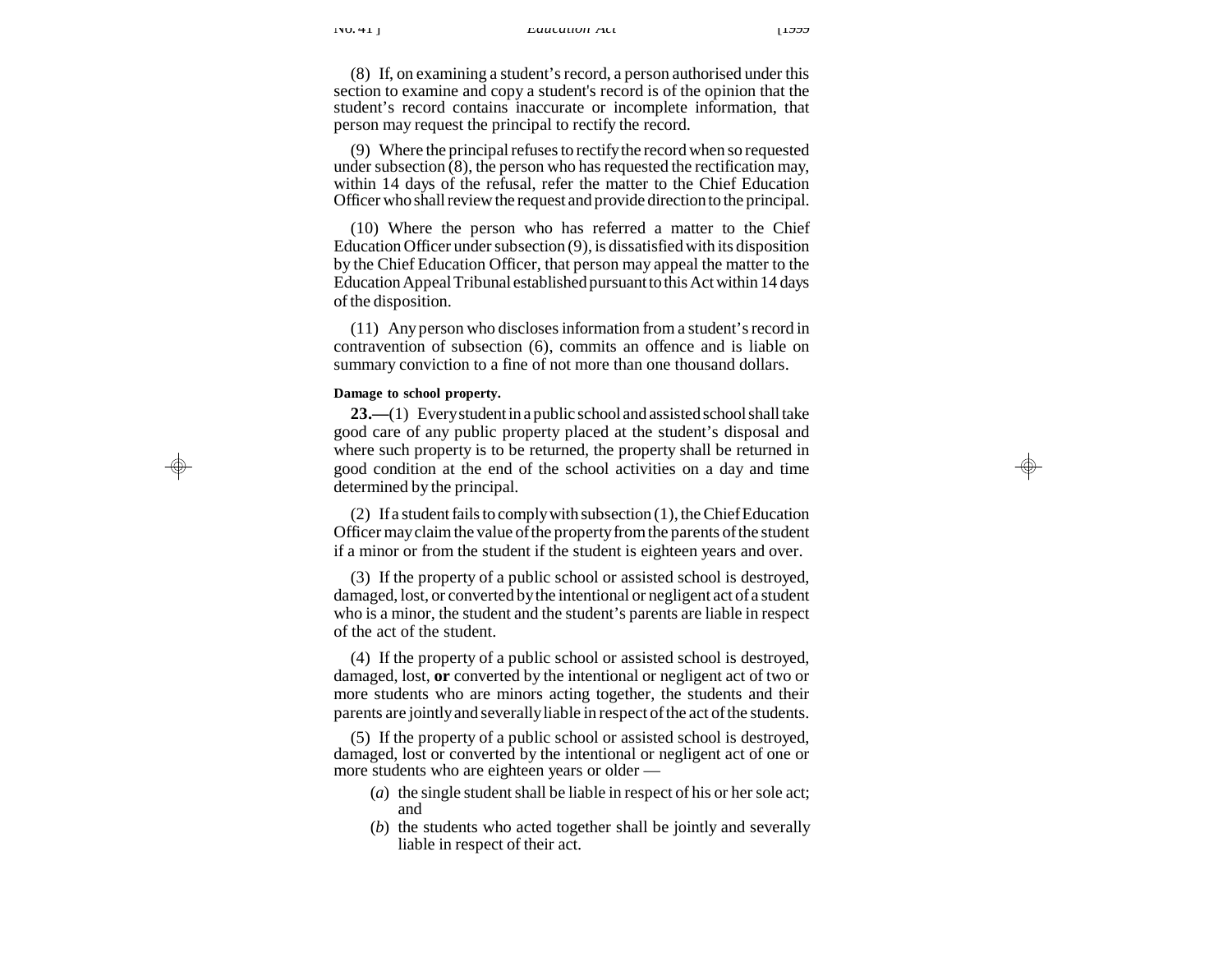### **Parent Teacher Association.**

24.—(1) Parents and teachers may, in accordance with regulations made under this Act form associations, to be known as Parent-Teacher Associations.

(2) The Minister shall encourage and assist in the formation of:

(*a*) Parent-Teacher Associations; and

(*b*) a National Council of Parent-Teacher Associations.

**(3)** The objects of Parent-Teacher Associations shall include the promotion of the interests of the school by bringing parents, members of the community, students and teachers into close co-operation.

**(4)** Parent-Teacher Associations may, subject to this Act and regulations made under this Act, make rules for the regulation and control of their business.

**(5)** On the formation of a Parent-Teacher Association, the names of the members of the executive shall be forwarded to the Chief Education Officer and subsequently after every election of a new executive.

## **School Committees.**

 $\bigcirc$ 

25.—(1) Subject to subsection (2), where a Parent-Teacher Association does not exist, the principal, in consultation with his or her staff, may establish a school committee comprising such number of parents, teachers and members of the community as the principal determines.

(2) No school committee shall come into existence without the written approval of the Chief Education Officer.

(3) A school committee shall be an advisory committee to the school for which it is established.

(4) A school committee shall —

- (*a*) advise the school administration where requested by the principal on any matter relating to the school;
- (*b*) perform any duty or function referred to it by the Chief Education Officer; and
- (*c*) actively pursue the formation of a Parent-Teacher Association.

(5) On the formation of a Parent-Teacher Association, the principal shall dissolve the school committee forthwith.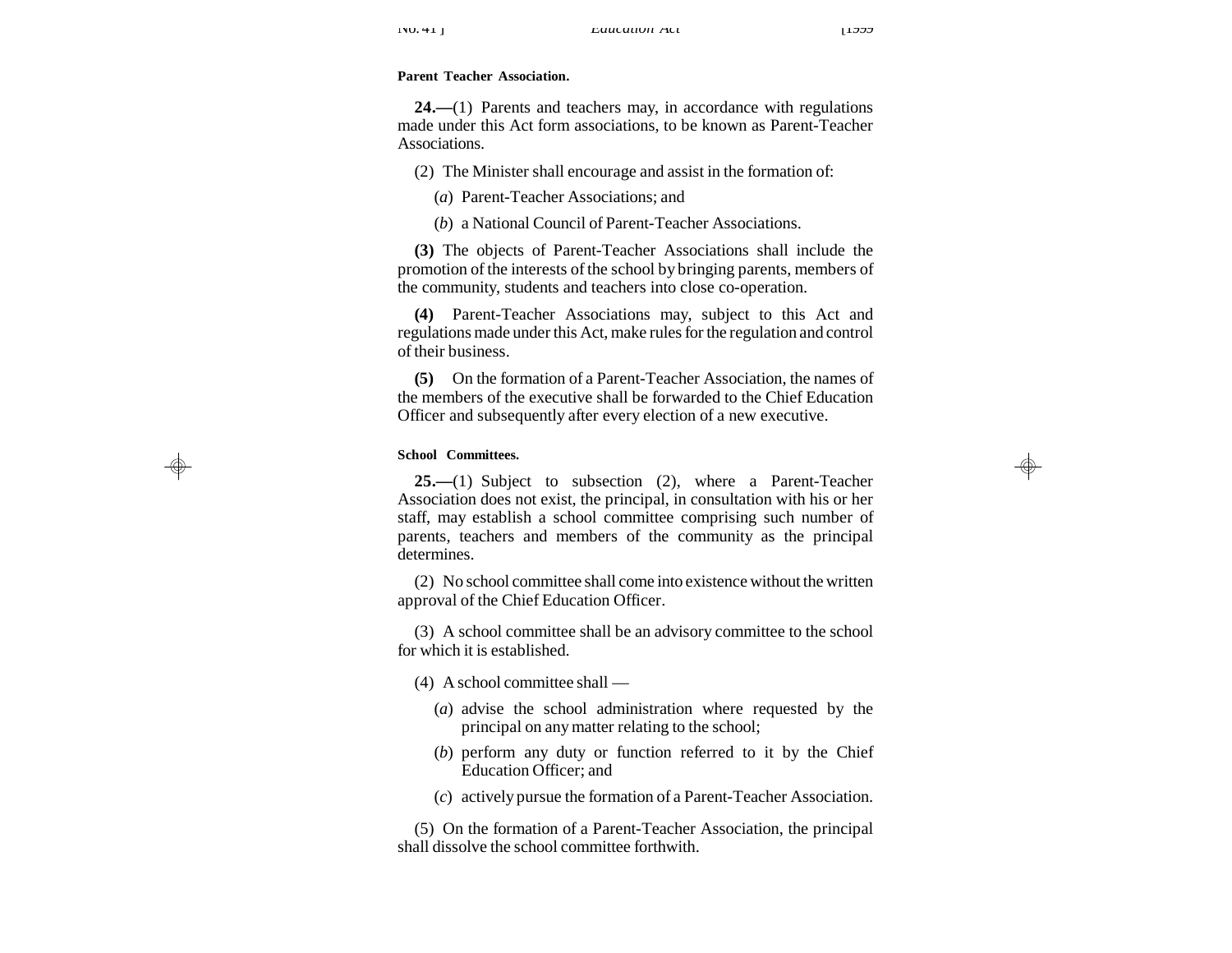### **Wishes of parents to be considered in education of students.**

**26.** The Minister shall, in the exercise of the functions conferred under this Act have regard to the general principle, that, so far as is compatible with the provision of efficient instruction and training and the avoidance of unreasonable public expenditure, the wishes of parents formally conveyed to the Minister are to be considered in the education of students.

## *Division 3*

## *Admission and Attendance of Students*

## **Compulsory school attendance.**

**27.**—(1) Every child shall attend school from the beginning of the school year in which that child attains the age of 5 years until the end of the school year in which that child attains the age of 15 years.

(2) Notwithstanding subsection (1), if the Minister is satisfied that it has become necessary or expedient to raise or lower the compulsory school age, the Minister may, by Order, subject to affirmative resolution of the Parliament within sixty days of the making of the Order, direct that subsection (1) have effect as if for references therein there were substituted a reference to any age prescribed in the Order.

#### **Mode of admission.**

 $\bigcirc$ 

**28.—(1)** No child shall be admitted to a primary school unless at the time of such admission —

- (*a*) the child is accompanied by a parent or a responsible person over the age of eighteen years who has been authorized by a parent to represent him or her;
- (*b*) the person accompanying the child brings a birth or baptism certificate giving the information required for the Student's Register;
- (*c*) the child has attained the age prescribed under section 27 or will attain that age by December 31st of that same year; and
- (*d*) a certificate issued by a registered medical practitioner or the Public Health authorities is produced indicating that the child has been immunised as may be prescribed by regulations made under this Act.

(2) No child shall, without the written permission of the Chief Education Officer, be admitted to a primary school other than in September, or the beginning of the primary school year.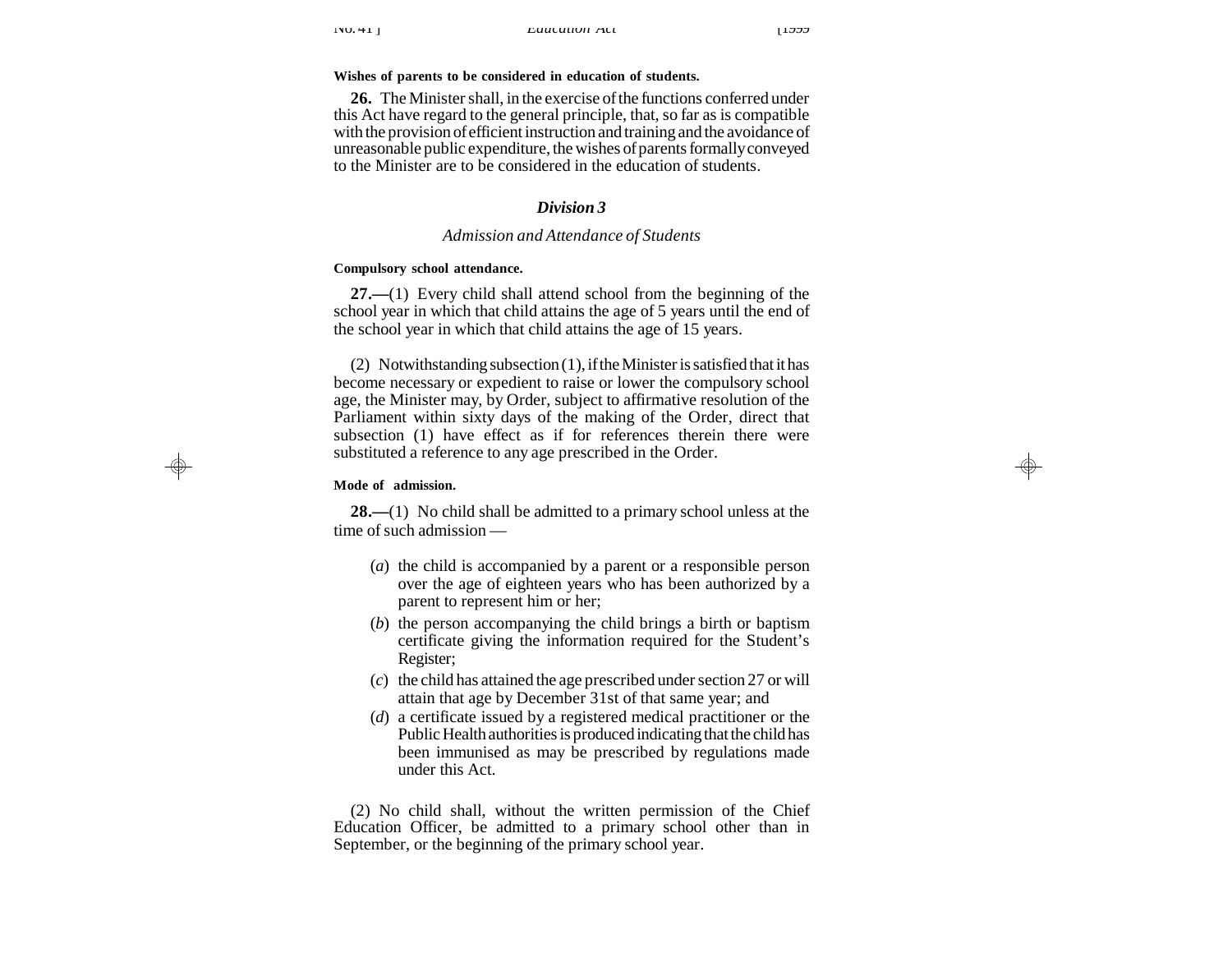#### **Prohibition of discrimination.**

**29.** Subject to the provisions of this Act, no person who is eligible for admission to a public educational institution or an assisted school as a student shall be refused admission on any discriminatory grounds including race, place of origin, political opinion, colour, creed, sex, or subject to the provisions of this Act, mental or physical handicap.

### **Age limit for secondary schools.**

**30.**—(1) Subject to subsections (2) and (3), no child without the written permission of the Chief Education Officer shall be admitted as a student to a public secondary school or assisted secondary school before the child has reached the age prescribed in an Order made by the Minister and published in the Gazette.

(2) A child below the age prescribed under subsection (1) may be admitted to a secondary school on the written approval of the Chief Education Officer on the grounds of exceptional ability and consistently high academic performance as evidenced by —

- (*a*) outstanding performance in termly and annual class examinations with a Grade A average or its equivalent in each examination;
- (*b*) the child's assessment results at the key stages as provided for in section 144; and
- (*c*) the written recommendations of teachers who have taught the child.

(3) A child below the age stipulated under subsection (1), who prior to the child's residence in Saint Lucia attended or gained admission to a secondary school or the equivalent of a secondary school may on the written approval of the Chief Education Officer be admitted to a public secondary school or an assisted secondary school.

(4) No student shall without the written permission of the Chief Education Officer be retained in a public secondary school or an assisted secondary school after the end of the school year in which he or she shall have reached the age of twenty years.

## **Student's Register.**

**31.**—(1) The principal of every school shall maintain a register of students known as the Students Register.

(2) The student's Register shall include—

- (*a*) upon admission of a student to a school
	- (i) the name and date of birth of such student;
	- (ii) the date of admission;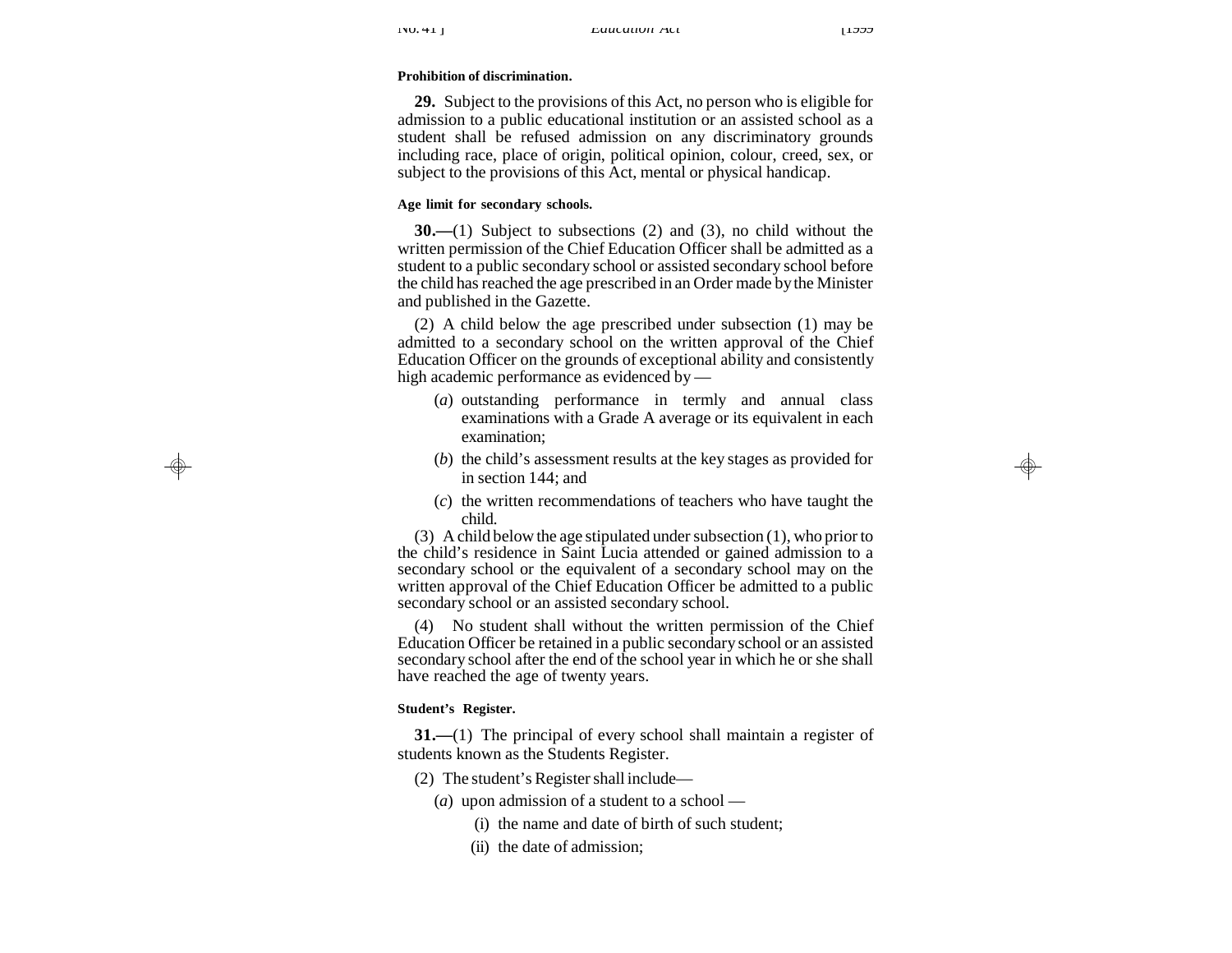- (iii) the name and residence of the student's parent;
- (iv) the name of the last school, if any, which the student attended;
- (v) where appropriate, the date the student left the school from which he transferred as far as it can be ascertained;
- (vi) the standard, class or form of the student at the date of leaving the school from which he or she was transferred; and
- (vii) the standard, class or form to which the student is admitted; and
- (*b*) upon the departure of a student from a school
	- (i) the date of the student's departure;
	- (ii) the standard, class or form of the student on the date of departure; and
	- (iii) where appropriate, the school or other location to which the student is being transferred.

(3) Notwithstanding subsection (2), the Students Register shall include such other information as may be prescribed by the Chief Education Officer from time to time.

## **Transfer of students.**

 $\bigcirc$ 

**32.**—(1) Subject to the approval of the Chief Education Officer, a student who seeks admission from one school to another shall not be admitted to that other school —

- (*a*) except on presentation of a letter of transfer signed by the current principal; and
- (*b*) after consultation between the current principal and the receiving principal concerning the availability of a school place in the receiving school.

(2) A principal shall furnish on request to every student who has left his or her school the letter referred to in subsection (1) **(***a***).**

(3) Letters of transfer shall be retained by the principal of the admitting school and a copy thereof shall be submitted by the principal for information to the Chief Education Officer.

(4) In the event that a dispute arises between two or more principals when a student seeks to transfer from one school to another, the Chief Education Officer shall make a final determination.

## **Effect of contagious diseases.**

**33.**—(1) Subject to section 34, no student suffering from or exposed to a contagious disease shall be admitted to or permitted to remain in any school.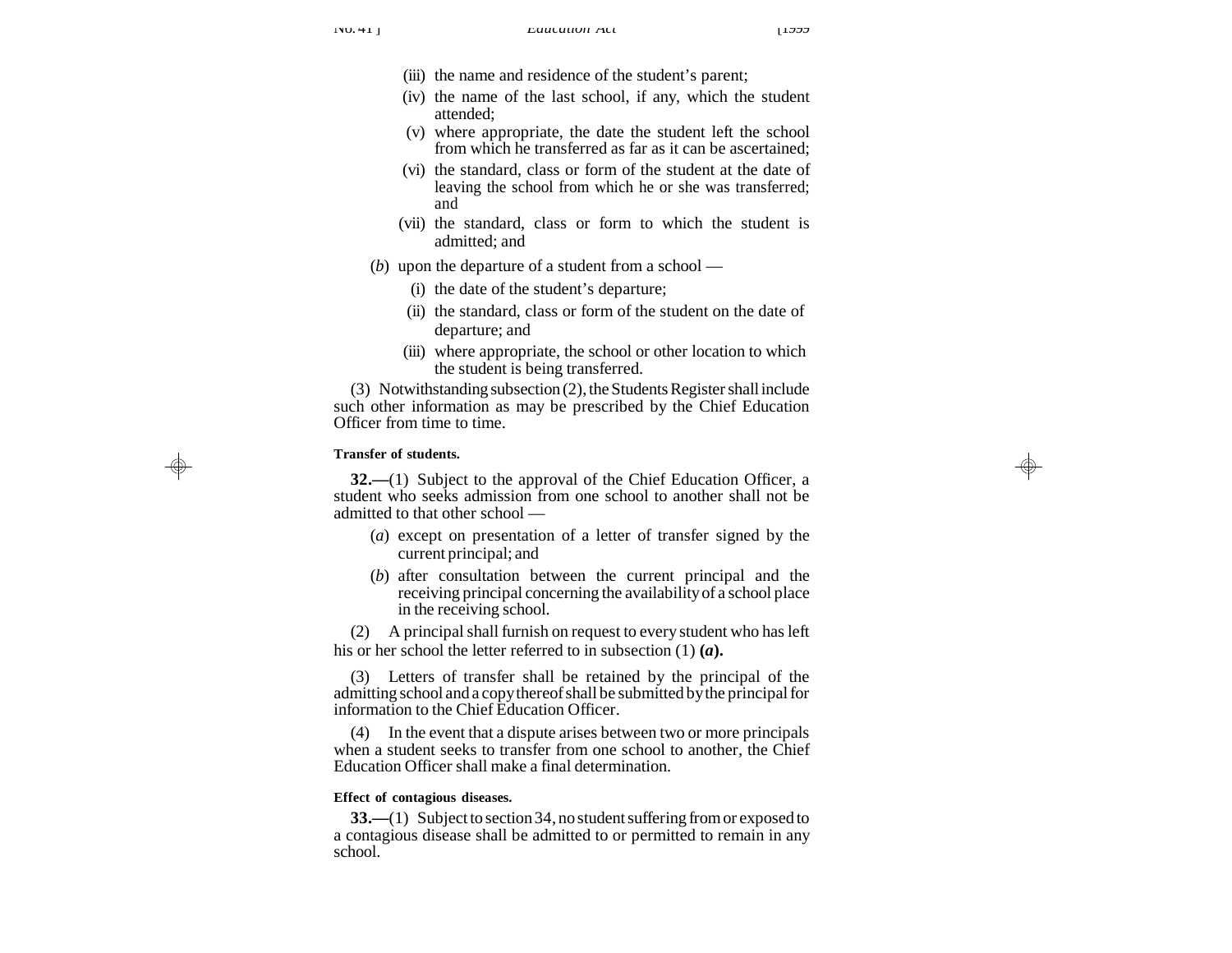(2) Where the principal discovers or has reason to suspect the presence of a contagious disease the principal shall immediately report the same to the parents of the students concerned, the Chief Education Officer, and the Chief Medical Officer.

## **Readmission of student on production of medical certificate.**

**34.**—(1) A student who has been refused admission to a school on the ground that the student is suffering from or exposed to a contagious disease shall not be re-admitted except upon production of a medical certificate from a medical practitioner registered under the Registration of Medical Practitioners Act 1967, No. 13 to the effect that such student is free from such disease and is unlikely to be a source of infection to other persons in the school.

(2) The medical certificate required by subsection (1) shall be issued free of charge by any Government medical officer issuing the same.

## **Temporary or permanent closing of schools.**

**35.—(1)** The power and authority to determine the duration of the school year, the school terms and all school days in public and assisted schools is vested in the Chief Education Officer and the Minister.

- $(2)$  Where —
- (*a*) as a result of the total or partial destruction by hurricane, earthquake, fire, flood of all or any of the buildings used in connection with any public school or assisted school; or
- (*b*) as a result of the outbreak of any infectious or contagious disease; or
- (*c*) for any other reason,

attendance at any public school or assisted school has fallen to such extent that, in the opinion of the Minister justifies the temporary or permanent closing of the institution, the Minister may, notwithstanding anything contained in this or any other enactment, direct that the school be temporarily or permanently closed, as the case may be, and the school shall, with effect from the date of the direction, be closed.

(3) Where a school is permanently closed, the Minister shall provide alternative accommodation to the students affected by the closure.

(4) The powers conferred on the Minister by this section are in addition to any powers conferred upon the Minister in any other enactment.

(5) Notwithstanding subsection (2), the Minister may delegate to the Chief Education Officer the power conferred on the Minister by subsection (2) to temporarily close a school referred to in subsection (2).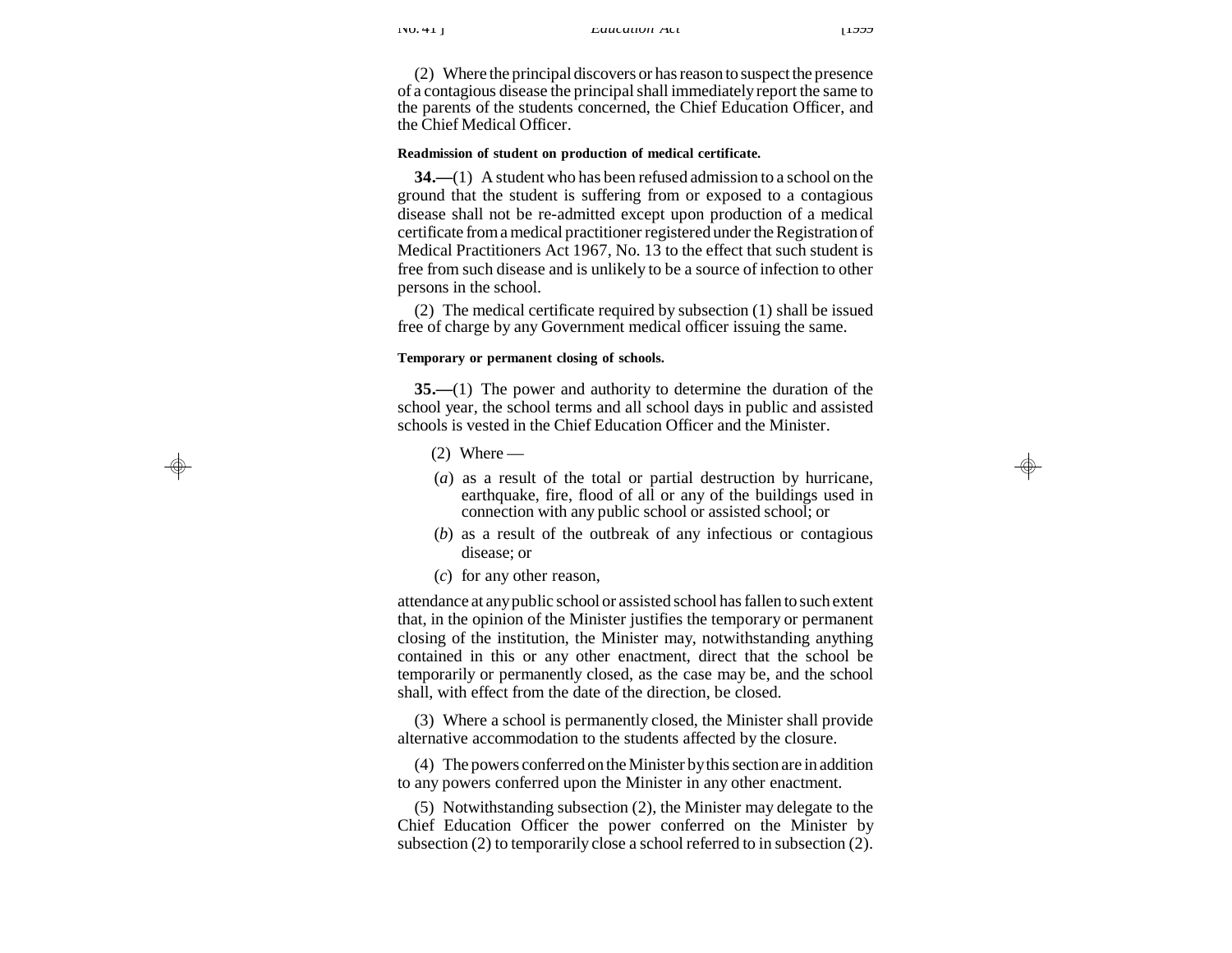(6) Notwithstanding subsections (1), (2) and (4), the principal of a school may, in an emergency and where it is impractical to obtain the prior approval of the Minister or Chief Education Officer, close a school temporarily and inform the Minister or Chief Education Officer as soon as practicable thereafter.

(7) Notwithstanding subsection (1), a school authority may, in consultation with the Minister, declare a school to be closed in observation of a holiday of a religious nature peculiar to a particular faith.

### **Zoning of schools.**

 $\bigcirc$ 

**36.—(1)** The Minister may by regulations introduce a scheme of zoning for the admission and transfer of students to public schools and assisted schools, whether primary or secondary.

(2) The scheme of zoning shall link the place of residence of the student and the location of the school of attendance.

- (3) Residency of a student shall be determined by the
	- (*a*) residency of the student's parents; and
	- (*b*) workplace of parents of infant children.

## *Division 4*



## **Duty of parent to enforce attendance.**

**37.** Subject to section 38, it is the duty of the parent of every child of compulsory school age to cause the child to receive education by regular attendance at a school.

## **Valid excuses from attendance.**

**38.** A student shall be excused from school attendance if —

- (*a*) in the opinion of the Minister, the student is receiving satisfactory instruction at home or elsewhere;
- (*b*) the student is excluded from attendance at school under any provision of this Act or the regulations made thereunder;
- (*c*) the student is unable to attend school because of sickness, danger of infection, infirmity, sudden or serious illness of a parent or other related cause;
- (*d*) the student is suffering from a physical or mental disability that, in the opinion of a registered medical practitioner, makes the student incapable of being educated by ordinary methods of instruction;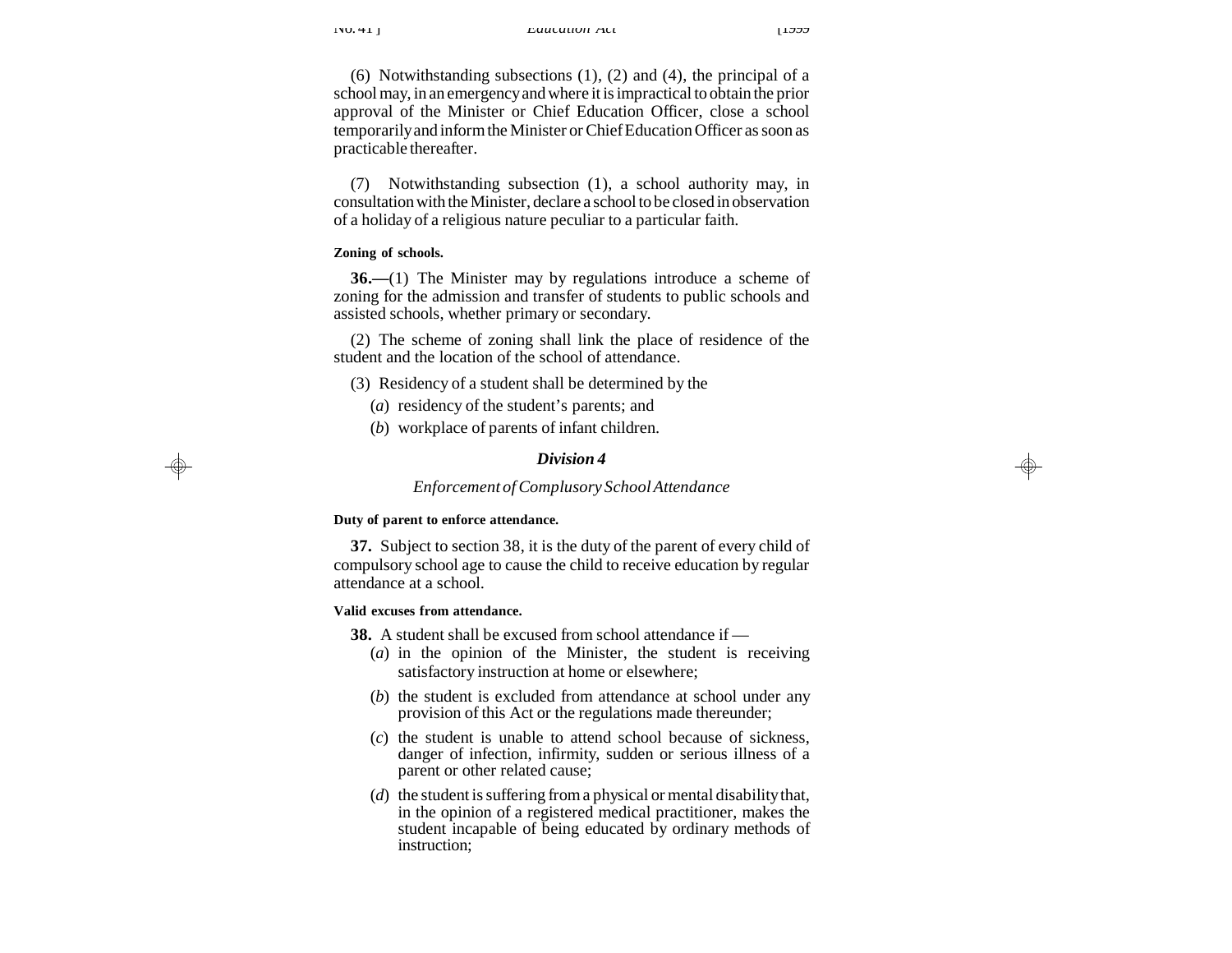- (*e*) the student is granted permission by the principal of the school to be temporarily absent from school for good and sufficient reason;
- (*f*) the student is a participant in observances, celebrations, or activities recognised by a religious denomination;
- (*g*) the student has been suspended by a school in accordance with this Act and has not been given permission to enroll in another school;
- (*h*) the student is enrolled and in regular attendance at a private school or a home education programme in accordance with this Act; or
- (*i*) the student is engaged in work experience or other educational programmes authorised or approved by the principal.

## **School attendance counsellors.**

**39.** The Minister may, by Order, designate school attendance counsellors to assist in the enforcement of the compulsory attendance provisions of this Act.

### **Responsibility of school attendance counsellor.**

**40.** A school attendance counsellor shall be responsible for the enforcement of compulsory school attendance in respect of all children of compulsory school age within the district or area to which he or she is appointed.

## **Power to enter premises and question children.**

**41.** For the purposes of section 40 a school attendance counsellor, who has reasonable cause to believe that a person is in contravention of this Act and upon presentation of his or her credentials, may at any time —

- (*a*) enter premises and make such inquiries as are necessary to determine whether section 40 is being complied with or whether anyone is in contravention of section 43 in relation to a child of compulsory school age whom the school attendance counsellor has reasonable cause to believe to be frequenting, visiting, residing or employed on the premises; and
- (*b*) stop and question any child who appears to be of compulsory school age but is not at school concerning:
	- (i) his or her age;
	- (ii) his or her name and address;
	- (iii) the school at which he or she is registered;
	- (iv) the reason for his or her absence from school; and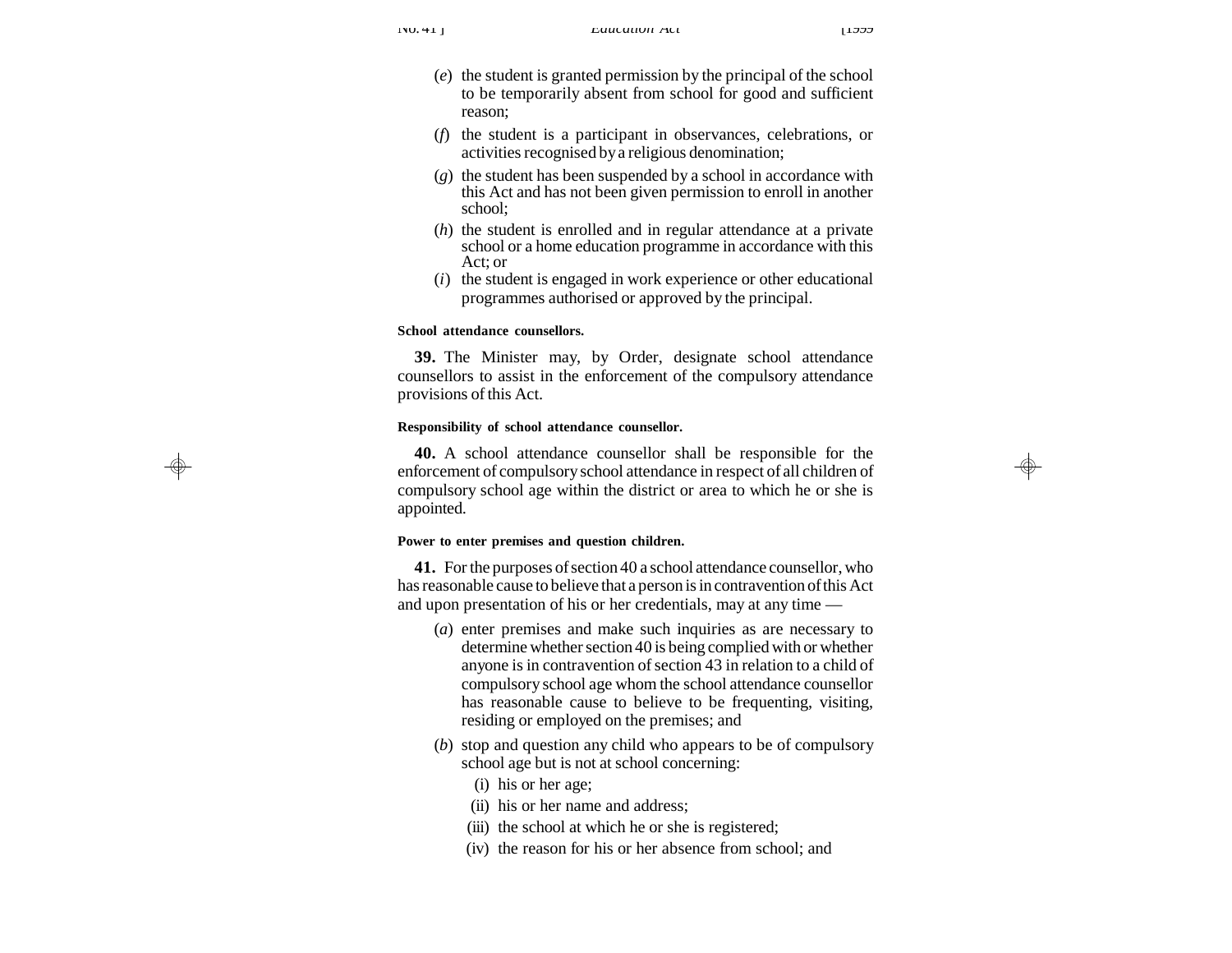(v) any other matter relevant to the inquiries referred to in paragraph (*a*).

## **Offences against school attendance counsellors.**

- **42.**—(1) A person commits an offence if that person
	- (*a*) assaults, obstructs, or uses insulting, abusive or indecent language to:
		- (i) a school attendance counsellor in the execution of his duties; or
		- (ii) any other person executing a duty imposed on that person by this Act, in relation to the attendance of any child at school;
	- (*b*) being a parent, fails, without reasonable cause, having been requested by a school attendance counsellor to give any information concerning:
		- (i) the name, age, residence, parent, enrolment or the attendance of any child at school;
		- (ii) any other matter, relevant to the attendance of any child at school; or
	- (*c*) gives to any school attendance counsellor, knowing it to be false or misleading, any information concerning any matter mentioned in paragraph *(b)*.

(2) Subsection (1) applies, notwithstanding that the child in relation to whom the offence is committed is not of compulsory school age.

(3) A person who is convicted of an offence under subsection (1) is liable on summary conviction to a fine not exceeding one thousand five hundred dollars or six months imprisonment or both.

### **Power to deliver absent student.**

**43.** A school attendance counsellor may, at the request of the parent, apprehend and deliver to the school from which he or she is absent or to his or her parent, any student found absent from school without having been excused under section 38.

## **Duties of school attendance counsellor.**

- **44.** A school attendance counsellor shall
	- (*a*) report monthly to the Chief Education Officer;
	- (*b*) perform his or her duties under the direction and supervision of the Chief Education Officer;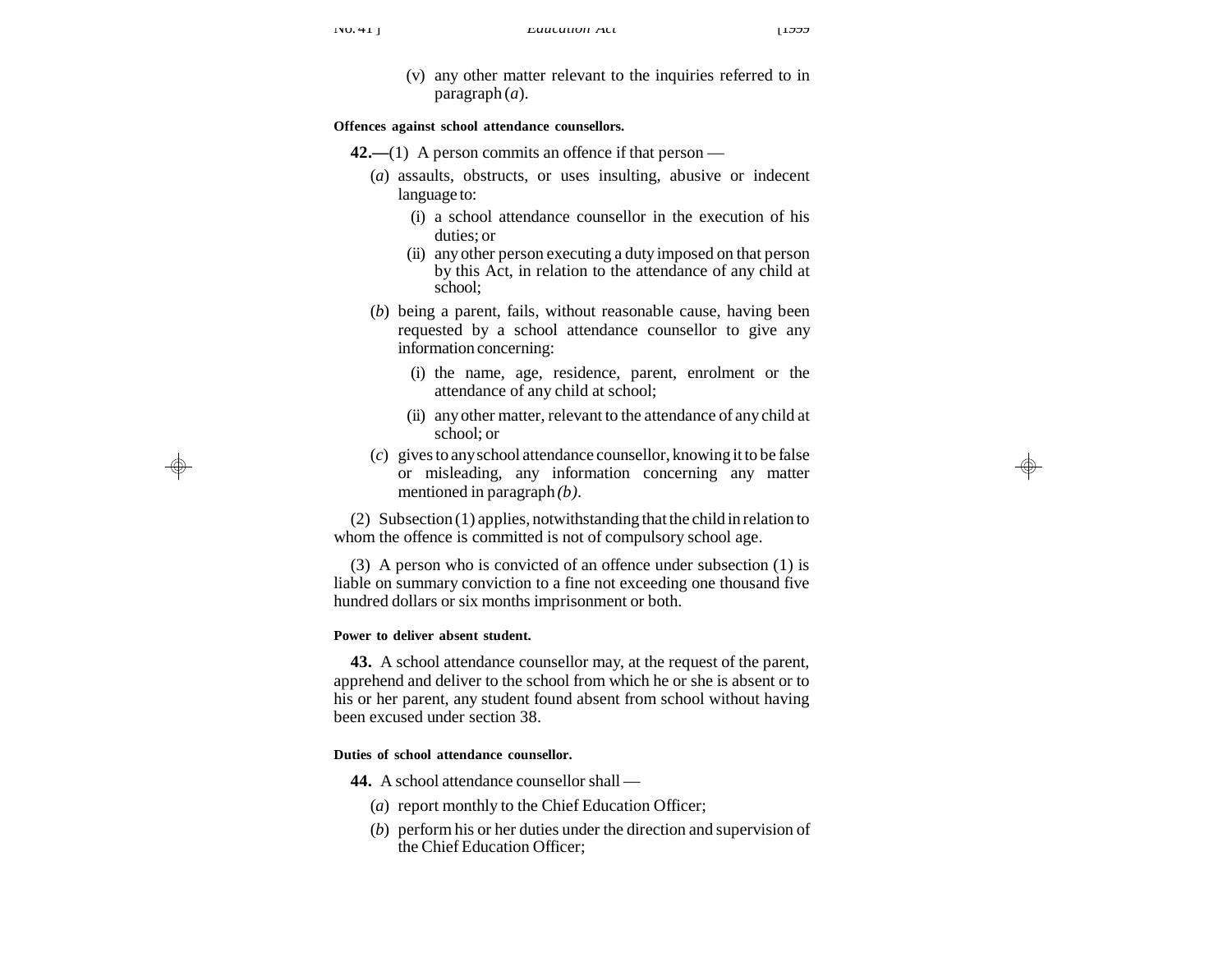- (*c*) inquire into every suspected case of unlawful failure to attend school within his or her knowledge or when requested so to do by the Chief Education Officer or the principal of a school;
- (*d*) give written warning of the consequences of failure to attend school to the parent of the child who is not attending school; and,
- (*e)* give written notice to the parent to cause the child to attend school forthwith.

## **Reports by principals.**

- **45.** Every principal of a school shall
	- (*a*) report in accordance with such regulations as may be prescribed to the school attendance counsellor, the names, ages and residences of all pupils of compulsory age who have not attended school as required;
	- (*b*) furnish the Chief Education Officer with such other information as the Chief Education Officer requires for the enforcement of compulsory education; and
	- (*c*) report in accordance with section 53 to the Chief Education Officer every case of suspension.

## **Liability of parent.**

46.—(1) A parent of a child of compulsory school age, who neglects or refuses to cause the child to attend school, unless the child is excused under section 38, commits an offence and is liable on summary conviction to a fine not exceeding one thousand dollars.

(2) The court may, instead of imposing a fine, require a person convicted of an offence under subsection (1) to enter into a bond not exceeding one thousand dollars, with one or more sureties to be approved by the court, on condition that the person shall, after the expiration of five days, cause the child to attend school as required.

## **Compulsory school age and offences.**

47.—(1) Subject to subsection (2), a person who employs a child of compulsory school age during the school year commits an offence and is liable on summary conviction to a fine not exceeding two thousand dollars.

(2) If a body corporate contravenes subsection (1), in addition to the said body corporate, every director and officer of the body corporate, who authorizes, permits or acquiesces in such contravention commits an offence and is liable on summary conviction to the same penalty as the corporation.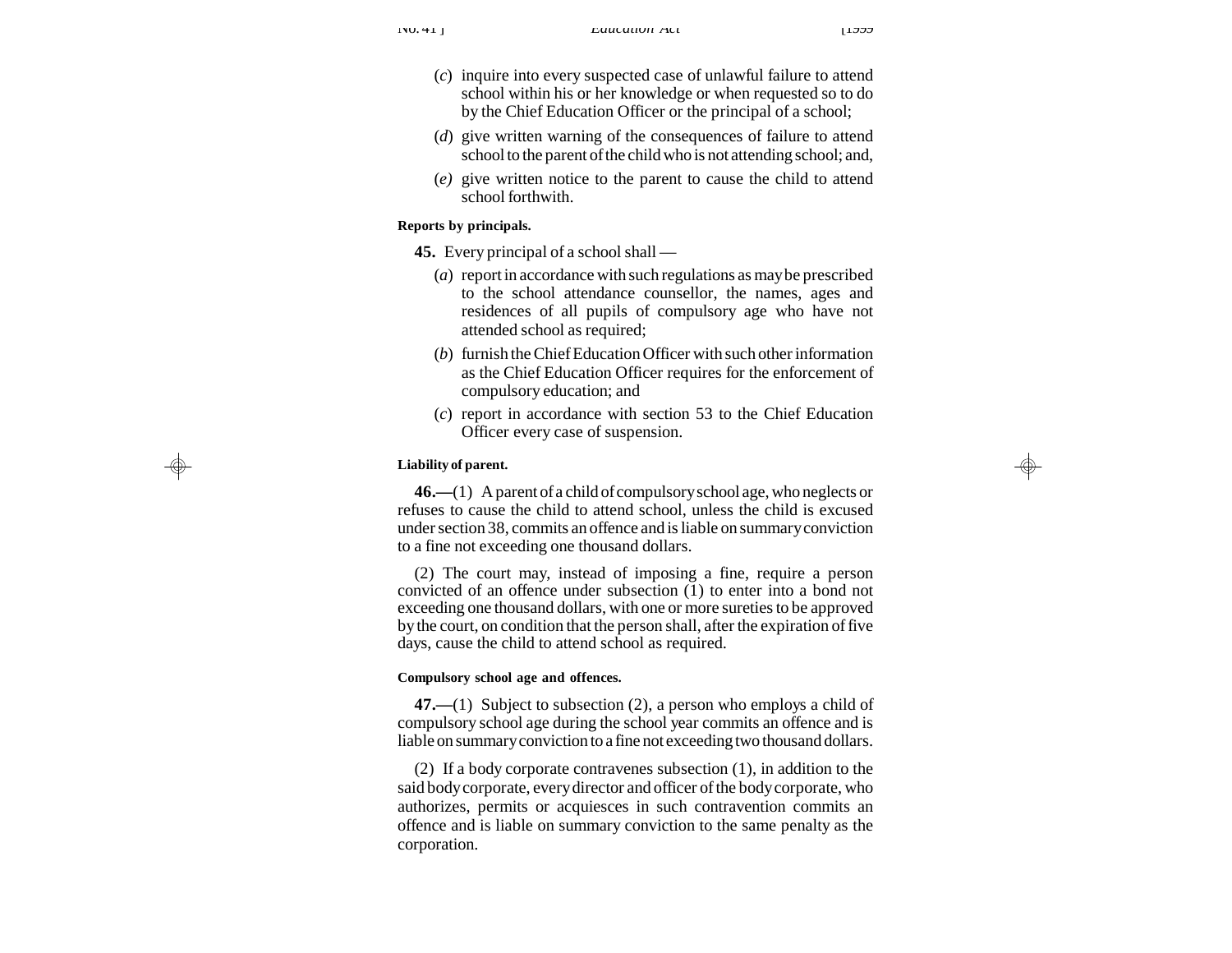(3) Notwithstanding subsection (1), a person or body corporate may employ a student over fourteen years of age —

- *(a)* during the vacation periods of the school year as specified by the Minister; or
- *(b)* if the employment of the student is part of the school programme to prepare students for future employment.

(4) Except with the permission of the principal or under the supervision of a teacher deputed by the principal for the purpose, no student of compulsory school age shall be admitted, on payment or otherwise, to any cinema show or other similar form of entertainment on any day and at any times which attendance at school is by this Act or regulations made hereunder, required.

 (5) No student of compulsory school age shall be allowed to loiter on the licensed premises of any person or body corporate who carries on any business in connection with the sale, storage or conveyance of intoxicating liquor within the meaning of section 2 of the Liquor Licence Act 1969, No. 18.

(6) Any person or body corporate as the case may be who contravenes subsections (4) and (5), commits an offence and is liable on summary conviction to a fine of two thousand dollars or to imprisonment for 6 months, or to both.

## **Legal proceedings.**

48.—(1) Prosecutions under sections 46 and 47 may be instituted by the Chief Education Officer.

(2) In prosecutions under sections 46 and 47 a statement as to the attendance or non-attendance at school of any child, signed or purporting to be signed by the principal of the school, shall be *prima facie* evidence of the facts stated therein.

(3) In any prosecution under this section, a birth or baptismal certificate or a copy thereof purporting to be certified under the hand of the person in whose custody such records are held is evidence of the age of the person named in the certificate or copy.

(4) In the absence of any certificate or copy mentioned in subsection (3), or in corroboration of any such certificate or copy, the court may receive and act upon any other documents or information relating to age that it considers reliable.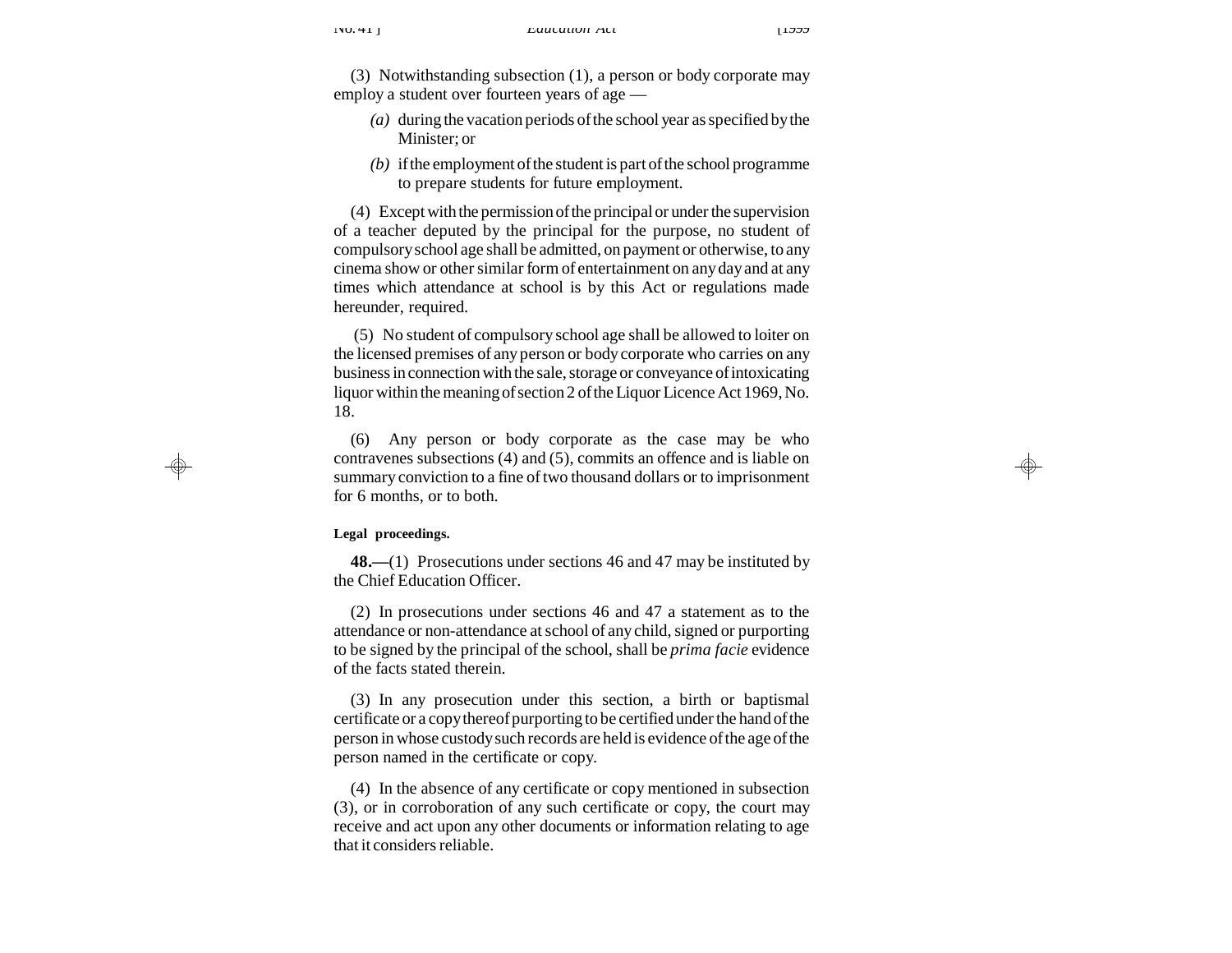(5) In any prosecution under sections 46 and 47, the court may draw inferences as to the age of a person from the person's demeanor or from statements made by the person in direct examination or cross-examination.

## *Division 5*

## *Dicipline, Suspension and Explusion of Students*

## **School rules to govern discipline.**

49.—(1) A public school or an assisted private school may, after consultation with its Board of Management where such a Board exists, introduce rules to govern the attire, conduct and discipline of students.

- (2) Rules established pursuant to subsection (1) shall
	- (*a*) be circulated to the parents of the students of the school; and
	- (*b*) not come into effect unless approved in writing by the Chief Education Officer.

(3) The rules that affect students shall be posted in conspicuous places within the school and shall be reviewed with the students of the school at the commencement of each school year.

(4) The rules established pursuant to this section shall be applied without discrimination to all students and shall be consistent with this Act and the regulations.

(5) Discipline of students shall be administered in accordance with this Act and the rules and procedures established by the Board of Management, or the Chief Education Officer.

## **Corporal punishment.**

 $\bigcirc$ 

**50.**—(1) In the enforcement of discipline in public schools, assisted schools and private educational institutions, degrading or injurious punishment shall not be administered.

(2) Corporal punishment may be administered where no other punishment is considered suitable or effective, and only by the principal, deputy principal or any teacher appointed by the principal for that purpose, in a manner which is in conformity with the guidelines issued in writing by the Chief Education Officer.

(3) Whenever corporal punishment is administered an entry must be made in a punishment book which shall be kept in each school for such purpose indicating the nature and extent of the punishment and the reasons for administering it.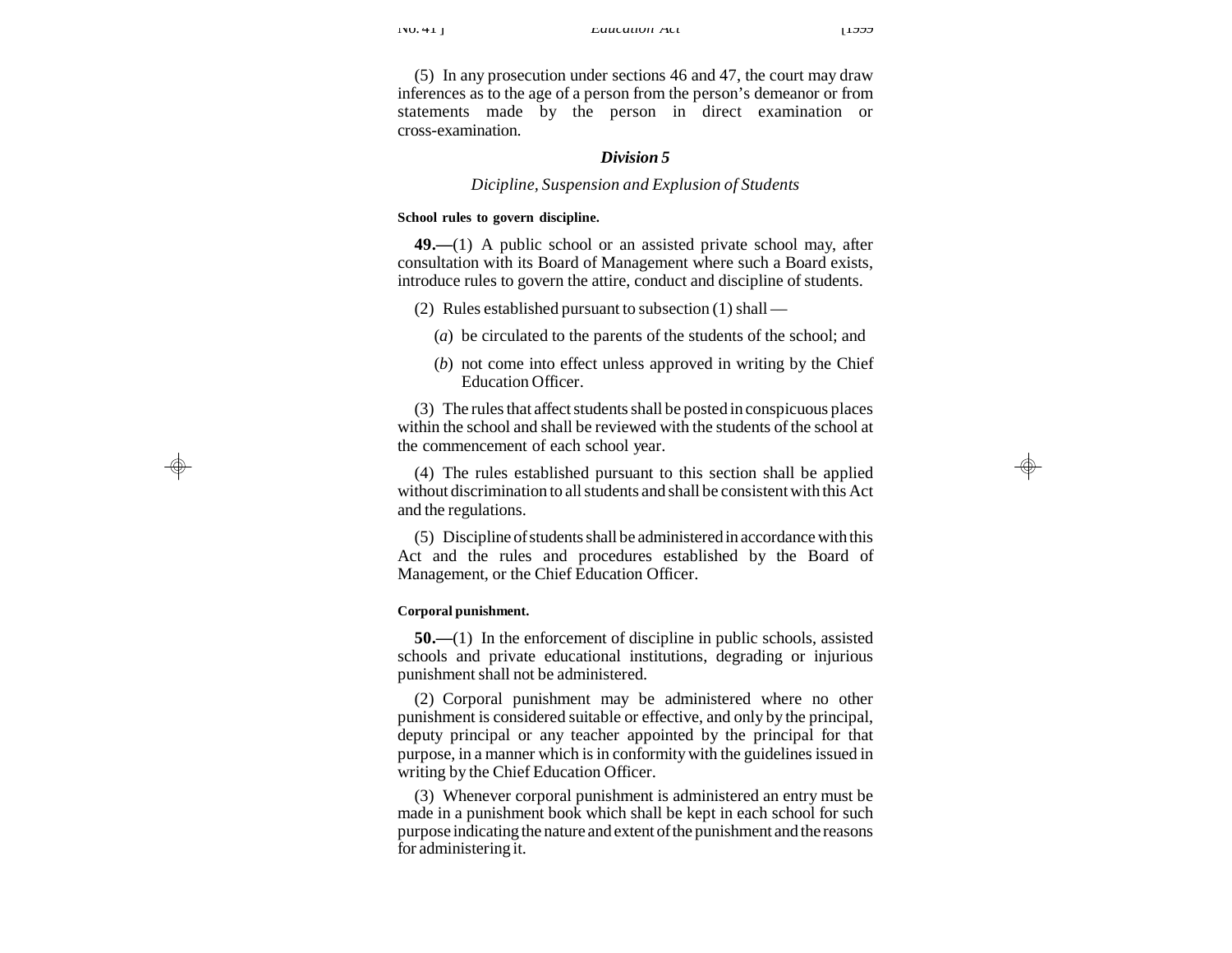(4) A person other than those mentioned in subsection (2) who administers corporal punishment to a student on school premises commits an offence and is liable on summary conviction to a fine not exceeding one thousand dollars.

### **Abolition of corporal punishment.**

**51.—(1)** Notwithstanding section 50 the Minister may by Order suspend or abolish corporal punishment in public schools and assisted schools.

(2) An Order made under subsection (1) shall be laid before Parliament, within three months of the date of the issue of such Order and shall cease to have effect, without prejudice to the making of a further Order, on its annulment by a resolution of Parliament supported by the votes of a majority of the members present and voting.

## **Suspension for minor offences.**

 $\bigcirc$ 

**52.**—(1) A principal may suspend a student for a period not exceeding two school days for any breach by the student of the duties specified in section 17.

- (2) When a student has been suspended, the principal shall
	- (*a*) make every effort possible to inform the student's parents of the suspension and the reason for it; and
	- (*b*) meet as soon as possible with the student and the parents of the student to review the circumstances surrounding the suspension and to determine appropriate corrective action which may include counseling for the student and the parents.

(3) If there is no resolution within two school days, the principal must decide either to reinstate or to suspend the student in accordance with section 53.

## **Suspension for major offences.**

**53.**—(1) The principal of any public school or assisted school may suspend a student for a period not exceeding ten school days for—

- (*a*) gross misconduct which may be considered a risk or danger to members of staff or other students;
- (*b*) breach of the school rules which impose a penalty of suspension;
- (*c*) persistent breach of school rules other than those specified in paragraph (*b*);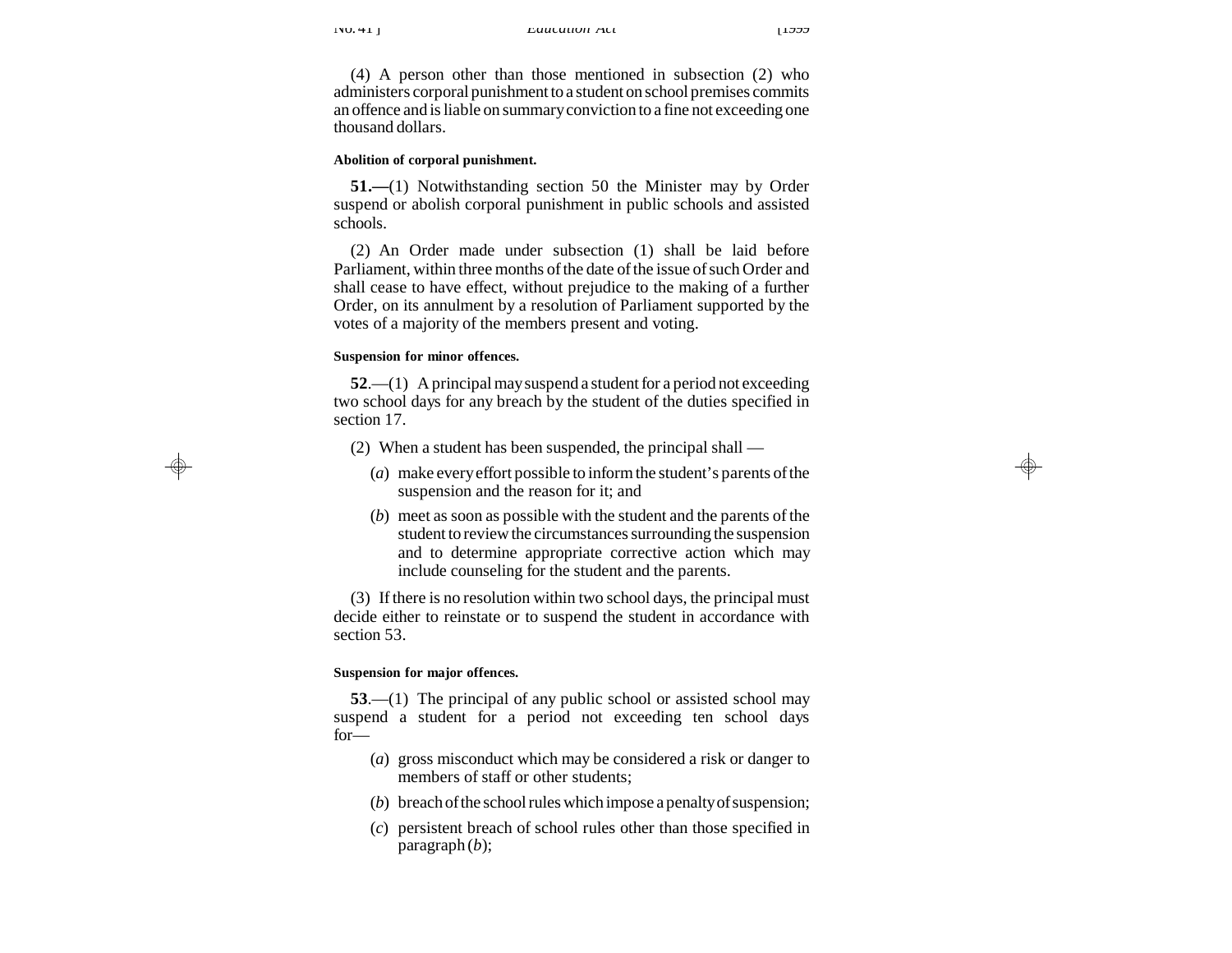$\bigcirc$ 

⊕

- (*d*) a refusal by the student to be inspected, examined, immunised or treated by a duly qualified medical practitioner or nurse acting in accordance with any scheme or school health programme in operation in the State;
- (*e*) destroying or damaging without lawful excuse the property of the school;
- (*f*) assaulting the principal, a member of staff or other employee of the school, a student or any other person lawfully present in the school;
- (*g*) possession of any article made or adapted for use for causing injury or intended by the student for such use by him or her or by some other person; or
- (*h*) possession of alcohol or illegal drugs and substances.

(2) A student who is suspended under subsection  $(1)(d)$  shall only be re-admitted on the production of a medical certificate signed by a duly qualified medical practitioner or nurse.

(3) For the purposes of subsections  $(1)$  (*d*) and (2), "duly qualified" in respect of a medical practitioner or nurse, means registered under the provisions of the Registration of Medical Practitioners Act 1967 or the Registration of Nurses and Midwives Ordinance 1966.

(4) When a principal suspends a student the principal shall report in writing to the student's parents, the Board of Management, if one exists, and the Chief Education Officer and state the reason or reasons for the suspension.

## **Action by Chief Education Officer.**

**54.**—(1) The Chief Education Officer may, after the receipt of notification under section 53(3) order, after consultation with the Board of Management if one exists, that —

- (*a*) the student be placed on a suspension that exceeds ten school days and that ends at the end of the term or semester or school year, whichever occurs first;
- (*b*) the term of suspension be extended for a specified number of days to enable proper enquiries to be made;
- (*c*) the student to be reinstated after due investigation and, if the circumstances warrant this, on a date to be fixed by the Chief Education Officer;
- (*d*) the student be transferred to another school including a special school; or
- (*e*) the student be expelled.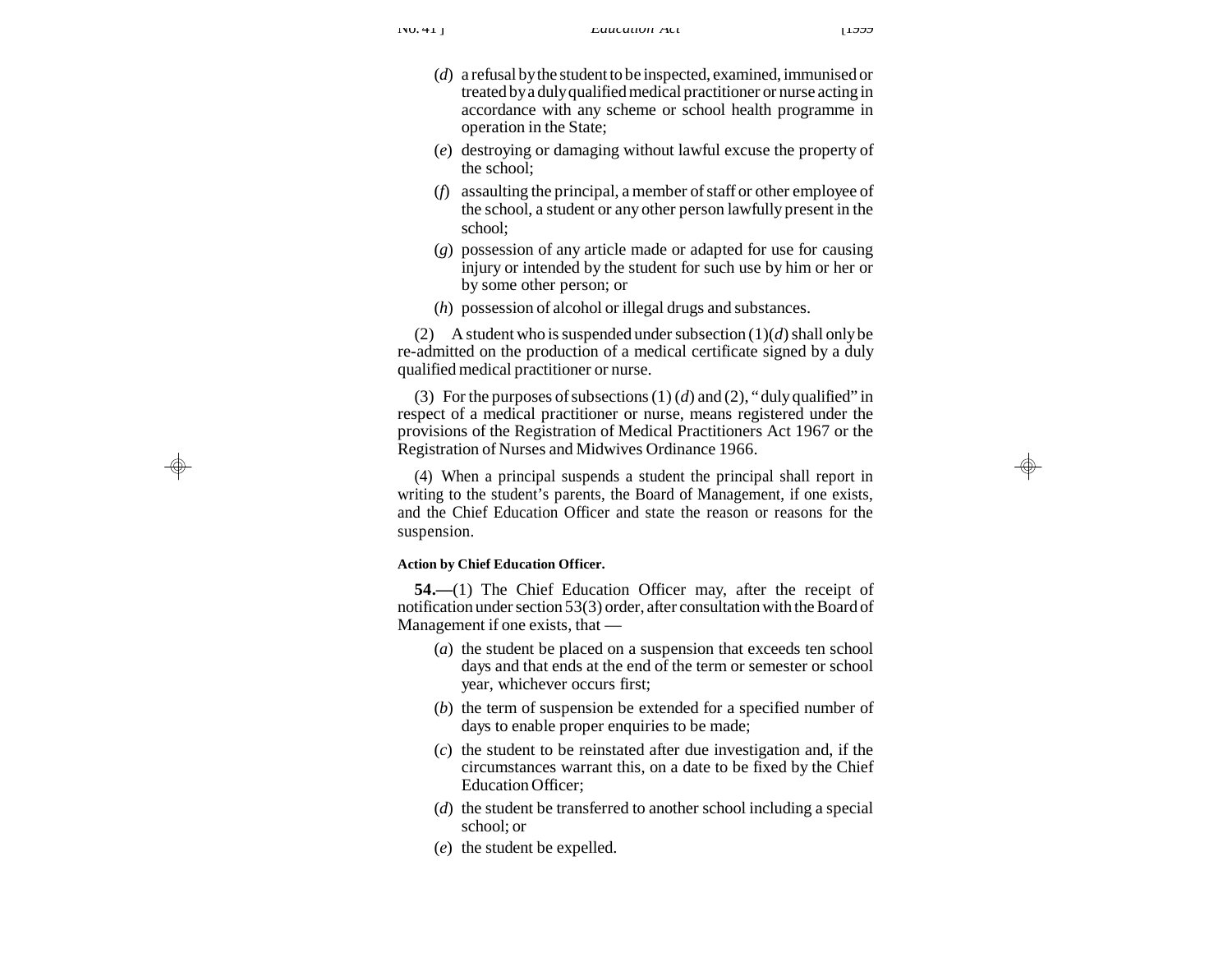(2) The parents of a suspended student who is a minor or the representative of a suspended student who is eighteen years of age or over may make representations to the Chief Education Officer with respect to the suspension within seven days of the suspension by the Principal.

(3) The Chief Education Officer shall make a decision within ten days of the representations being made to him or her and the student shall remain suspended during that period.

(4) A student or a parent of a student may appeal within 14 days of receipt of a decision by the Chief Education Officer to the Education Appeal Tribunal established pursuant to this Act.

(5) The Chief Education Officer shall inform the student and the parents of the student of the right of appeal under subsection (4) at the time of notifying them of his or her decision under subsection (3).

# PART 3

# ADMINISTRATION OF EDUCATIONAL INSTITUTIONS

# *Division 1*

# *Management of Public Primary Schools*

#### **Establishment and maintenance of primary schools.**

**55.** Primary schools which are public schools may be established and maintained in accordance with this Act and regulations made under this Act.

#### **Management of public primary schools.**

**56.** All primary schools which are public shall be under the control of the Minister.

### **Boards of Management.**

 $\bigcirc$ 

**57.**—(1) The Minister may by notice, if the Minister deems it necessary, appoint a Board of Management for any primary school which is a public school where it appears to the Minister to be desirable to do so in the interest of economy, efficiency, and for the participation of the community in the management of education.

(2) Notwithstanding subsection (1), the Minister may appoint one Board of Management to administer more than one primary school if the Minister is satisfied that the general interest of education in the area in which these institutions are situated will be best served by a single Board.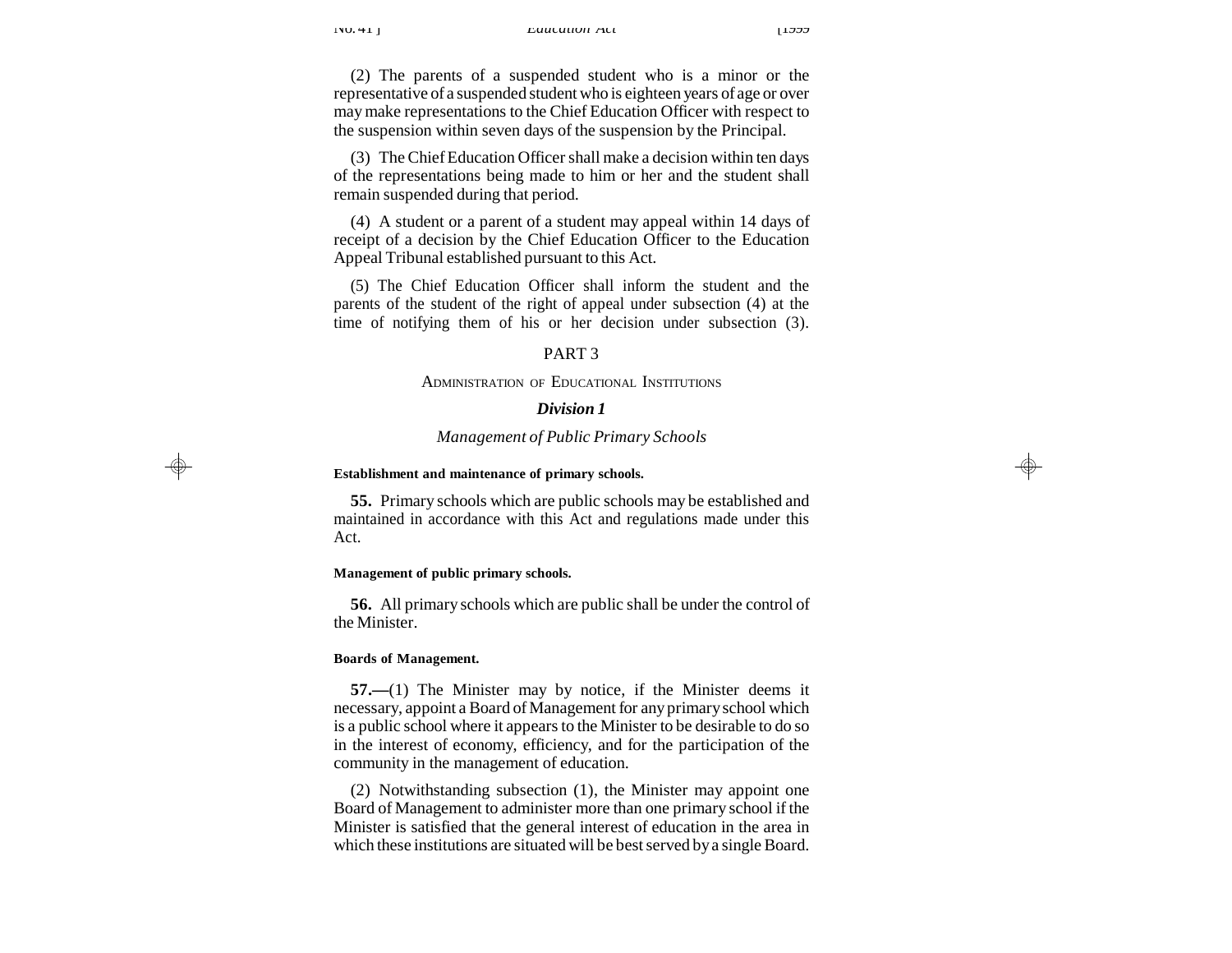### **Members of a Board of Management.**

**58.**—(1) A Board of Management appointed under section 57 shall include the following members —

- (*a*) The principal who shall be an ex-officio member;
- (*b*) one member who shall be a representative nominated by the Parent-Teacher Association of the school, provided that if no such association exists the Minister may appoint a parent after consultation with the principal;
- (*c*) one member who shall be a representative nominated by the staff at an authorised staff meeting;
- (*d*) not less than four members appointed by the Minister acting in his or her discretion from among persons representing:
	- (i) expert educational opinion;
	- (ii) religious denominations;
	- (iii) organisations concerned with business;
	- (iv) organisation concerned with community development; and
	- (v) such other areas of national interest as the Minister considers appropriate.

(2) The persons named in paragraphs  $(b)$ ,  $(c)$  and  $(d)$  of subsection  $(1)$ , shall be appointed by the Minister by instrument in writing.

(3) The Second Schedule shall apply in respect of the procedure and functions of the Board of Management established under subsection (1).

### **Functions of a Board of Management for a primary school.**

**59.**—(1) Subject to subsection (2), a Board of Management appointed under section 57 shall —

(*a*) control and manage:

- (i) the expenditure of any grants for the repair and maintenance of the school;
- (ii) the rebuilding or extension of the school; and
- (iii) other matters relating to the organisation of the school as may be referred to it by the Minister;
- (*b*) be responsible for the efficient maintenance of the school under its control and management and for the keeping of the buildings in a good state of repair and sanitation;
- (*c*) review, modify if necessary, and approve the school plan prepared by the school administration for each school operated by it;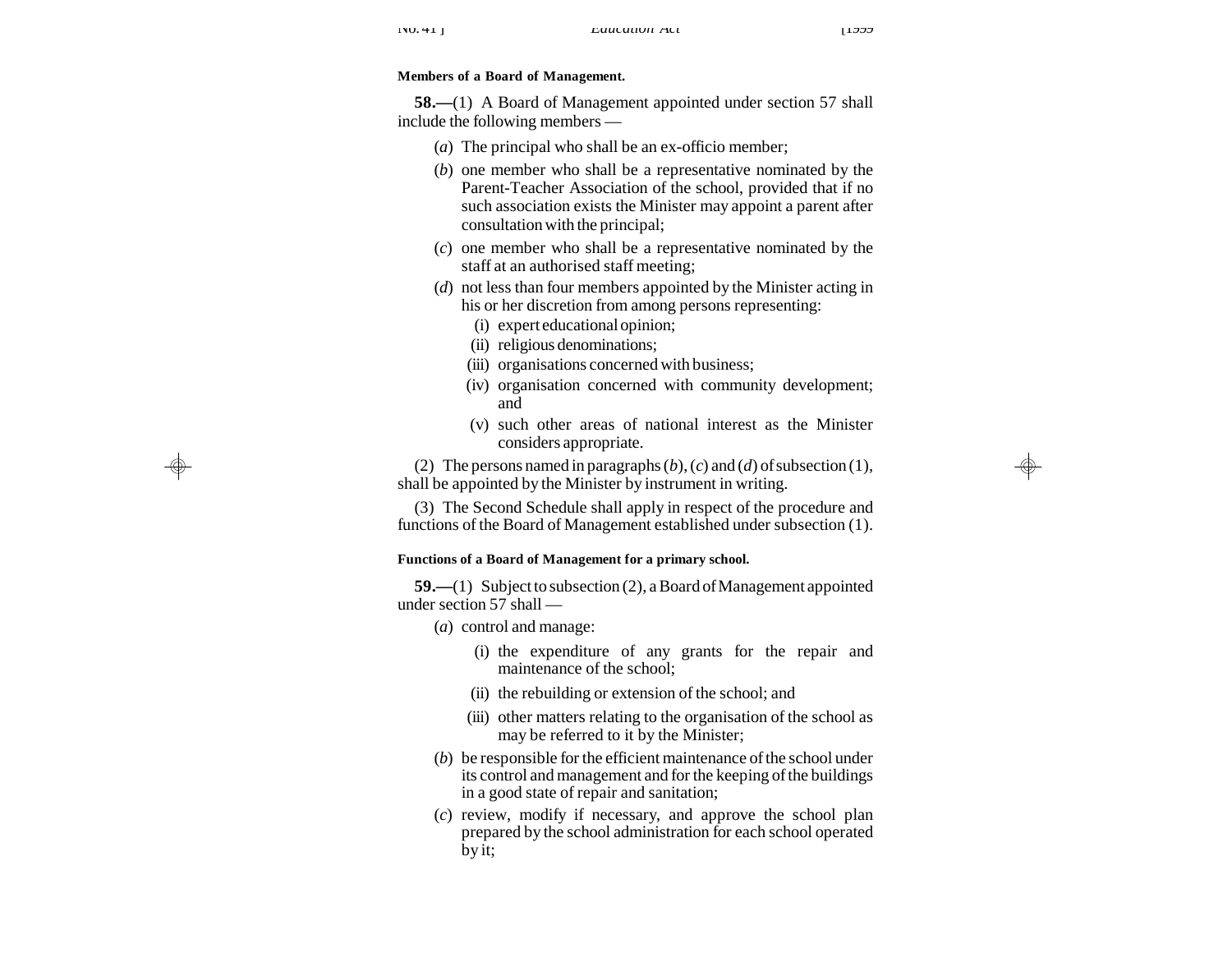⊕

- (*d*) establish policies for the administration, management and operation of the school including a student attendance policy;
- (*e*) prepare reports, information, and perform any duties as may be required under this Act, its regulations and guidelines, or by the Minister;
- (*f*) arrange for the examination and investigation of:
	- (i) student progress;
	- (ii) order among and discipline of students;
	- (iii) the system of instruction;
	- (iv) mode of keeping school records; and
	- (v) conditions of buildings and premises;
- (*g*) in consultation with the Chief Education Officer and the principal and staff, establish a procedure for resolving disputes between schools, parents and teachers; and
- (*h*) generally exercise any other function conferred on it by this Act or by regulations made under this Act.

(2) In the performance of its functions under subsections  $(1)(a)$ ,  $(b)$ , (*c*) and (*d*), the Board of Management shall consult the Chief Education Officer.

### **Submission of reports, statements and estimates.**

**60.** Every Board of Management shall, after consultation with the principal, submit to the Chief Education Officer —

- (*a*) within one month after the end of the school year a statement containing information on —
	- (i) the discipline of students;
	- (ii) the attainment levels of the students;
	- (iii) the application of the curriculum;
	- (iv) the condition of the school and the maintenance of its property;
	- (v) student attendance; and
	- (vi) generally, any matter which directly or indirectly affects the school and its development;
- (*b*) not later than July 31st in each year, or such later date as the Minister approves in writing, a statement detailing the expenditure of any grant made to the Board of Management; and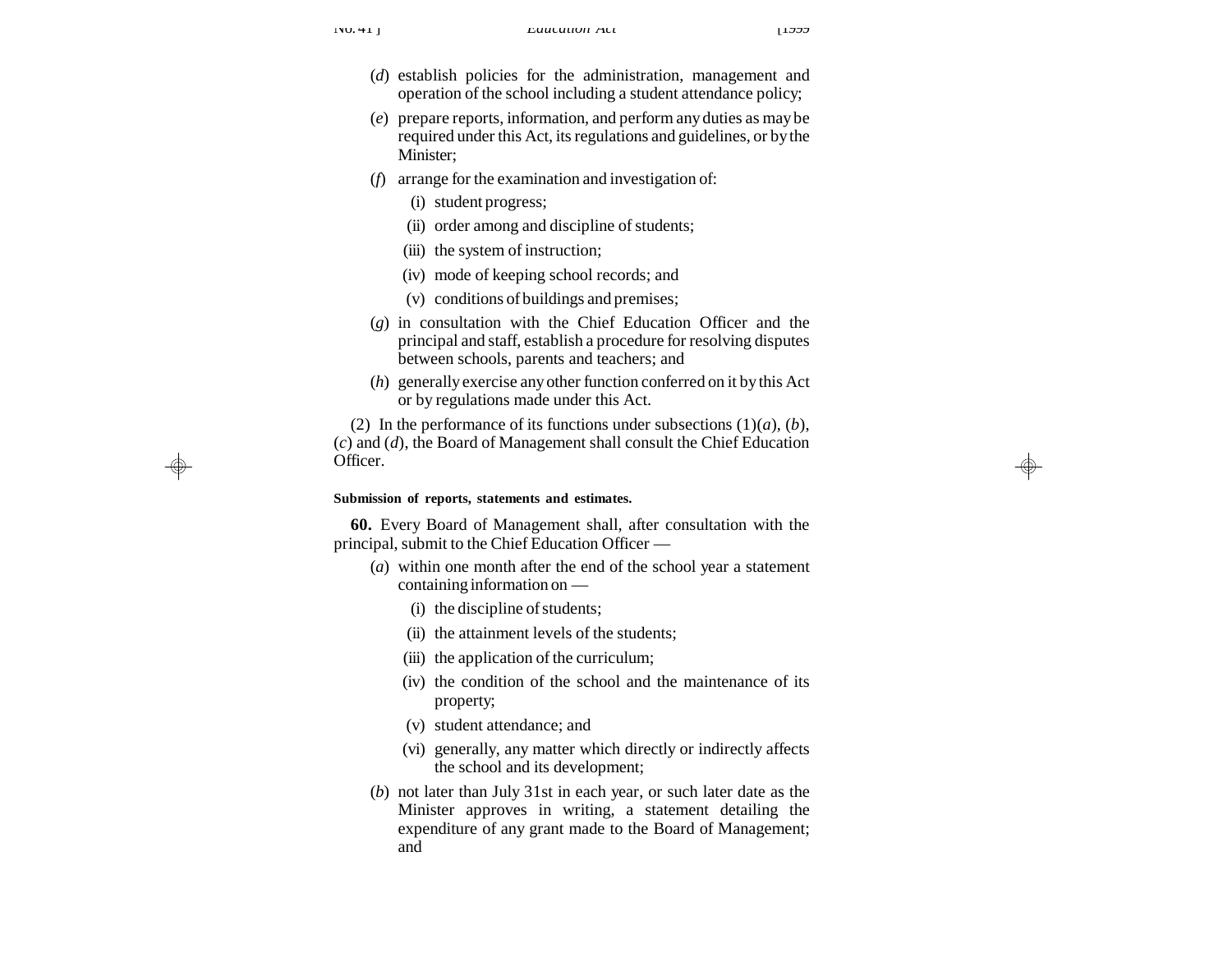(*c*) on, or before July 31st in each year, its estimate of expenditure for the school under its control in respect of the next**school** year for the approval of the Minister.

## **Special or general directions.**

**61.** Subject to this Act and regulations made thereunder, a Board of Management shall act in accordance with any special or general directions of the Minister concerning the exercise and performance of its functions under this Act.

# *Division 2*

# *Management of Public Secondary Schools*

#### **Application of Division.**

 $\bigcirc$ 

**62.** This Division shall apply to any public secondary school established under this Act.

## **Management of public secondary schools.**

**63.** Subject to this Act public secondary schools shall be under the management and control of the Minister.

#### **Establishment of Board of Management.**

**64.—(1)** The Minister may by notice, if the Minister deems it necessary, appoint a Board of Management for each public secondary school established under this Act where it appears to the Minister to be desirable to do so in the interest of economy, efficiency, and for the participation of the community in the management of education.

(2) Notwithstanding subsection (1), the Minister may appoint one Board of Management to administer more than one secondary school if the Minister is satisfied that the general interest of education in the area in which these schools are situated will be best served by a single Board.

(3) A Board of Management appointed under subsection (1) shall include the following members —

- (*a*) the principal who shall be an ex-officio member;
- (*b*) one member who shall be a representative nominated by the Parent Teacher Association of the school provided that if no such association exists, the Minister may appoint a parent after consultation with the principal;
- (*c*) one member who shall be a representative nominated by the staff at an authorised staff meeting;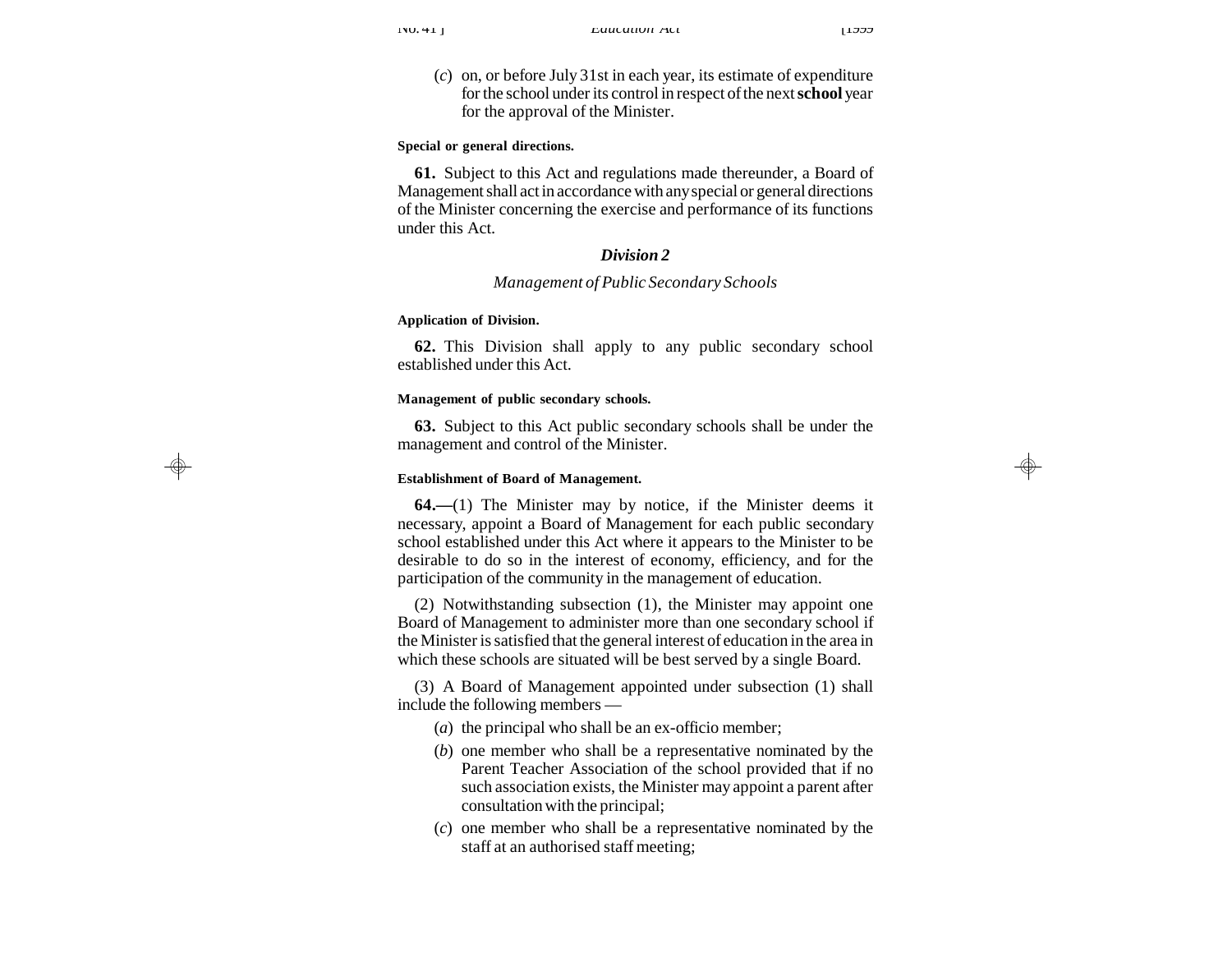$\bigoplus$ 

⊕

- (*d*) not less than five members appointed by the Minister acting in his discretion from among persons representing:
	- (i) expert educational opinion;
	- (ii) religious denominations;
	- (iii) organisations concerned with business;
	- (iv) organisations concerned with community development; and
	- (v) such other areas of national interest as the Minister considers appropriate; and
- (*e*) one member elected by the student council, if one exists.

(4) The persons named in paragraphs (*b*), (*c*) and (*d*) of subsection (3) shall be appointed by the Minister by instrument in writing.

(5) The Second Schedule shall apply in respect of the procedure and functions of a Board of Management established under subsection (1).

# **Functions of Board of Management for secondary schools.**

**65.—** (1) Subject to subsection (2), the functions of a Board of Management in relation to the schools for which it is established are —

- (*a*) to be responsible to the Minister for the management, control, operation and maintenance of the school;
- (*b*) to receive, disburse and account for the expenditure of such sums as may from time to time be voted by Parliament for the operation of such schools;
- (*c*) to review, modify if necessary, and approve the school plan prepared by the school administration for each school operated by it;
- (*d*) to establish policies for the administration, management and operation of its schools, including a student attendance policy;
- (*e*) to prepare reports, provide information, and perform any duties as may be required under this Act, its regulation and guidelines, or by the Minister;
- (*f*) to arrange for the examination and investigation of
	- (i) student progress;
	- (ii) order among and discipline of students;
	- (iii) the system of instruction;
	- (iv) mode of keeping school records; and
	- (v) conditions of buildings and premises.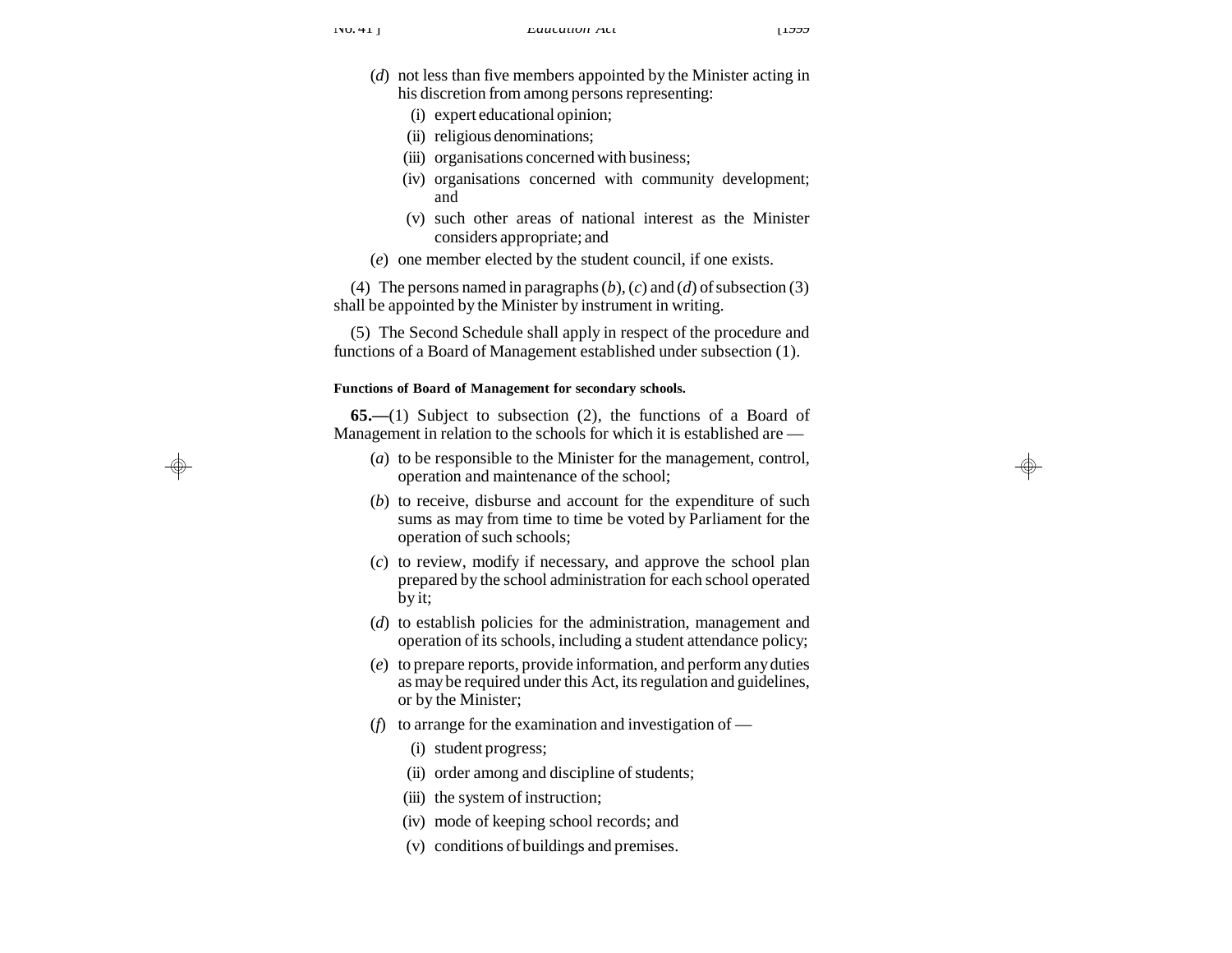- *(g)* in consultation with the Chief Education Officer and the principal and staff, establish a procedure for resolving disputes between schools, parents and teachers;
- (*h*) to make recommendations to the Minister with regard to any matter directly or indirectly affecting the school or the development of secondary education generally;
- (*i*) to appoint where necessary committees consisting wholly or partly of members of the Board of Management; and
- (*j*) to perform such other functions in relation to the school as the Minister requires or as may be prescribed by this Act or regulations made under this Act.

(2) In the performance of its functions under subsection  $(1)(a)$ ,  $(c)$  and (*d*), the Board of Management shall consult the Chief Education Officer.

(3) For the purpose of performing its function under subsection (1) (*b*)the Board of Management shall appoint a Bursar who shall be paid from the funds voted by Parliament.

### **Funds and resources of a Board of Management.**

**66.** The funds and resources of a Board of Management are —

- (*a*) moneys voted for the purposes of the Board of Management by Parliament;
- (*b*) moneys or property payable to or vested in the Board of Management in respect of any matter incidental to their functions;
- (*c*) moneys derived from fund-raising activities; and
- (*d*) moneys and other property derived by way of gift, bequest, trust, or donation, or in any other manner.

### **Accounts and audit.**

**67.—** (1) Every Board of Management established pursuant to sections 57 and 64 shall keep proper accounts of its transactions, and the accounts shall be audited annually by the Director of Audit or any person authorised by him in that behalf.

(2) The Director of Audit shall, at the request of the Minister or on his or her own initiative, carry out at any time an investigation into or a special audit of the accounts of a Board of Management.

- (3) The members and employees of a Board of Management shall
	- (*a*) grant to the Director of Audit or any authorised member of the staff of the Director of Audit referred to in subsection (1), access to all books, documents, money and property of the Board; and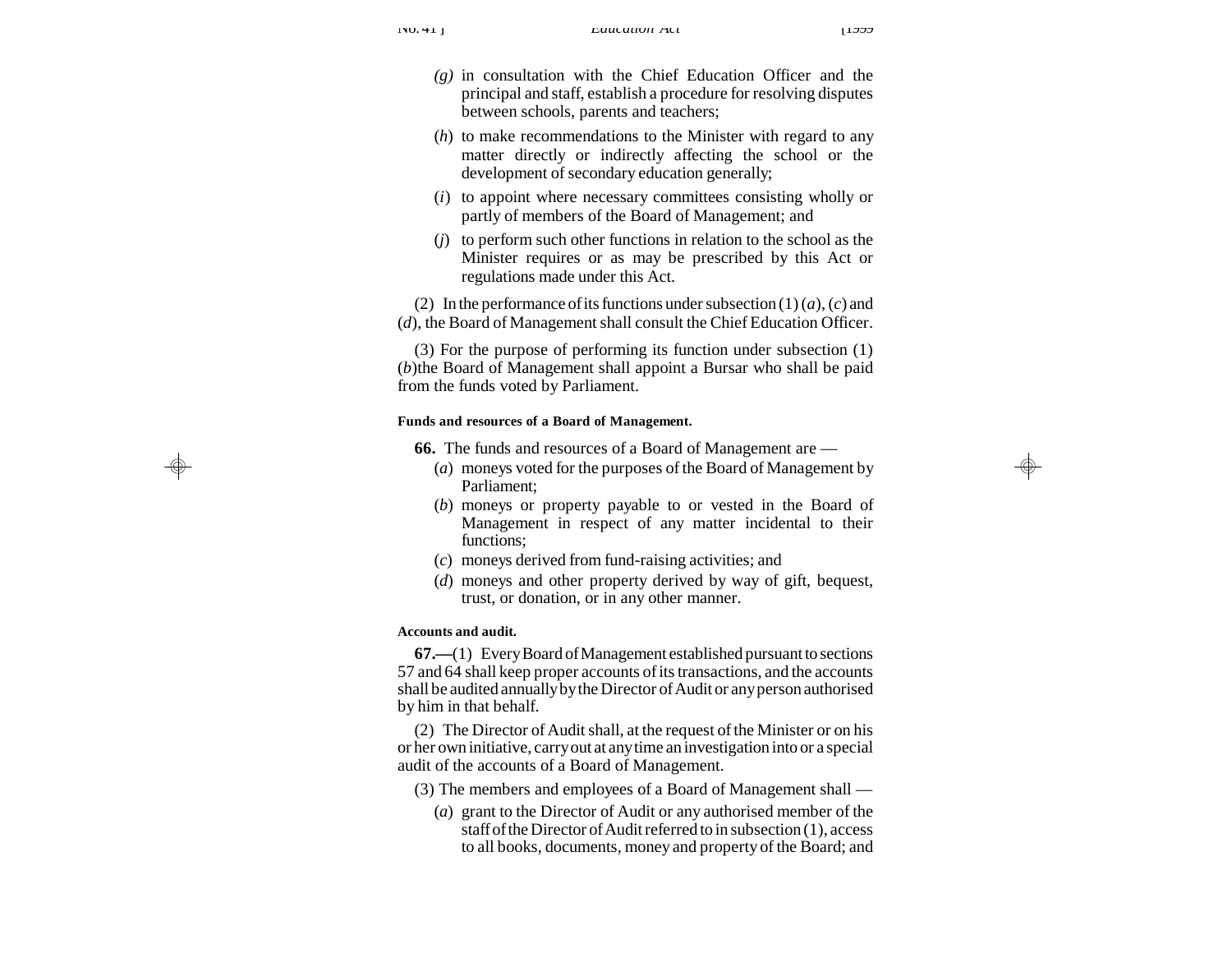⊕

(*b*) give to any person referred to in paragraph (*a*) such information as might be within the knowledge of the members and employees of the Board of Management in relation to the operation of the Board of Management.

#### **Annual report, statement of accounts of estimates.**

**68.—(1)** Every Board of Management under this Division shall submit to the Minister:

- (*a*) a report in accordance with section 60;
- (*b*) not later than the 31st August in each year, or such later date as the Minister approves, a statement of its accounts, audited in accordance with section 67, for the financial year ending that year; and
- (*c*) on or before the 31st July in each year, its estimates of revenue and expenditure in respect of the next financial year for the approval of the Minister.

(2) Copies of the documents referred to in subsection (1) (*a*) and (*b*) shall be laid in Parliament.

#### **Minutes of board receivable in evidence.**

**69.** Minutes of meetings of any Board of Management established pursuant to sections 57 and 64 are, if duly signed by the chairperson, or deputy chairperson, receivable in evidence in all legal proceedings without further proof and every meeting of a Board of Management in respect of which minutes have been signed shall be deemed to have been duly convened and held, and all members present at the meeting shall be deemed to have been duly qualified to act.

# *Division 3*

# *Management of Assisted Schools*

#### **Management of assisted primary schools.**

**70.—(1)** Every primary school or educational institution which is an assisted school shall be administered by a Board of Management appointed by the Minister which shall consist of not less than ten persons appointed as follows —

- (*a*) **five** persons including the chairperson nominated by the denomination or proprietor who owns the school;
- (*b*) the principal of the institution;
- (*c*) one member elected by the academic staff;
- (*d*) one member elected by a recognised local community group;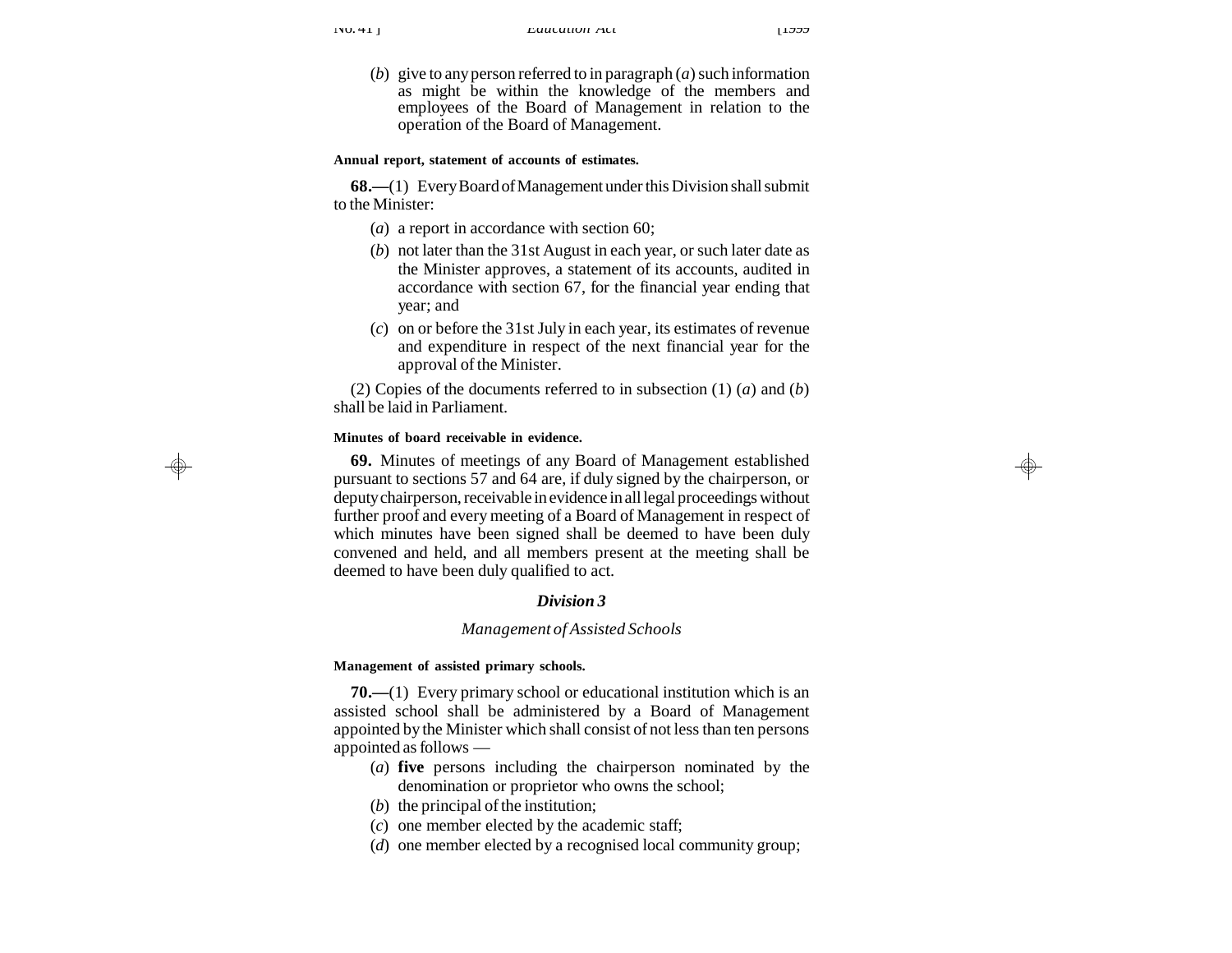- (*e*) one member appointed by the Minister; and
- (*f*) one member elected by the Parent-Teacher Association where such an association exists.

(2) The quorum shall be five members and shall include the chairperson or the vice-chairperson of the Board of Management.

### **Management of private assisted secondary schools.**

**71.**—(1) Every secondary school or educational institution which is an assisted school shall be administered by a Board of Management of not more than twelve members appointed by the Minister in the following manner —

- (*a*) three members including the chairperson nominated by the denomination or proprietor who owns the school;
- (*b*) the principal of the institution;
- (*c*) one member nominated by the Minister;
- (*d*) two members elected in the following manner:
	- (i) one by the academic staff; and
	- (ii) one by the student council;
- (*e*) two members elected as follows:
	- (i) one by the past Students' Association where such an association exists;
	- (ii) one by the Parent-Teacher Association where such an association exists; and
- (*f*) three members nominated by the Board of Management for their particular expertise.

(2) The quorum shall be five members and shall include the chairperson or vice-chairperson of the Board of Management.

(3) The procedure of a Board of Management established under sections 70 and 71 are set out in the Second Schedule.

## **Denomination or proprietor may add duties.**

**72.—** (1) In addition to the functions conferred by the denomination or the proprietors of an assisted school, a Board of Management established under sections 70 and 71 shall —

(*a*) if the school for which the Board of Management is established is a primary school, perform the functions established under section 59; and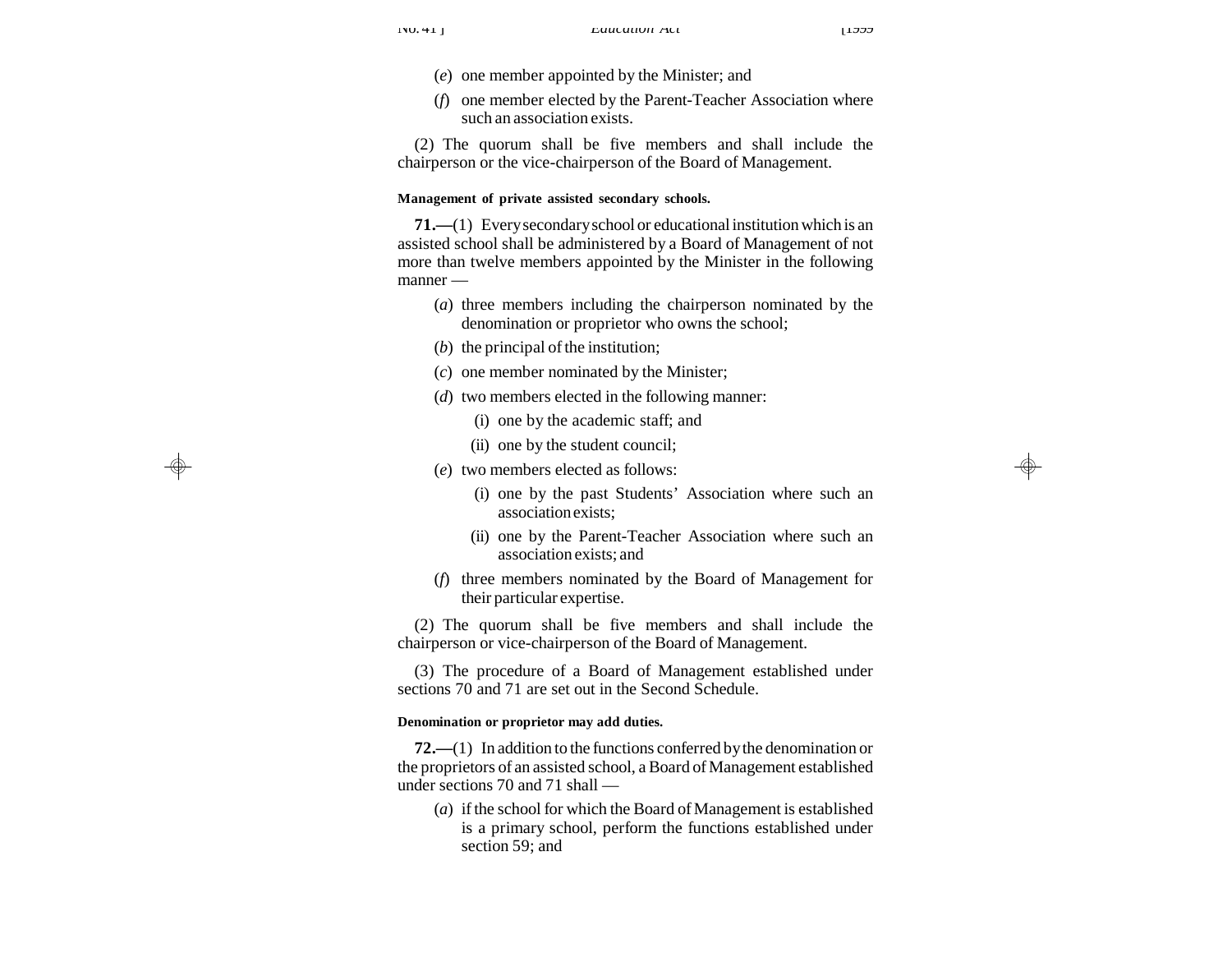$\bigoplus$ 

⊕

(*b*) if the school for which the Board of Management is appointed is a secondary school, perform the functions established under section 65.

(2) The proprietors of a denominational school which has become an assisted school, whether primary or secondary, shall not direct, request or encourage the Board of Management established under sections 70 and 71 to perform functions and duties inconsistent with this Act.

# **Appointment of joint Board of Management.**

**73.**—(1) Notwithstanding sections 70 and 71, the Minister may appoint a Board of Management to administer more than one assisted school if —

- (*a*) these assisted schools have the same proprietors;
- (*b*) the proprietors agree to the appointment of a Board of Management;
- (*c*) the proprietors agree to the composition of the membership of the Board of Management under subsection (2); and
- (*d*) the Minister is satisfied that the general interest of education in the area in which these assisted schools are situated will be best served by a Board of Management.

(2) Where a Board of Management is appointed to administer more than one assisted school, the membership of that Board of Management may exceed the number prescribed for one Board of Management, and in the appointment of additional members consideration shall be given to the different categories of persons to be represented on the Board of Management.

# *Division4*

# *Management of Tertiary Institutions*

#### **Establishment and management of tertiary institution.**

**74.**—(1) The Minister may establish and maintain, in accordance with this Act and regulations made under this Act, teachers' colleges, technical colleges, and any other institution of higher education at such places as the Minister may determine.

(2) A teachers' college or technical college or other tertiary institution may be established as a department or part of a public secondary school.

(3) Where a tertiary institution is independently established the Minister may by order provide for —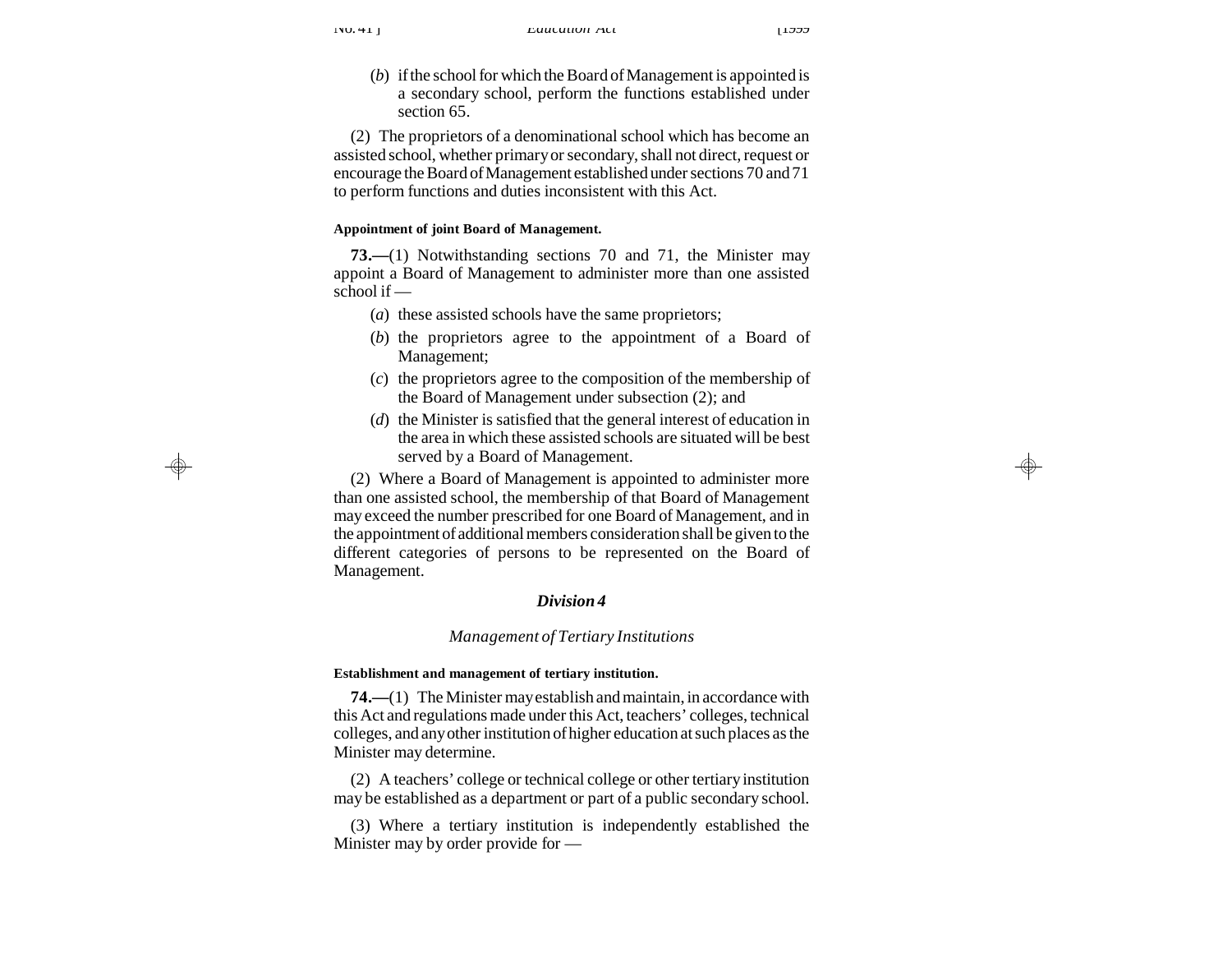- *(a)* its curriculum;
- (*b*) the criteria for admission of students;
- (*c*) the payment of fees;
- (*d*) the appointment of the staff, including their terms and conditions of employment;
- (*e*) its management; and
- (*f*) regulations regarding the:
	- (i) professional behaviour of instructors, lecturers and tutors; and
	- (ii) conduct and discipline of students and trainees.

# PART 4

CATEGORIES OF SCHOOLS AND THE STAGES OF EDUCATION

# *Division 1*

# *The Forms and Stages of Education*

## **Stages of public education.**

 $\bigcirc$ 

**75.**—(1) Subject to subsection (2), the system of public education shall be in the following stages —

- (*a*) primary education;
- (*b*) secondary education; and
- (*c*) tertiary education.

(2) The Minister may, as resources permit, include as part of the system of public education —

- (*a*) early childhood education;
- (*b*) education to meet the requirements of pupils who are gifted or have exceptional ability;
- (*c*) special education in accordance with this Act;
- (*d*) adult education; and
- (*e*) distance education.

# *Division2*

## *Early Childhood Education Services*

### **Establishment of early childhood education services.**

**76.**—(1) Subject to satisfying the provisions of Division 2 of Part V of this Act, a private educational institution specified in section 91 of this Act may provide an Early Childhood Services Programme suitable to the needs of children three years of age or older but under five years of age, if the parent of the child agrees.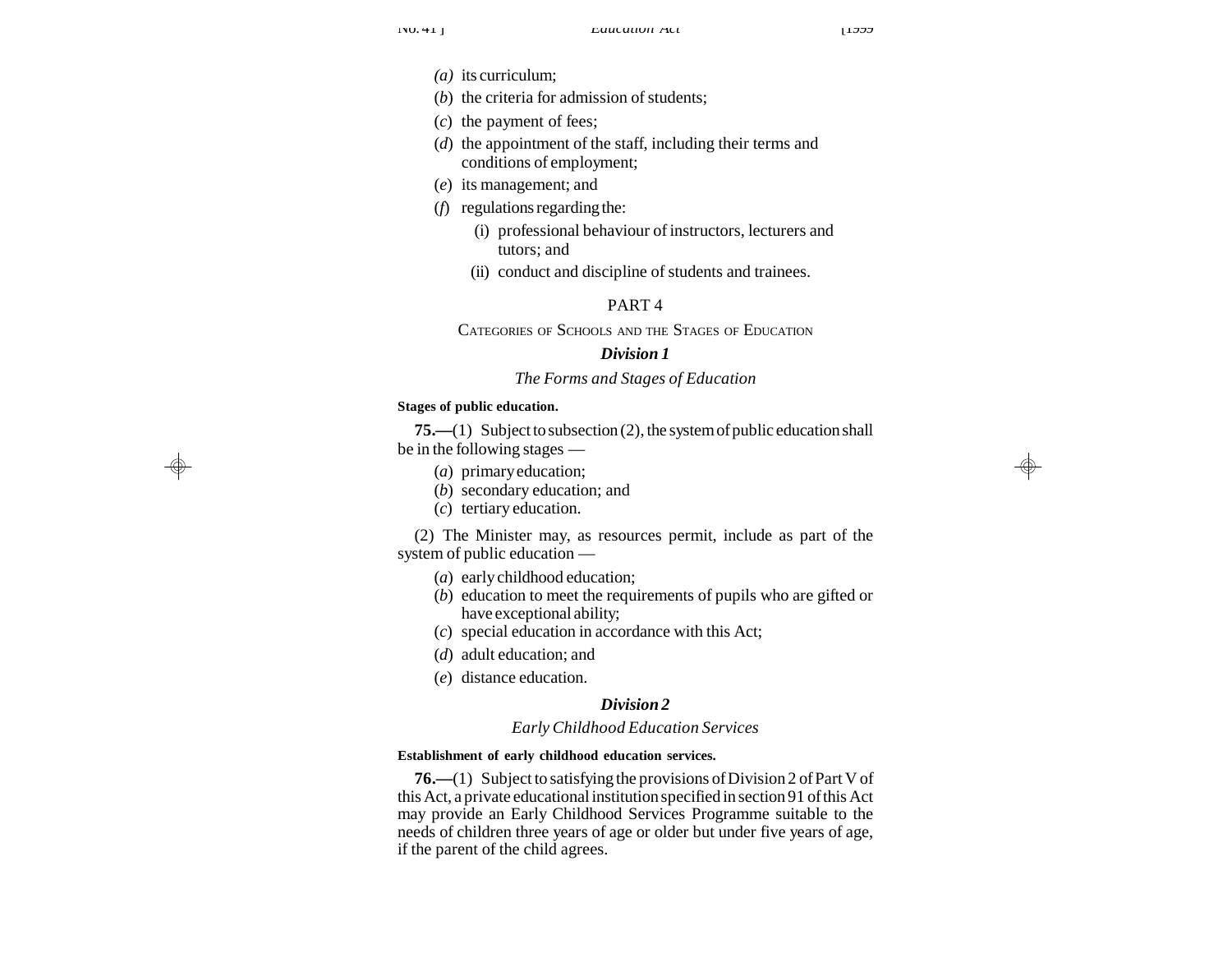(2) A private educational institution that provides early childhood services may charge the parents of children attending the programme fees in respect of the programme.

(3) A child who attends a programme under this section is not entitled to any of the rights and benefits given to a student under this Act by reason of attending that programme.

## **Programmes and policies.**

**77.** A private educational institution offering early childhood education services shall develop and maintain policies and programmes consistent with the early childhood services policies, programmes and plan prescribed by the Minister.

#### **Insurance.**

 $\bigcirc$ 

**78.**—(1) A private educational institution shall keep in force a general liability insurance policy or other form of indemnification in the minimum amount prescribed by Order made by the Minister for each occurrence for any loss or damage resulting from bodily injury to, or the death of one or more persons, and for loss or damage to property, regardless of the number of claims arising from any one occurrence.

(2) The policy or other indemnification under subsection (1) shall provide coverage to a private educational institution for all claims arising because of liability imposed by law on a private educational institution and for a liability assumed under any agreement entered into by the private educational institution.

(3) A private educational institution shall ensure that in its general liability policy or other form of indemnification the word "insured" is defined to include the named insured and any employee, board member, agent, or any other person whether receiving compensation or not, when acting within the scope of his or her duties for the named insured.

## **Council on early childhood education services.**

**79.**—(1) The Minister may, when the Minister deems it desirable, establish a Council on Early Childhood Education to advise him or her on policies to guide the implementation of this Division.

(2) Where a Council on Early Childhood Education is established, the Minister may by Order provide for its —

- *(a)* membership;
- *(b)* procedures for the conduct of its business; and
- *(c)* powers and functions.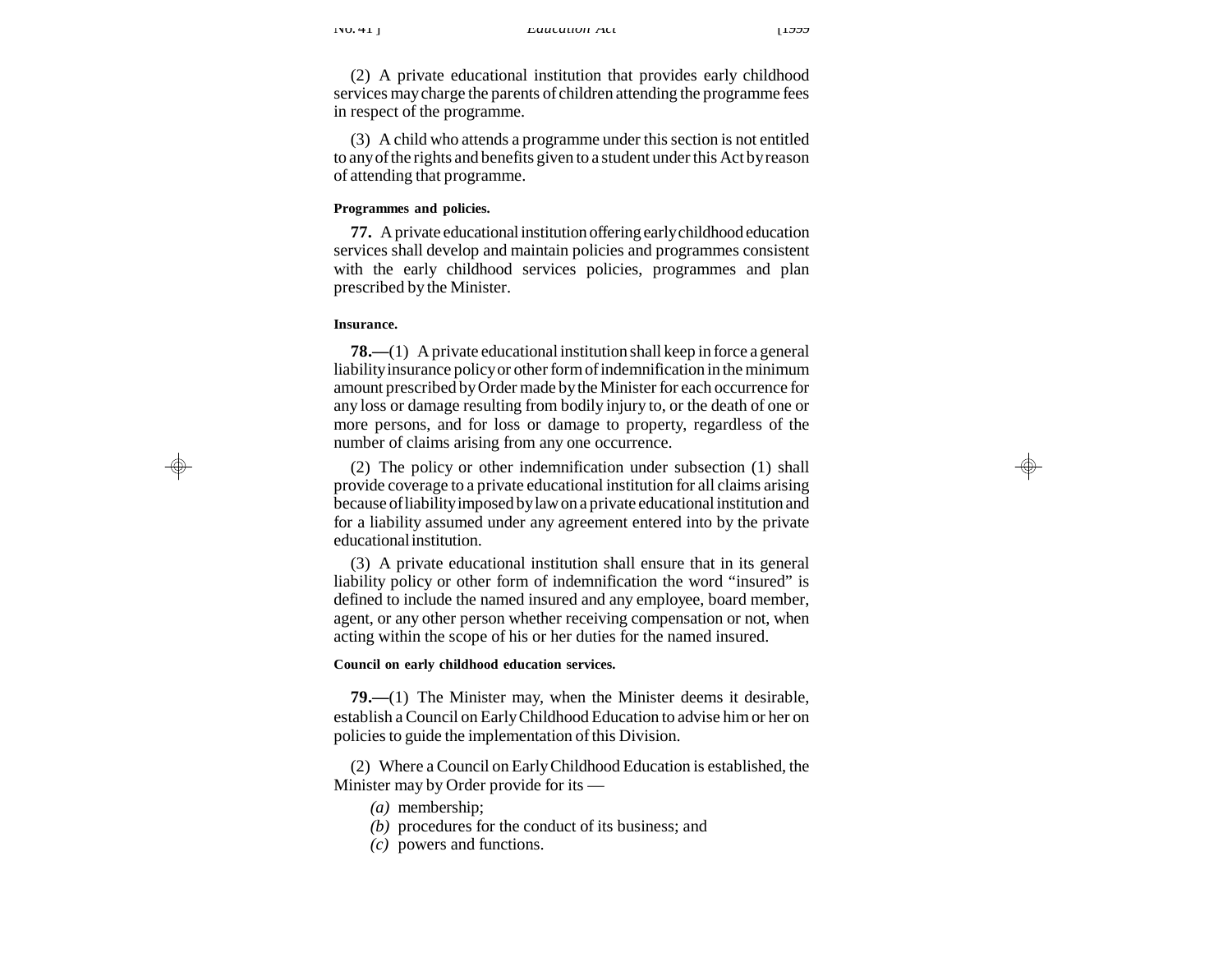### **Regulations.**

- **80.——** (2) The Minister may make regulations
	- (*a*) prescribing the academic and professional qualifications of teachers or other persons employed in early childhood education services;
	- (*b*) respecting the records to be submitted to the Minister by a private educational institution engaged in early childhood education services;
	- (*c*) concerning the safety standards which must be satisfied by private educational institutions;
	- (*d*) respecting the health requirements of the environment and of the persons employed in early childhood education services;
	- (*e*) concerning the buildings, premises, equipment and furnishings to be used in delivering early childhood education services;
	- (*f*) prescribing the ratio of staff to students required by the private educational institution; and
	- (*g*) respecting the needs of children of specified ages attending the programme offered by the private educational institution.

(2) The Minister may make regulations generally for the proper carrying out of the purposes of this Division.

# *Division 3*

# *Home Education*

## **Home education.**

 $\bigcirc$ 

**81.**—(1) A parent of a student may provide, at home, a home education programme for the student if the parent complies with this section and if the programme meets the goals and objectives outlined in section 3(3) of this Act.

(2) The parent shall, prior to the commencement of a home education programme for the student and on an annual basis thereafter for as long as the home education programme is offered, register the student with the Chief Education Officer.

(3) An educational plan for each student who is receiving home education shall be prepared and provided to the Chief Education Officer subject to the following conditions:

(*a*) the initial educational plan shall be prepared and provided to the Chief Education Officer three months prior to the commencement of the home education programme;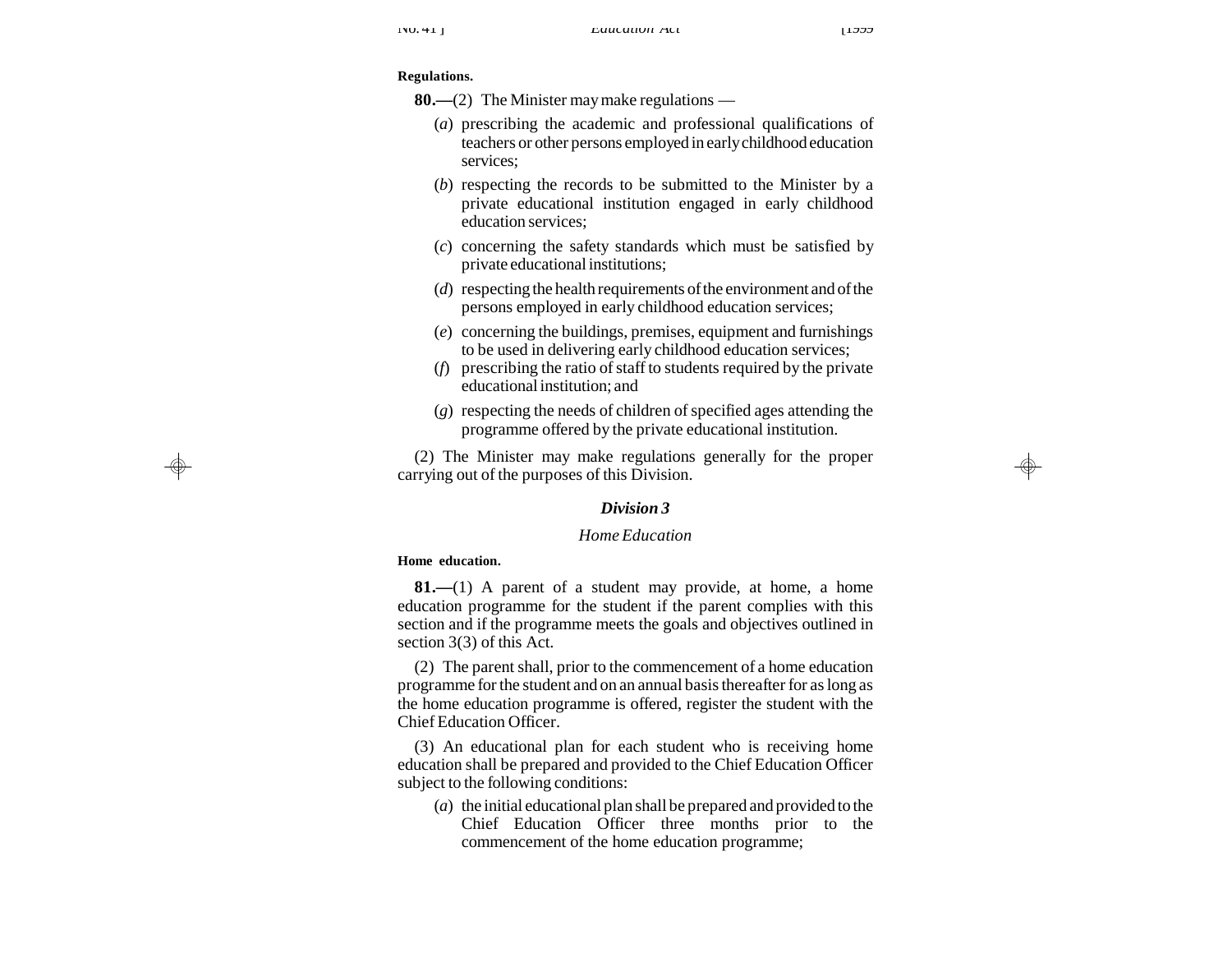⊕

- (*b*) the educational plan shall be for a minimum period of three school years and shall cover every year of the home education programme;
- (*c*) the educational plan shall include a description of the learning activities for the student that will comply with the goals and objectives set out in section 3(3) of this Act; and
- (*d*) **t**he educational plan shall be based on the national curriculum as established by the Minister under Part 8 of this Act.

(4) The parent of a home education student may request that tests be administered to the student subject to the requirements of the regulations and to payment of fees prescribed by the regulations for any tests that are administered.

(5) A student in a home education programme may attend courses offered by the Minister subject to any terms and conditions established by the regulations.

(6) Subject to regulations made under this Act, the parent of a home education student may receive, for the student, educational resource materials and use of school facilities and equipment.

- (7) The Chief Education Officer shall
	- *(a)* provide for the assessment of the student's achievement on a regular basis and communicate the results to the parent;
	- *(b)* advise the parent if, in the opinion of the Chief Education Officer, the student is not making reasonable progress in the programme; and
	- *(c)* provide the parent with recommendations which will assist the student in improving the level of achievement.

### **Termination of programme.**

**82.**—(1) Notwithstanding section 81 (1), the Chief Education Officer shall, in writing, terminate the home education program if the Chief Education Officer is of the opinion, after considering the abilities of the student, that —

- *(a)* the home education programme no longer meets the requirements of section 3(3); or
- *(b)* the student had failed to meet standards of student achievement, as measured by achievement testing, comparable to those of students in public schools.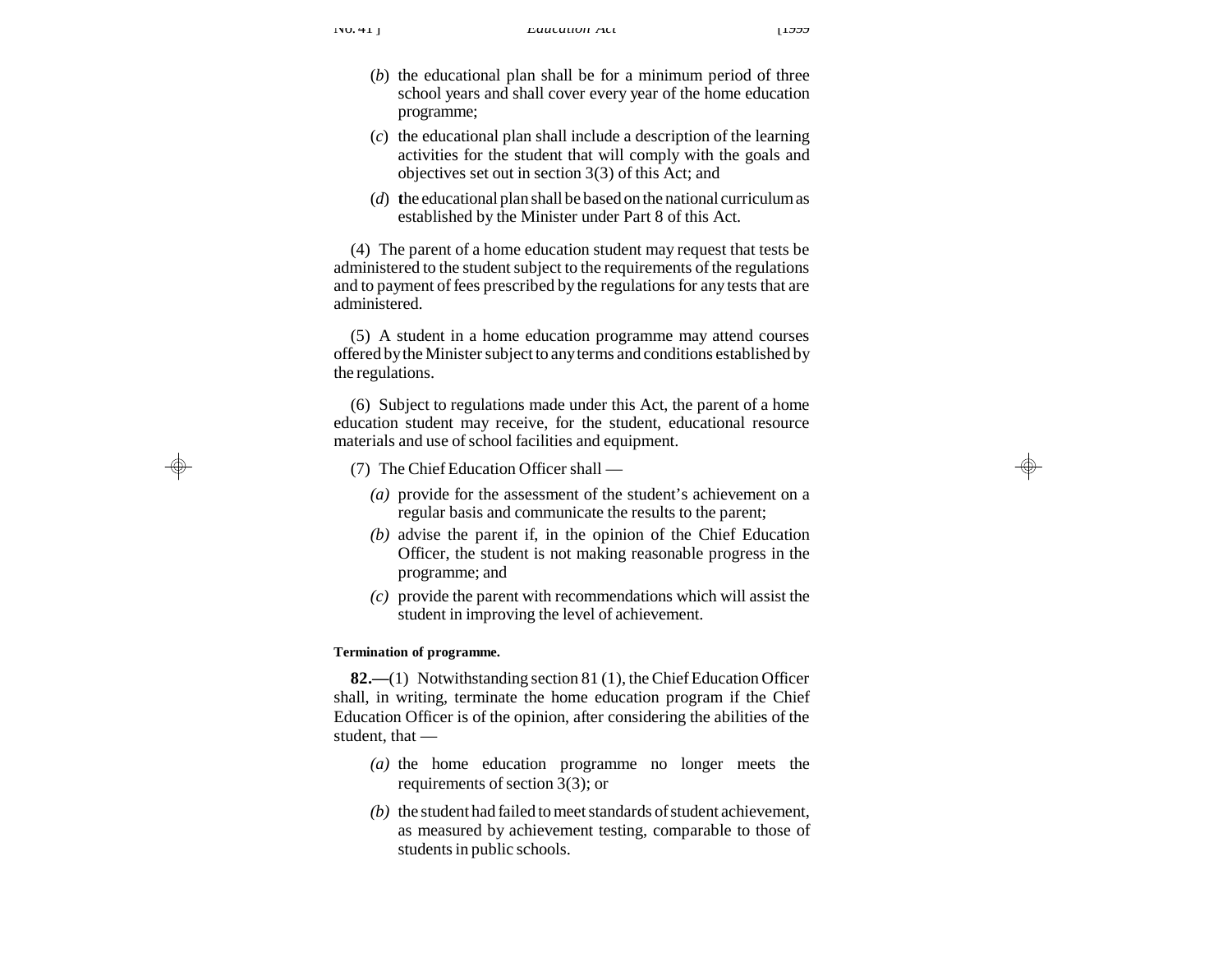(2) The Chief Education Officer shall, in conjunction with the notice of termination, direct the student to attend a school established by or registered under this Act effective on the date specified in the notice of termination.

(3) Where the parent disagrees with the decision of the Chief Education Officer made under subsection (1), the parent may appeal to the Education Appeal Tribunal established pursuant to this Act within fourteen days of the decision.

# *Division 4*

# *Special Education*

## **Special education.**

**83.—(1)** The Chief Education Officer shall provide special education programmes for students of compulsory school age who by virtue of intellectual, communicative, behavioural, physical or multiple exceptionalities are in need of special education.

(2) A student who is entitled to a special education programme shall have the programme delivered in the least restrictive and most enabling environment to the extent that resources permit and it is considered practicable by the Chief Education Officer in consultation with professional staff of the school and the Ministry of Education and the parents, having due regard for the educational needs and rights of all students.

(3) A special education programme may take the form of an individual education plan in that the plan is tailored to the specific or individual needs of the student.

(4) Where it has been determined that a student will require an individual education plan, the costs of developing, providing and maintaining that plan shall be apportioned between the student if over 18 years of age, or the parent of the student as the case may be and the Ministry of Education in such manner as may be prescribed by regulations made under this Act.

### **Determination of special educational needs.**

**84.—(1)** Before a determination is made under subsection (2), the following procedures shall be followed:

(*a*) the student shall be referred to the Chief Education Officer for a determination of the assessments that may be required to be performed;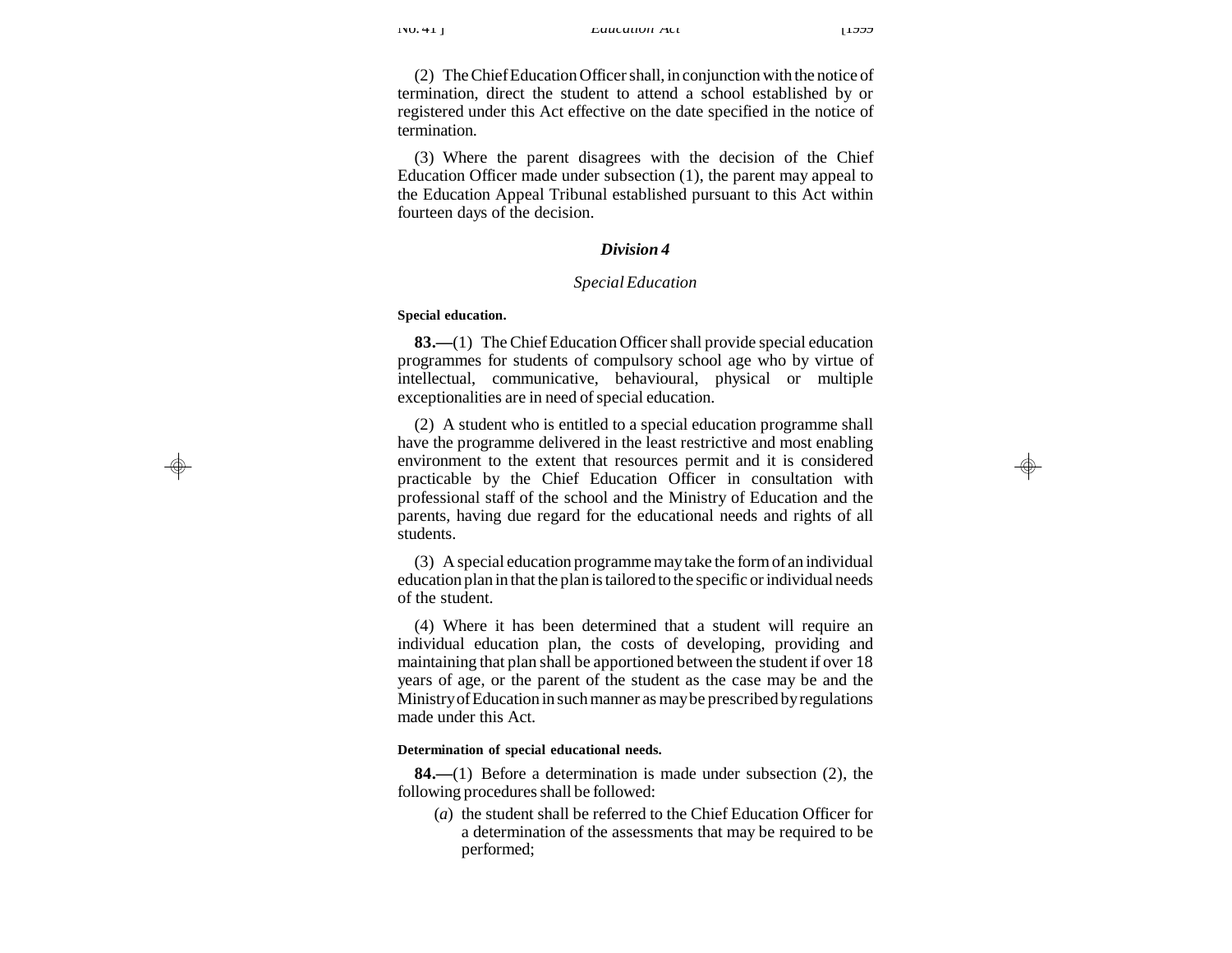⊕

- (*b*) the parent of the student shall receive written information concerning the procedures outlined in this section;
- (*c*) prior written informed consent by a parent for the administration to the student of the psychological and other specialized tests that are not routinely used by teachers shall be obtained;
- (*d*) where possible, the assessment shall be multi-disciplinary;
- (*e*) the results of the assessment reports shall be provided and explained to the parent;
- (*f*) a parent and, where appropriate, the student shall be consulted prior to the determination of and during the implementation of the special education programme; and
- (*g*) the parents shall be provided with information concerning the right of appeal to the Education Appeal Tribunal.

(2) Subject to subsection (1), the principal in consultation with professional staff and parents or, where a child is not in attendance at a school, the Chief Education Officer, in consultation with professional staff and parents, shall determine whether a student is a student with special educational needs; and, if so what special education programme is appropriate to meet the needs of that student.

(3) Parents shall have the right to request for their children a determination in accordance with this section.

(4) A principal may invite a parent to be a member of a school based team that is established for the provision of a special education programme for a student.

(5) The school based team referred to in subsection (4) shall comprise persons selected on the basis of their expertise by the principal of a school to advise on a programme specified to the needs of a particular student or group of students.

(6) Where there is more than one parent for a child, consultation with one parent shall be deemed to be compliance with any consultation requirements of this section.

### **Special needs appeals.**

**85.—(1)** If a disagreement arises respecting a decision concerning —

- (*a*) the identification of a student as a student with special educational needs;
- (*b*) the individual education plan established for a student;
- (*c*) a request by a parent for a determination pursuant to section 84 (3);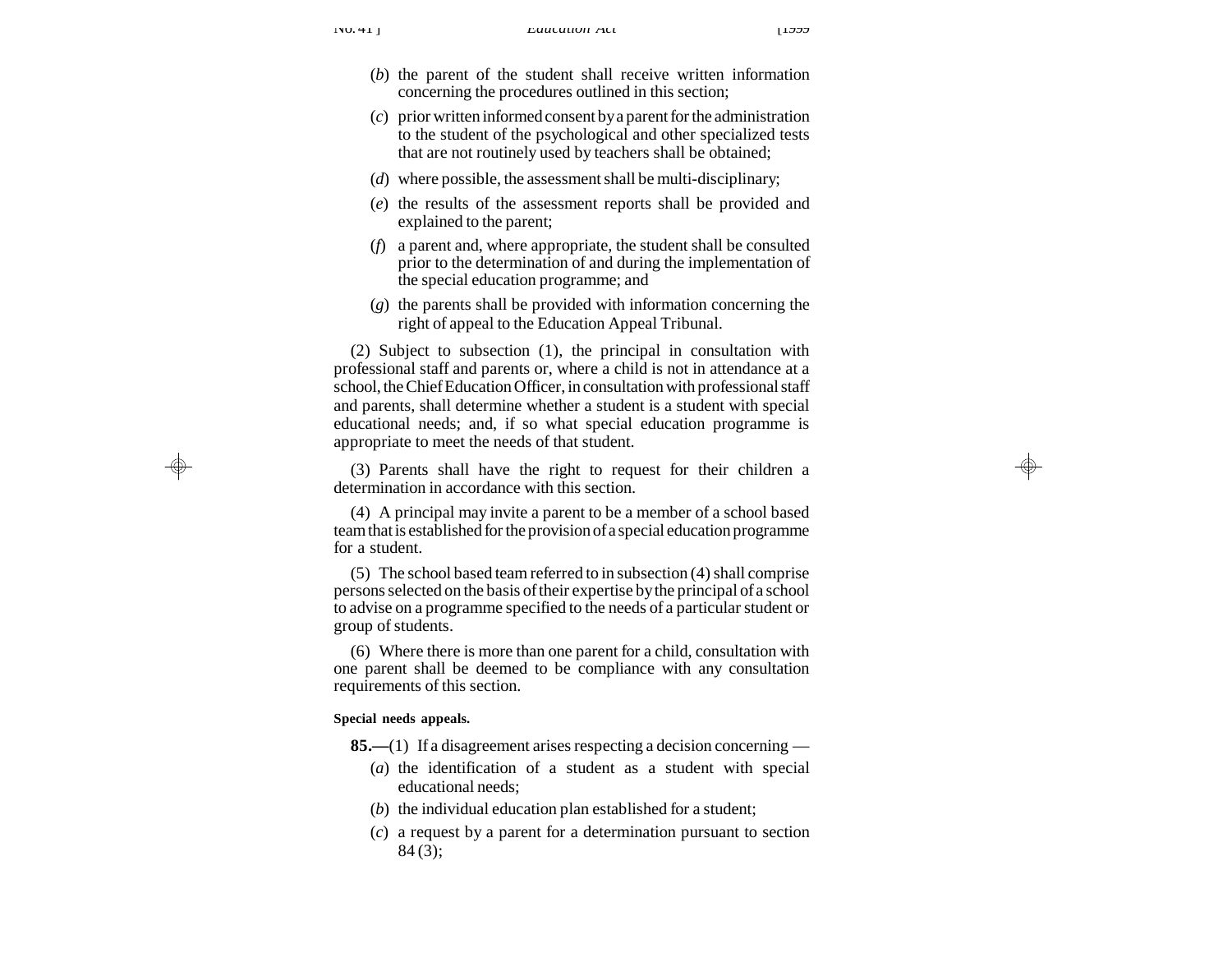- (*d*) the implementation of the individual education plan in an environment other than the regular class;
- (*e*) the non-implementation of an individual education plan in a school where the student would normally attend; or
- (*f*) the apportionment of costs, including non-educational costs, between the Ministry of Education and the parents of the student for the provision of an individual education plan,

the parent, student, or Board of Management may, within fourteen days of the decision, appeal the matter to the Education Appeal Tribunal established pursuant to this Act.

(2) A decision under subsection (1), shall be communicated in writing to the parents, student or Board of Management as the case may be.

(3) When an appeal is made to the Education Appeal Tribunal, the student shall be enrolled in the programme determined in accordance with section 84 until the Education Appeal Tribunal makes its decision.

# **Council on Special Education.**

**86.**—(1) The Minister may establish a Council on Special Education to advise him or her on guidelines for the implementation of this Division.

(2) Where a Council on Special Education is established the Minister may by Order provide for its —

- (*a*) membership;
- (*b*) procedures for its business; and
- (*c*) its powers and functions.

# PART 5

# CATEGORIES OF EDUCATIONAL INSTITUTIONS

#### **Organisation of schools.**

**87.** For the purposes of this Act, the school system shall be organised in the following categories —

- (*a*) public schools;
- (*b*) private educational institutions;
- (*c*) denominational schools; and
- (*d*) assisted schools.

# *Division 1*

# *Public Schools*

# **Status of public schools.**

**88.** All public schools existing at the commencement of this Act shall be deemed to have been established by this Act and shall continue as public schools under this Act.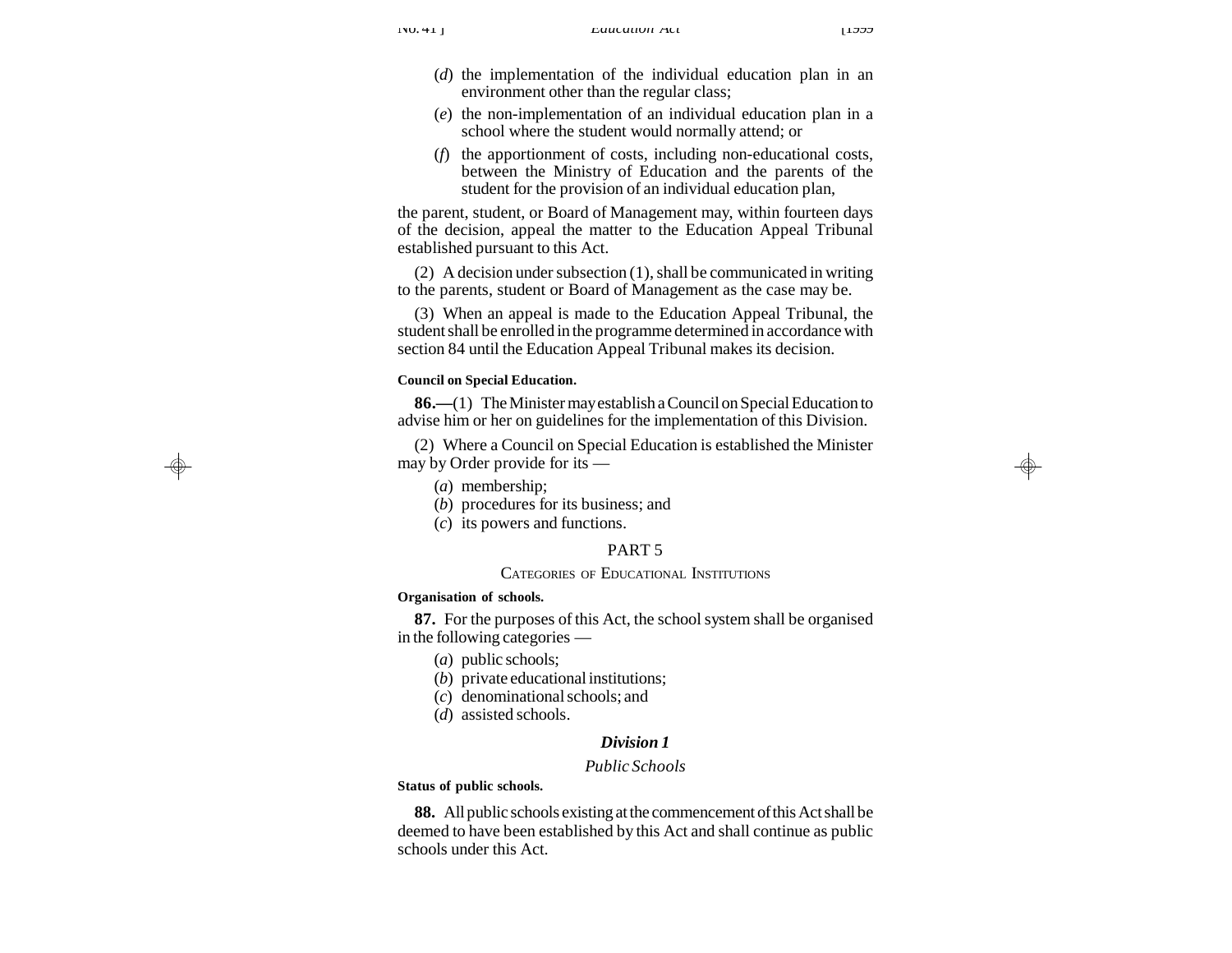# *Division 2*

# *Private Educational Institutions*

#### **Interpretation.**

**89.** The words "institution" or "school" where used in this Division to refer to the subject of rights or obligations, mean the person operating the institution or school to which the provision concerned applies.

# **Body without legal personality.**

**90.**—(1) In the case of a body not endowed with legal personality, the provisions of this Act shall apply as if the body were endowed with legal personality.

(2) The obligations to comply with the provisions of this Act lies with the persons responsible for the administration of the body.

(3) In the case of an institution established by partnership, the obligation lies with both the partnership and the partners.

#### **Applicability.**

 $\bigcirc$ 

**91.** This Act applies to every private educational institution dispensing all or some of the educational services belonging to one or more of the following categories —

- (*a*) early childhood educational services;
- (*b*) elementary school education;
- (*c*) organisations, schools or other institutions providing special education;
- (*d*) secondary school education;
- (*e*) secondary school instructional services in vocational education;
- (*f*) secondary school adult education services;
- (*g*) secondary school adult education services in vocational education;
- (*h*) instructional services in general education at the tertiary level; and
- (*i*) instructional services in vocational training at the tertiary level.

### **References and object.**

**92.—** (1) Paragraphs (*a*) to (*f*) and (*h*) of section 91 refer to education or instruction intended mainly to develop students' abilities in subjects preparing them for studies at the elementary, secondary, post-secondary, tertiary or university level, as the case may be.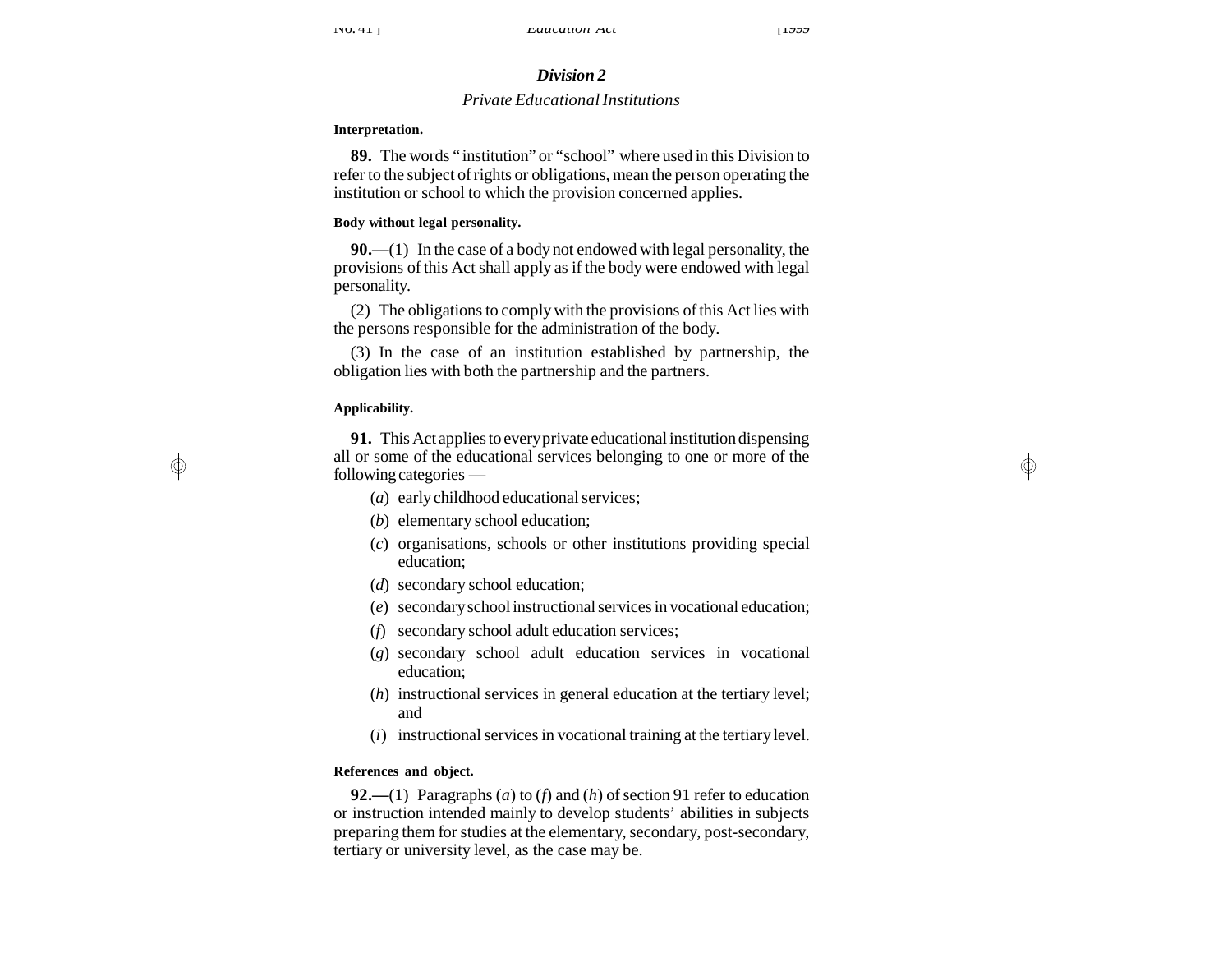(2) Paragraphs (*g*), and (*i*) of section 91 refer to vocational education or vocational training which is intended mainly to develop students' abilities so as to prepare them for an occupation, a trade or a profession.

# **Permit.**

**93.** No person may operate a private educational institution to which this Act applies unless he or she is the holder of a permit issued by the Minister, for the institution and the educational services or categories of educational services mentioned in section 91.

# **Presumption.**

**94.** Any person or body dispensing for profit or non-profit purposes, educational services for his or her own account and in the case of a body for its own account, shall be deemed to be operating a private educational institution.

# **Existing private educational institutions.**

**95.—(1)** A person who, at the commencement of this Act, is keeping a private educational institution, shall, within six months of commencement of this Act or of such further period as the Minister may by notice allow, comply with section 93.

(2) A person who contravenes subsection (1) commits an offence and is liable on summary conviction to a fine not exceeding one thousand dollars or imprisonment for a term not exceeding six months, and, in the case of a continuing offence is liable to a further fine not exceeding two hundred dollars for each day during which the offence continues after the first conviction.

## **Private educational institutions register.**

**96.—(1)** The Chief Education Officer shall keep in such manner as may be prescribed, a register of private educational institutions to be known as the Private Educational Institutions Register.

(2) There shall be entered on the Private Educational Institutions Register the particulars of every private educational institution in respect of which a permit has been issued by the Minister.

(3) The Chief Education Officer shall annually certify a copy of the Private Educational Institutions Register and the copy so certified shall be published in the Gazette on such date as the Minister may determine.

(4) The Chief Education Officer shall certify any amendment to the Register and the amendment shall be published in the *Gazette.*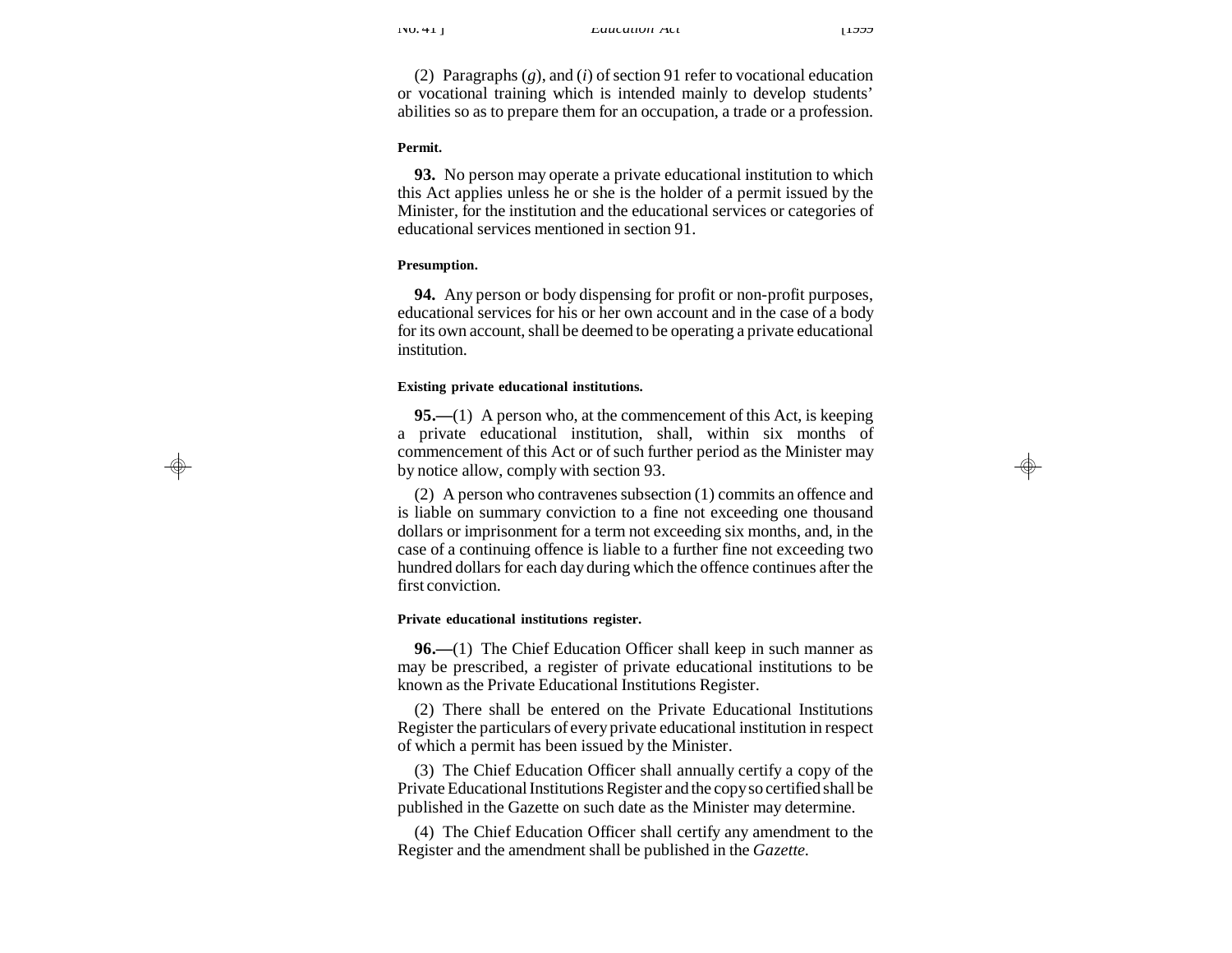⊕

#### **Application for registration.**

**97.**—(1) An application for a permit to establish a private educational institution shall be made in the prescribed form by or on behalf of the proprietor of the private educational institution and shall contain the prescribed information.

(2) The Minister shall, upon the receipt of an application made in accordance with subsection (1) cause the private educational institution to be inspected.

#### **Eligibility for registration.**

**98.** Where a private educational institution in respect of which an application is made under section 97 has been inspected, the Minister shall, subject to any condition that the Minister may specify, cause the educational institution to be registered if the Minister is satisfied that —

- (*a*) the premises are suitable for the activities intended by the private educational institution;
- (*b*) the furniture is adequate and suitable having regard to the number and ages of the students attending the private educational institution;
- (*c*) the accommodation provided is adequate and suitable having regard to the number, ages and sex of the students attending the private educational institution;
- (*d*) efficient and suitable instruction equivalent to that provided in an equivalent public educational institution is being or will be provided at the private educational institution having regard to the ages and sex of the students attending the institution;
- (*e*) there is adequate land for the recreation of the students;
- (*f*) the proprietor or principal has not been convicted of or pleaded guilty to, an offence under this Act, or a criminal offence committed in relation to the operation of a private educational institution in the three years preceding the application;
- (*g*) that the private educational institution will have at its disposal the adequate human and material resources required for dispensing the educational services for which the permit is issued and sufficient financial resources for that purpose; and
- (*h*) the applicant has paid the fee fixed by regulation.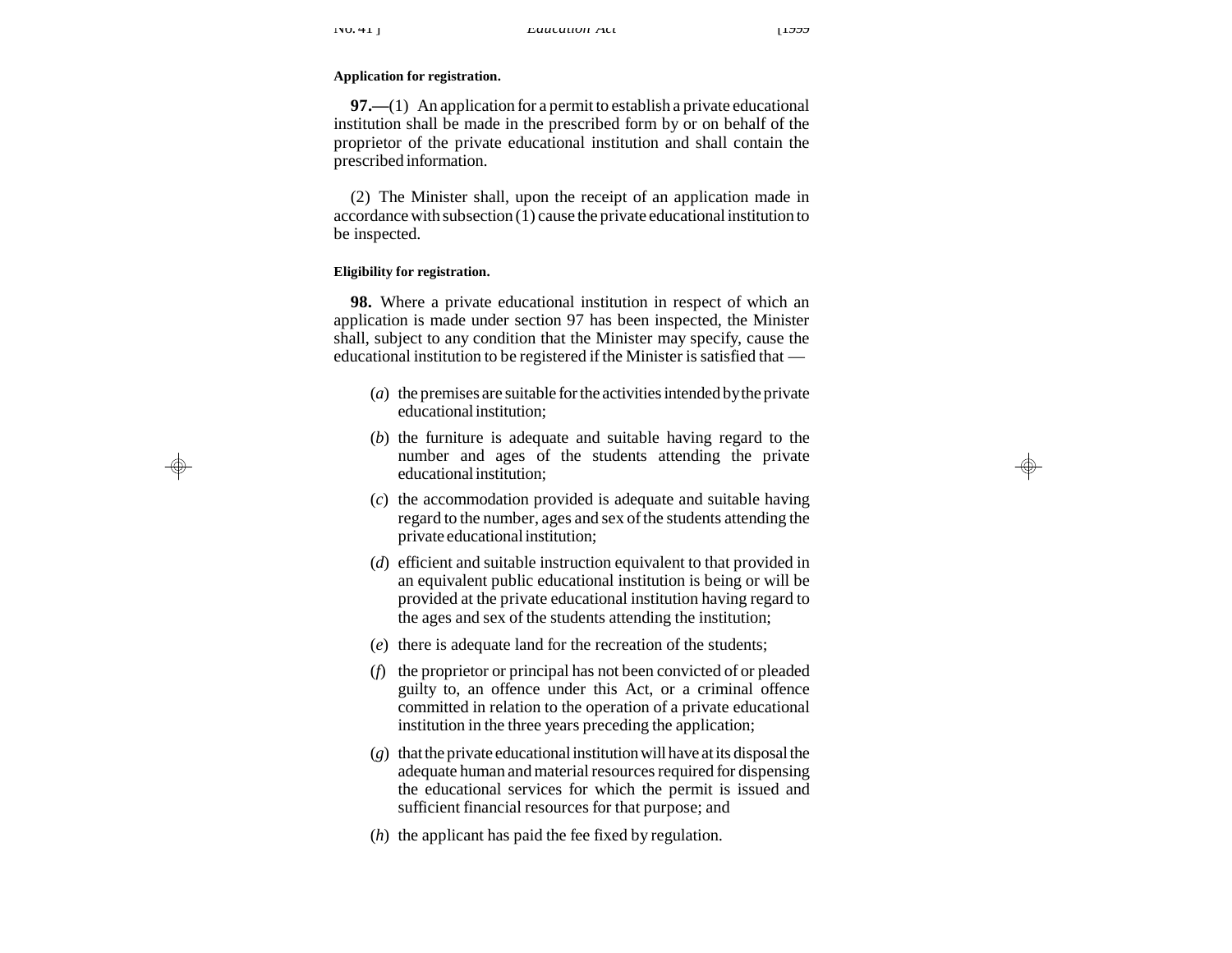### **Refusal.**

**99.**—(1) The Minister may refuse to issue a permit if, during the three years preceding the application, a permit held by the applicant was revoked.

(2) Where an application for a permit to establish a private educational institution has been refused, the applicant shall be notified in writing —

(*a*) of the refusal and of the reasons for refusal; and

(*b*) of his right of appeal under section 111.

# **Limitation on instruction.**

**100.** Notwithstanding section 93, the Minister may refuse to issue a permit authorising, in a primary school or in general education at the secondary school level, instructions limited to certain subjects of classes, or the Minister may subject the issue of such a permit to the conditions the Minister determines.

### **Number of students.**

⊕

**101.—(1)** The Minister may determine the maximum number of students who may be admitted to educational services or categories of educational services provided by the private educational institution.

(2) The capacity of the facilities at the disposal of an institution is the capacity determined by the applicant for a permit and approved by the Minister.

(3) Where the applicant fails to determine such capacity, the Minister may refuse to issue the permit.

## **Content of permit.**

**102.** The permit to establish a private educational institution shall mention —

- (*a*) the name of the proprietor who shall be the holder;
- (*b*) the name and address of the institution;
- (*c*) the address of the buildings or premises at its disposal;
- (*d*) the educational services or categories of educational services the institution is authorised to dispense;
- (*e*) where applicable, the authorisations and conditions determined under sections 100 and 101; and
- (*f*) the maximum number of students who may be admitted under section 101.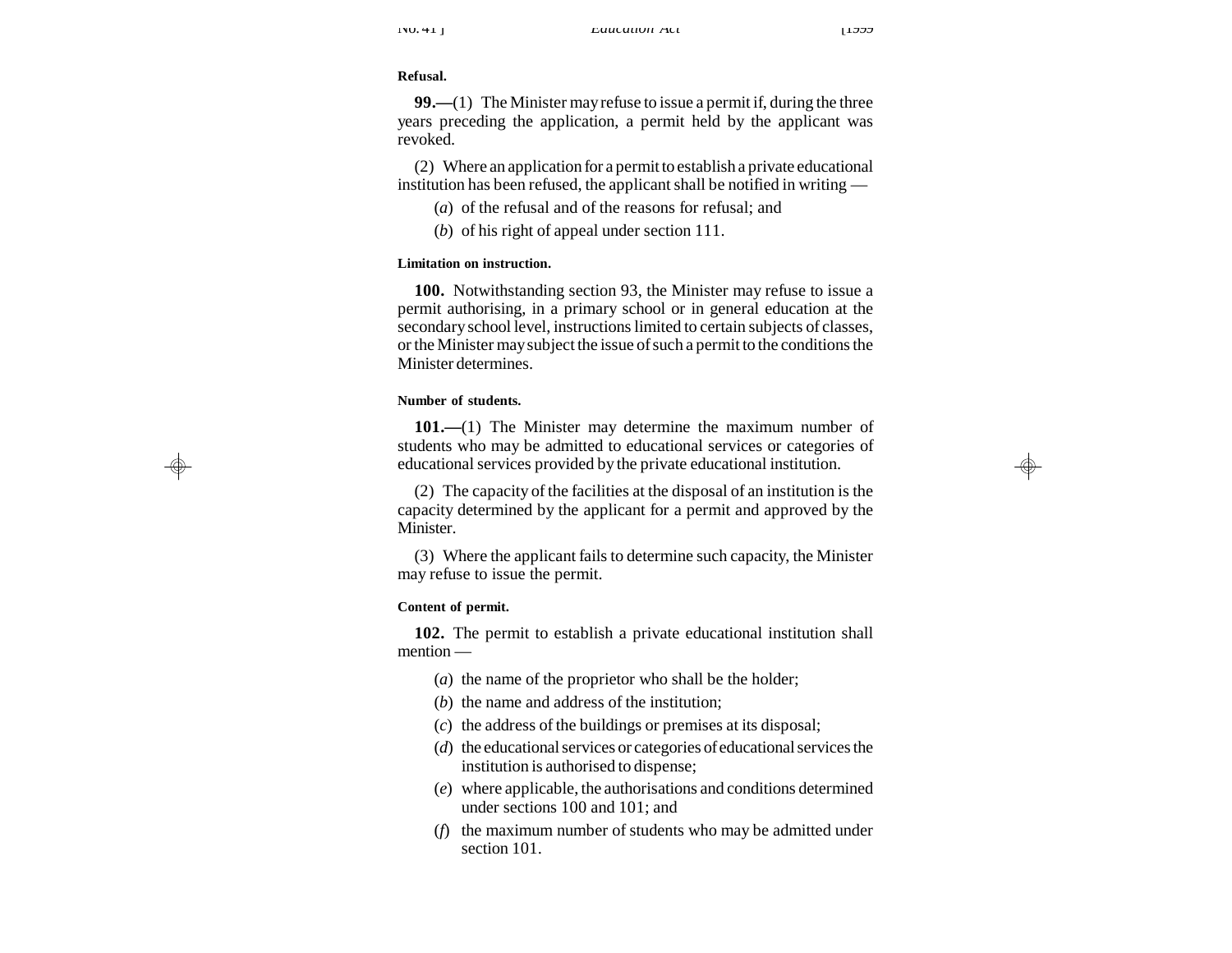#### **Vocational education.**

**103.** In respect of vocational education, the permit to establish a private educational institution shall specify, where it concerns —

- (*a*) secondary school instructional services in vocational education or adult vocational education, the vocational education programmes that the institution is authorised to dispense;
- (*b*) supplementary vocational training, the fields for which the permit is granted; or
- (*c*) general or vocational education at the tertiary level, the programmes that the institution is authorised to dispense.

# **Duration and renewal of permits.**

**104.—(1)** On first issuance, a permit is valid for a period of three years.

(2) The Minister shall renew for five years, and subsequently for the same period, a permit held by a person who —

- (*a*) applies in writing to the Minister within the time limit prescribed by regulation and furnishes, within that time limit, the information and documents prescribed by such regulation;
- (*b*) meets the conditions set out in section 98; and
- (*c*) has complied with the provisions of this Act and its regulations for the period of validity preceding the renewal.

(3) Notwithstanding subsections (1) and (2), the Minister may issue or renew a permit for a different period or without a date of expiry where the Minister on the approval of Cabinet deems it expedient.

#### **Modification.**

 $\bigcirc$ 

**105.—(1)** The Minister may, at the request of a permit holder, modify the permit upon payment of the fees fixed by regulation.

(2) To modify the educational services mentioned in a permit, the holder must meet the conditions for the issue of a permit which apply to the educational services for which the request is made.

#### **Transfer.**

**106.** No permit may be transferred except with the written authorisation of the Minister.

#### **Information.**

**107.—(1)** The holder of a permit must inform the Minister —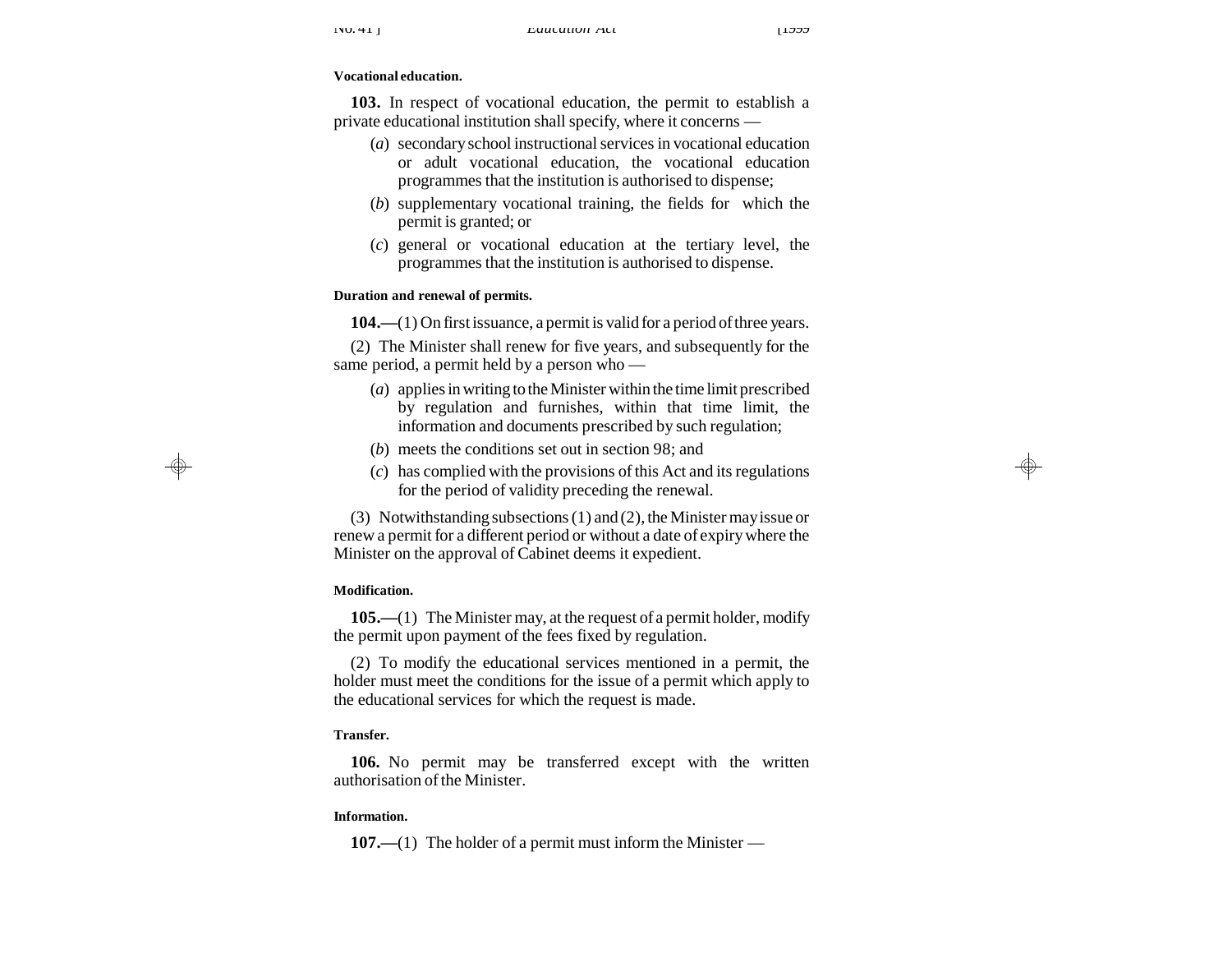- (*a*) of any change which renders the information provided for the issue, renewal or modification of a permit inaccurate or incomplete; and
- (*b*) whenever the institution fails to provide all or some of the educational services mentioned in its permit.

(2) Every legal person or body holding a permit must inform the Minister of any amalgamation, sale or transfer affecting it, as well as of any change in the name of the institution.

### **Visits to private educational institutions.**

**108.—(1)** The Minister or the Chief Education Officer or any other person authorised in writing by the Minister or the Chief Education Officer may for the purpose of making enquiries, carrying out inspections and discharging such other duties as are imposed on him or her by this Act, enter the premises of any private educational institution during the hours of operation of that institution.

(2) The proprietor of a private educational institution shall during school hours, keep the school open to visits by the persons mentioned in subsection (1) above.

(3) A person who obstructs, makes a false representation or refuses to furnish any information required under subsection (1) under this Act or Regulations made under this Act, to any person carrying out his or her official duty commits an offence and is liable on summary conviction to a fine not exceeding one thousand dollars.

### **Notice to comply.**

**109.** Where the Minister is satisfied that a private educational institution registered under this Act has ceased to be conducted in accordance with this Act or regulations made under this Act, the Minister may serve on the proprietor of the institution a notice of that fact, requiring him or her within the time specified in the notice to conduct the school in accordance with this Act or the regulations as the case may be.

## **Cancellation of registration.**

**110.** Where a proprietor who is served with a notice under section 109 fails, within the time specified in the notice or within such further time as the Minister allows, to comply with the notice, the Minister shall —

- (*a*) cancel the permit and the registration of the private educational institution; and
- (*b*) in writing inform the proprietor: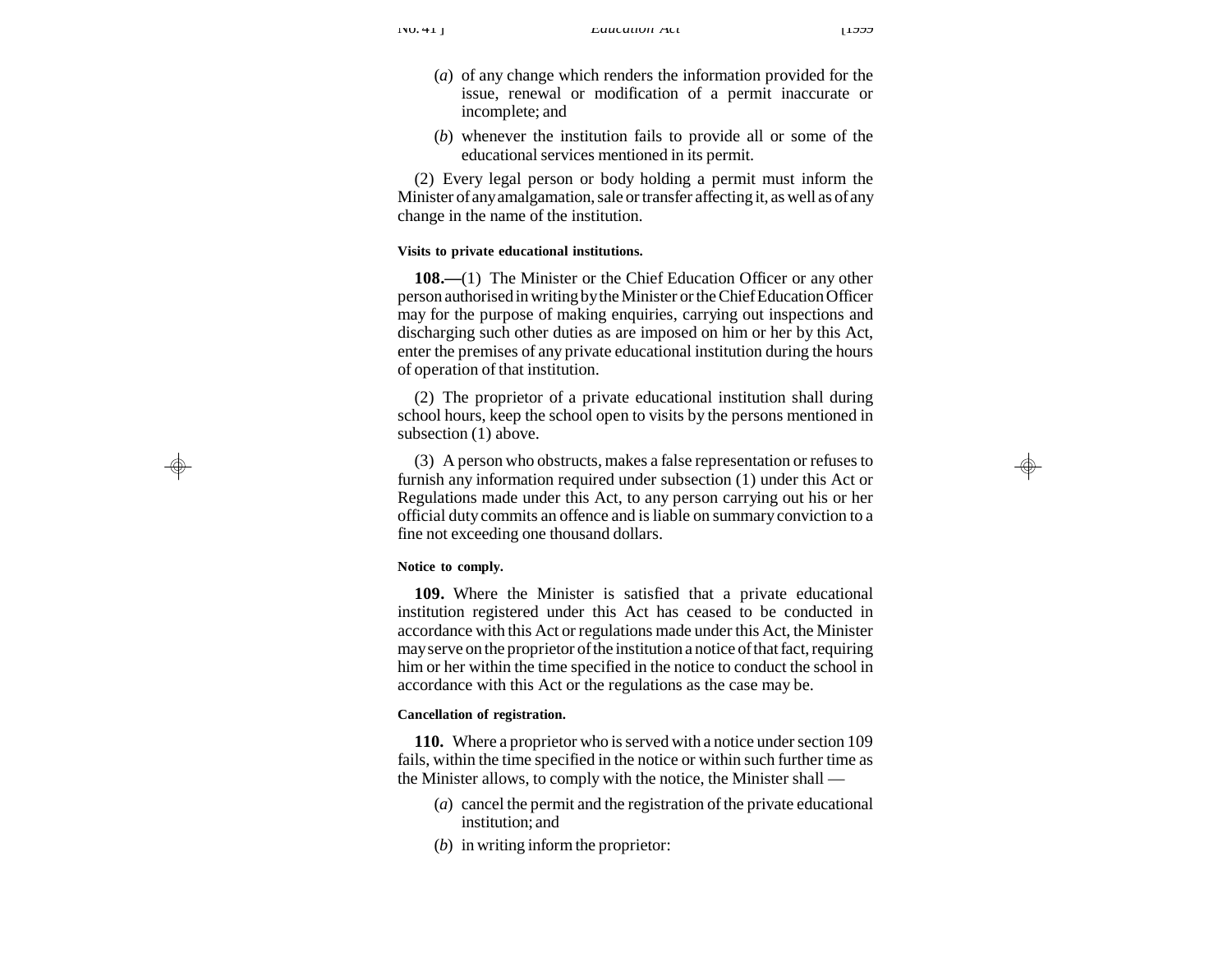- (i) that the permit has been revoked and the registration has been cancelled and of the reasons for the revocation and cancellation; and
- (ii) of his or her right to appeal under section 111.

# **Appeal.**

 $\bigcirc$ 

**111.—(1)** The proprietor of a private educational institution which is refused a permit and registration pursuant to sections 98 and 99 or whose registration is cancelled under section 110*(a)* may, within thirty days of being notified of the refusal or cancellation, appeal to the Education Appeal Tribunal established pursuant to this Act against the refusal or cancellation, as the case may be.

(2) In the case of a refusal, a proprietor may appeal on any of the following grounds —

- (*a*) that the reasons given for the decision do not disclose any failure to meet any of the requirements for registration set out in section 98;
- (*b*) that the inspection of the school carried out pursuant to section 97(2) was not adequate for determining whether the school meets the requirements set out in section 99; or
- (*c*) that there is no evidence available to support the decision.

(3) In case of a cancellation, a proprietor may appeal on any of the following grounds —

- (*a*) that no notice was served on the proprietor under section 109;
- (*b*) that the time specified in the notice served under section 109 or the further time allowed to the proprietor under section 110 to comply with the notice is unreasonable;
- (*c*) that the proprietor has complied with the notice served under section 109; or
- (*d*) that there is no evidence available to support the decision.

(4) Where an appeal is brought under this section against a cancellation of registration or a refusal to grant a permit, the Minister may not enforce the refusal or cancellation until the appeal is determined or withdrawn.

(5) The determination of an appeal by the Education Appeal Tribunal shall be final and binding upon the parties to any such decision.

(6) Where an appeal is dismissed or withdrawn, cancellation of the registration of the private educational institution shall take effect from the date of the making of the order by the Education Appeal Tribunal dismissing the appeal, or the date of withdrawal of the appeal.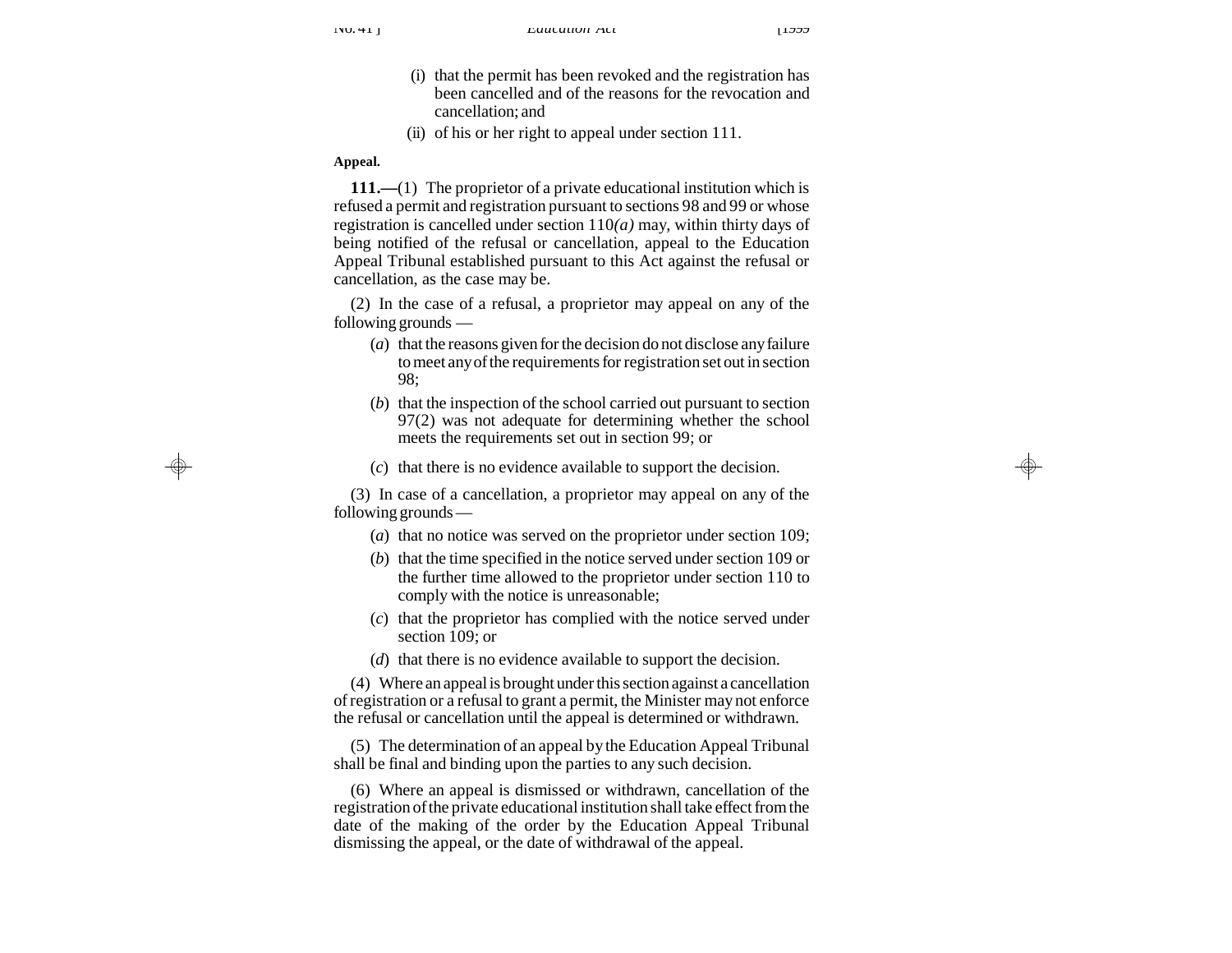$\circledcirc$ 

#### **Registration and closure.**

**112.**—(1) Where the registration of a private educational institution is cancelled pursuant to section 110, the proprietor of the educational institution may, if the proprietor has complied with the notice served on him or her under section 109, apply to the Minister for the re-registration of the school.

(2) The requirements of section 98 shall apply to an application under subsection  $(1)$ .

(3) From the date on which the cancellation of the registration of a private educational institution takes effect, the institution shall remain closed until it is re-registered.

(4) Where the Minister is satisfied that the notice served under section 109 has been complied with, the Minister may re-register the private educational institution subject to any condition which the Minister may specify.

#### **Returns.**

**113.** The proprietor of a private educational institution shall furnish the Minister with returns in the manner and containing the information required by this Act and regulation**s** made under this Act.

#### **Health and sanitation.**

**114.—(1)** The Health Authorities shall require the same health and sanitary arrangements for educational institutions as are required for public schools and assisted schools.

(2) The Minister may, on the advice of the Chief Medical Officer, require the closure of any private educational institution or classroom at such an institution, or the exclusion of certain pupils for a specified time with a view to preventing the spread of disease or any danger to health.

#### **Disqualification of teachers.**

**115**.— (1) A teacher employed in a private educational institution shall possess at least the minimum qualifications required of a teacher employed in an equivalent public educational institution.

(2) The Chief Education Officer may declare any person who does not possess the minimum qualification required under subsection (1) to be unfit for employment as a teacher in a private educational institution and that person shall not be so employed.

(3) An appeal from a decision of the Chief Education Officer made pursuant to subsection (2) shall lie to the Educational Appeal Tribunal established pursuant to this Act within fourteen days of the decision.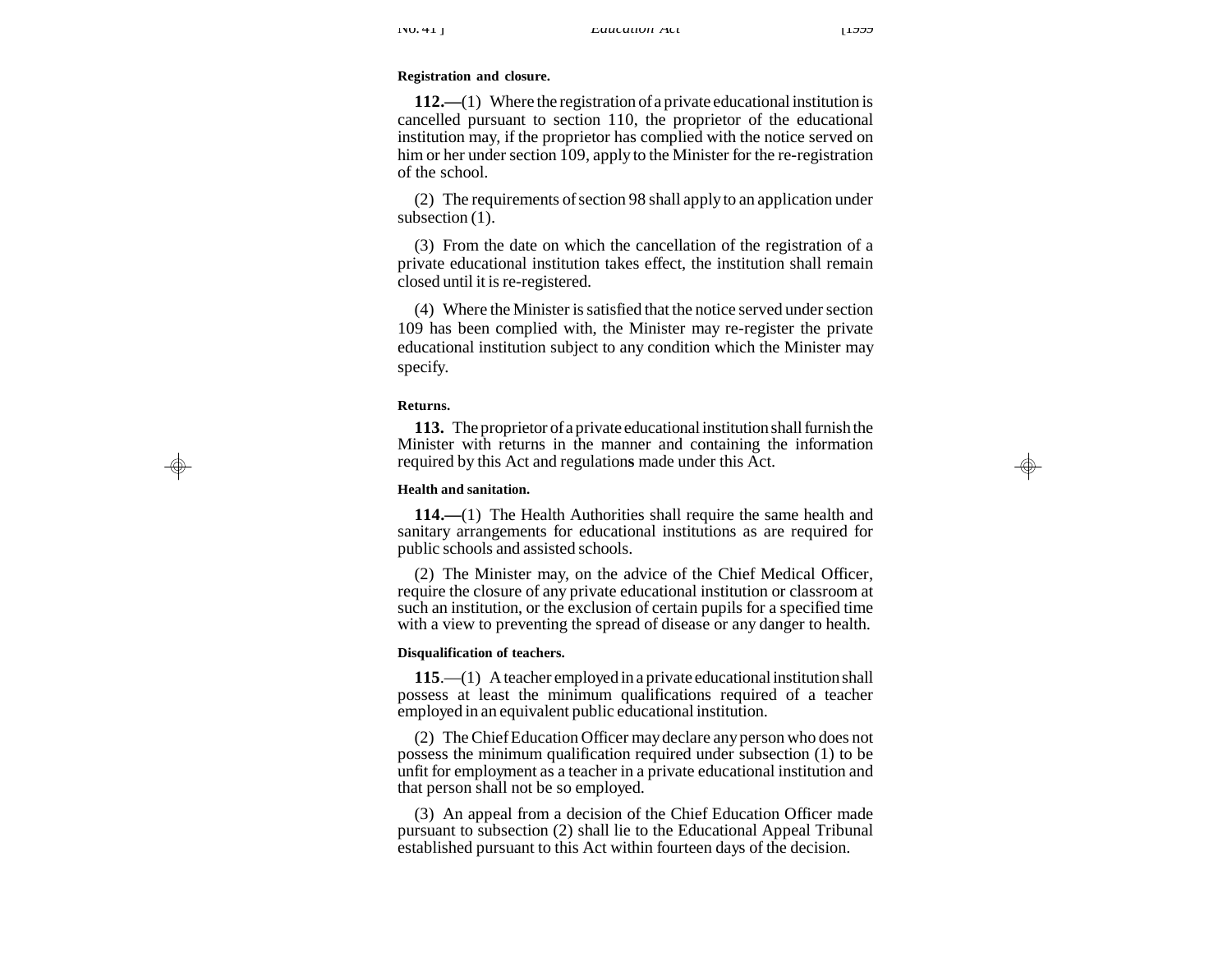(4) The decision of the Educational Appeal Tribunal shall be final and binding on the parties to any such decision.

# **Prohibition of discrimination.**

**116.** A private educational institution which denies admission to a child or expels a student on account of race or the political affiliation of the parents of the student commits an indictable offence and is liable on conviction to a fine not exceeding ten thousand dollars.

# *Division 3*

## *Assisted Schools*

### **Creation of assisted schools.**

- **117.** Subject to section 118, an assisted school is either
	- (*a*) an educational institution whose property is owned by a private proprietor, denominational body, a trust, an individual or any incorporated or unincorporated body and which has agreed to receive public funds for one or more of the following purposes:
		- (i) maintenance of the educational institution;
		- (ii) provision of school furniture or equipment;
		- (iii) the building of an extension to the educational institution or its rebuilding thereof;
		- (iv) payment of the salaries of the staff; and
		- (v) any other purpose approved by the Minister; or
	- (*b*) an educational institution whose property is jointly owned by the Government and a private proprietor or a denominational body,
		- (i) and the management is jointly shared between the Minister and the private proprietor or denominational body, and
		- (ii) is in receipt of public funds for any of the purposes specified in paragraph (*a*); or
	- (*c*) the educational institution is owned by the Government and the Minister agrees that it should become an assisted school for the purposes of its management.

### **Agreement to establish assisted schools.**

118.—(1) An assisted school comes into existence by mutual agreement between the Minister and the proprietor of the school.

- (2) An agreement under subsection (1) shall
	- (*a*) be in writing;
	- (*b*) exist for one or more schools;
	- (*c*) be for a period of years; and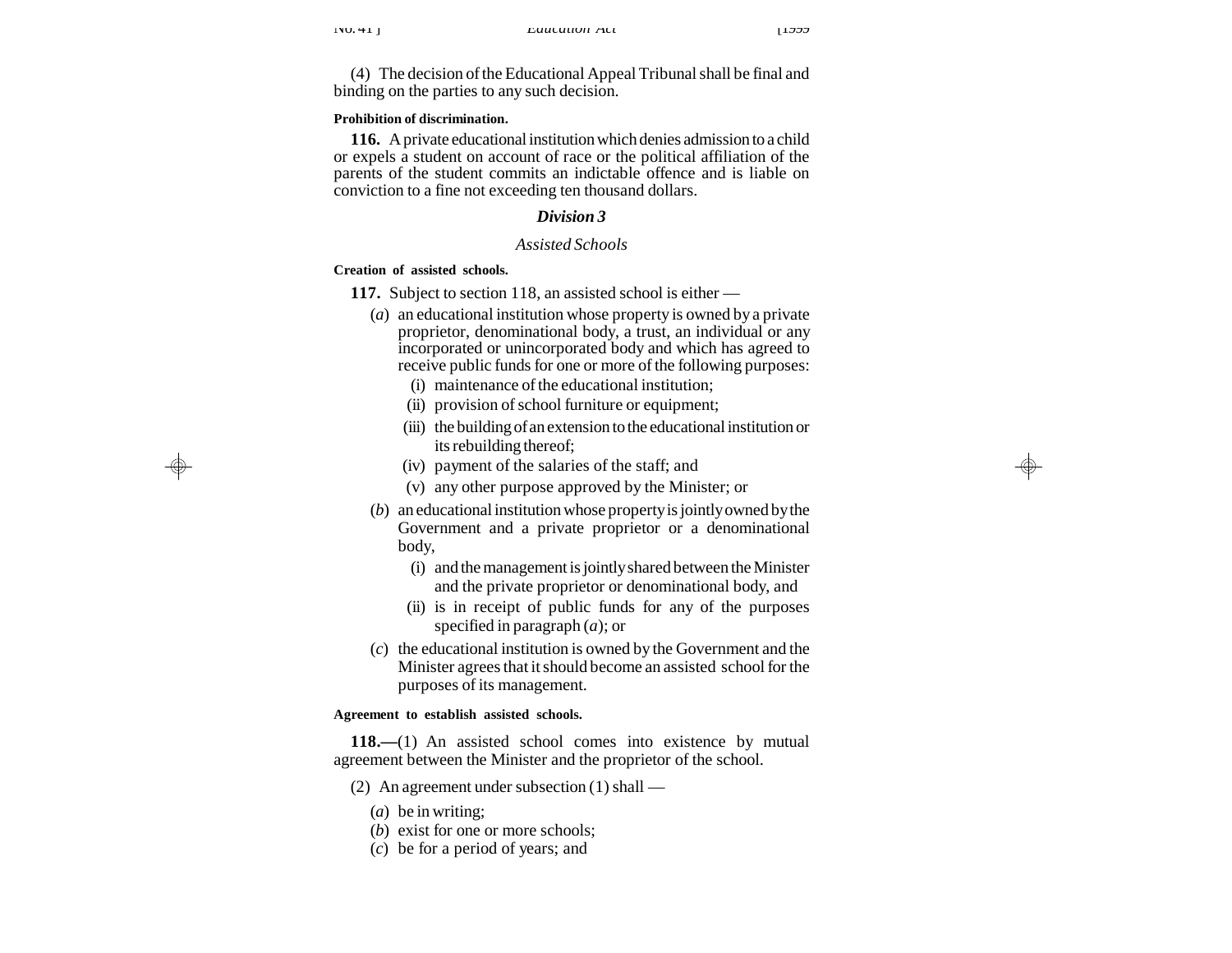(*d*) subject to this Act, specify the terms, conditions, the rights, responsibilities and liabilities of the respective parties.

(3) Any party to the agreement may terminate the agreement by giving the other at least thirty-six calendar months notice.

# **Publication of list of assisted schools.**

**119.——** (1) The Minister shall publish in the *Gazette* by July 31 of each year, a list of all assisted schools and shall cause the list to be circulated to all public and assisted schools.

(2) Where the Minister and the proprietor of a private educational institution agree, a list published by virtue of subsection (1) shall detail the respective rights, responsibilities and obligations of the Government and the assisted school.

#### **Religious education in assisted schools.**

**120.**—(1) Subject to subsection (2) where an assisted school is owned or managed by a denominational body, the denominational body shall be responsible for organising and providing religious instruction or education to students that belong to its religious faith in accordance with a curriculum prescribed by that body.

(2) Where an assisted school admits students who do not subscribe to the religious beliefs of the denominational body, no student, except with his or her own consent or, if he or she is a person under the age of eighteen years, the consent of his parent, shall be compelled or be required to receive religious education or instruction or take part in or attend any religious ceremony or observance prescribed under subsection (1) above.

### **Loans to assisted schools.**

**121.—(1)** Where the proprietor or the Board of Management of any assisted school requires a loan for the purpose of improving or extending the buildings of the assisted school or erecting a new school in substitution for any discontinued assisted school, the proprietor or the Board of Management may apply to the Minister for a loan from the Government.

(2) If upon consideration of an application for a loan under this section, the Minister is satisfied that the purpose for which the loan is required ought to be carried out and that the amount required may properly be obtained by borrowing, the Minister may arrange to obtain a loan from the Government on such terms and conditions as may be agreed by the parties.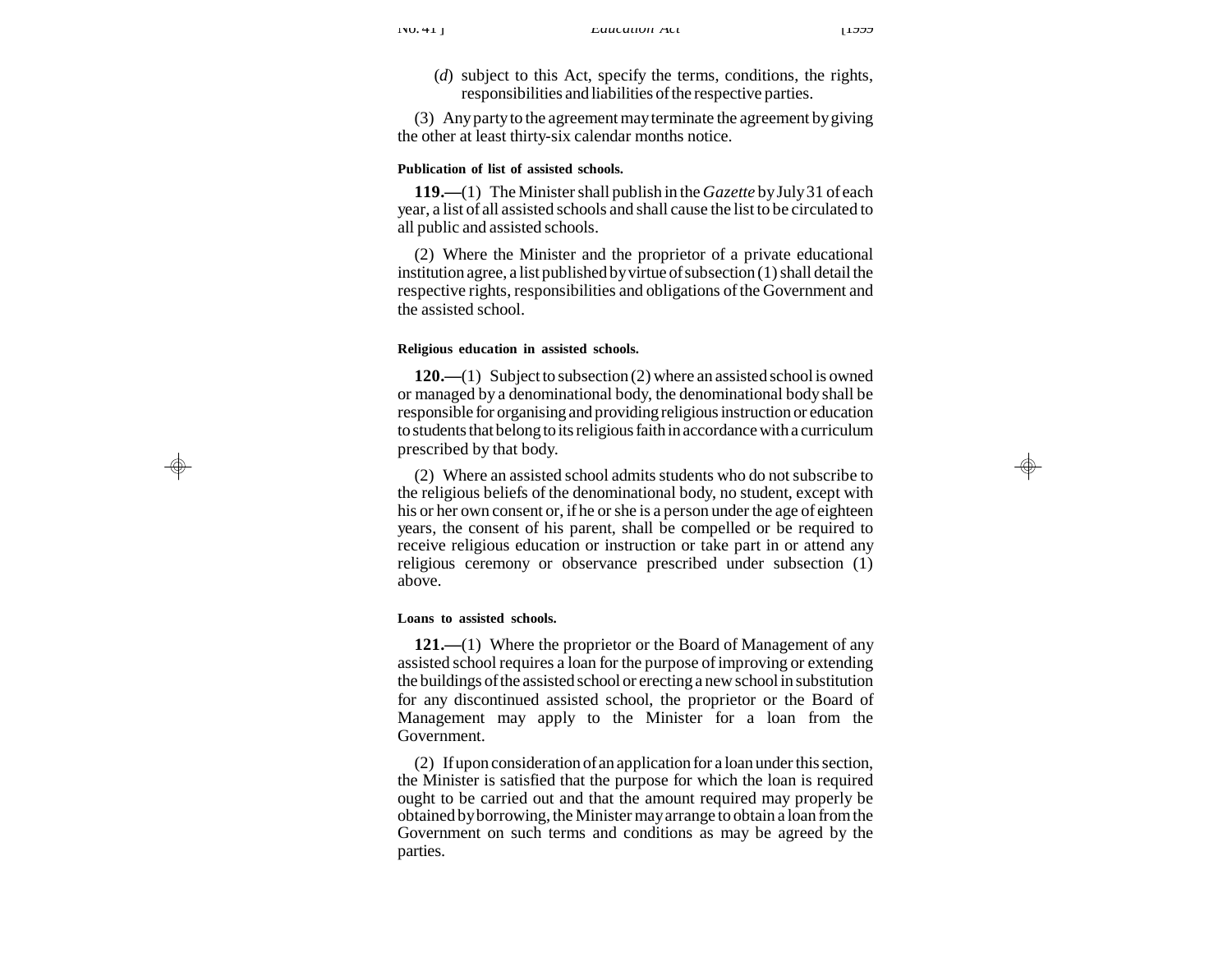⊕

# *Division 4*

# *Denominational Schools*

### **Status of denominational school.**

**122.** Except where a denominational school agrees to become an assisted private school, it shall not lose its status whether or not it is in receipt of a Government grant or subsidy or other form of financial assistance designed to meet in whole or in part the cost of the management and maintenance of the school.

## **Regulations for denominational schools.**

- **123.** The Minister may make regulations respecting
	- (*a*) the registration of denominational schools;
	- (*b*) the capacity of the facilities used by the denominational school;
	- (*c*) the educational services or categories of educational services the denominational body dispenses;
	- (*d*) the number and frequency of inspections by the Minister or Chief Education Officer to denominational schools;
	- (*e*) the annual returns of statistics to be furnished by the denominational body to the Minister;
	- (*f*) the health and sanitary requirements to be maintained by the denominational body; and
	- (*g*) the buildings, premises, equipment and furnishings to be used by the denominational body.

# PART 6

TECHNICAL AND VOCATIONAL EDUCATION AND TRAINING

### **Establishment of Technical and Vocational Education Council.**

**124**.— (1) The Minister may establish a Technical and Vocational Education and Training Council whose membership shall be —

- (*a*) the Permanent Secretary of the Ministry of Labour who shall be an *ex officio* member;
- (*b*) the Chief Education Officer who shall be an *ex officio* member;
- (*c*) the principal of the Sir Arthur Lewis Community College or his nominee; and
- (*d*) the following persons appointed by the Minister by instrument in writing:
	- (i) two members appointed on the recommendations of the associations which represent employers;
	- (ii) three members with expertise in technical and vocational education and training; and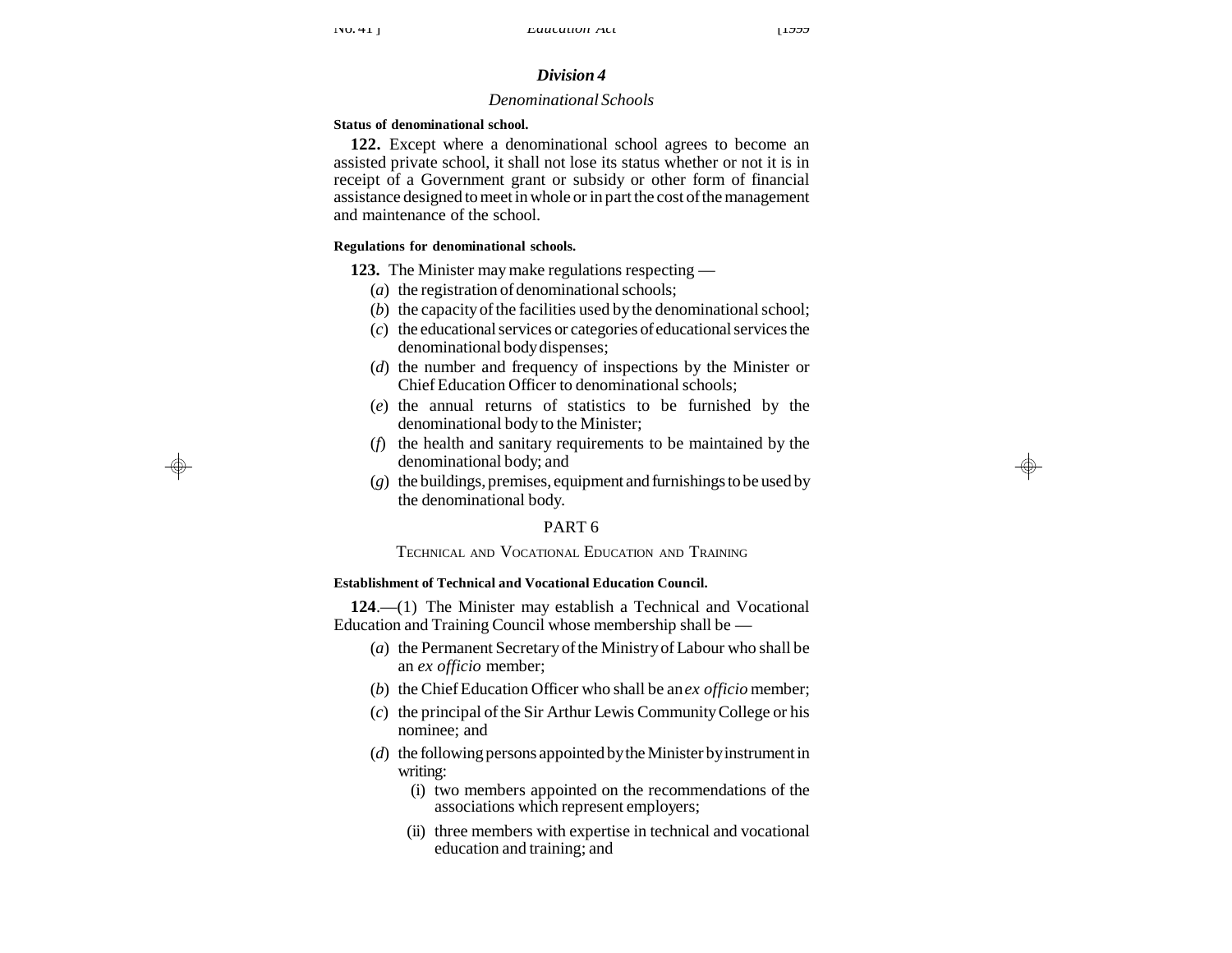(iii) two members appointed on recommendations of the trade unions.

(2) The Minister shall, by instrument in writing, appoint one member as chairperson, and one member as deputy chairperson.

(3) In the case of the inability of any member to act, the Minister may appoint a person to act temporarily in the place of that member.

(4) The Third Schedule has effect with respect to the procedure of the Technical and Vocational Education and Training Council and related matters.

### **Functions of Council.**

**125.** The functions of the Technical and Vocational Education and Training Council are:

- (*a*) to advise the Minister on policy relating to technical and vocational education and training;
- (*b*) to prepare plans for technical and vocational education and training in accordance with national policies and economic needs;
- (*c*) to ensure that agreed plans for technical and vocational education and training are implemented;
- (*d*) to co-ordinate technical and vocational education and training at all levels of the educational system;
- (*e*) to establish standards for technical and vocational education and training;
- (*f*) to establish training priorities, qualifications and accreditation;
- (*g*) to advise the Minister on the scheme of examinations which may be adopted to test students;
- (*h*) to determine the facilities and resources required to ensure satisfactory standards of technical and vocational education and training and the welfare of students, trainees and staff of training institutions;
- (*i*) to advise the Minister on the allocation of resources for technical and vocational education and training;
- (*j*) to make grants and loans for the support and provision of technical and vocational education and training; and
- (*k*) to carry out such other functions relating to technical and vocational education and training as the Minister may require.

# **Directions.**

**126.** The Minister may give directions of a general or specific nature to the Technical and Vocational Education and Training Council and it shall comply with those directions.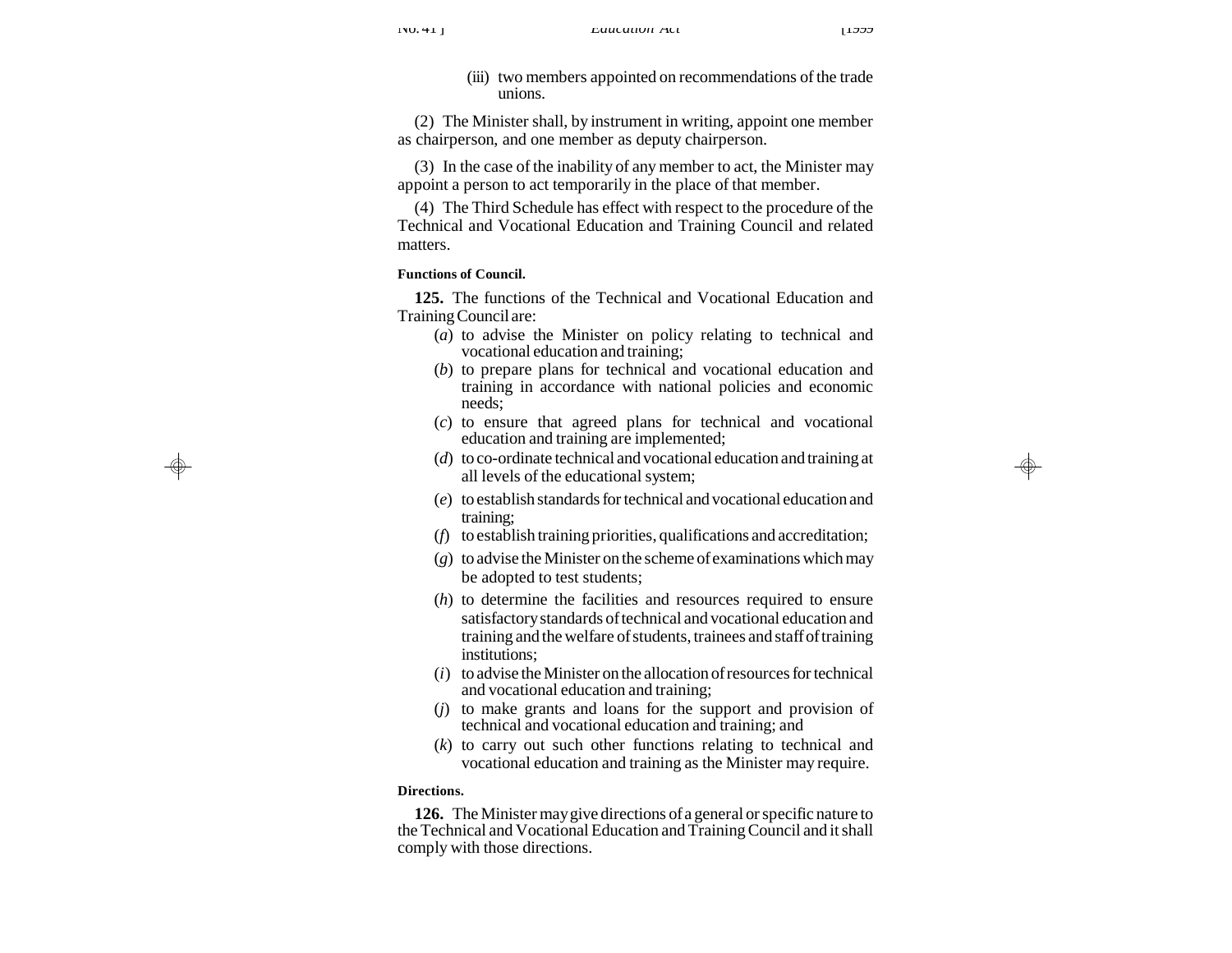#### **Appointment of committees and functions thereof.**

**127.—(1)** The Technical and Vocational Education and Training Council may appoint committees to perform, in relation to technical and vocational education and training —

- (*a*) such of its functions as it delegates in writing; and
- (*b*) such other functions as are specified in section 128.

#### **Fourth Schedule.**

(2) The Second Schedule shall apply in respect of the procedure and function**s** of committees and related matters.

#### **Additional functions of committee.**

 **128.** The additional functions of a committee appointed by the Technical and Vocational Education and Training Council are —

- (*a*) to undertake research or assist persons in undertaking research into matters relating to technical and vocational education and training;
- (*b*) to advise the Technical and Vocational Education and Training Council on specified aspects of technical and vocational education and training;
- (*c*) to advise the Technical and Vocational Education and Training Council on the training facilities to be provided at institutions for persons employed or seeking training in technical and vocational education and training;
- (*d*) to advise on or make arrangements for giving selection criteria in respect of persons wishing to obtain technical and vocational education and training;
- (*e*) to apply or make arrangements for tests and other methods of ascertaining the standards of efficiency to be recommended by the committee for persons seeking technical and vocational education and training; and
- (*f*) to recommend the terms applicable to persons wishing technical and vocational education and training.

## **Training schemes.**

**129.—(1)** The Technical and Vocational Education and Training Council may, with the approval of the Minister and subject to section 125, formulate schemes for regulating training in any occupation.

(2) A term of any contract for training registered before the date of the coming into force of the scheme may not be revoked or varied by means of a scheme.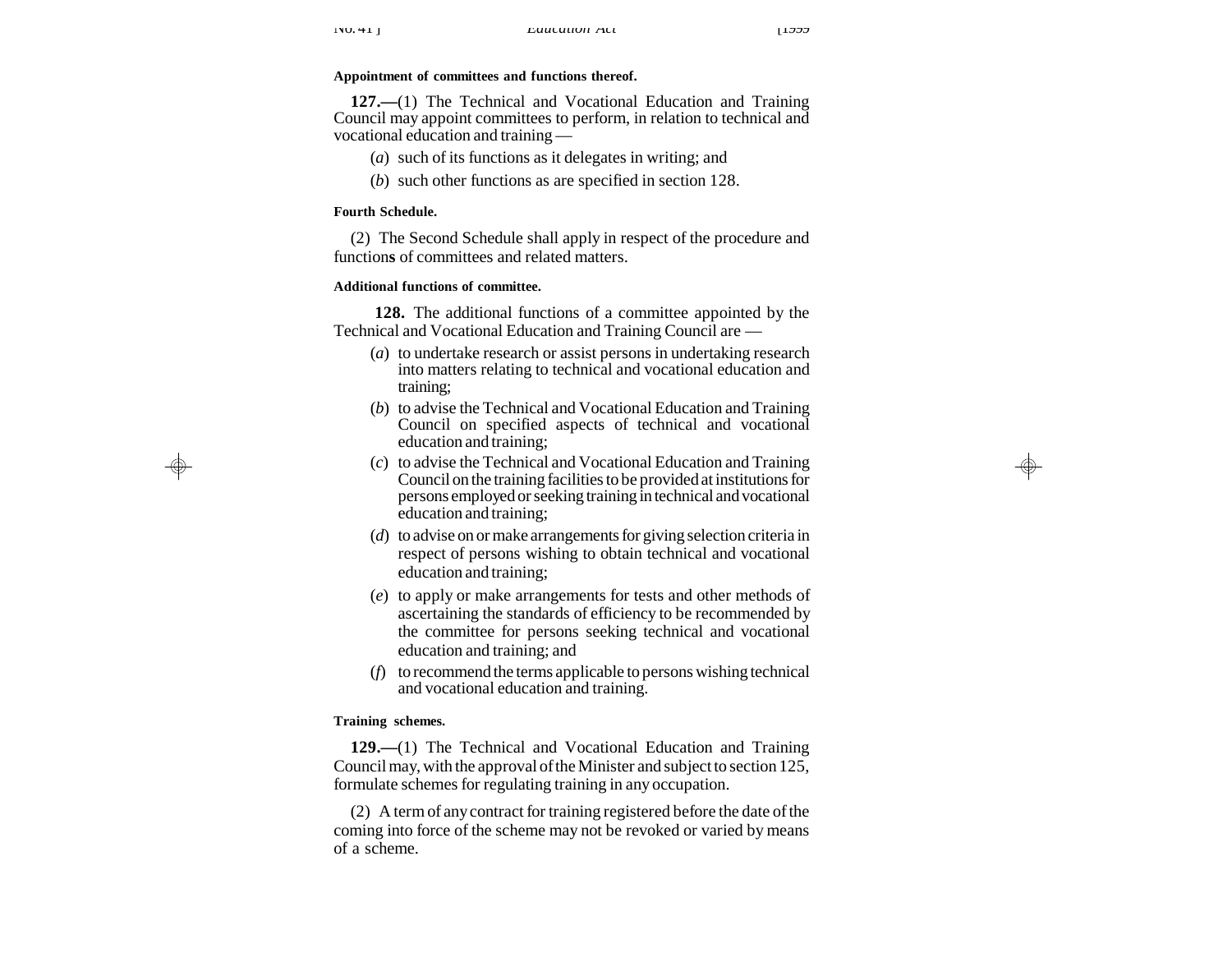$\circledcirc$ 

- (3) A scheme may contain, in respect of any occupation to which it relates —
	- (*a*) the qualifications, including the age and educational standards required for trainees;
	- (*b*) the practical training that employers are required to provide for their trainees;
	- (*c*) the theoretical training that is required to be provided by, or at the expense of, employers for their trainees, or that trainees are required to undergo, and the manner in which the training is to be provided or undergone;
	- (*d*) the proficiency tests or examinations that trainees are required to take;
	- (*e*) the maximum number of ordinary working hours including overtime, trainees may be required or permitted to work during any day, week or other specified period;
	- (*f*) the days on which, the hours in any day before or after which, and the intervals during which, no trainee can be required or permitted to work;
	- (*g*) the minimum wages and other conditions that apply to trainees;
	- (*h*) the minimum remuneration and other conditions that apply in respect of any period during which a trainee is unable, by reason of any condition of training, or other circumstances, to render service to his employer during working hours; and
	- (*i*) any other matter that, in the opinion of the Technical and Vocational Education and Training Council, with the approval of the Minister, is necessary for the effective operation of the scheme.

(4) Different conditions of training may be specified in a scheme in respect of different classes of employers, trainees or occupations and the Technical and Vocational Education and Training Council may, in determining the different conditions for any scheme, apply any method of differentiation it thinks fit.

(5) A scheme may be amended by a subsequent scheme or by an order made by the Technical and Vocational Education and Training Council with the approval of the Minister.

# **System for monitoring.**

**130.** Subject to the approval of the Minister, the Technical and Vocational Education and Training Council shall establish an effective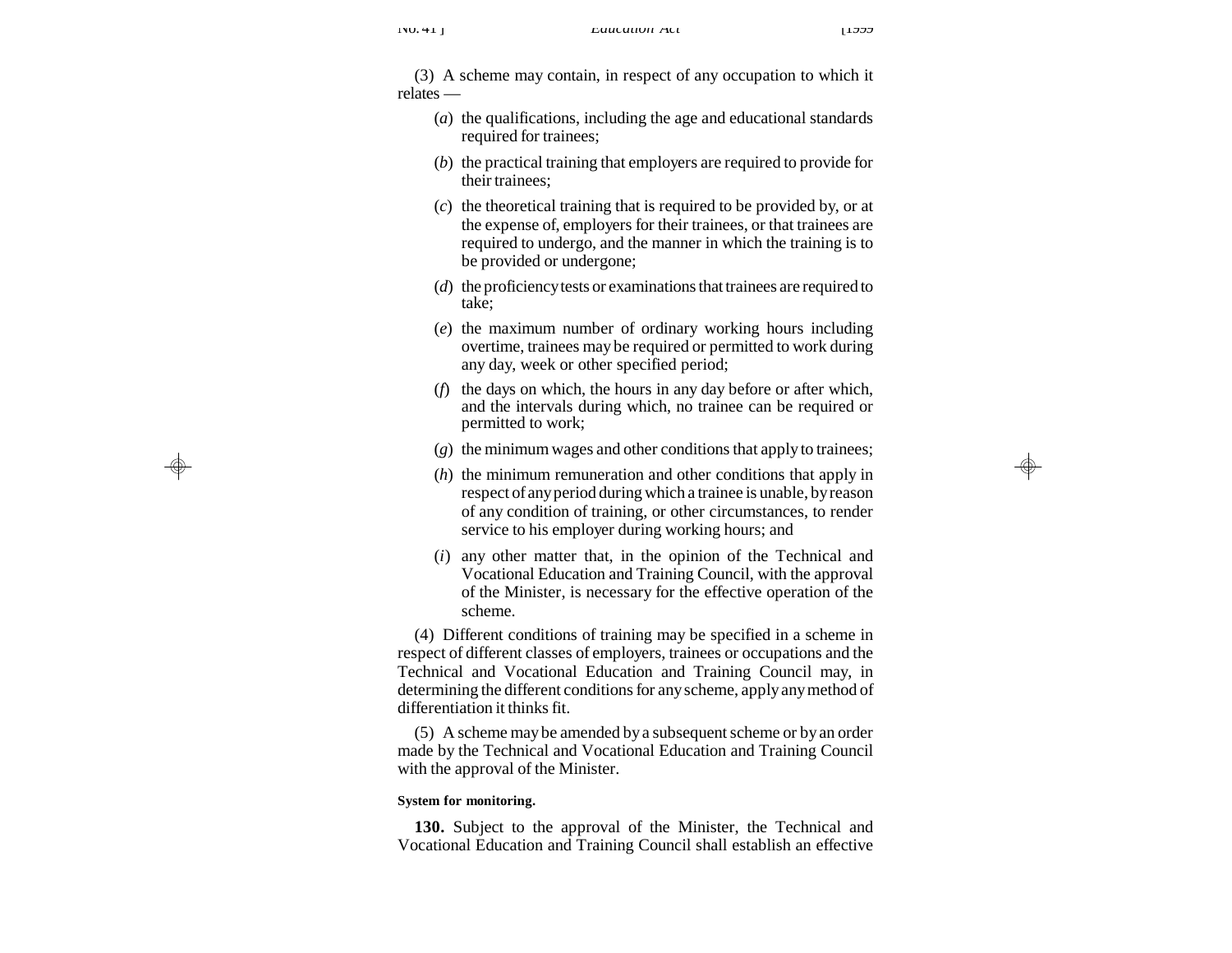system for monitoring the implementation of the technical and vocational education and training strategy and plan.

### **Regulations by Council.**

131.—(1) The Technical and Vocational Education and Training Council may, with the approval of the Minister, make regulations —

- (*a*) prescribing the form and terms of any contract of training;
- (*b*) relating to the manner of proof of educational qualifications;
- (*c*) prescribing the nature of returns that employers are required to furnish to the Council, and the period during which the returns are to be furnished;
- (*d*) prescribing the procedure for the registration and transfer of contracts for training, and for the notification of the expiration or termination of such contracts; and
- (*e*) for the holding of tests in respect of any specified occupation, and for the granting of a certificate of proficiency to any person who enters for, and passes, any such test, notwithstanding that that person is not a trainee.

### **Annual report.**

⊕

**132.—(1)** The Technical and Vocational Education and Training Council shall, not later than six months after the end of the school year, submit to the Minister a report containing —

- (*a*) an account of the activities of the Technical and Vocational Education and Training Council throughout the preceding financial year in such detail as the Minister directs; and
- (*b*) a statement of the accounts of the Technical and Vocational Education and Training Council for that financial year audited in accordance with regulations enacted for that purpose.

(2) A copy of the report of the Technical and Vocational Education and Training Council referred to in subsection (1) shall be printed and laid before Parliament.

### **National policy.**

**133.** The Technical and Vocational Education and Training Council shall prepare a national policy for technical and vocational education and training to meet the needs of society and the economy.

# **Plans for technical and vocational education.**

**134.—(1)** The Technical and Vocational Education and Training Council shall prepare a strategy and plan for technical and vocational education and shall update it each year.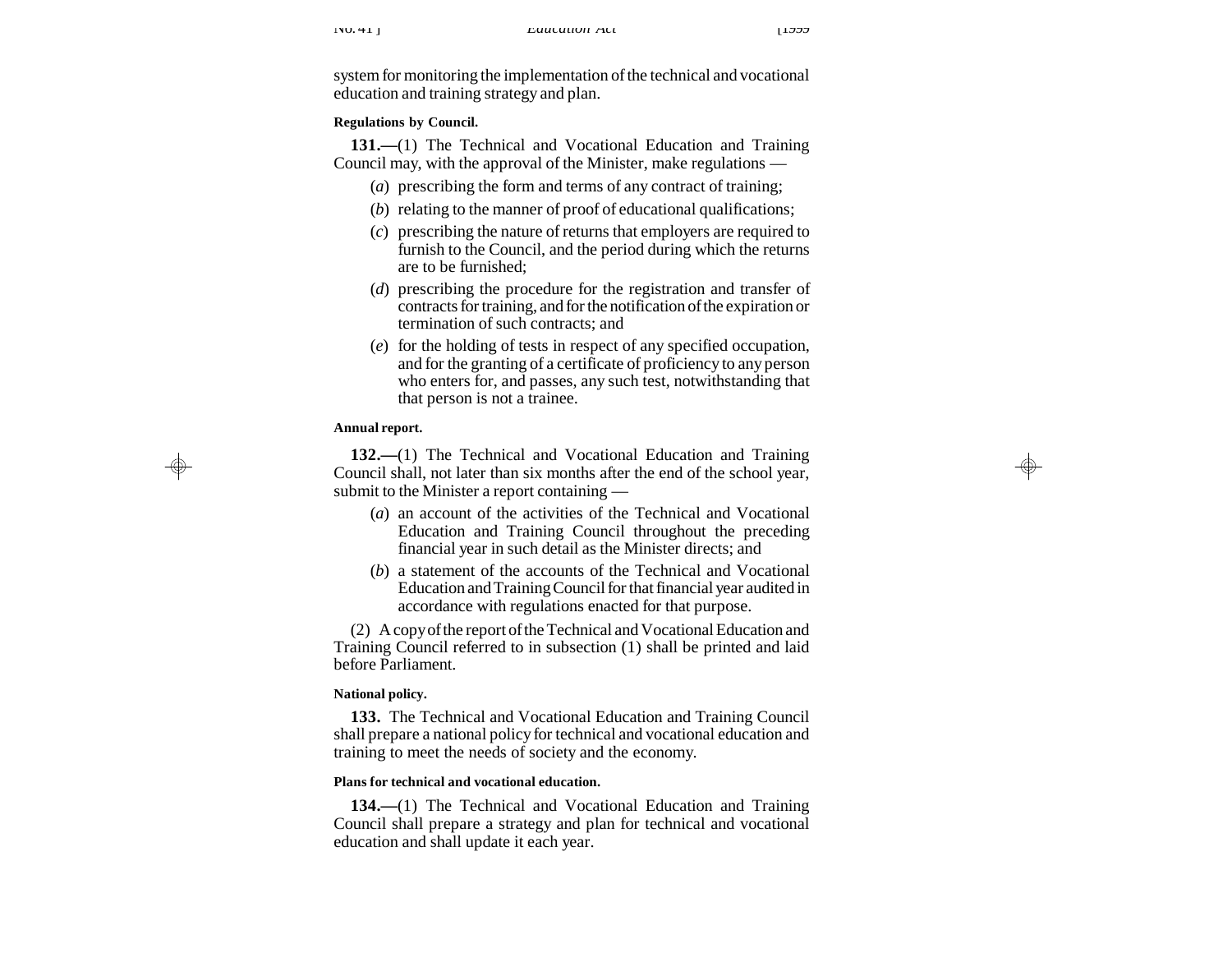⊕

(2) The strategy and plan referred to in subsection (1) shall identify outputs and priorities and recommend allocation of resources to implement the plan in the most cost effective manner.

(3) The strategy and plan shall only be implemented in public and assisted schools on the written direction of the Minister to the Chief Education Officer.

### **Regulations by Minister.**

**135.** The Minister may make regulations —

- (*a*) enabling the Technical and Vocational Education and Training Council to appoint an Executive Director and other members of staff to manage its affairs;
- (*b*) establishing an employment and training fund for the purposes of promoting and supporting training and the upgrading of skills for the labour force;
- (*c*) establishing and regulating the accounting and auditing of any funds received by the Technical and Vocational Education and Training Council;
- (*d*) respecting the criteria and eligibility for receiving grants or loans;
- (*e*) respecting the procedures for the evaluation of proposals for grants or loans;
- (*f*) establishing procedures for monitoring the performance and outcome of training required to satisfy the conditions for award of grants or loans;
- (*g*) respecting the procedures regarding training schemes; and
- (*h*) respecting the supervision of trainees by employers.

# PART 7

PROFESSIONAL DUTIES AND RESPONSIBILITIES OF TEACHERS AND PRINCIPALS

# **Qualifications of teachers.**

**136.** No person shall be employed as a teacher, principal or deputy principal in a public or assisted school unless that person holds a valid qualification as established in regulations made by the Minister.

# **Rights of teachers.**

**137.** Every teacher has the right to —

- (*a*) be treated in a fair and reasonable manner;
- (*b*) be provided with an adequate working environment;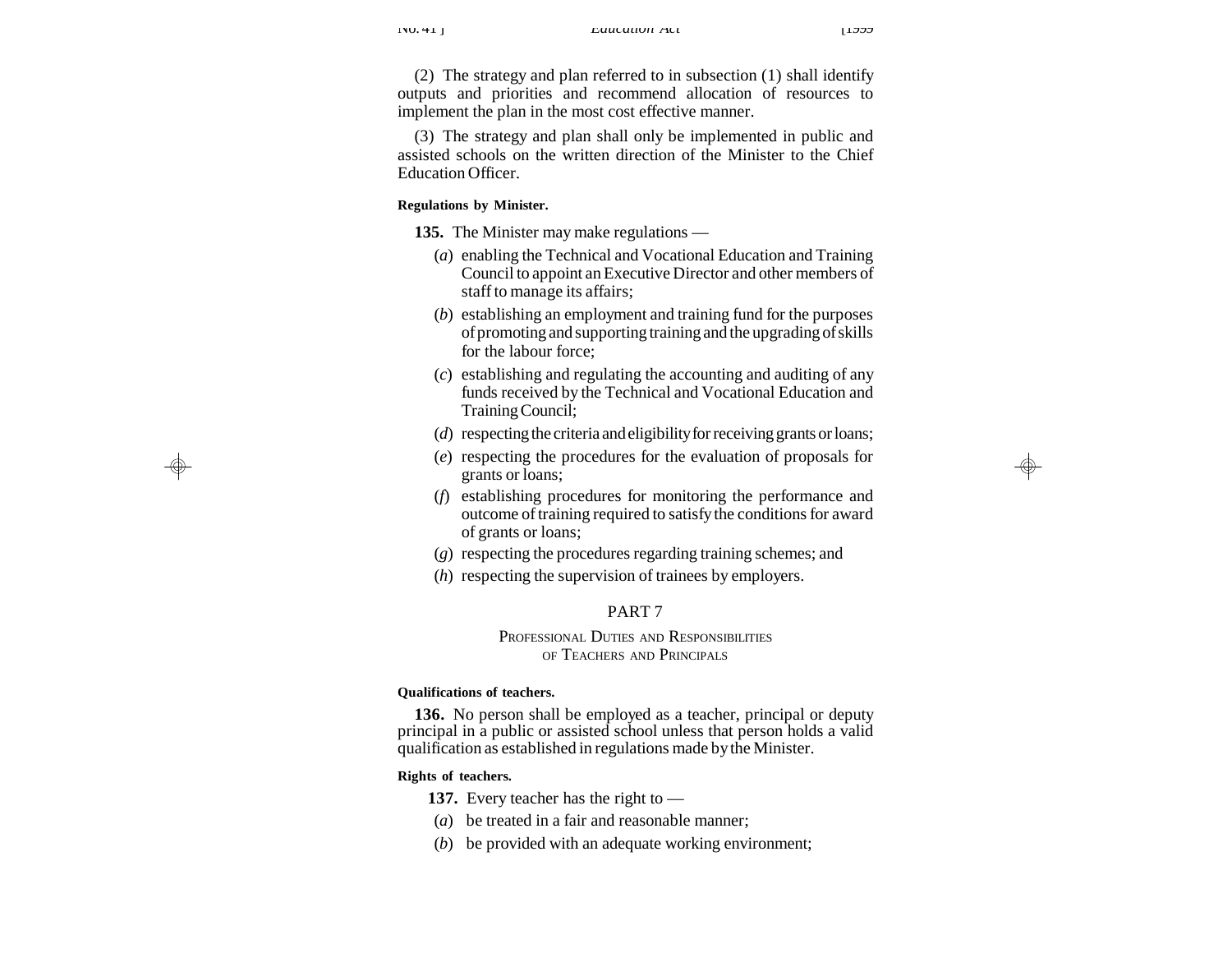- (*c*) be provided with sufficient and appropriate equipment to carry out assigned professional duties;
- (*d*) be provided with adequate physical facilities to enable the performance of the assigned professional duties;
- (*e*) be protected as far as reasonably possible from molestation, abuse, assault and battery in the process of carrying out assigned professional duties whether within or outside the school provided that the teacher is engaged in authorised activities;
- (*f*) be afforded, if necessary, legal and psychological support in the event of injury while in the execution of assigned duties;
- (*g*) compensation for injury to body and mind, damage to, or loss of material possessions while in the execution or as a consequence of the execution of assigned duties provided that the injury, damage or loss was not caused by the negligence of the teacher;
- (*h*) reasonable access to professional training and development whether basic or otherwise;
- (*i*) be provided with adequate clothing, tools and equipment when engaged in hazardous activities;
- (*j*) be a member of a representative body or association and to participate in the lawful activities of the representative body or association of which the teacher is a member; and
- (*k*) participate in the preparation of the school plan.

# **Exercise of general professional duties.**

- **138.** A teacher shall
	- (*a*) carry out his or her professional duties under the reasonable direction of the principal; and
	- (*b*) perform in accordance with any directions which may reasonably be given to him or her by the principal from time to time such additional duties as may reasonably be assigned to him or her.

# **Duties of teachers.**

 $\bigoplus$ 

**139.**—(1) Every teacher in a public school and an assisted school shall —

- (*a*) encourage students in the pursuit of learning and teach them diligently and faithfully;
- (*b*) teach courses of study that are prescribed, approved, or authorised pursuant to this Act or the regulations;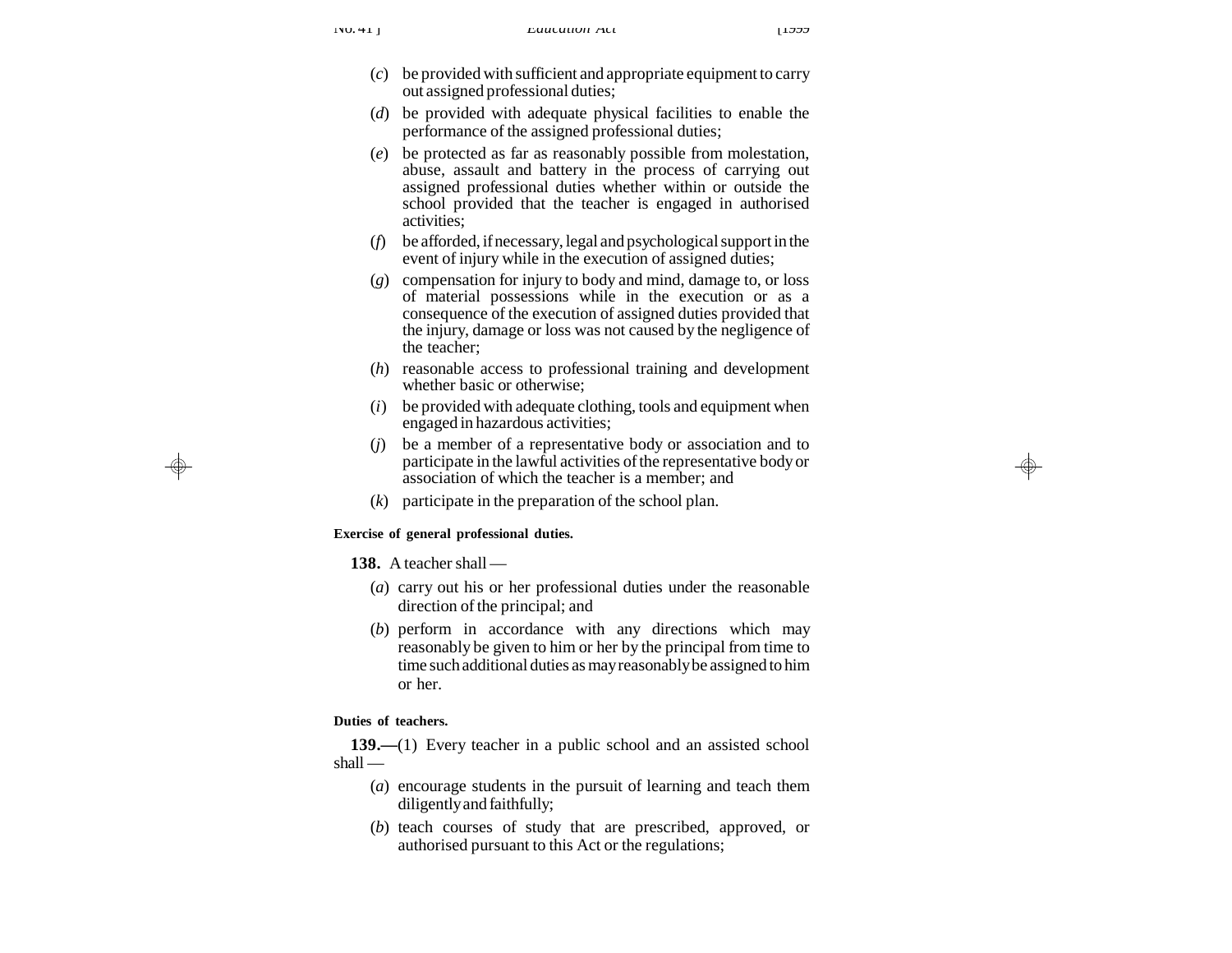- (*c*) report on the progress, behaviour, and attendance of students to their parents in accordance with this Act and the regulations;
- (*d*) under the direction of the principal, maintain order and discipline among students while they are in school, on school grounds, or attending or participating in activities sponsored or approved for the school not inconsistent with this Act or regulations made thereunder;
- (*e)* review with students their assessments and progress and advise students of the expectations for them;
- (*f*) maintain whatever registers, records, or other forms as may be required by the principal, Chief Education Officer, or this Act and make those registers, records, or other forms available for inspection by the Chief Education Officer or by any person authorised by the Chief Education Officer;
- (*g*) observe the standards of the school as established by the staff and principal;
- (*h*) upon reasonable notice from the principal, admit a parent of a student to the classroom for the purpose of observing;
- (*i*) report promptly to the principal an apparent outbreak of contagious or infectious diseases in the school, any unsanitary condition of the school building or surroundings and any other conditions or circumstances that may reasonably threaten the health or safety of students or other employees of the school;
- (*j*) notify the principal of any absence by the teacher from school and the reason for the absence;
- (*k*) upon the direction of the principal, co-operate with student teachers and their instructors in the classroom for the purpose of observing and practice teaching, and render assistance to the student teachers and submit reports on the teaching ability of the student teachers;
- (*l*) perform assigned duties as outlined in the school emergency plan developed by the school administration and the teachers to protect the health and safety of students;
- (*m*) report to the principal and to the proper government official responsible for child welfare that a student is in need of protection when there are reasonable grounds to believe that the child is in need of protection as defined pursuant to any legislation enacted by Parliament;
- (*n*) attend staff meetings;
- (*o*) plan and prepare courses and lessons;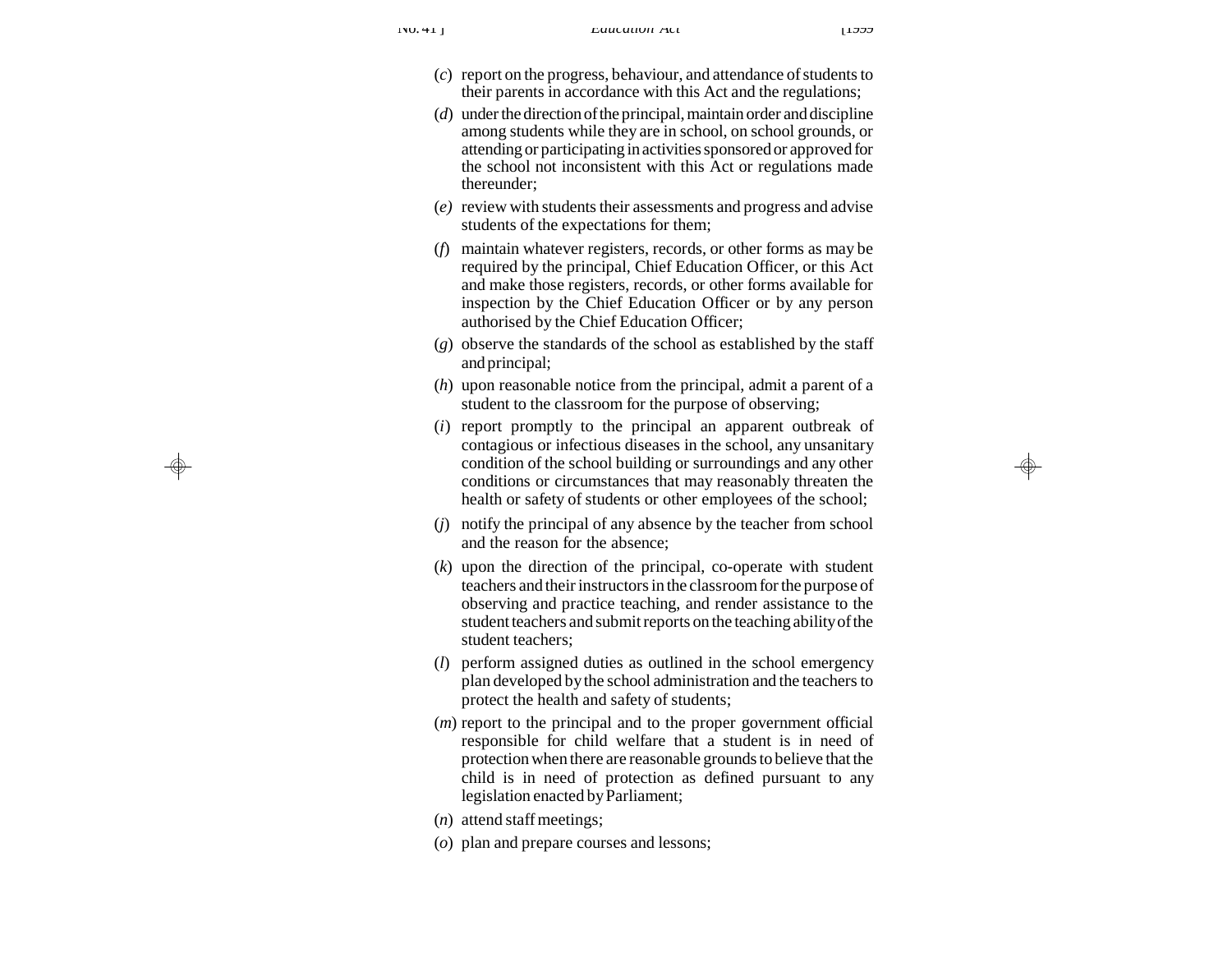⊕

- (*p*) teach students assigned to him or her according to their educational needs and set work to be carried out by the students in school and elsewhere and mark the same;
- (*q*) assess, record and report in a manner approved by the principal on the development, progress and attainment of students;
- (*r*) provide guidance and advice to students on education and social matters and on their further education and future careers, including information about sources of more expert advice on specific questions;
- *(s)* participate in the implementation of a policy for the pastoral care of the students;
- (*t*) make arrangements under the direction of the principal for parents to be given regular information about the school curriculum, the progress of their children and other matters affecting the school;
- (*u*) promote effective relationships with persons and bodies outside the school;
- (*v*) advise and assist the Board of Management in the exercise of its functions, including attending meetings and making such reports to it in connection with the discharge of his or her functions as may be required;
- (*w*) make and participate in implementing arrangements for the effective supervision of students during the school day, and the security of school buildings and their contents and of the school grounds;
- (*x*) participate to such extent as may be appropriate having regard to other duties, in the teaching of students at the school, including provision of cover for absent teachers; and
- (*y*) perform any other duties which may be prescribed by regulations made by the Minister under this Act.

(2) A teacher who fails to perform any or a combination of the professional duties specified in subsection (1) is liable to disciplinary action by the Teaching Service Commission in accordance with the regulations made for that purpose by the Commission.

## **Duties of Deputy Principal.**

**140.**—(1) A person appointed deputy principal in a school, in addition to carrying out the professional duties of a school teacher, including those duties particularly assigned to him or her by the principal, shall —

(*a*) assist the principal in managing the school or such part of it as may be determined by the principal;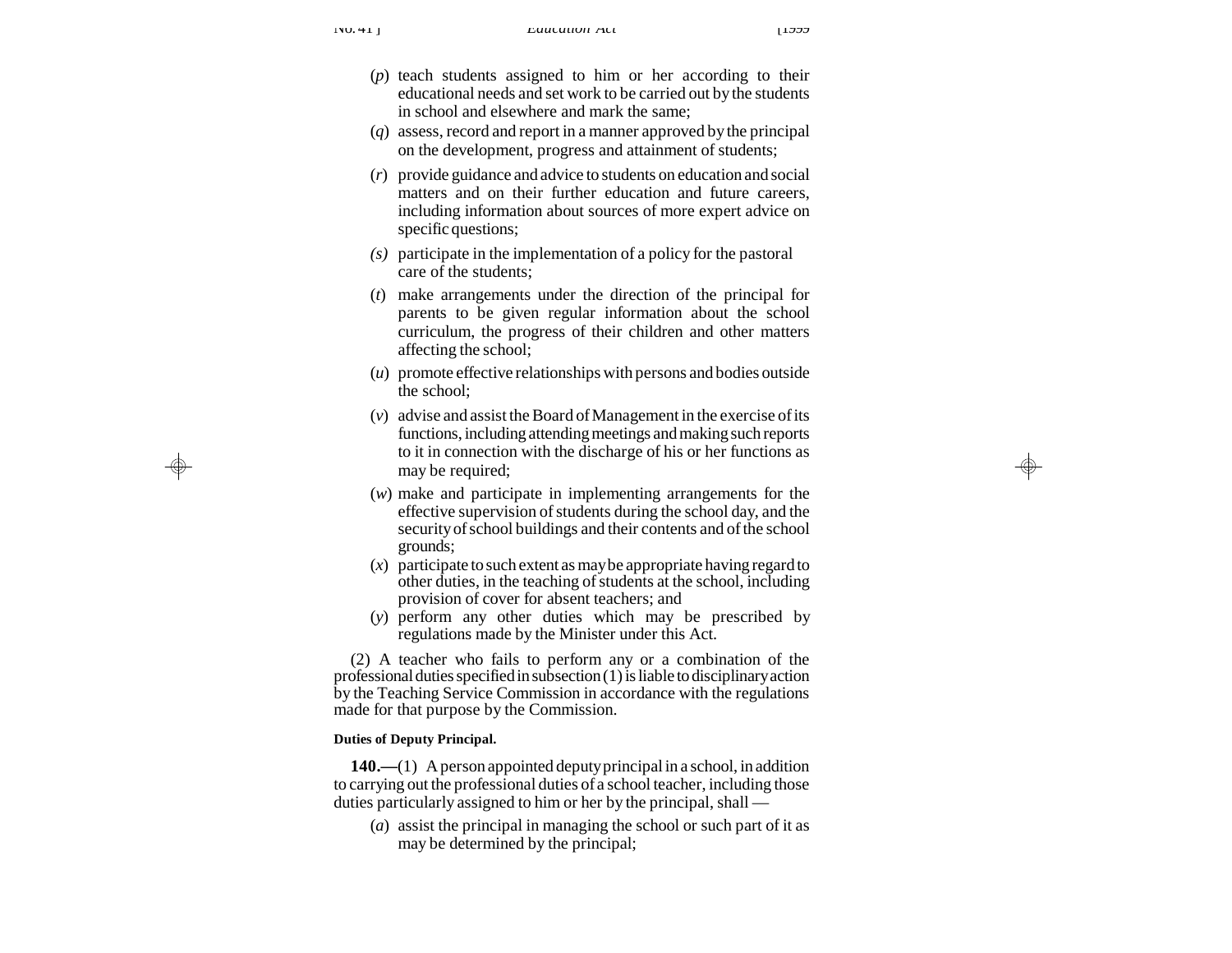⊕

- (*b*) undertake any professional duty of the principal which may be delegated to him or her by the principal; and
- (*c*) undertake, in the absence of the principal to the extent required by him, her or other authority, the professional duties of the principal.

(2) A deputy principal who fails to perform any or a combination of the professional duties specified in section 139(1) and subsection (1) of this section is liable to disciplinary action by the Teaching Service Commission in accordance with the regulations made for that purpose by the Commission.

### **General responsibilities of principals.**

**141.—(1)** Subject to the provisions of this Act, the principal of each school shall —

- (*a*) furnish such returns as may be prescribed by the Minister by regulations made under this Act;
- (*b*) ensure the observance of the provisions of this Act and any regulations made under it;
- (*c*) promote satisfactory relationships with parents and the community served by the school;
- (*d*) develop and implement procedures for parental and community involvement in the school and promote co-operation between the school and the community it serves;
- (*e*) maintain order and discipline in the school, on the school grounds, and during activities sponsored or approved for the school;
- (*f*) supervise and direct teachers and other staff assigned or rendering services to the school including volunteers;
- (*g*) maintain any records and complete any returns and forms required pursuant to this Act and regulations;
- (*h*) ensure the proper maintenance and care of school property;
- (*i*) requisition necessary materials, supplies, and equipment for the school and arrange for distribution of them;
- (*j*) attend meetings of the Board of Management, the Parent Teacher Association or school committee for the school when requested by the relevant body to do so;
- *(k)* report promptly to the Chief Education Officer, the Chief Medical Officer, and other appropriate health personnel an apparent outbreak of any contagious or infectious disease in the school, any unsanitary condition in the school building or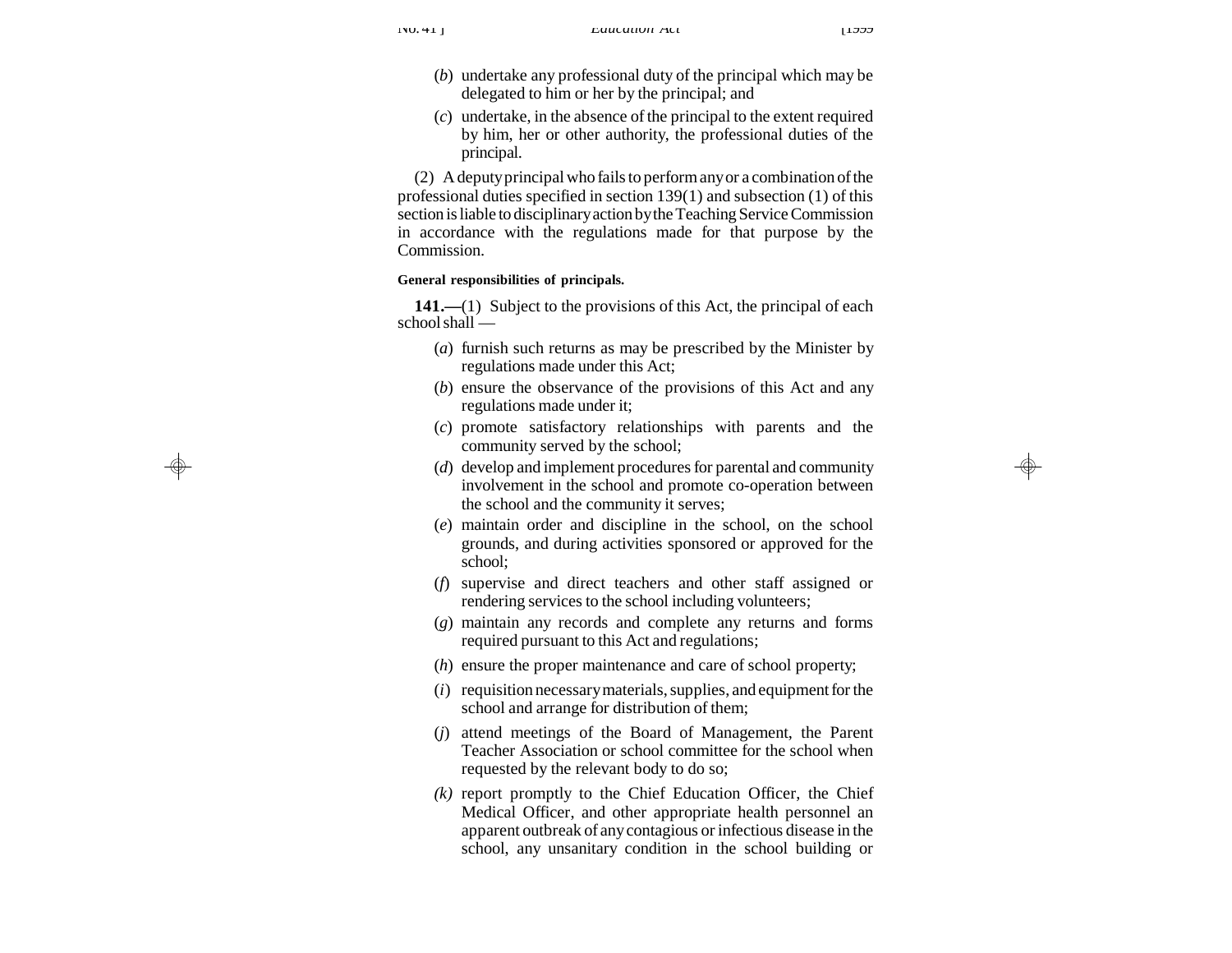$\bigoplus$ 

⊕

surroundings and any other dangerous or unsafe condition in the school;

- *(l)* report to the Chief Education Officer and to the proper government official responsible for student welfare that a student is in need of protection when there are reasonable grounds to believe that the student is in need of protection as defined pursuant to any legislation enacted by Parliament;
- (*m*) prepare the school's operations and maintenance budget for review and approval by the Board of Management, if such a body exists;
- (*n*) be responsible for the preparation and implementation of the school plan;
- (*o*) keep parents informed of the progress and development of students;
- (*p*) ensure that instruction in the school is consistent with the courses of study prescribed pursuant to this Act, or regulations made thereunder;
- (*q*) include in the activities of the school, cultural heritage traditions and practices;
- (*r*) formulate with the assistance of the staff the overall aims and objectives of the school and policies for their implementation;
- (*s*) deploy and manage all teaching and non-teaching staff of **the** school and allocate particular duties to them (including such duties of the principal as may properly be delegated to the deputy principal or other members of the staff) in a manner consistent with their conditions of employment;
- (*t*) ensure that the duty of providing cover for absent teachers is shared equitably among all teachers in the school (including the principal), taking into account their teaching and other duties;
- (*u*) maintain relationships with organisations representing teachers and other persons on the staff of the school;
- (*v*) organise and implement the prescribed curriculum for the school, having regard to:
	- (i) the needs, experience, interests**,** aptitudes and stage of development of the students;
	- (ii) the resources available to the school; and
	- (iii) his or her duties under this Act and regulations made under it;
- (*w*) keep under review the work and organisation of the school;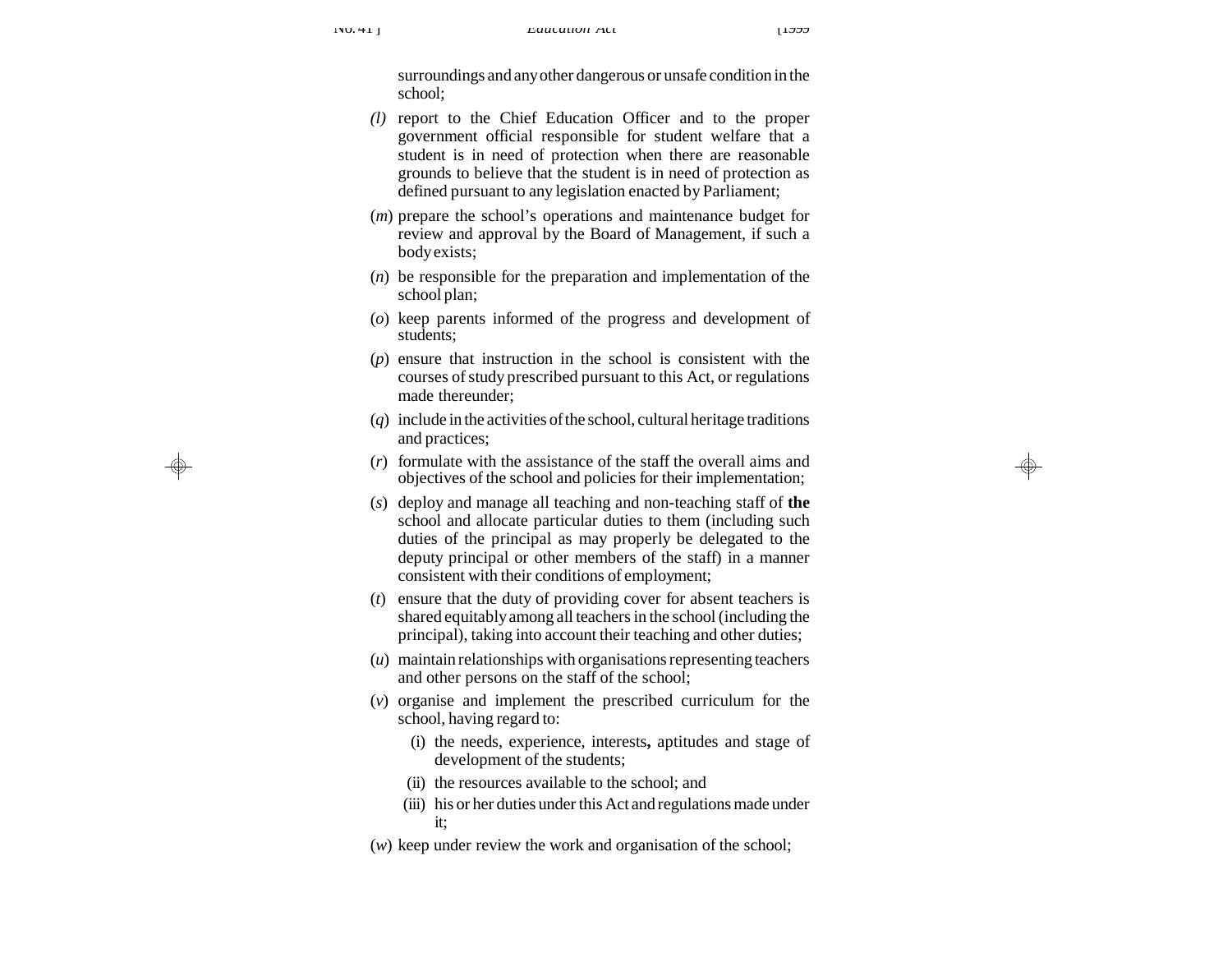- (*x*) evaluate the standards of teaching and learning in school, and ensure that proper standards of professional performance are established and maintained;
- (*y*) maintain good order and discipline among the students and safeguard their health and safety both when they are authorised to be on the school premises and when they are engaged in authorised school activities elsewhere; and
- (*z*) perform any other related duties which may be prescribed by regulations made by the Minister under this Act.

(2) A principal who fails to perform any or a combination of the professional duties specified in subsection (1) is liable to disciplinary action by the Teaching Service Commission in accordance with the regulations made for that purpose by the Commission.

# PART 8

# CURRICULUM AND ASSESMENT OF STUDENTS

## **National curriculum.**

 $\bigcirc$ 

**142.**—(1) The Minister shall establish a national curriculum for public schools and assisted schools.

(2) A curriculum established under subsection (1) shall be balanced and broadly based and shall, in addition to the goals and objectives specified in section  $3(3)$  —

- (*a*) promote the spiritual, moral, cultural, intellectual and physical development of students and of society; and
- (*b*) prepare students for the opportunities, responsibilities and experiences of adult life.

(3) The Minister may revise the national curriculum whenever the Minister considers it necessary and expedient to do so.

# **Core and foundation subjects.**

**143.**—(1) The curriculum for every public school and assisted school shall comprise core and foundation subjects and specify in relation to each of them  $\sim$ 

- (*a*) attainment targets that include the knowledge, skills and understanding which students of different abilities and maturities are expected to have by the end of each key stage;
- (*b*) programmes of study that include the matters, skills and processes which are required to be taught to students of different abilities and maturities during each key stage; and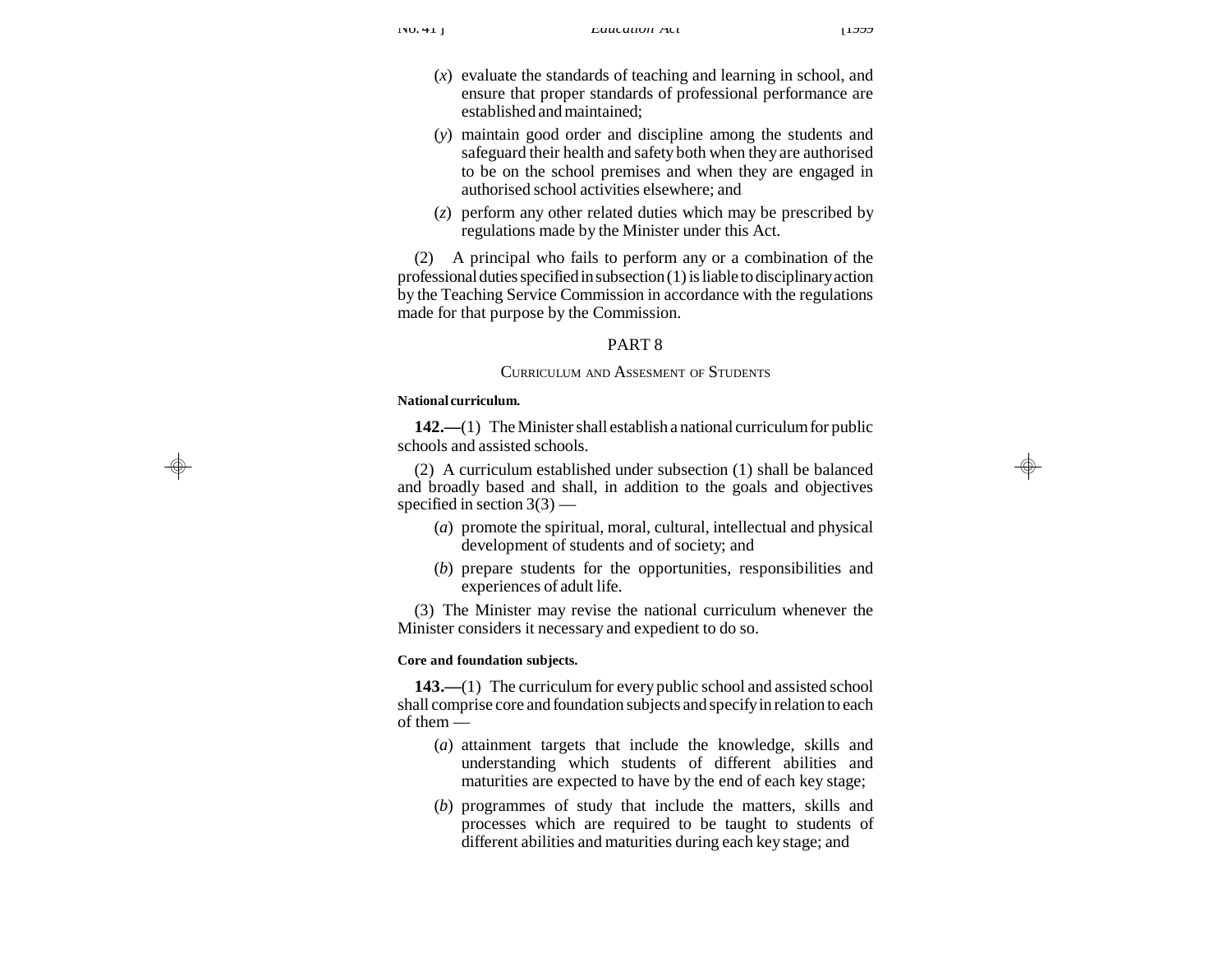(*c*) assessment arrangements that include the arrangements for assessing students at or near the end of each key stage for the purpose of ascertaining what they have achieved in relation to the attainment targets.

(2) Subsection (1) shall not apply in the case of a school engaged in the delivery of special education.

# **Key stages of assessment.**

**144.—(1)** The key stages in relation to a student are as follows —

- (*a*) the period beginning with his attainment of compulsory school age and ending at the same time as the school year in which the majority of students in his class attain the age of eight;
- (*b*) the period beginning at the same time as the school year in which the majority of students in his class attain the age of eight and ending at the same time as the school year in which the majority of students in his class attain the age of ten;
- (*c*) the period beginning at the same time as the school year in which the majority of students in his class attain the age of ten and ending at the same time as the school year in which the majority of students in his class attain the age of twelve; and
- (*d*) the period beginning at the same time as the school year in which the majority of students in his class attain the age of twelve and ending at the same time as the school year in which the majority of students in his class attain the age of fifteen.

(2) For each key stage in subsection (1) the Chief Education Officer shall ensure that arrangements are made for the assessment of students to ascertain what they have achieved, in relation to the attainment targets.

(3) The assessments may be made by the Ministry of Education or by a body or organisation designated or contracted to do so by the Minister.

(4) The Minister shall determine the frequency of the assessments.

(5) The Minister may publish the results of the assessments together with a commentary on the results of the assessments by the Chief Education Officer.

# **Determination of attainment targets.**

**145.—**(1) The Minister shall by notice published in the *Official Gazette* establish —

(i) the core subjects and other foundation subjects;

(ii) the attainment targets;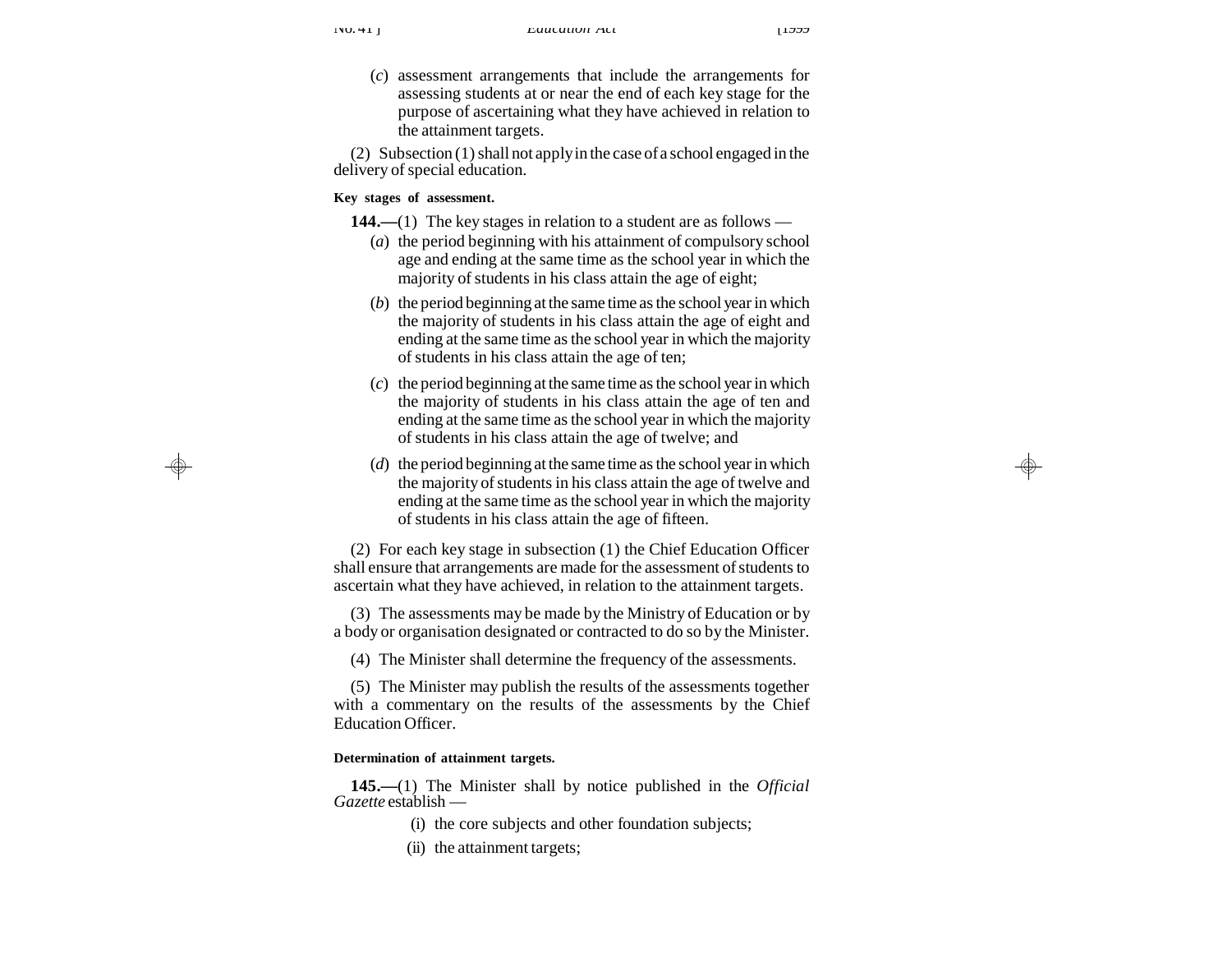$\circledcirc$ 

- (iii) the programmes of study; and
- (iv) the assessment arrangements

that the Minister considers appropriate.

- (2) A notice issued under subsection  $(1)$  may not require that
	- (*a*) any particular period or periods of time should be allocated during any key stage to the teaching of any programme of study or any matter, skill or process forming part of it; or
	- (*b*) provision of any particular time should be made in school timetables for the periods to be allocated to such teaching during any such stage.

# **Subject panels.**

 $\bigcirc$ 

**146.—(1)** For the purpose of creating and revising the national curriculum from time to time, the Minister may constitute subject panels to develop syllabuses for the core and foundation subjects.

- (2) A subject panel shall comprise the following
	- (*a*) members of the teaching profession with expertise in the subject;
	- (*b*) officials of the Ministry of Education; and
	- (*c*) other persons, including parents, having relevant knowledge or experience in the subject.

(3) Subject panels shall consist of not less than five or more than nine members appointed by the Minister after consultation with the Chief Education Officer, of whom —

- (*a*) one shall be appointed as chairman; and
- (*b*) another may be appointed as deputy chairman.

(4) It shall be the duty of the Chief Education Officer or other official designated by him to co-ordinate the work of the subject panels and to ensure the testing and implementation of the recommended syllabuses into the school system.

# **Collective worship and religious education.**

**147.**—(1) The school day in every public or assisted school shall begin with collective worship by all students in attendance at the school, and the arrangements made shall provide for a single act of worship attended by all students unless the school premises are so constructed as to make it impracticable to assemble for that purpose.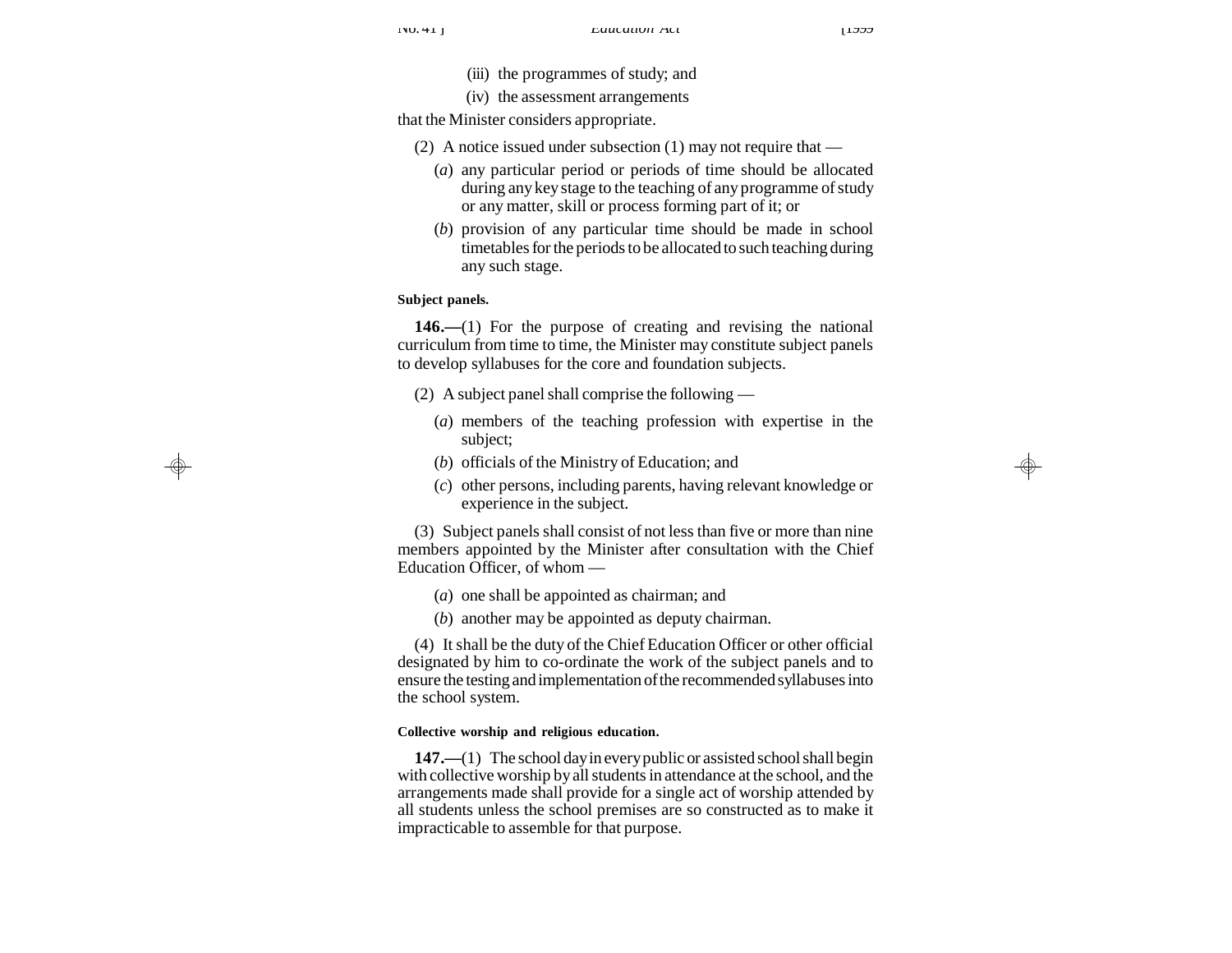$\bigcirc$ 

⊕

(2) Subject to section 148, religious education shall be part of the curriculum of every school or assisted school.

(3) It shall not be a condition of admission or attendance of any student in a public school or assisted school that a student —

- (*a*) participates in religious education or attends or abstains from attending any place of religious instruction or worship;
- (*b*) if his or her parent objects, attends any religious observances or receives any education in religious subjects at an institution or elsewhere; or
- (*c*) attends an institution or an activity in any place on any day specially set apart for religious worship by the religious body to which he or she belongs.

(4) Where the parent of any student attending a public school or assisted school requests that the student be excused from attendance at collective worship, any religious observance or any education or instruction in religious subjects at the institution or elsewhere, then, until the request is withdrawn, the student shall be excused.

# **Religious education in public schools.**

**148.**—(1) The religious education given to any student in attendance at a public school pursuant to section 147(2) shall be given in accordance with an agreed syllabus adopted for the school and shall not include any catechism or formulary which is distinctive of any particular religious denomination.

(2) In respect of public schools the Minister may constitute a standing advisory council on religious matters connected with the religious instruction to be given in accordance with an agreed syllabus and in particular, as to methods of teaching, the choice of books, and the provision of lecturers or teachers.

# PART 9

# ISLAND SCHOLARSHIPS AND GRANTS

# **Saint Lucia Island scholarships.**

**149.**—(1) There is established scholarships to be called the Saint Lucia Island Scholarships.

(2) The scholarships shall be open to public competition each year.

(3) The scholarships shall be tenable at the University of the West Indies or at any university, college or institution approved by the Cabinet.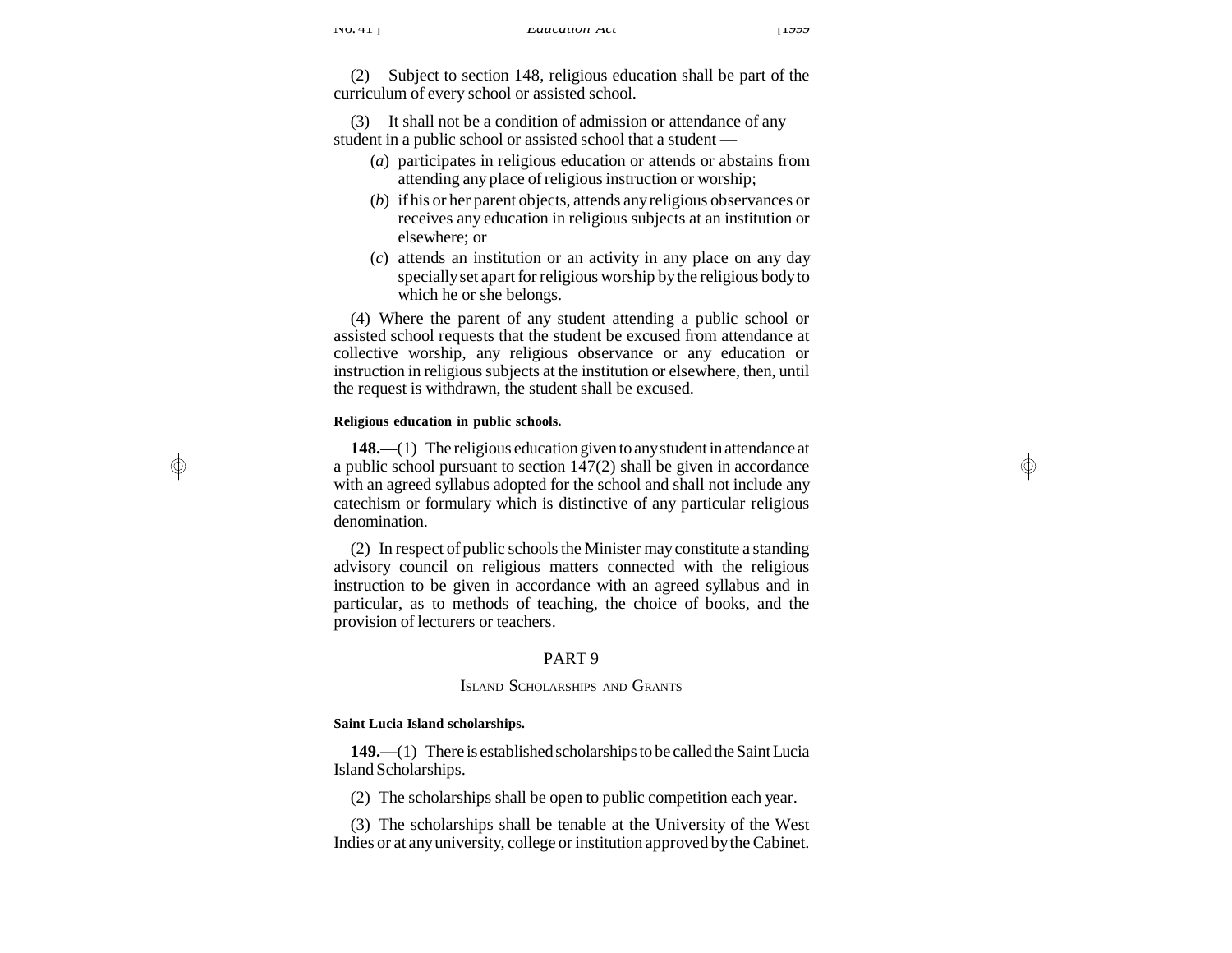$\bigcirc$ 

(4) The Cabinet shall determine the number of scholarships to be awarded each year.

# **Value of scholarships.**

**150.—(1)** The scholarships shall be of such annual value as may by notice from time to time be determined by the Cabinet and shall be tenable for not less than three and not more than seven years, according to the time required for the completion of the approved course of study.

(2) A notice under subsection (1) may specify differential rates of allowances varying according to the country or the educational institution at which the scholarship is tenable provided that the rates so fixed shall apply equally to every holder of an award who for the time being falls within a particular category.

# **Qualifications for scholarship.**

**151.—(1)** A student shall be eligible to compete for a scholarship if the student —

- (*a*) has for three years immediately preceding the examination referred to in section 152 been *bona fide* receiving his education either at a school or otherwise in Saint Lucia;
- (*b*) has passed the Caribbean Examination Council proficiency examination or any other equivalent examination as may be prescribed by the Cabinet in five or more subjects including English Language;
- (*c*) has satisfied standards of conduct and deportment established by the school which the student attends or by the Ministry of Education;
- (*d*) is a citizen of Saint Lucia or the child of a citizen of a Member State of the Organization of Eastern Caribbean States who is either —
	- (i) employed in Saint Lucia by the Secretariat of the Organization of Eastern Caribbean States; or
	- (ii) resident in Saint Lucia and the country of citizenship has enacted legislation in terms materially identical to this section and does not discriminate against the citizens of Saint Lucia in the award of the scholarships established by this Part.

# **Examination for scholarship.**

**152.—(1)** The scholarships shall be awarded by the Cabinet on the basis of results of the General Certificate of Education (Advanced Level)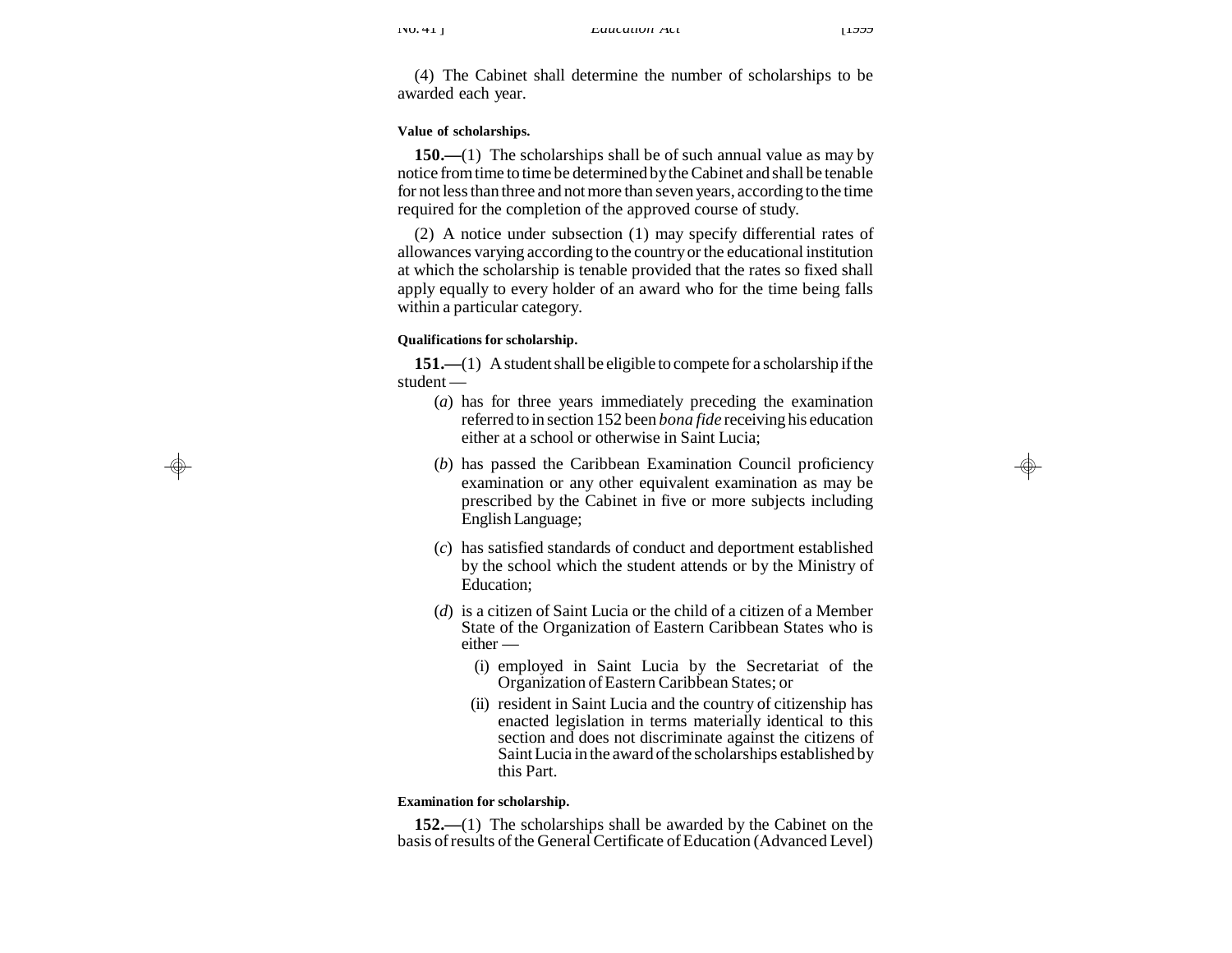examination or the Caribbean Advanced Proficiency Examinations of the Caribbean Examinations Council or such other equivalent examination as may be prescribed by the Cabinet to the students who are reported by the examiners to have the best claim to be awarded the scholarships.

(2) In the event of the examiners reporting that any competitors are equal, the Cabinet may award scholarships to such students as it may consider fit.

# **Entry at proposed institution.**

**153.—(1)** A scholarship holder shall enter the approved university, college or institution within a reasonable period after the award of the scholarship and shall keep the prescribed term continuously until the scholarship expires.

(2) No change shall be made by a scholarship holder in either the university or college or institution attended or the approved course of study except with the approval of the Cabinet.

# **Forfeiture of scholarship.**

⊕

- **154.**—(1) Subject to subsection (2) a scholarship shall be forfeited
	- (*a*) by expulsion of the scholarship holder from the university, college or institution;
	- (*b*) by failure of the scholarship holder to pass any examination within the period from time to time fixed by the competent authorities of the university, college or institution unless the Cabinet is satisfied on the recommendation of the authorities of the university, or college or institution that the scholarship holder has been prevented from passing the examination in circumstances which would not in their judgment justify forfeiture;
	- (*c*) if the scholarship holder enters on any course of study or accepts any appointment which is not approved by the Cabinet;
	- (*d*) if the scholarship holder fails to comply with the requirements of this Chapter or of any regulations made thereunder without furnishing satisfactory evidence that the cause of such failure was beyond his or her control;
	- (*e*) by reason of any event either before or after the scholarship holder has entered on any course of study which in the opinion of the Cabinet is likely to be prejudicial to the object for which the scholarship was granted; or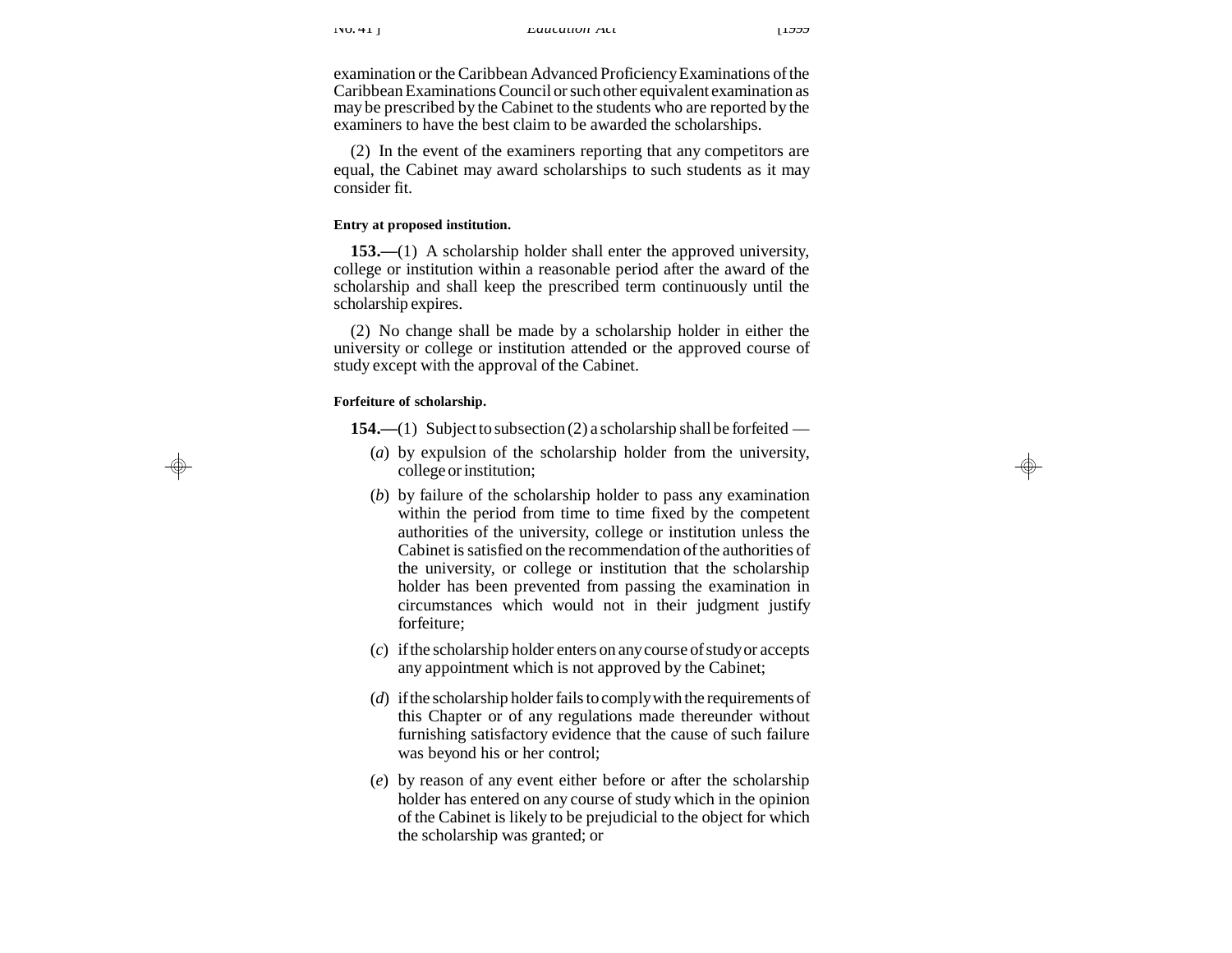$\circledcirc$ 

(*f*) on proof to the satisfaction of Cabinet of grave misconduct by the scholarship holder at any time after the award.

(2) The Cabinet may either before or after the scholarship holder has commenced studies, in lieu of declaring the scholarship to be forfeited, forfeit the whole or a portion of the scholarship accruing or payable in respect of any specified period if in the opinion of the Cabinet the circumstances of the case would be sufficiently met by the adoption of such a course.

# **Scholar to sign undertaking.**

**155.** Every student to whom a scholarship is awarded under this Act shall sign a bond in such sum and in such manner as may be prescribed to return, on his obtaining his qualifications, to Saint Lucia and to serve therein for a period of not less than the number of years for which the person enjoyed the scholarship provided that the person is offered an appointment appropriate to his or her qualifications in the Public Service of Saint Lucia at such initial remuneration as is paid to holders of like offices in Saint Lucia.

# **Travel grant.**

**156.** A scholarship holder shall be paid travelling expenses from Saint Lucia to the approved university or college or institution and to Saint Lucia from such university or college or institution.

# **Award of grants and bursaries.**

**157.** — (1) The Cabinet may, on such terms and conditions as may be prescribed by regulations made under this Act, award grants or bursaries  $to -$ 

- (*a*) selected students of secondary schools; and
- (*b*) students and teachers admitted to tertiary educational institutions,

as it thinks appropriate.

(2) Any scholarship awarded prior to the commencement of this Act shall be deemed to have been awarded under this Act and shall henceforth be subject to the provisions thereof.

# PART 10

INSPECTION AND REVIEW OF THE EDUCATIONAL SYSTEM

# *Division 1*

# *Inspection of Educational Institutions*

# **Inspection of educational institutions.**

**158.—(1)** The Chief Education Officer, an Education Officer, or a public officer authorised in writing by the Chief Education Officer or any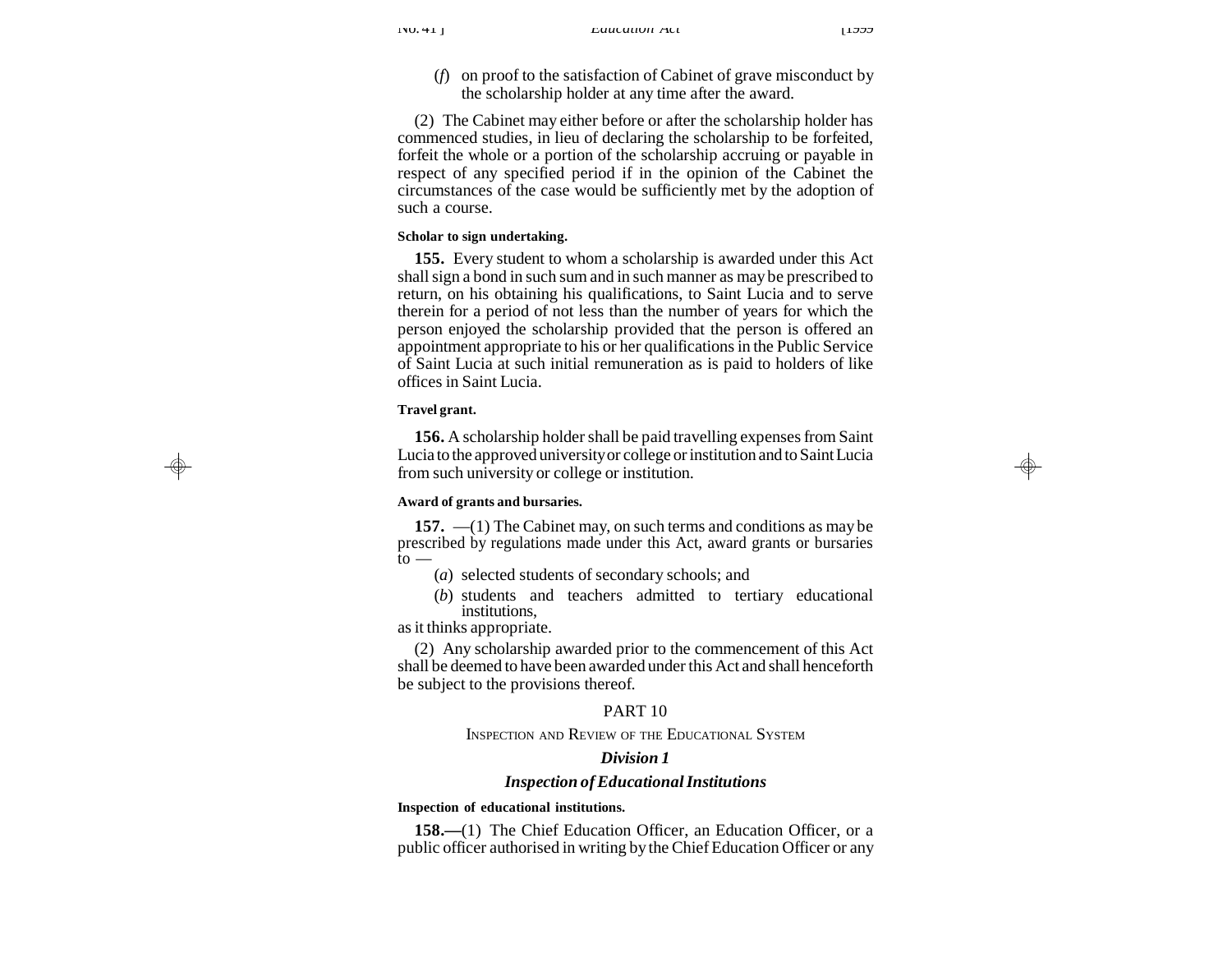other person authorised in writing by the Minister shall, at such times and in the manner prescribed, inspect public schools, assisted schools, and private educational institutions.

(2) Any person who, pursuant to subsection (1) inspects an educational institution shall —

- (a) give such assistance and guidance to the teachers employed at the institution as might promote the good conduct and efficiency of the institution;
- (*b*) advise the principal of the institution on matters relating to its welfare and development; and
- (*c*) give to the Minister, the Board of Management, or, in the case of a private educational institution, the proprietor, a report on the institution.

### **Educational institutions to be opened for inspections and visits.**

**159.—(1)** The principal of a public school, an assisted chool and the proprietor or principal of a private educational institution shall keep the institution open at all times during school hours to visits and inspections —

- (*a*) by the Minister;
- (*b*) by the Chief Education Officer; or
- (*c*) by any other person authorised in writing by the Minister or the Chief Education Officer to visit or inspect the institution.

(2) Any person who, pursuant to subsection (1), inspects an educational institution may at the request of the Chief Education Officer examine the students in the subjects of instruction taught at the institution.

# **Offences.**

 $\bigcirc$ 

**160.** A person who —

- (*a*) prevents a person empowered or authorised under this Act from visiting or inspecting public schools, assisted schools or educational institutions; or
- (*b*) assaults or obstructs a person empowered or authorised under this Act to visit or inspect a public school, an assisted school or a private educational institution during a visit or inspection of such institutions,

commits an offence and is liable on summary conviction to a fine not exceeding one thousand dollars and in the case of a second or subsequent conviction to a term of imprisonment not exceeding six months.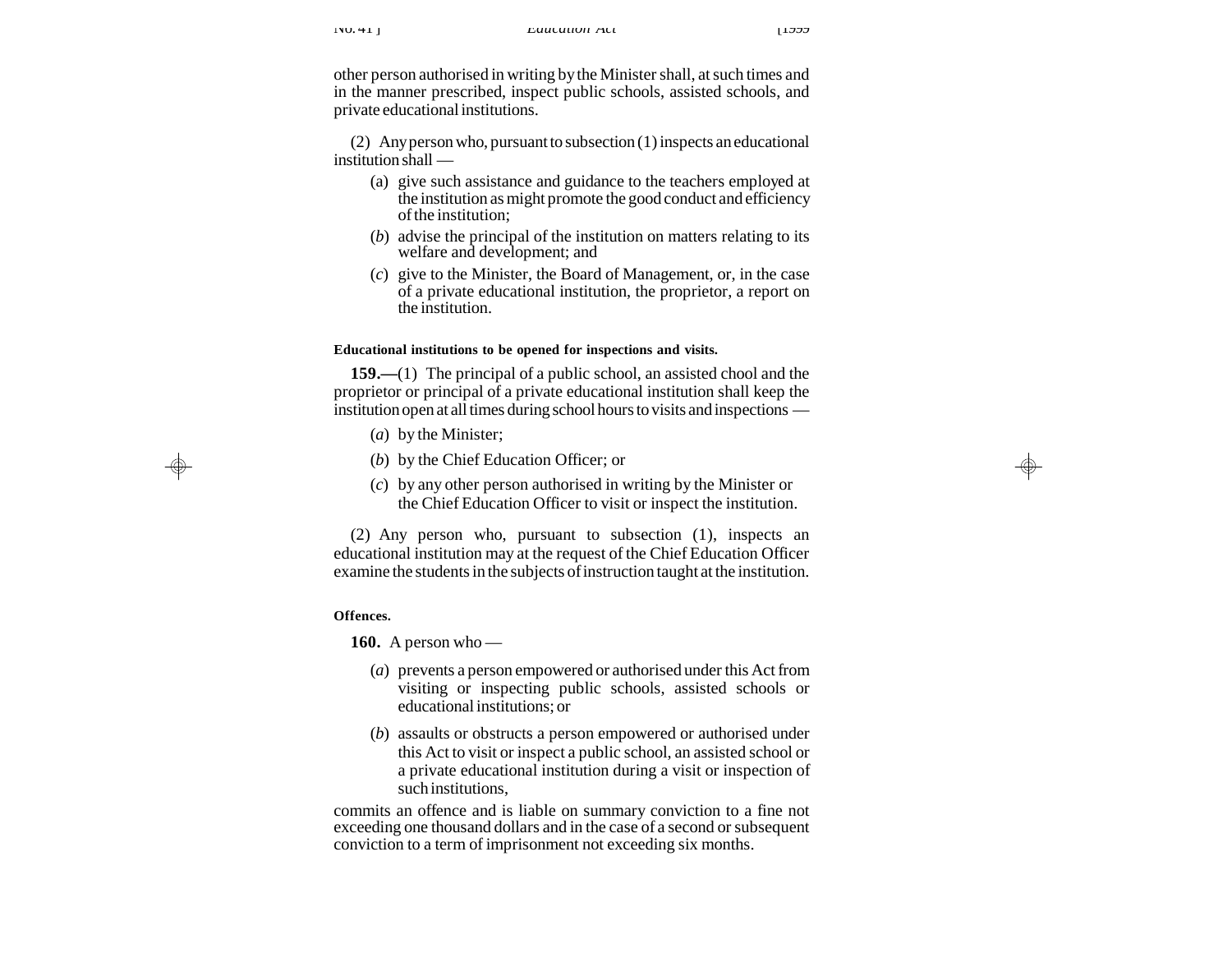# *Division 2*

# *Review of the Education System*

## **Appointment of Education Review Committee.**

**161.—(1)** Every five years or as soon as practicable thereafter, Cabinet on the recommendation of the Minister of Education, shall appoint an Education Review Committee of not more than five members to review and report on the education system of Saint Lucia in accordance with section 162.

- (2) The Education Review Committee shall comprise
	- (*a*) a member having relevant knowledge or expertise in education and who shall be chairperson;
	- (*b*) one member from either
		- (i) a Parent Teacher Association; or
		- (ii) a Board of Management;
	- (*c*) one member from organisations concerned with either
		- (i) community development;
		- (ii) industry and commerce; or
		- (iii) professional services;
	- (*d*) one member representing the teaching profession; and
	- (*e*) such other member as the Cabinet in its discretion thinks fit.

# **Review and report of Education Review Committee.**

**162.—(1)** The Education Review Committee shall review and report  $on$  —

- (*a*) the physical conditions and the maintenance of public and assisted schools;
- (*b*) the suitability of the curriculum, in public and assisted schools;
- (*c*) the performance of students at:
	- (i) the assessments held in accordance with sections 144 (1) and (2);
	- (ii) annual examination set and marked by individual schools; and
	- (iii) examinations set by the Caribbean Examinations Council;
- (*d*) the organization of the Ministry of Education and its delivery of education services;
- (*e*) the teaching service, and the number, quality and performance of teachers; and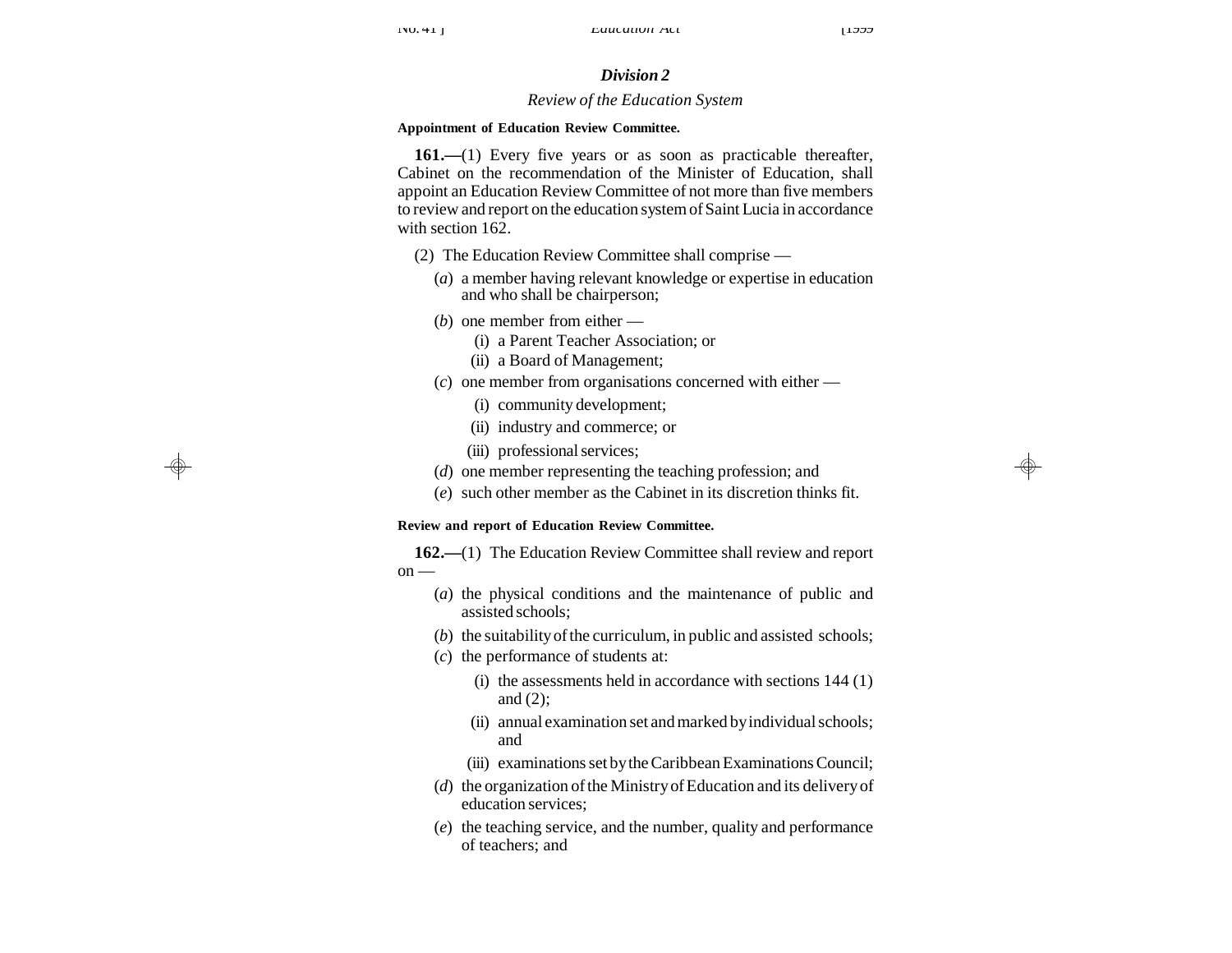(*f*) any other matter which in the opinion of the Education Review Committee would enhance the quality and delivery of education in Saint Lucia.

(2) The report of the Education Review Committee shall be submitted to the Minister who shall cause it to be laid before Parliament.

(3) After the report of the Education Review Committee has been laid before Parliament, it shall be printed and sold to the public.

# PART 11

## APPEALS

### **Establishment of Education Appeal Tribunal.**

**163.—(1)** For the purposes of determining appeals under this Act, the Minister shall appoint an Education Appeal Tribunal.

- (2) The Minister shall appoint to the Education Appeal Tribunal
	- *(a)* a chairperson;

⊕

- *(b)* a maximum of five other persons; and
- *(c)* a secretary who shall be a public officer.

(3) The chairperson and the members of the Education Appeal Tribunal shall be appointed under terms and in the manner specified by the Minister.

(4) The Minister may solicit and consider nominations for the membership of the Education Appeal Tribunal from groups interested in education in Saint Lucia.

(5) The chairperson and the members of the Education Appeal Tribunal shall swear an oath of non-disclosure in the form prescribed by the Minister for information gained during an appeal in accordance with this Part.

### **Composition of Tribunal.**

**164.—(1)** An appeal referred to the Education Appeal Tribunal shall be heard by the chairperson and two or more members chosen by the chairperson.

(2) Where possible, the qualifications of the members of the Education Appeal Tribunal shall be appropriate to the matter under consideration by the Tribunal.

(3) The chairperson may call upon such experts or consultants as are considered advisable to report to the Education Appeal Tribunal.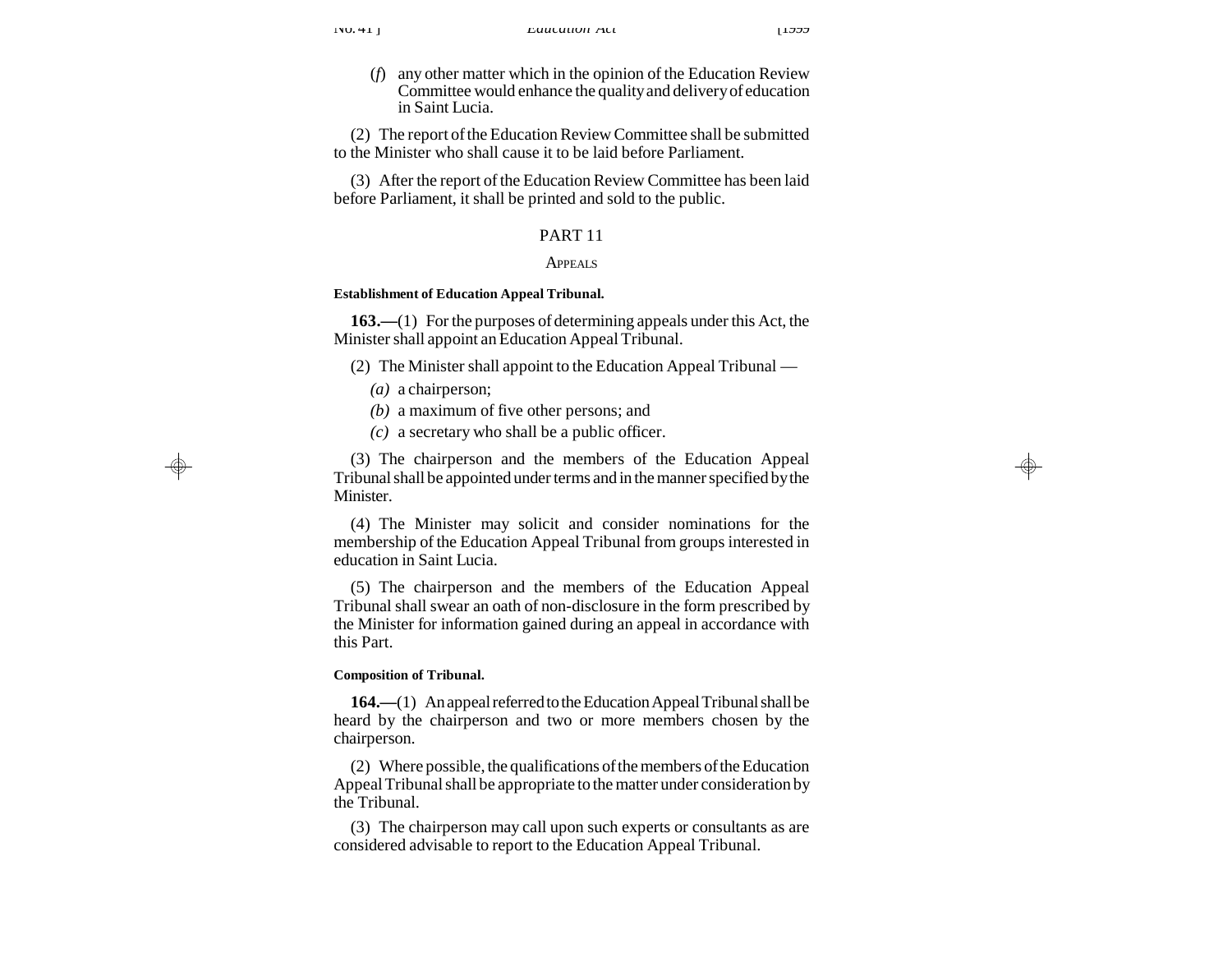◈

# **Mediation.**

**165.** Prior to the consideration of an appeal by the Education Appeal Tribunal, the chairperson may appoint a mediator to attempt to settle the matter under appeal.

# **Procedure of Tribunal.**

**166.—(1)** In considering the matter being appealed, the Education Appeal Tribunal may make any investigation it considers necessary.

(2) The Education Appeal Tribunal shall set the time, place, and date for a hearing of the appeal and shall notify the parties to the appeal of the time, place, and date of the hearing.

(3) No decision shall be made by the Education Appeal Tribunal without giving the parties to the appeal an opportunity to make representations either orally or in writing or both.

(4) Parties to an appeal shall pay their own costs.

(5) Except if the Education Appeal Tribunal decides otherwise, appeals shall be held in camera and may be heard in any place or community.

# **Powers of the Tribunal.**

 $\bigcirc$ 

**167.** The Education Appeal Tribunal, in deciding a matter being appealed, may make an order for one or more of the following —

- (*a*) confirming or varying the decision that is under appeal;
- (*b*) identifying a student as a student with special educational needs;
- (*c*) determining that an individual education plan be prepared for a student;
- (*d*) directing the Chief Education Officer to implement an individual education plan in a particular environment including, but not limited to, a regular class;
- (*e*) directing the Chief Education Officer to enroll a student in a school named by the Education Appeal Tribunal;
- (*f*) directing a determination to be made in accordance with section 85;
- (*g*) defining the contents of a student record when the appeal under consideration is pursuant to section 22; and
- (*h*) reinstating to school a student who has been expelled or placed on an indefinite suspension.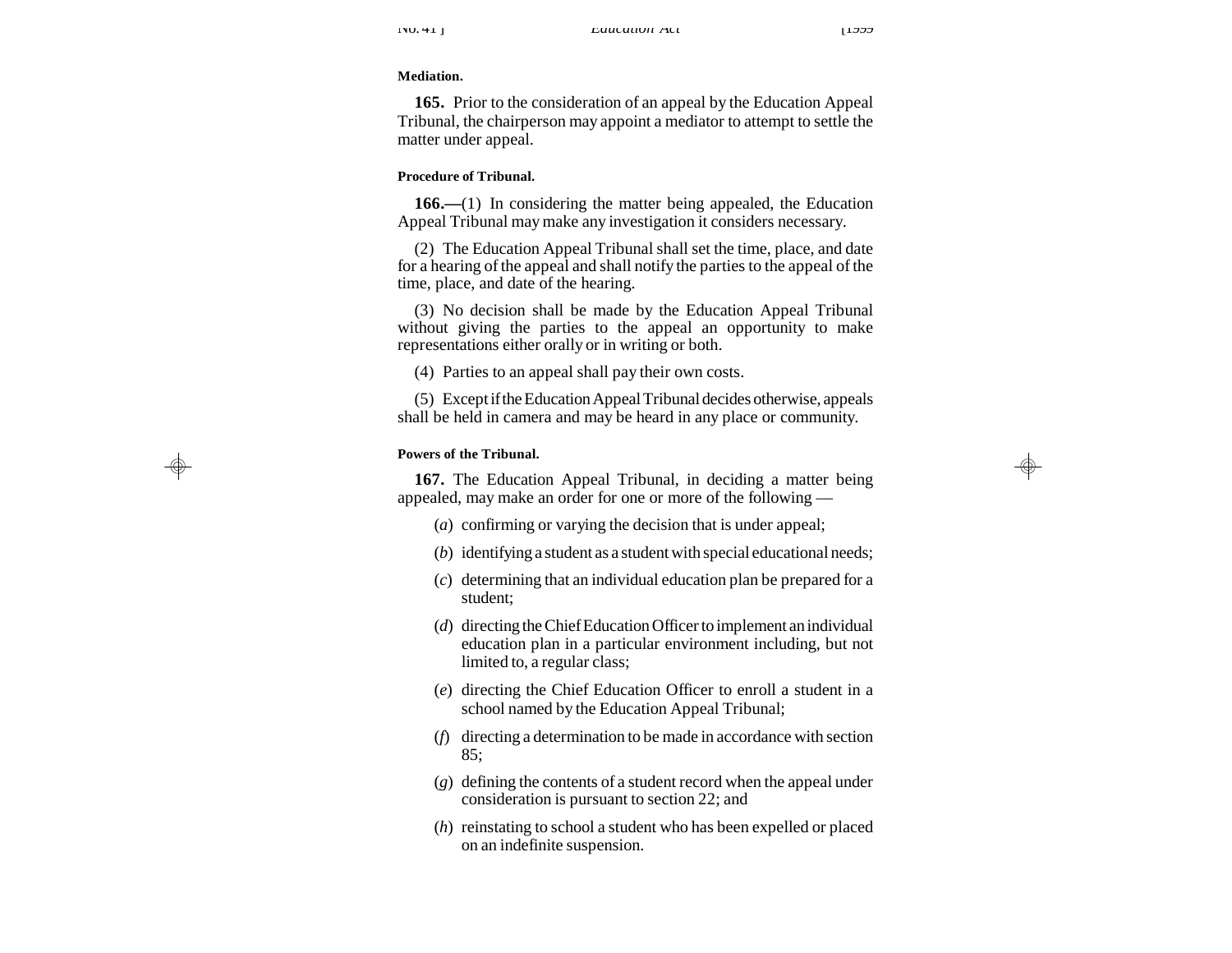### **Matters to be considered.**

**168**. In the determination of an appeal, the Education Appeal Tribunal shall consider —

- (*a*) the educational interests of the student who is the subject of the appeal;
- (*b*) the impact of a decision on the total school or class population; and
- (*c*) any other factor that appears to be relevant to the matter in dispute.

# **Final decision.**

 $\bigoplus$ 

**169.** The decision of the Education Appeal Tribunal shall be final and binding upon the parties to the appeal.

### **Enforcement of order.**

**170—(1)** A copy of an order made by the Education Appeal Tribunal shall be filed with the Registrar of the Supreme Court.

(2) On the filing of a copy of an order with the Registrar of the Supreme Court, the order has the same force and effect as if the order were an order of that Court.

# **Copy to the Minister and parties.**

**171**. A copy of the decision of the Education Appeal Tribunal shall be sent to the Minister and the parties to the appeal.

# PART 12

# **MISCELLANEOUS**

## **Vendors on school premsies.**

**172.**—(1) No person shall sell or offer for sale any services, goods, food, beverages or any other item on school premises without the written permission of the Chief Education Officer.

(2) A person who wishes to sell or offer for sale services, goods, food, beverages or any other item on the premises of a public school or assisted school shall apply in writing to the Chief Education Officer through the principal of the particular school, for permission to do so.

(3) Where an application is made under subsection (2), the applicant shall submit together with his application a medical certificate from a medical practitioner registered to practise in Saint Lucia to the effect that the applicant is free from diseases and is unlikely to be a source of infection to a person at the school.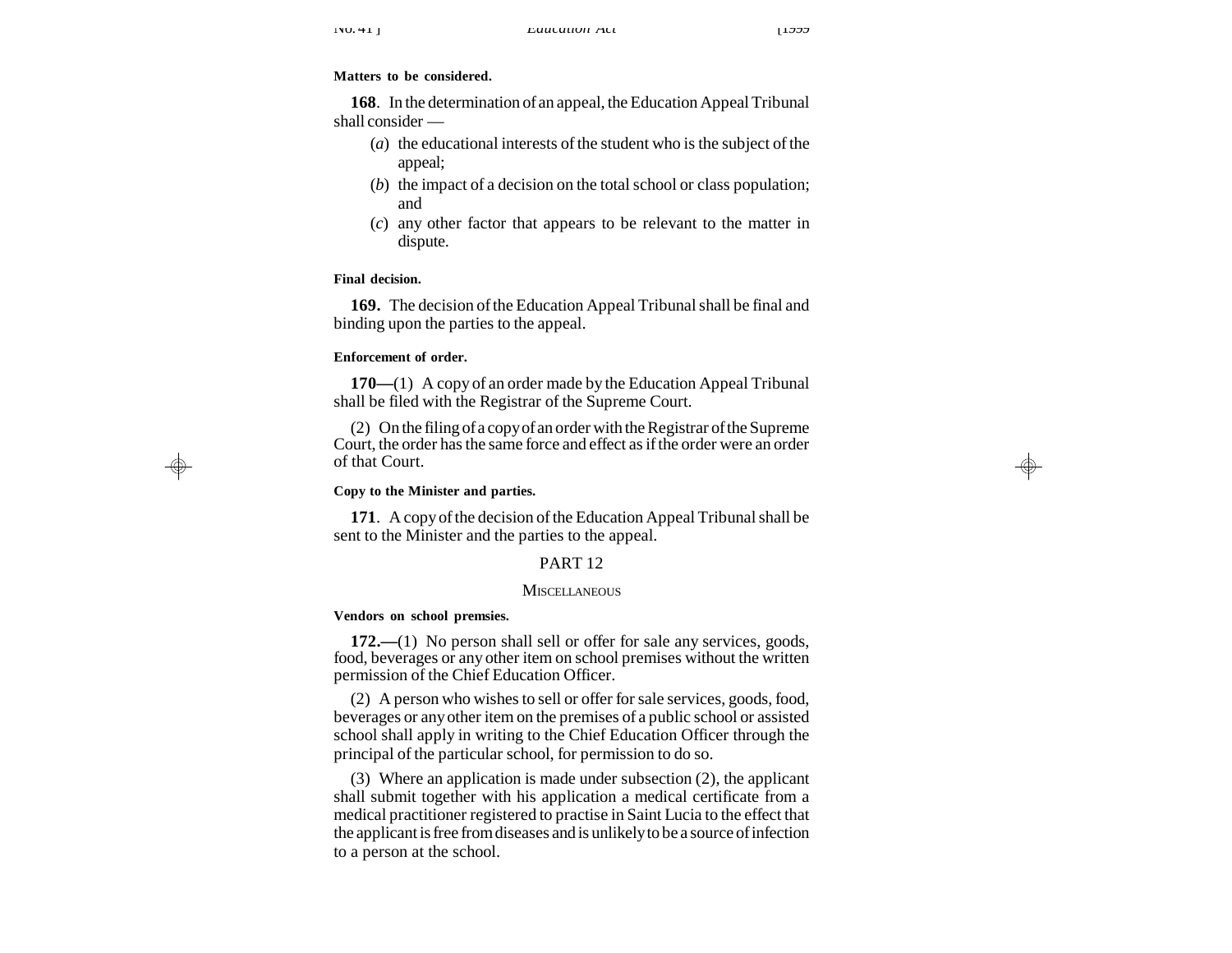$\bigcirc$ 

⊕

(4) Where an application is made under subsection (2), the Chief Education Officer may after interviewing the applicant and consulting the principal and having considered the suitability of the proposed services, goods, food, beverages or any other item to be sold, grant permission to the applicant, on such terms and conditions as the Chief Education Officer considers fit.

(5) Every person who sells or offers for sale food or drink on school premises shall ensure that the area used by him or her is in a clean state and that all wrapping or other kinds of litter are collected for disposal.

(6) The sale of food and drink is not to be permitted during lesson periods.

(7) The Chief Education Officer may revoke the written permission given to any vendor who contravenes any of the conditions stated in the permit.

(8) A person who sells or offers for sale food, drink or any other item on the school premises or within the entrance or exit of a public school or assisted school during school hours without the written consent of the Chief Education Officer commits an offence and is liable on summary conviction to a fine not exceeding one thousand dollars or to imprisonment for a term of one year.

# **Prohibition of sale of alcoholic beverages and tobacco.**

**173.** Any person who sells, offers or exposes for sale any alcoholic beverage or tobacco on the premises of any educational institution whether public or private commits an offence and is liable on summary conviction to a fine not exceeding two thousand dollars or to imprisonment for a term of one year or both.

### **Loitering etc. on school premises.**

**174.—(1)** Any person who —

- (*a*) is found loitering, wandering or otherwise trespassing on the premises of any educational institution;
- (*b*) creates a disturbance on the premises of any educational institution;
- (*c*) while on the premises of any educational institution
	- (i) uses threatening or insulting language or in any manner interferes with any student or member of the staff of the educational institution;
	- (ii) assaults, insults or abuses a teacher or student; or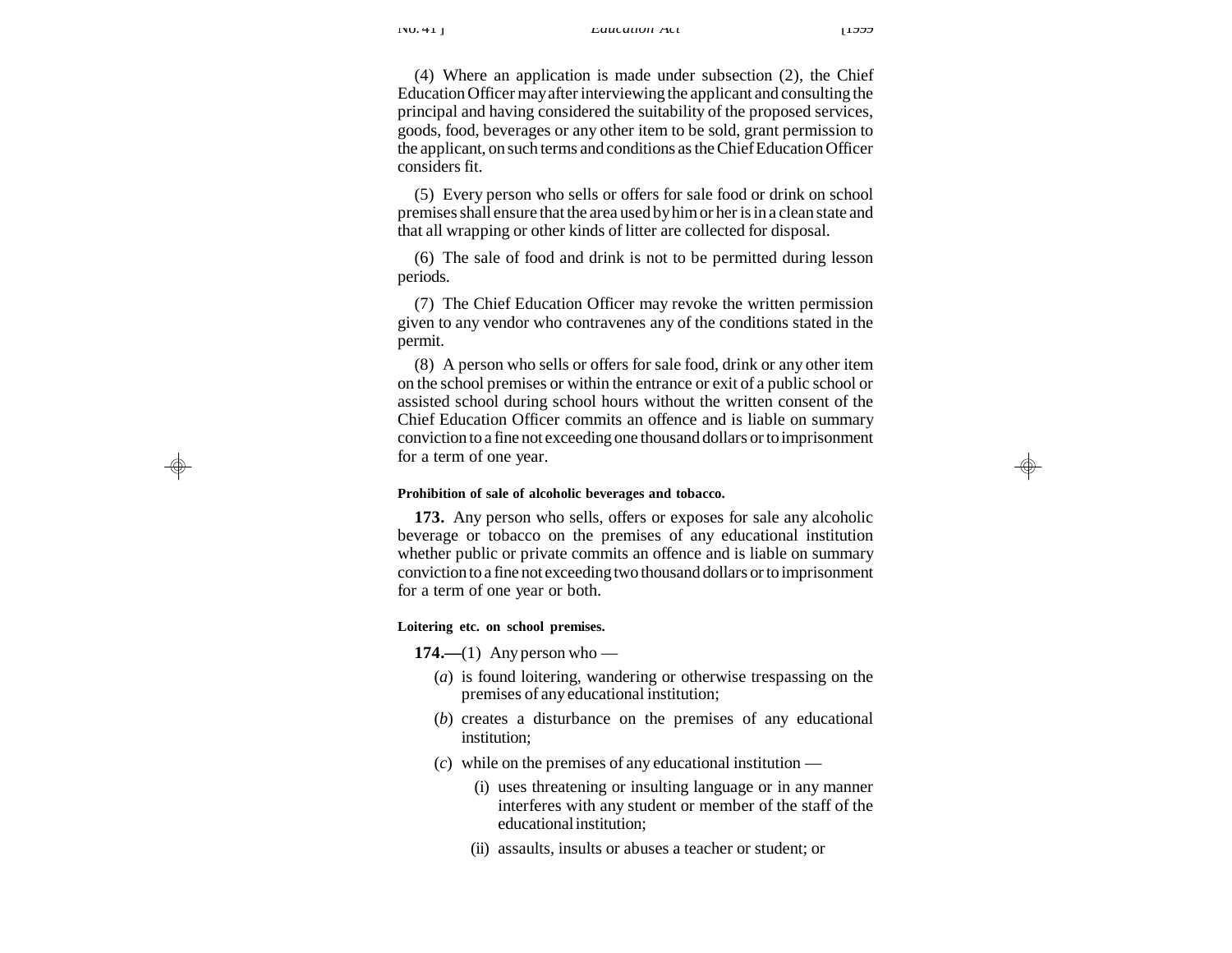- (iii) disrupts any lawful activity conducted on the premises of the educational institution;
- (*d*) in a public place causes or makes a noise that disturbs or is likely to disturb any lawful activity carried out on the premises of the educational institution; or
- (*e*) commits any damage to any school building or other property found on the premises of, or forming part of the compound of the educational institution,

commits an offence and is liable on summary conviction to a fine not exceeding two thousand dollars or to imprisonment for a term not exceeding one year or both.

(2) For the purposes of this section a school includes an assisted school and a private educational institution.

(3) A person who commits an offence under subsection (1), may be arrested by any member of the Royal Saint Lucia Police Force, with or without a warrant.

(4) A prosecution for an offence under this section in relation to a public school or an assisted school may be brought in the name of the Chief Education Officer.

# **Regulations.**

 $\bigcirc$ 

**175.**—(1) Subject to the provisions of this Act, the Minister may make regulations generally for the proper carrying out of the goals and objectives of this Act.

(2) Notwithstanding subsection (1), the Minister may make regulations —

- (*a*) concerning the management and conduct of public schools and assisted schools;
- (*b*) concerning the control and management and conduct and registration of private educational institutions and in particular in respect of —
	- (i) the size of the classrooms and their equipment, the number of students that may occupy each classroom and the necessary sanitary facilities to be provided;
	- (ii) the registers and other records to be kept by proprietors of schools and the particulars to be furnished to the Ministry by the proprietors;
	- (iii) the suitability of premises;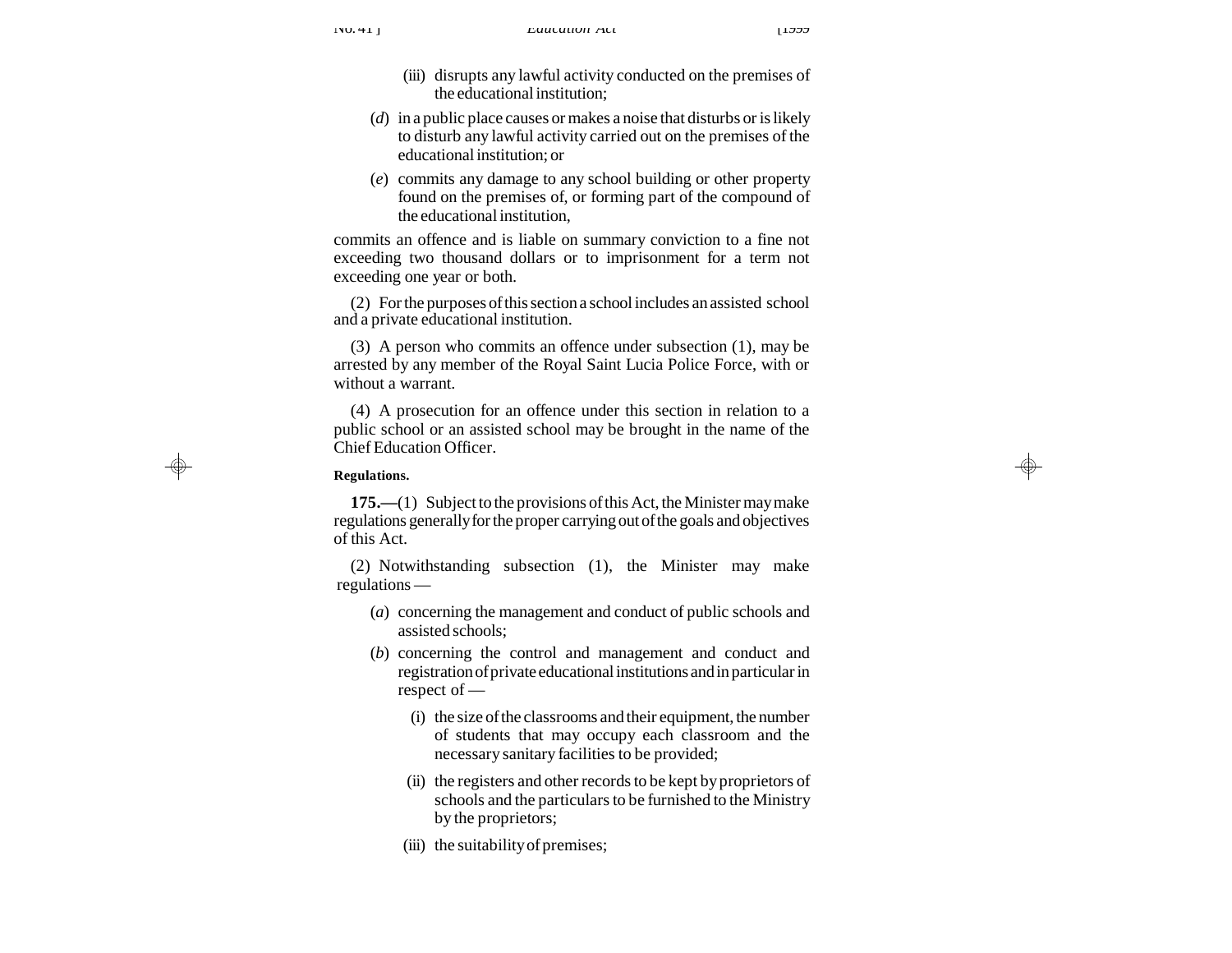◈

- (iv) the suitability of the curriculum and courses and methods of instruction; and
- (v) the effective carrying out of the provisions of this Act in respect of private educational institutions;
- (*c*) prescribing the standard to which the premises of educational institutions are to conform;
- (*d*) concerning the purposes for which the premises of a public school may be used;
- (*e*) prescribing the financial or other assistance and the conditions subject to which such assistance is given to any educational institution, or class of educational institutions specified in such regulations;
- (*f*) concerning the admission of students to public schools and assisted schools, the discipline of such students, the keeping by public schools and assisted schools of a school record of each student, the particulars to be included in the record and the disposal of the record;
- (*g*) concerning the admission of persons to teachers' colleges and the conditions of admission;
- (*h*) respecting,

 $\bigcirc$ 

- (i) the admission or transfer of students to public secondary schools and assisted secondary schools; and
- (ii) the qualifying examinations for admission;
- (*i*) concerning the management and accounting by principals and teachers of public schools and assisted schools of —
	- (i) moneys or property payable to or vested in the school;
	- (ii) moneys derived from fund-raising activities;
	- (iii) moneys and other property derived by way of gift, bequest, trust, or donations, or in any other manner whatsoever;
- (*j*) prescribing the division into which students of teachers' colleges are to be classified and the conditions for the selection of students for those divisions and for their admission to or continuation, in or removal from, teachers colleges in those divisions;
- (*k*) prescribing the course and curricula for students of the various divisions in teachers' colleges;
- (*l*) providing for the certification and registration of teachers completing courses of training;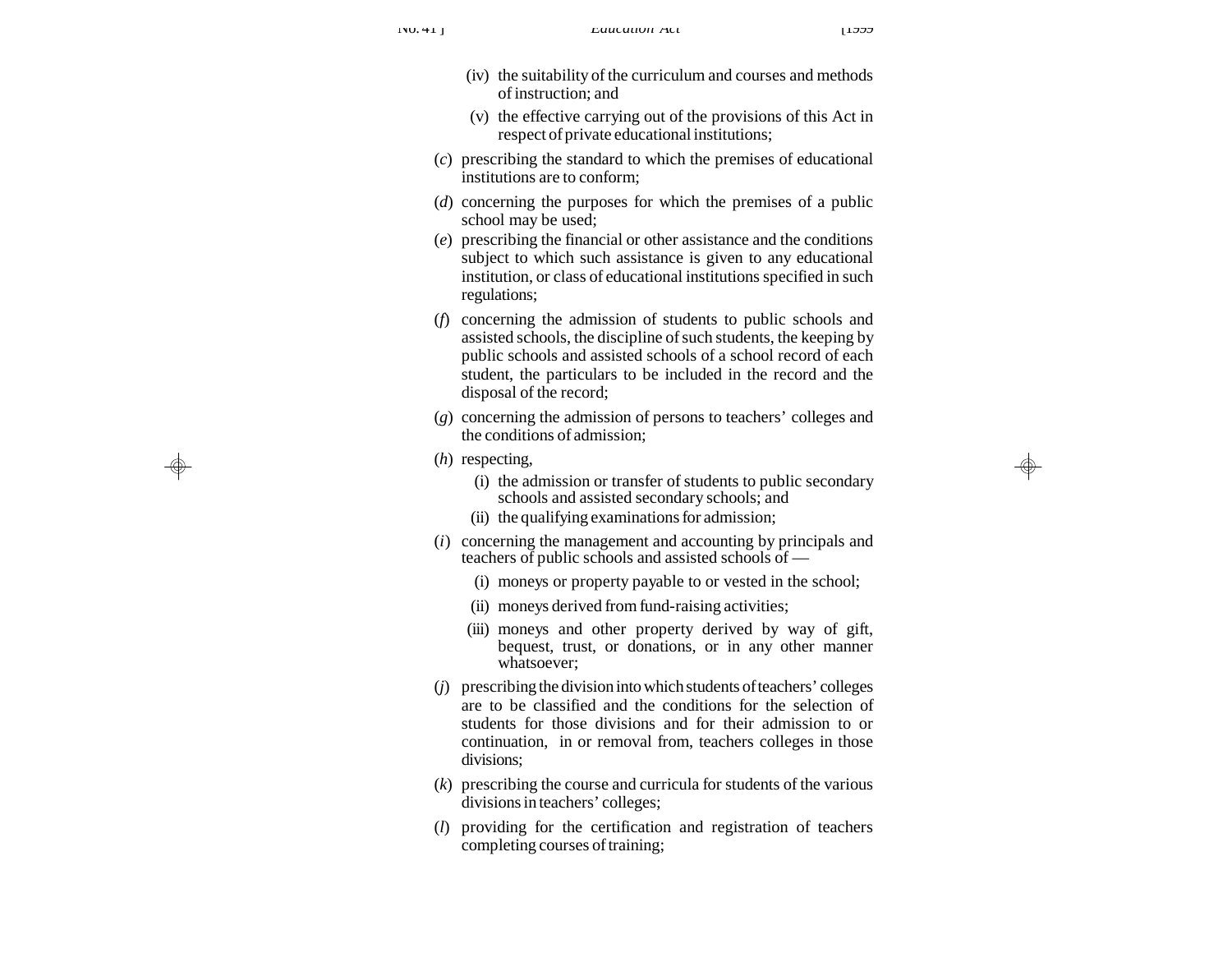- (*m*) concerning the terms of employment including grading, promotion, and leave and payment of salaries and other remuneration to teachers;
- *(n)* concerning the establishment, administration, organisation, inspection and classification and discontinuance of schools, including pre-primary schools and schools for children with special needs;
- *(o)* concerning the award of bursaries, grants and other financial assistance for tertiary education and specifying the value and other condition subject to which grants, and bursaries may be held or other financial assistance given;
- *(p)* prescribing the academic year, hours of school, terms and vacations of public schools and assisted schools;
- *(q)* prescribing the cases in which, and the matters for which, fees may be charged in public schools;
- *(r)* concerning the inspection of public schools, assisted schools and private educational institutions;
- *(s)* concerning the constitution, rights, powers and responsibilities of Student Councils and of the National Students Council;
- *(t)* embodying any collective agreement arrived at between the Ministry of Education and the Saint Lucia Union of Teachers concerning the conditions of service of teachers represented by that union, or between the Ministry and any other body representing members of the teaching profession in respect of such members; and
- *(u)* prescribing anything which by this Act is to be prescribed.

## **Repeal.**

⊕

**176.**—(1) The Education Act 1977 is repealed.

(2) Notwithstanding subsection (1) any subordinate legislation in force under the Education Act 1977 and in force immediately before the coming into force of this Act shall continue in force to the extent to which it is not inconsistent with the provisions of this Act.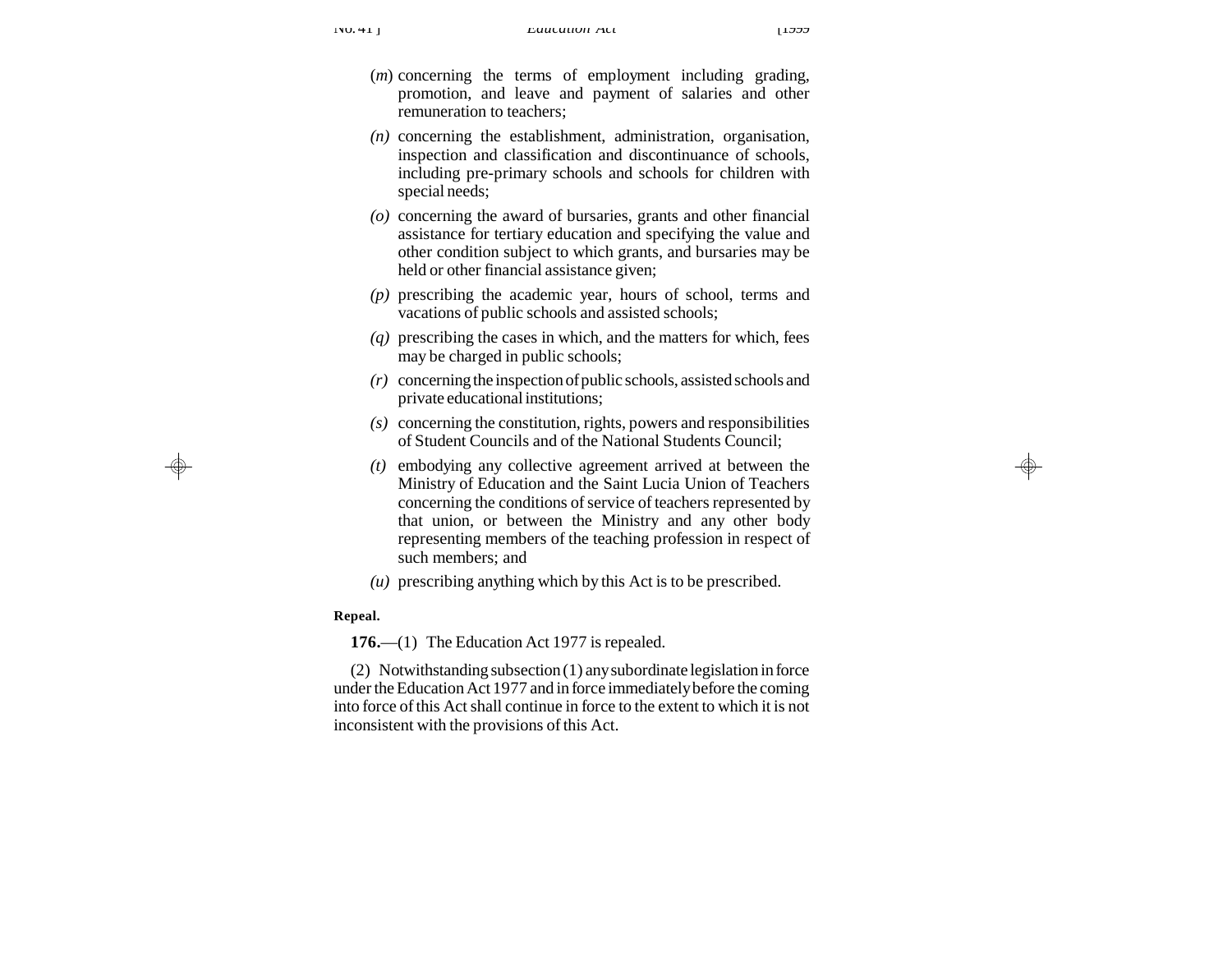### FIRST SCHEDULE

 $[Section 9 (6)]$ 

#### EDUCATION ADVISORY BOARD

### **Definition.**

**1.** In this Schedule, "Board" means the Education Advisory Board appointed under section 9 of the Education Act 1999.

#### **Tenure.**

**2.** The appointment of a member of the Board is, subject to this Schedule, for a period not exceeding two years, but the member shall be eligible for re-appointment.

### **Chairperson and Deputy Chairperson.**

**3.** The Board shall elect a chairperson and a deputy chairperson from among its members.

# **Temporary appointment.**

**4.** In the absence or in the case of the inability to act of a member, the Minister may appoint any person from the group that member represents to act temporarily in place of such member.

### **Resignation of members.**

**5.**—(1) Any member of the Board, other than the chairperson may at any time resign from the Board by instrument in writing addressed to the Minister and transmitted through the chairperson and from the date of the receipt by the Minister of such instrument such member shall cease to be a member of the Board.

(2) The chairperson may at any time resign his or her office as a member of the Board by instrument in writing addressed to the Minister and such resignation shall take effect from the date of the receipt of such instrument by the Minister.

#### **Forfeiture of membership.**

**6.** Any member of the Board who fails to attend three consecutive meetings without excuse acceptable to the Board shall cease to be a member.

### **Filling of vacancies.**

**7.** If any vacancy occurs in the membership of the Board such vacancy shall be filled by the appointment of another member who may, subject to this Schedule hold office for the remainder of the period for which the previous member was appointed, but such appointment shall be made in the same manner and from the same category of persons, if any, as the appointment of the previous member.

#### **Publication of membership.**

**8.** The names of all members of the Board as first constituted and every change in the membership shall be published in the Gazette.

#### **Constitution not affected by vacancy.**

**9.** The Board shall be deemed to be properly constituted for the purpose of this Schedule notwithstanding any vacancy among its members or any defect in their appointments.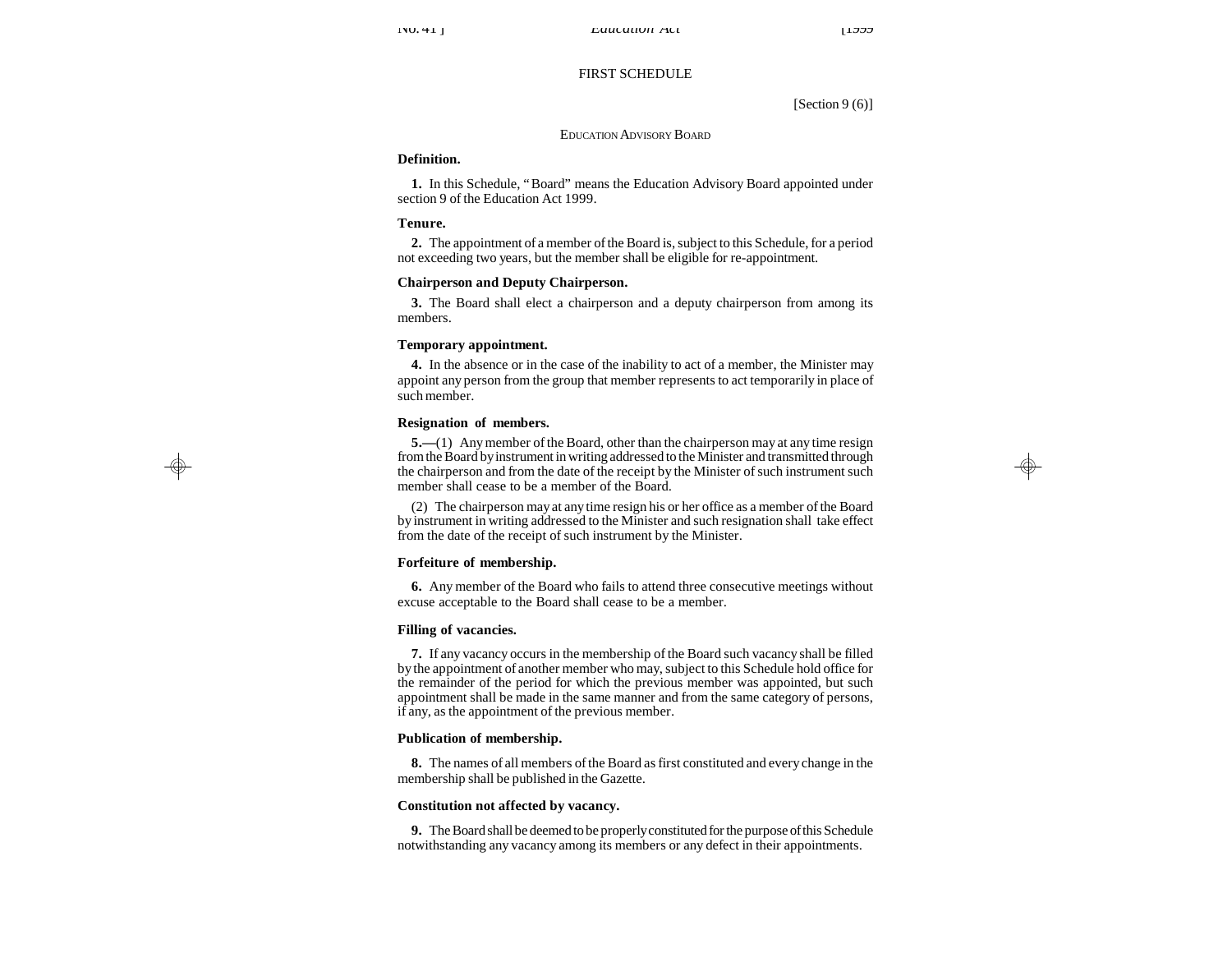### **Meetings.**

**10.——** (1) The Board shall meet at least three times a year and at such other times as may be convenient or expedient for the transaction of business and at such places as the chairperson may determine.

(2) Subject to this Schedule, the Board may regulate its own procedure.

### **Special meetings.**

**11.** The chairperson may at any time call a special meeting of the Board and shall call a special meeting within fourteen days of a requisition for that purpose addressed to him by any five members.

### **Person to preside at meetings.**

**12.** The chairperson or, in his absence, the deputy chairperson shall preside at the meetings of the Board, and in case of the absence of both the chairperson and the deputy chairperson, the members present and constituting a quorum shall elect a temporary chairperson from among the members present.

#### **Voting.**

**13.** The decisions of the Board shall be by a majority of votes of the members present and, in addition to an original vote, the chairperson or any other person presiding at the meeting shall have a casting vote in any case in which the voting is equal.

#### **Quorum.**

 $\bigcirc$ 

**14.** The quorum of the Board at any meeting shall be six.

#### **Minutes.**

**15.** Minutes of the proceedings of the Board shall be kept in proper form.

### SECOND SCHEDULE

————————————

[Sections 57, 64, 70 and 71]

CONSTITUTION, PROCEDURE, AND FUNCTIONS OF BOARDS OF MANAGEMENT

#### **Interpretation.**

**1.** In this Schedule "Board" means a Board of Management appointed under sections 57, 64, 70 and 71 of the Education Act 1999.

### **Chairperson and Deputy-Chairperson.**

**2.**—(1) Except in cases of Boards established under sections 70 and 71 of the Education Act 1999, a Board shall elect a chairperson and a deputy chairperson from among its members.

(2) The membership of a Board as first constituted and any changes therein shall be notified in the *Gazette*.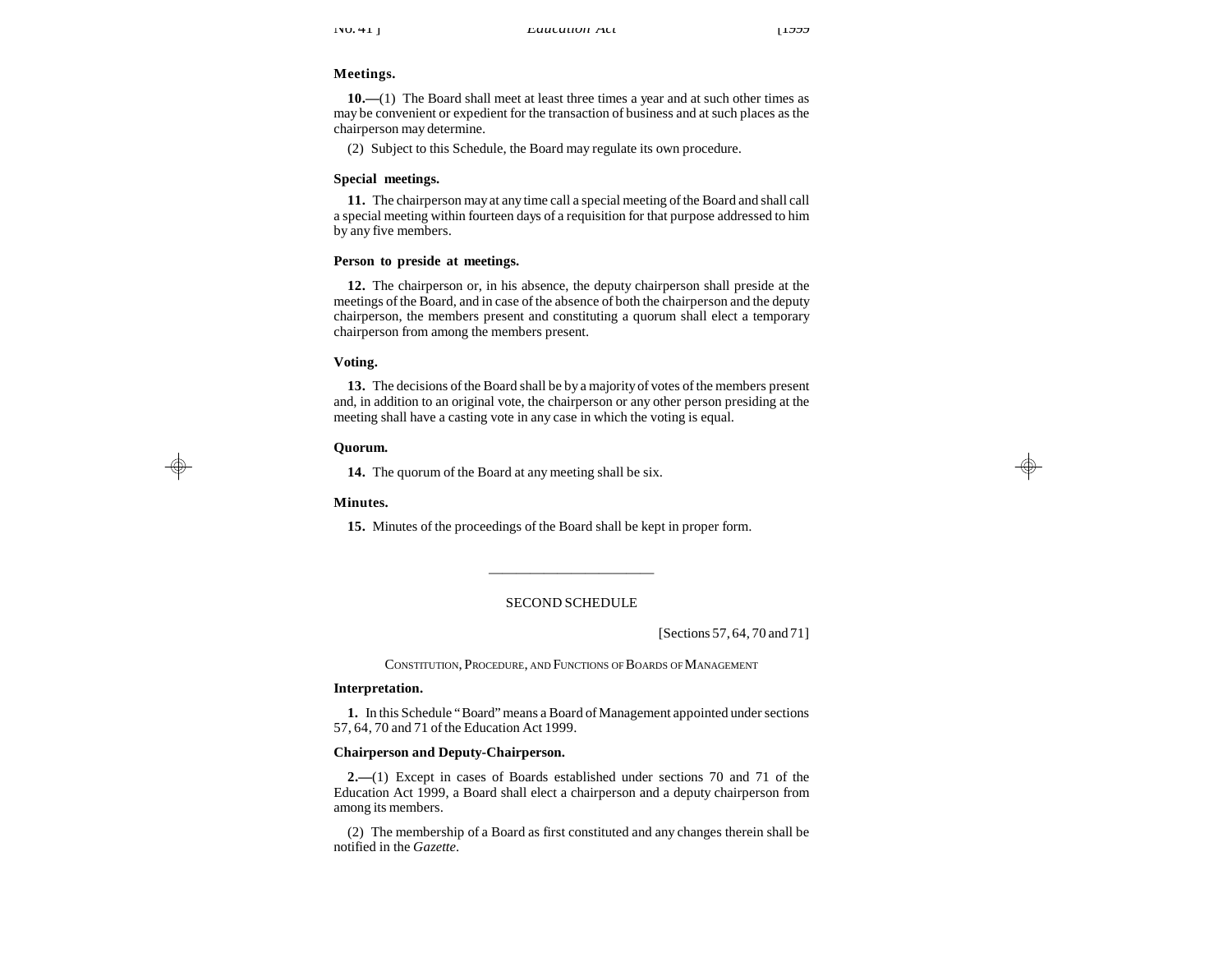### **Filling of vacancies.**

**3.** If any vacancy occurs in the membership of a Board such vacancy shall be filled by the appointment of another member in the manner indicated in sections 57, 64, 70 and 71, and such person shall hold office for the remainder of the period for which the previous member was appointed, provided however, that such appointment shall be made in the same manner and from the same category of persons, if any, as the appointment of the previous member.

### **Employment of member.**

**4.**—(1) No member of a Board may be appointed to any office or employment under the Board of which he or she is a member or any other Board.

(2) No person is eligible for appointment to any office or employment under a Board within one year from the date on which the person last held office or acted as a member of that Board.

### **Duration of membership.**

**5.**—(1) Every member of a Board shall hold office for a term of three years unless, before the end of the term the member dies, resigns, is removed from office for any cause by the Minister or the appointing authority under sections 70 and 71 of the Education Act 1999 or ceases to be a member in accordance with subsection (4).

(2) Every member is eligible for reappointment for a further term.

(3) Any member of a Board who fails without reasonable cause to attend three consecutive meetings of the Board shall cease to be a member thereof.

(4) A member of a Board may at any time resign his office by instrument in writing addressed to the Minister and transmitted through the chairperson in cases of Boards established in public schools and through the denomination or proprietor in cases of Boards established for assisted schools provided that the resignation shall be effective from the date of receipt by the Minister of such instrument.

(5) The chairperson may at any time resign office by instrument in writing addressed to the Minister in cases of Boards established in public schools and the denomination or proprietor in cases of Boards established in assisted schools provided that the resignation shall be effective from the date of receipt by the Minister of such instrument.

#### **Meetings.**

 $\bigcirc$ 

**6.—** (1) A Board shall meet at least once in every school term and at such other times as may be necessary or expedient for the transaction of its business and such meetings shall be held at such places and times on such days as the chairperson may determine.

(2) The chairperson —

- (*a*) may at any time summon a meeting of a Board; and
- (*b*) shall summon a meeting within seven days
	- (i) on a request for that purpose addressed to the chairperson by any three members of a Board; or
	- (ii) on a direction to that effect addressed to the chairperson by the Minister.

(3) The chairperson, or in his or her absence the deputy chairperson, shall preside at any meeting of a Board.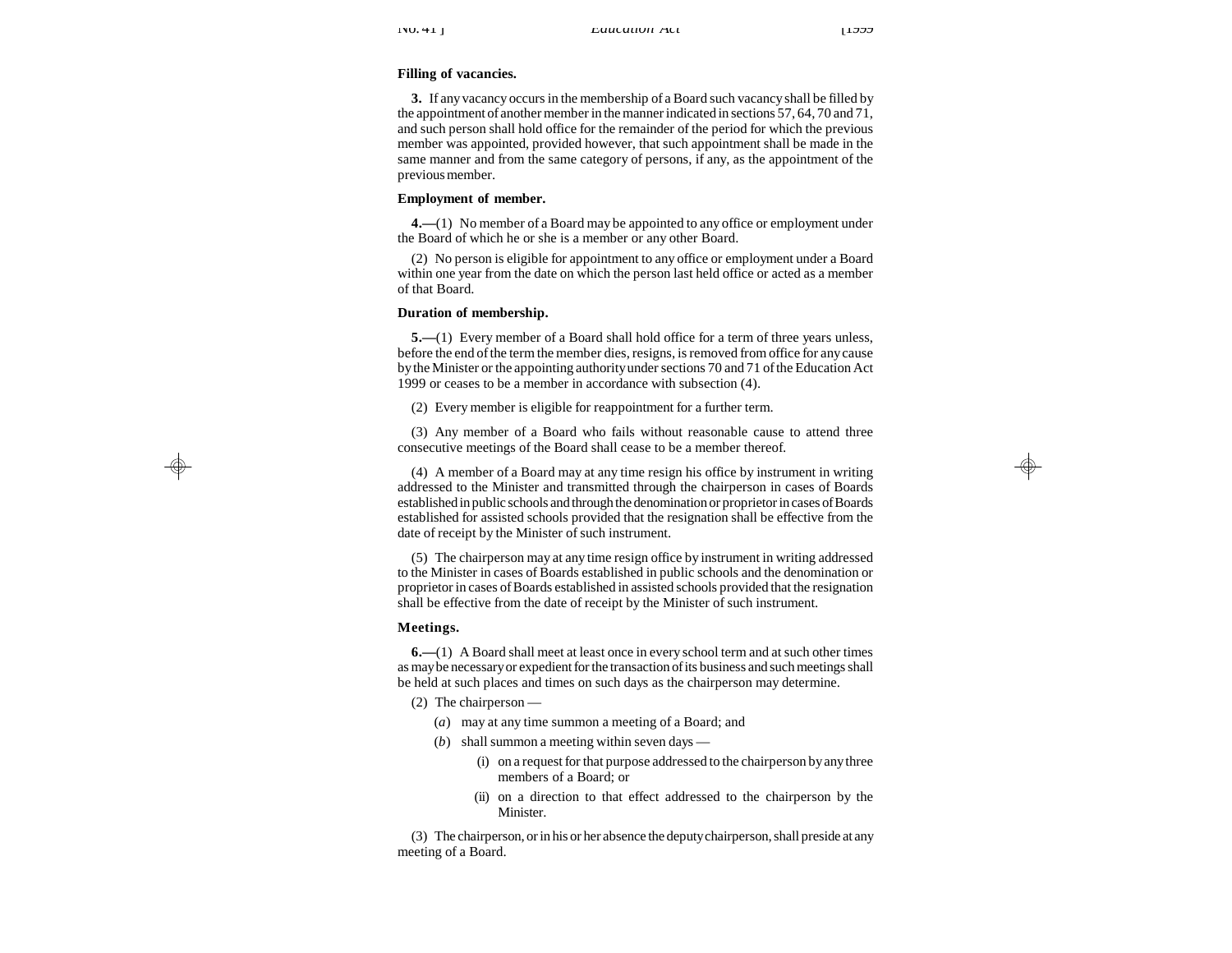(4) At any meeting of a Board, in case of the absence or inability to act of both the chairperson and the deputy chairperson, the members of the Board shall elect one of their members to preside at that meeting.

**7.** At any meeting of a Board a quorum shall be the minimum number constituting a majority of the total members of the Board.

### **Decisions.**

**8.** The decisions of a Board shall be by a majority of the votes of the members present and constituting a quorum, but in any case in which the voting is equal the chairperson, deputy chairperson or other member presiding at the meeting shall in addition to an original vote, have a second casting vote.

### **Minutes.**

⊕

**9.—** (1) Minutes in proper form of each meeting of a Board shall be kept by the secretary or such person as the Board may appoint for the purpose and shall be confirmed by the Board at its next meeting and signed by the chairperson or other person presiding at that meeting, and the secretary of the Board.

(2) A copy of the Minutes of each meeting as recorded by the secretary or such person as is referred to in sub-paragraph (1) shall be submitted to the Minister within one month of the confirmation of the minutes.

#### **Attendance of Chief Education Officer.**

**10.—(1)** The Chief Education Officer may attend any meeting of a Board or a committee or sub-committee thereof or may be represented at any such meeting by a public officer authorised by him in that behalf.

(2) The Chief Education Officer or his representative may take part in the proceedings of any such meeting but shall not be entitled to vote or otherwise take part in the decisionmaking process of any such meeting.

#### **Appointment of committees.**

**11.—** (1) A Board may appoint a committee for any of the purposes of the Board which in its opinion would be better regulated or managed by means of a committee, with or without restrictions or conditions, as it thinks fit.

(2) The number of members of a committee appointed under this section and their terms of office shall be fixed by the Board.

(3) A committee appointed under this section may include persons who are not members of the Board but the chairperson and at least two-thirds of the members of every committee shall be members of the Board.

(4) Any committee appointed by a Board under this section may, subject to any restrictions imposed by the Board, appoint a sub-committee of its members as it may determine.

(5) Any sub-committee appointed under this section shall be constituted in such manner as, subject to any restrictions imposed by the Board, may be determined by the appointing committee; but the chairperson and at least two-thirds of the members of every subcommittee shall be members of the Board.

(6) Subject to any restrictions imposed by the Board where a committee appointed by the Board appoints a sub-committee in the exercise of the powers conferred on it by subsection (4), it may delegate to the sub-committee, with or without restrictions or conditions as it thinks fit, any of its functions.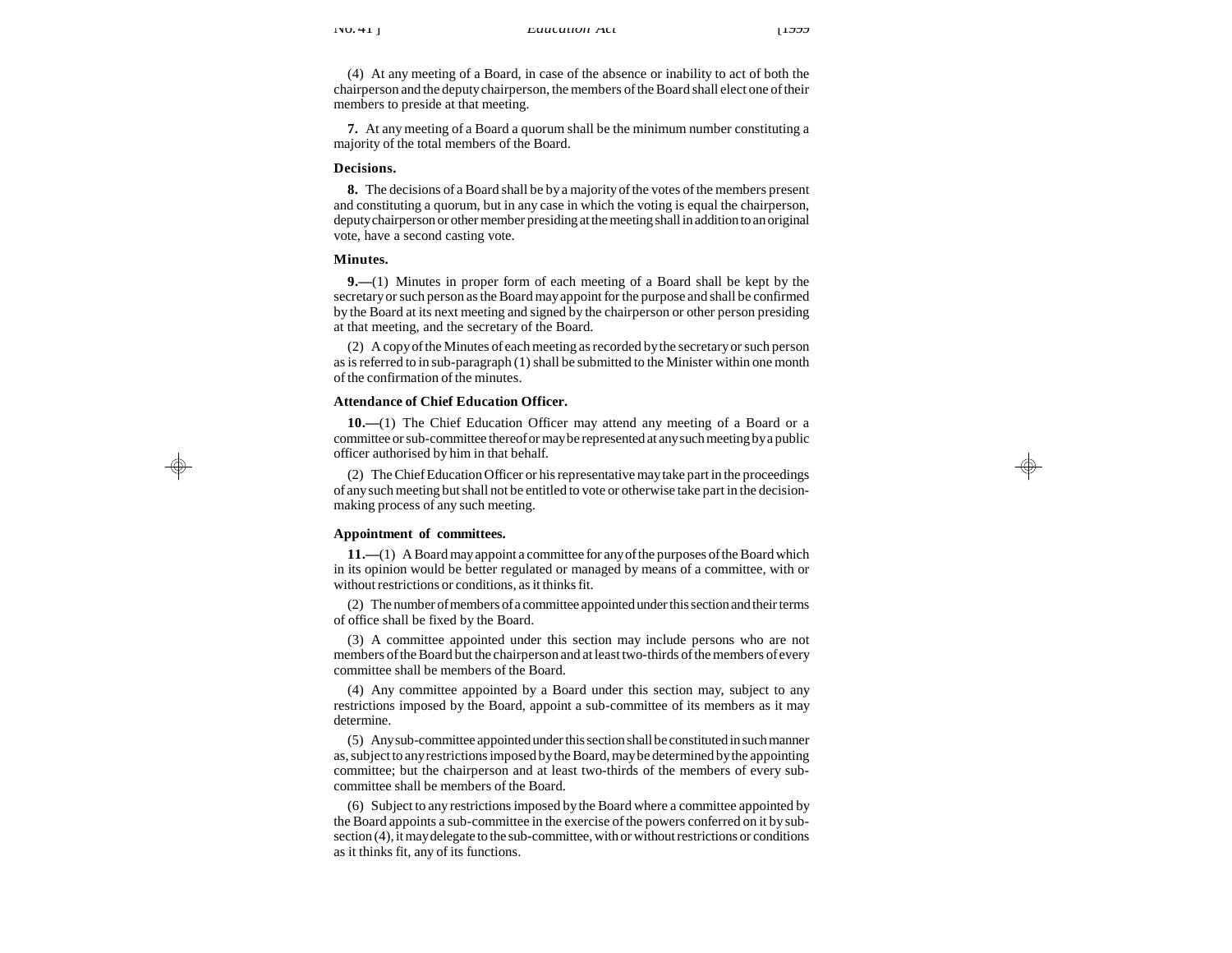#### **Power to delegate.**

**12.** Without prejudice to section 11, a Board, after consultation with the Minister, may delegate to any committee such of its functions as it considers appropriate subject to such restrictions or conditions as it thinks fit.

### THIRD SCHEDULE

————————————

[Section 124]

PROCEDURE OF TECHNICAL AND VOCATIONAL AND TRAINING COUNCIL

### **Definition.**

**1.** In this Schedule, "Council" means the Technical and Vocational Education and Training Council appointed under section 124 of the Education Act 1999.

#### **Duration of appointment.**

**2.** A member of the Council holds office for a term of three years unless he dies, resigns or has his or her appointment revoked before the end of that term, but

- (*a*) a person who is appointed to fill a vacancy created by the death, resignation or removal from office of a member shall hold office only for the unexpired portion of the term of that former member; and
- (*b*) every member is, on the expiration of the term of his or her appointment, eligible for re-appointment for a further term.

#### **Leave of absence.**

 $\bigcirc$ 



**3.** The Minister may grant leave of absence to a member of the Council and may appoint a person to act temporarily in the place of that member.

### **Resignation of member.**

**4.** A member of the Council other than the chairperson may resign office by instrument in writing addressed to the Minister transmitted through the chairperson and, from the date of the receipt of the instrument by the Minister if no date is specified therein, that member ceases to be a member of the Council.

#### **Resignation of chairperson.**

**5.** The chairperson may at any time resign his office by instrument in writing addressed to the Minister and, from the date of the receipt of such instrument by the Minister if no date is specified therein, he or she ceases to be chairperson and to be a member of the Council.

### **Quorum.**

**6.** Four members of the Council shall form a quorum.

### **Decisions.**

**7.** Decisions of the Council shall be made by a majority of the members present and voting, and where the voting is equal the chairperson, in addition to his original vote, has a second or casting vote.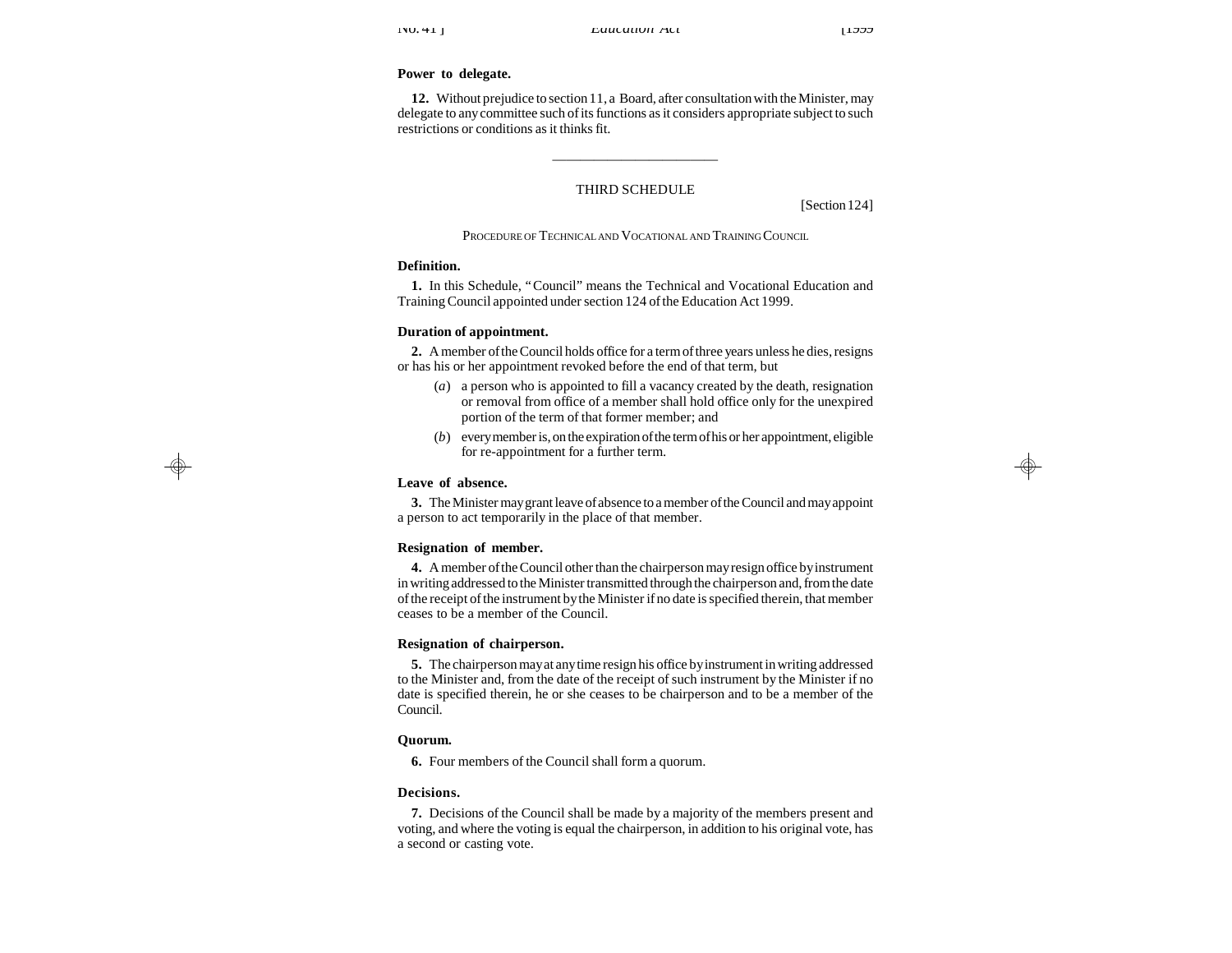### **Frequency of meetings.**

**8.** The Council is required to meet at such times as may be expedient for the transaction of business and such meeting shall be held at such places and times and on such days as the Council determines.

## **Special meeting.**

**9.** The chairperson or, in the event of his being absent from Saint Lucia or for any reason is unable to act, the deputy chairperson, is required to call a special meeting within seven days after receiving a requisition to do so by any four members of the Council.

### **Minister**.

**10.** Minutes of each meeting are to be duly kept by the Secretary or any other person appointed by the Council for the purpose, and are to be confirmed by the Council at its next meeting and signed by the chairperson or other person presiding at that meeting and the Secretary.

## **Co-opting of other persons.**

**11.** The Council may co-opt persons to attend any of its meetings for the purpose of assisting or advising it in respect any matters with which it is dealing, but a co-opted member does not have a right to vote.

### **Procedure.**

**12.** Subject to this Schedule, the Council may regulate its own procedure.

### **Documents.**

⊕

**13.** All documents made by, and all decisions of, the Council are to be signified under the hand of the chairperson or any member authorised to act in that behalf, or by the Secretary.

————————————

### FOURTH SCHEDULE

[Section 127]

⊕

CONSTITUTION OF COMMITTEES APPOINTED BY THE TECHNICAL AND VOCATIONAL EDUCATION AND TRAINING COUNCIL

# **Definition.**

- **1.** In this Schedule
	- (*a*) "Council" means the Technical and Vocational Education and Training Council appointed under section 124 of the Education Act 1999; and
	- (*b*) "committee" means a committee appointed by the Technical and Vocational Education and Training Council under section 127 of the Education Act 1999.

### **Composition.**

**2.**—(1) A committee comprises not more than 5 persons.

(2) The Council shall, in respect of a committee, appoint one member of that committee to be chairperson.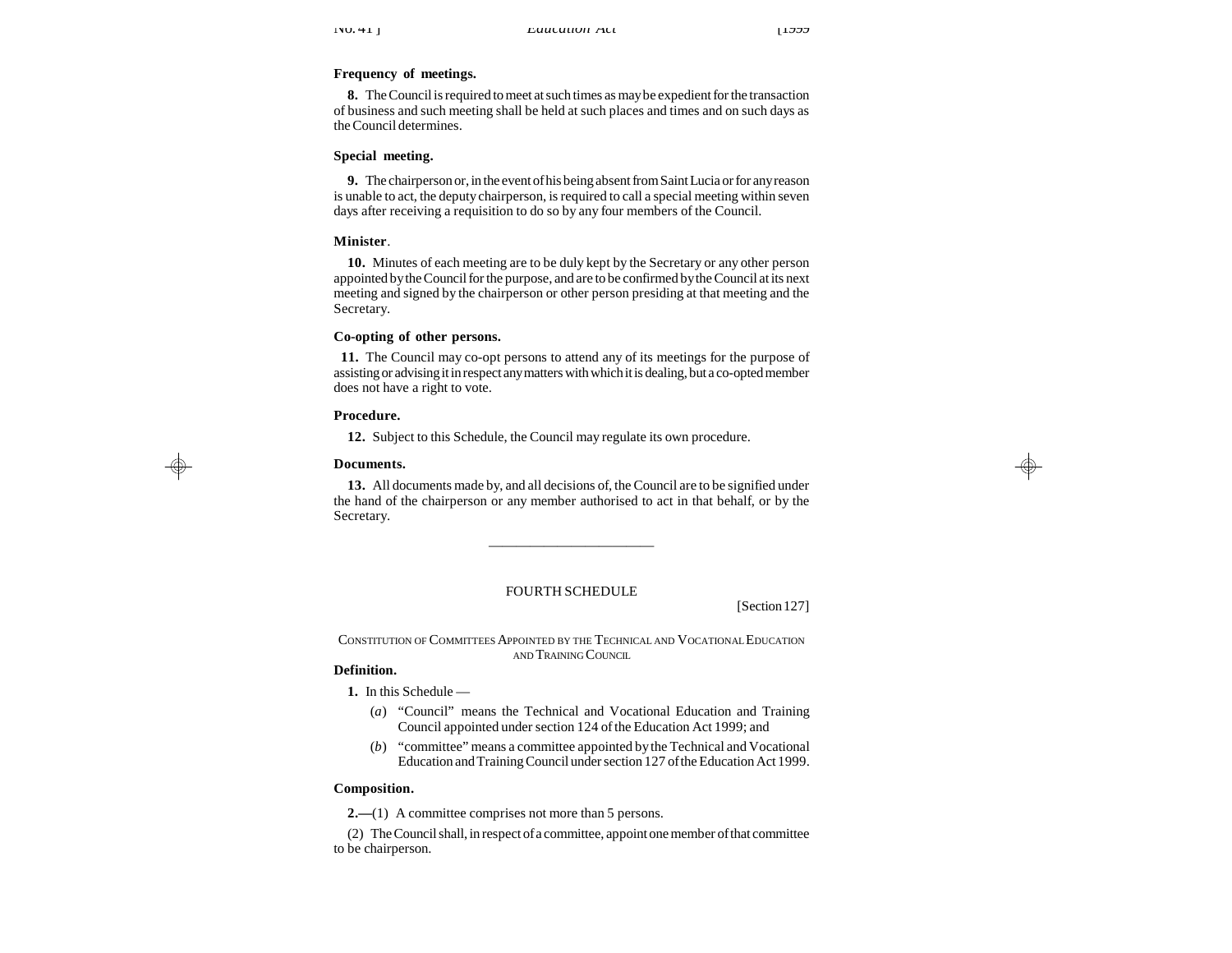### **Acting member.**

**3.**—(1) A member of a committee may, with the permission of the chairperson of that committee, appoint a person to act for him or her in case of his or her absence from a particular meeting.

(2) No person appointed to act as a member of a committee in pursuance of sub-section (1) may appoint a person to act for himself or herself nor may be appointed to act for more than one member; however he or she may perform all the functions of a member of that committee.

### **Duration of membership.**

**4.** A member of a committee shall hold office for a period not exceeding three years, but is eligible for re-appointment.

#### **Vacancy.**

**5.** Where a vacancy occurs in respect of a committee, the Council may appoint a person to fill that vacancy for the unexpired portion of the period in respect of which the vacancy occurs.

## **Revocation of membership.**

- **6.** The Council may revoke the appointment of a member of a committee who
	- (*a*) is absent from three consecutive meetings of the committee without leave of the Council;
	- (*b*) is absent from Saint Lucia for three months or more without notifying the Council;
	- (*c*) is unable to perform his or her duties as a member of the committee; or
	- (*d*) fails to comply with a direction given by the Council.

#### **Secretary.**

 $\circledast$ 

**7.** The Council may assign a person to be the secretary of a committee.

#### **Frequency of meetings.**

**8.** A committee shall meet as often as the chairperson decides, but at intervals not exceeding three months.

# **Quorum.**

**9.** A quorum of a committee consists of three members**,** one of whom must be the chairperson.

### **Decisions.**

**10.** Decisions of a committee are to be by a majority of votes, and where voting is equal, the chairperson, in addition to his or her original vote, has a casting vote.

### **Co-opting.**

**11.** A committee may co-opt persons to attend any of its meetings for the purpose of assisting or advising it with respect to any matter with which it is dealing, but a co-opted person is not entitled to vote and shall not be counted for the purpose of constituting a quorum.